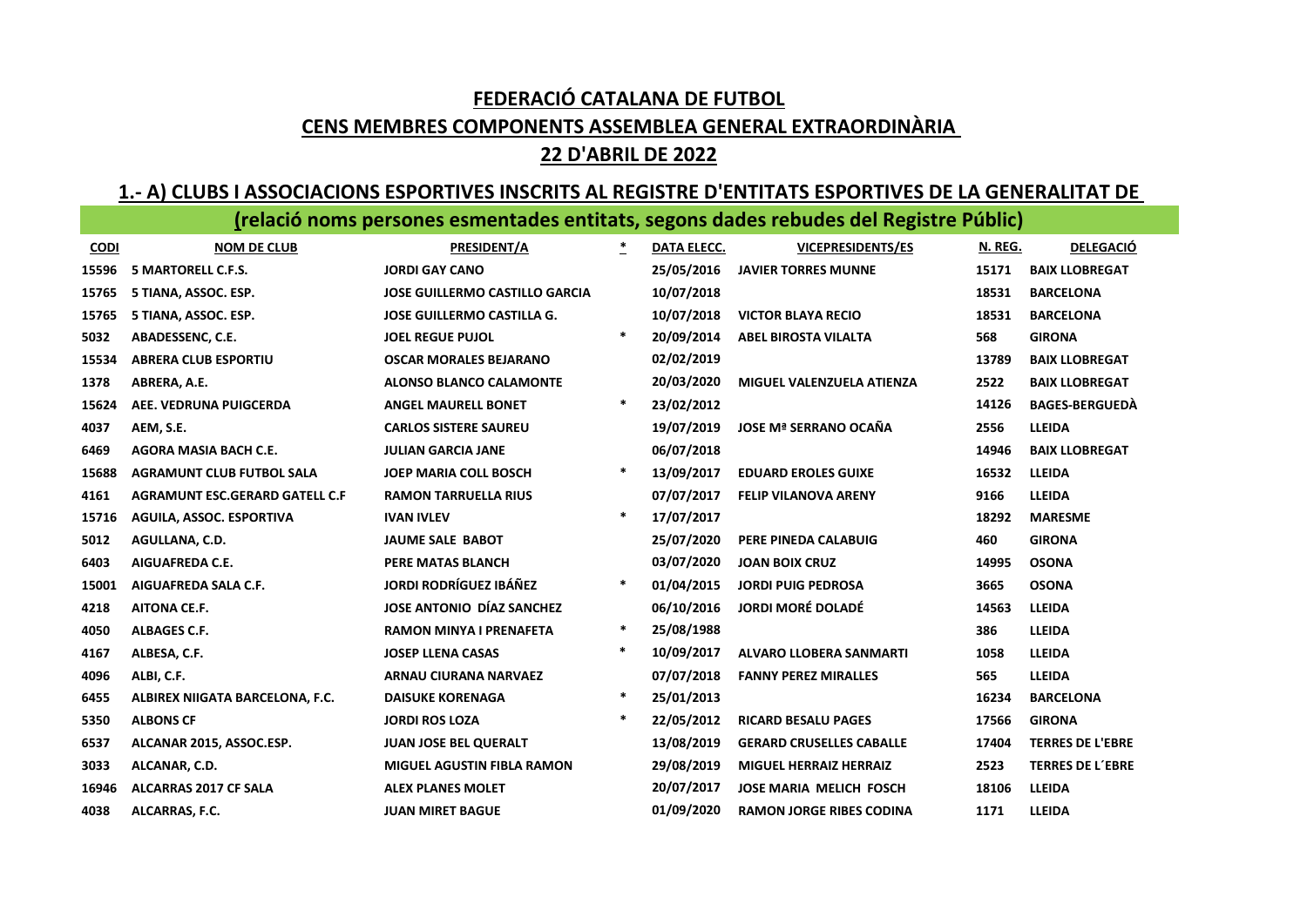| 16934 | ALCOLETGE C. F.S.             | <b>MIGUEL FRAGO RONCAL</b>        |        | 21/07/2020 | <b>POL COLELL FONTANALS</b>       | 7529  | <b>LLEIDA</b>           |
|-------|-------------------------------|-----------------------------------|--------|------------|-----------------------------------|-------|-------------------------|
| 4174  | ALCOLETGE, AE.                | <b>CELESTI PRAT BONETA</b>        |        | 01/07/2016 | <b>EUSEBIO RIBERA PEREZ</b>       | 8288  | <b>LLEIDA</b>           |
| 3014  | ALCOVER, C.E.                 | <b>GUILLERMO FERNANDEZ BESORA</b> |        | 15/06/2018 | <b>JOAN MAGRANE FRANCESCH</b>     | 2852  | <b>TARRAGONA</b>        |
| 3085  | ALDEANA, U.E.                 | <b>JAVIER PINO INSA</b>           |        | 29/06/2018 | <b>JORDI REGAÑA FORCADELL</b>     | 234   | <b>TERRES DE L'EBRE</b> |
| 2926  | ALEGRIA, C.D.                 | JUAN EXPÓSITO SEGÚ                | $\ast$ | 16/09/2009 |                                   | 2041  | <b>BARCELONA</b>        |
| 6465  | ALELLA 2013 A.E.              | <b>JORDI CARRIQUE RAFELL</b>      | $\ast$ | 02/06/2017 | <b>ORIOL JIMENEZ I TARRES</b>     | 16775 | <b>MARESME</b>          |
| 15629 | ALELLA CE. FS.                | <b>ALEX CUTILLAS MARTINEZ</b>     | $\ast$ | 16/06/2011 | <b>ANIOL SAIZ PIQUERES</b>        | 15431 | <b>MARESME</b>          |
| 1176  | ALELLA, C.F.                  | <b>CRISTINA CARDIEL GERMAN</b>    |        | 11/04/2018 | <b>MANUEL DOMINGUEZ GOMEZ</b>     | 387   | <b>MARESME</b>          |
| 4177  | ALFES CE.                     | <b>FRANCESC SENTIS ZAMORA</b>     | $\ast$ | 16/09/2017 | <b>JOEL JOVE MARTI</b>            | 8324  | <b>LLEIDA</b>           |
| 16107 | ALFORJA, C.F.S.               | JACINT SALADÓ JUNCOSA             | $\ast$ | 02/05/2016 | POL ARAGONÈS SALAMÉ               | 13360 | <b>TARRAGONA</b>        |
| 16107 | ALFORJA, C.F.S.               | JACINT SALADÓ JUNCOSA             | $\ast$ | 02/05/2016 | <b>JOAN GENE HUGUET</b>           | 13360 | <b>TARRAGONA</b>        |
| 16107 | ALFORJA, C.F.S.               | JACINT SALADÓ JUNCOSA             | $\ast$ | 02/05/2016 | <b>CASIMIRO RODRÍGUEZ CAMPOSO</b> | 13360 | <b>TARRAGONA</b>        |
| 4021  | <b>ALGUAIRE C.E.</b>          | <b>MARTA TERRADO LLOVET</b>       |        | 25/05/2018 | <b>RAMON JOAN TERRADO GIRO</b>    | 1674  | LLEIDA                  |
| 15699 | ALHEÑA, C.F. S                | <b>JOSE ANT. R. MONTOYA LUQUE</b> | $\ast$ | 10/04/2015 | <b>IVAN BLANCO PEREZ</b>          | 11772 | <b>BARCELONA</b>        |
| 4027  | <b>ALMACELLES AT.</b>         | <b>JOSE MIGUEL MARTÍNEZ LAO</b>   |        | 20/06/2020 | <b>ADRIAN ORTIZ IBARZ</b>         | 2525  | <b>LLEIDA</b>           |
| 1488  | ALMEDA, C.D.                  | <b>DANIEL RAMIREZ FUENTES</b>     |        | 20/08/2019 |                                   | 2494  | <b>BAIX LLOBREGAT</b>   |
| 3247  | ALMOSTER, F.C.                | <b>ADRIÀ SANS SANCHEZ</b>         |        | 19/07/2016 | <b>MARC RACIONERO CASAS</b>       | 4412  | <b>TARRAGONA</b>        |
| 4081  | ALPICAT, AT. C.               | <b>JORDI POMPIDO MANONELLES</b>   |        | 01/03/2017 | PEDRO VILLALOBOS GARCIA           | 3099  | <b>LLEIDA</b>           |
| 4081  | ALPICAT, AT. C.               | <b>JORDI POMPIDO MANONELLES</b>   |        | 01/03/2017 | SANTIAGO MARTINEZ CEBALLOS        | 3099  | <b>LLEIDA</b>           |
| 4216  | <b>ALPICAT C.F.</b>           | SANTIAGO MARTINEZ CEBALLOS        |        | 30/11/2019 | <b>RAUL VALENTIN SUS DOLCET</b>   | 15079 | <b>LLEIDA</b>           |
| 1141  | ALT BERGUEDÀ, C.C.R.          | <b>MIQUEL CUBILLAS MARTINEZ</b>   |        | 09/09/2019 | <b>GERARD MAS LORENTE</b>         | 2518  | <b>BAGES-BERGUEDA</b>   |
| 3060  | ALTAFULLA, C.E.               | <b>FRANCESC JULIA I MORERA</b>    |        | 31/03/2017 | PEDRO NAVARRO GOMEZ               | 389   | <b>TARRAGONA</b>        |
| 15348 | ALVI ULLASTRELL C.E.F.S.      | <b>VICTOR MARTINEZ BORRALLO</b>   | $\ast$ | 28/08/2014 | <b>ALEJANDRO DIAZ LOPEZ</b>       | 9113  | <b>TERRASSA</b>         |
| 1696  | ALZAMORA, C.F.                | <b>JUAN JOSE GARCIA COLODRO</b>   | $\ast$ | 02/12/2016 | <b>CRISTOBAL RAMOS AYLLON</b>     | 2058  | <b>BARCELONA</b>        |
| 5132  | AMER, C.F.                    | <b>NARCIS TRIADO BADOSA</b>       | $\ast$ | 02/08/2013 |                                   | 2527  | <b>GIRONA</b>           |
| 6263  | AMETLLA ASSOC. ESPC           | <b>CESAR VIZCAINO ALMIRANTE</b>   | $\ast$ | 02/07/2005 | <b>JOSEP MONTASELL SAFONT</b>     | 12448 | <b>VALLÈS ORIENTAL</b>  |
| 1074  | AMETLLA VALLES, C.F.          | SONIA CREUS JORQUERA              |        | 05/12/2016 | <b>JUAN MONTOLIU NAQUI</b>        | 2855  | <b>VALLÈS ORIENTAL</b>  |
| 15659 | <b>AMICS POU-NOU ESCORIAL</b> | <b>MANUEL LUIS MUÑOZ SERRANO</b>  | $\ast$ | 23/04/2014 | <b>TEODORO ROBLES CABALLERO</b>   | 17101 | <b>SABADELL</b>         |
| 3090  | AMPOLLA, C.F.                 | <b>LLATZER BRU RULLO</b>          |        | 11/03/2020 | <b>XAVIER GARCIA COSTA</b>        | 447   | <b>TERRES DE L'EBRE</b> |
| 3015  | AMPOSTA, C.F.                 | JORDI PÉREZ VALMAÑA               |        | 06/07/2018 |                                   | 503   | <b>TERRES DE L'EBRE</b> |
| 16104 | AMPOSTA, C.F.S.               | <b>CARLOS DELLA CALLEN</b>        |        | 17/05/2019 | SERGI MAGRIÑA TENA                | 6771  | <b>TERRES DE L'EBRE</b> |
| 16104 | AMPOSTA, C.F.S.               | <b>CARLOS DELLA CALLEN</b>        |        | 17/05/2019 | MIGUEL ANGEL ESQUERRE BATALLA     | 6771  | <b>TERRES DE L'EBRE</b> |
| 5291  | ANGLES C.E.                   | <b>ANTONIO VEGA BERENGUER</b>     |        | 12/08/2017 |                                   | 13582 | <b>GIRONA</b>           |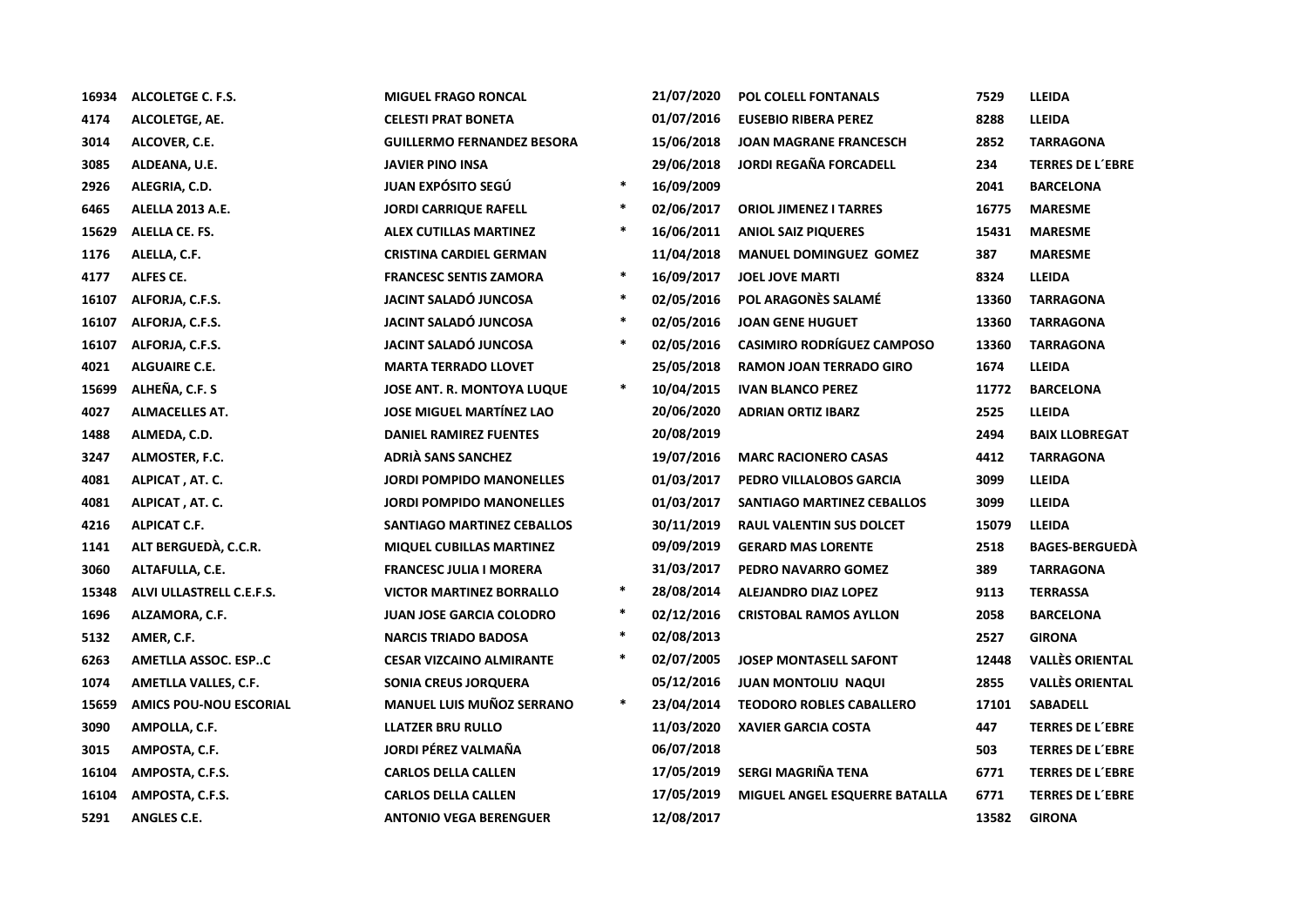| 15741 | <b>ANGLESOLA CF SALA</b>          | <b>OSCAR TRULLAS SOLDADO</b>         |        | 01/08/2018 |                                       | 18526 | <b>LLEIDA</b>           |
|-------|-----------------------------------|--------------------------------------|--------|------------|---------------------------------------|-------|-------------------------|
| 4206  | ANGULARIA D'ANGLESOLA CF.         | <b>JORDI SARDA ALCANTARA</b>         |        | 28/07/2019 | <b>JORDI DOMENJO PONT</b>             | 1035  | <b>LLEIDA</b>           |
| 6248  | ANOIA, C.E.                       | <b>JAIME BAREA CALDITO</b>           |        | 18/07/2018 | DOMINGO MARTINEZ SANDOVAL             | 12433 | <b>ANOIA</b>            |
| 6054  | APA POBLE SEC, CE.                | <b>OSCAR CARRILLO MARCOS</b>         |        | 13/12/2019 |                                       | 12854 | <b>BARCELONA</b>        |
| 6473  | <b>AQUA HOTEL FC</b>              | <b>ANTONIO SANCHEZ ARADILLA</b>      | $\ast$ | 16/03/2018 |                                       | 17172 | <b>MARESME</b>          |
| 16157 | ARBECA, CF. SALA                  | <b>XAVIER FALLADA GOMEZ</b>          |        | 14/05/2019 |                                       | 18763 | <b>LLEIDA</b>           |
| 4039  | ARBECA, C.F.                      | <b>JAVIER CALVERA GARRIGA</b>        | $\ast$ | 29/06/2017 | <b>JUAN GAYA DUCH</b>                 | 393   | <b>LLEIDA</b>           |
| 5263  | <b>ARBUCIES, CLUB FUTBOL</b>      | <b>JOSEP M. CAYRO JUNYENT</b>        |        | 18/06/2019 |                                       | 11296 | <b>GIRONA</b>           |
| 1109  | ARENYS DE MAR, C.F.               | <b>FATIMA JIMENEZ DE LA ROSA</b>     |        | 19/08/2019 |                                       | 267   | <b>MARESME</b>          |
| 1478  | ARENYS DE MUNT, C.E.              | <b>MONICA OLIVARES GRAUPERA</b>      |        | 23/04/2019 |                                       | 705   | <b>MARESME</b>          |
| 15633 | <b>ARENYS DE MUNT, CFS</b>        | <b>MANUEL LLADO MARQUES</b>          |        | 25/07/2020 | <b>JAUME BOSCH PEREZ</b>              | 15632 | <b>MARESME</b>          |
| 1054  | ARGENTONA, C.F.                   | <b>ANTONIO GOMEZ CABRERA</b>         |        | 08/05/2019 |                                       | 2681  | <b>MARESME</b>          |
| 6528  | ARISTOI FOOTBALL ACADEMY ASS.ES.  | <b>CRISTOBAL CASADO CABEU</b>        |        | 03/02/2017 | M. CRISTINA CAPDEVILA BONAÑOS         | 18117 | <b>SABADELL</b>         |
| 3374  | <b>ARNES CLUB ESPORTIU</b>        | <b>JOAQUIM SAMPER CAMPANALS</b>      | $\ast$ | 24/06/2017 | <b>JOAQUIN RAMON MIRALLES SERRAN</b>  | 13541 | <b>TERRES DE L'EBRE</b> |
| 5071  | ARO, C.E.                         | <b>DAVID PUIG CLARA</b>              |        | 07/11/2017 | <b>JOAQUIN COROMINAS IGLESIAS</b>     | 1694  | <b>GIRONA</b>           |
| 6280  | ARRABAL-CALAF DE GRAMANET C.D.    | <b>MANUEL VAZQUEZ CARRERA</b>        |        | 12/03/2020 | SUSANA CASTAÑO CABA                   | 12792 | <b>BARCELONA</b>        |
| 15481 | ARRELS, A.E.F.S.                  | <b>ANTONIO CASTRO JIMENEZ</b>        | $\ast$ | 10/12/2015 | <b>MARIA EUGENIA CASABAN AZORÍN</b>   | 11572 | <b>BARCELONA</b>        |
| 15481 | ARRELS, A.E.F.S.                  | <b>ANTONIO CASTRO JIMENEZ</b>        | $\ast$ | 10/12/2015 | <b>JUAN JOSE GAMEZ ARMIÑANA</b>       | 11572 | <b>BARCELONA</b>        |
| 1052  | ARTES, F.C.                       | <b>JOSE LUIS CALVO RAMIREZ</b>       | $\ast$ | 05/04/2016 | <b>NURIA INMACUL. RUIZ MINGORANCE</b> | 2867  | <b>BAGES-BERGUEDA</b>   |
| 4062  | ARTESA DE LLEIDA C.F.             | <b>ALFONSO BATLLE BESORA</b>         |        | 01/07/2019 | <b>JOAN BONET GALLART</b>             | 2866  | <b>LLEIDA</b>           |
| 4227  | ARTESA DE SEGRE 2012 C.E.F        | <b>ROMA JIMENEZ TORRES</b>           |        | 20/10/2021 | MIHESAN COMEL-ADRIAN                  | 16383 | <b>LLEIDA</b>           |
| 4042  | <b>ARTESA DE SEGRE C.E.</b>       | <b>CARLOS SERRA COMENGE</b>          | $\ast$ | 06/06/2015 |                                       | 410   | <b>LLEIDA</b>           |
| 3387  | ASCÓ F.C.                         | ANDREU MUÑOZ MONTORNES               | $\ast$ | 11/04/2016 |                                       | 14936 | <b>TERRES DE L'EBRE</b> |
| 4208  | <b>ASSOCIACION FOTBOL LES</b>     | <b>CARLOS RODES GARCIA</b>           | $\ast$ | 26/05/2008 | <b>JOSE RAMON PARRA ROMERO</b>        | 11688 | <b>PIRINEUS</b>         |
| 2067  | ATENEU IGUALADI, S.E.F.           | <b>ANTONI CODINA COMA</b>            |        | 24/05/2018 | <b>XAVIER ALEGRE CLOSA</b>            | 638   | <b>ANOIA</b>            |
| 6572  | <b>ATHLETIC CAN VIDALET, FC</b>   | <b>JOSE MANUEL GONZALEZ CASTILLO</b> |        | 28/04/2017 |                                       | 14974 | <b>BAIX LLOBREGAT</b>   |
| 6523  | ATHLETIC PRAT DELTA C.F.          | <b>FRANCISCO CENTELLES ALOSO</b>     | $\ast$ | 18/06/2016 | <b>JOSE MANUEL GOMEZ PERAL</b>        | 18267 | <b>BAIX LLOBREGAT</b>   |
| 15720 | <b>ATHLETIC TORRE ROJA</b>        | <b>JOSE LUIS REVILLA TORRES</b>      | $\ast$ | 25/05/2017 |                                       | 18166 | <b>BAIX LLOBREGAT</b>   |
| 6411  | ATHLETIC VILADECANS F.C.          | <b>JOSE ANTONIO LOPEZ HEREDIA</b>    |        | 22/04/2017 |                                       | 15419 | <b>BAIX LLOBREGAT</b>   |
| 6458  | ATLETIC LA PALMA ASSOC.ESP.       | <b>JUAN PEDRO ROMERO RODRIGUEZ</b>   |        | 10/01/2020 | <b>CLEMENTO MORENO CRESPO</b>         | 16901 | <b>BARCELONA</b>        |
| 6383  | ATLETIC VILANOVA I LA GELTRU CLUB | <b>FRANCISCO CARMONA CAPARROS</b>    | $\ast$ | 10/08/2017 | URKO FERNANDEZ VENTURA                | 15117 | PENEDES-GARRAF          |
| 6383  | ATLETIC VILANOVA I LA GELTRU CLUB | <b>FRANCISCO CARMONA CAPARROS</b>    | $\ast$ | 10/08/2017 | <b>MIGUEL A. RODRIGUEZ CUARTERO</b>   | 15117 | PENEDES-GARRAF          |
| 6590  | ATLÈTICO ROUREDA, CF              | <b>IVAN TIRADO SANCHEZ</b>           |        | 23/08/2020 | <b>CRISTIAN FABREGAS ARENAS</b>       |       | 19104 VSABADELL         |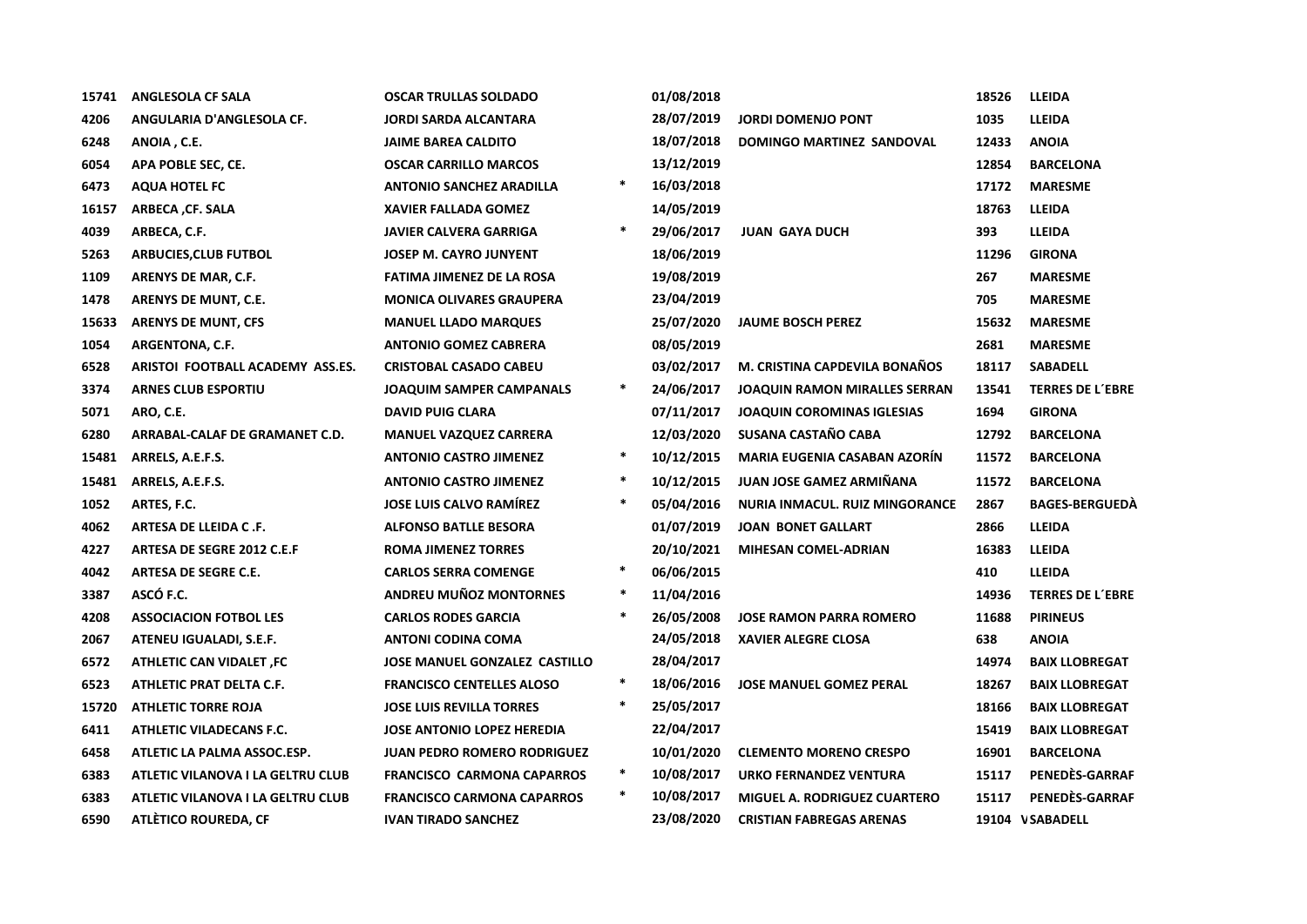| 1284  | AVIA U.E.                                | <b>CONXITA SERRA OLLER</b>        | $\ast$ | 20/09/2017 | <b>RAMON PRAT CANAL</b>             | 233   | <b>BAGES-BERGUEDA</b>  |
|-------|------------------------------------------|-----------------------------------|--------|------------|-------------------------------------|-------|------------------------|
| 1284  | AVIA, U.E.                               | <b>CONXITA SERRA OLLER</b>        | $\ast$ | 20/09/2017 | <b>JAIME ANDREU ESPLUGA</b>         | 233   | <b>BAGES-BERGUEDA</b>  |
| 6217  | AVINYO, C.E.                             | <b>ELENA GARROTE CARO</b>         | $\ast$ | 29/04/2018 | <b>ALBERT CASAS CASADEVALL</b>      | 12159 | <b>BAGES-BERGUEDA</b>  |
| 2532  | <b>AVINYONET U.E.</b>                    | <b>MARCOS SIMON FARRARONS</b>     | $\ast$ | 17/06/2016 |                                     | 3330  | PENEDÈS-GARRAF         |
| 15414 | <b>BABAR A.E.</b>                        | <b>JESUS LAHOZ SALAS</b>          |        | 20/01/2020 | <b>JAVIER LOPEZ JIMENEZ</b>         | 10926 | <b>BARCELONA</b>       |
| 6184  | <b>BADALONA, C.F.</b>                    | <b>MIGUEL ANGEL SANCHEZ RUIZ</b>  |        | 21/11/2019 |                                     | 11612 | <b>BARCELONA</b>       |
| 15666 | <b>BADALONES ASSOC. ESP.</b>             | <b>MANEL DUNJO COSCOLLANO</b>     | $\ast$ | 21/07/2015 | <b>ALBERTO TURCO GOMEZ</b>          | 6574  | <b>BARCELONA</b>       |
| 1701  | <b>BADIA DEL VALLES, C.D.</b>            | <b>ANTONIO FERNANDEZ MAYA</b>     |        | 26/03/2021 | AZAHARA HERNANDEZ ROMAN             | 1128  | <b>SABADELL</b>        |
| 4064  | <b>BALAFIA, C.F.UE.</b>                  | FRANCISCO JOSÉ RODRÍGUEZ CAYAD    | $\ast$ | 12/09/2012 |                                     | 222   | <b>LLEIDA</b>          |
| 16950 | <b>BALAGUER VEDRUNA CLUB FUTBOL SALA</b> | <b>JOSE MARIA LLOBERA LOPEZ</b>   |        | 31/03/2017 | <b>JORDI BOTIGUE HERNANDEZ</b>      | 18196 | <b>LLEIDA</b>          |
| 4024  | <b>BALAGUER, C.F.</b>                    | <b>JAUME ESTRADA PALOU</b>        |        | 20/03/2020 |                                     | 1153  | <b>LLEIDA</b>          |
| 2295  | <b>BALCONADA, U.E.</b>                   | <b>ALBERTO GARCIA LUIS</b>        |        | 08/06/2019 | <b>ANGEL OSORIO BARRANCO</b>        | 2863  | <b>BAGES-BERGUEDA</b>  |
| 1288  | <b>BALENYA, AT.</b>                      | <b>JOSEP FERRÉ MASRAMON</b>       |        | 18/06/2017 | <b>JUAN MIGUEL MAYA PINA</b>        | 2862  | <b>OSONA</b>           |
| 3019  | <b>BANYERES, C.F.</b>                    | <b>MANEL SERRANO RIVAS</b>        | $\ast$ | 05/02/2011 | <b>XAVIER PANADÉS REYES</b>         | 382   | <b>TARRAGONA</b>       |
| 5307  | <b>BANYOLES CLUB AT.</b>                 | <b>JOSEP IGNASI ESTANY ALGANS</b> | ∗      | 18/06/2017 | FELICIÁ BUTINYÁ SITJÁ               | 13275 | <b>GIRONA</b>          |
| 5002  | <b>BANYOLES, C.E.</b>                    | <b>PAU TEIXIDOR ROMANS</b>        | $\ast$ | 27/04/2015 | <b>FRANCISCO BOIX CUBIÑA</b>        | 1119  | <b>GIRONA</b>          |
| 4004  | <b>BARBENS, C.F.</b>                     | <b>IRENE POTRONY GASSÓ</b>        | $\ast$ | 05/08/2010 | <b>JAUME JOVÉ GRAS</b>              | 1689  | <b>LLEIDA</b>          |
| 6476  | <b>BARCELONA DRAGONS, C.F.</b>           |                                   | $\ast$ |            |                                     | 18050 | <b>BARCELONA</b>       |
| 1001  | <b>BARCELONA, F.C.</b>                   | <b>JOAN LAPORTA ESTRUCH</b>       |        | 17/03/2021 | <b>JULIO GUIU MARQUINA</b>          | 2590  | <b>BARCELONA</b>       |
| 1001  | <b>BARCELONA, F.C.</b>                   | <b>JOAN LAPORTA ESTRUCH</b>       |        | 17/03/2021 | <b>RAFAEL YUSTE ABEL</b>            | 2590  | <b>BARCELONA</b>       |
| 1001  | <b>BARCELONA, F.C.</b>                   | <b>JOAN LAPORTA ESTRUCH</b>       |        | 17/03/2021 | <b>ANTONIO ESCUDERO MARTINEZ</b>    | 2590  | <b>BARCELONA</b>       |
| 1001  | <b>BARCELONA, F.C.</b>                   | <b>JOAN LAPORTA ESTRUCH</b>       |        | 17/03/2021 | <b>EDUARDO ROMEU BARCELO</b>        | 2590  | <b>BARCELONA</b>       |
| 1001  | <b>BARCELONA, F.C.</b>                   | <b>JOAN LAPORTA ESTRUCH</b>       |        | 17/03/2021 | <b>MARIA ELENA FORT CISNEROS</b>    | 2590  | <b>BARCELONA</b>       |
| 1001  | <b>BARCELONA, F.C.</b>                   | <b>JOAN LAPORTA ESTRUCH</b>       |        | 17/03/2021 | JORGE CARDONER I CASAUS FUEN.       | 2590  | <b>BARCELONA</b>       |
| 15674 | <b>BARCELONETA FUTSAL, C.E.</b>          | <b>DAVID CABALLERO RIERA</b>      |        | 05/06/2019 | <b>SERGIO ARNAS PAEZ</b>            | 18072 | <b>BARCELONA</b>       |
| 1215  | <b>BARCELONETA, C.F.</b>                 | <b>EMILIO RAFAEL ESTEBAN</b>      | $\ast$ | 03/04/2016 | <b>VICTOR CANOVAS RUIZ</b>          | 1263  | <b>BARCELONA</b>       |
| 15024 | <b>BARRI CAN CALET, C.F.S.</b>           | <b>XAVIER CUNÍ MULAS</b>          | $\ast$ | 27/03/2017 | <b>JOSE ANTONIO SEGADO LOZANO</b>   | 8765  | <b>VALLÈS ORIENTAL</b> |
| 15722 | <b>BARRI RIERA C.E.</b>                  | <b>DANIEL VEGA GUTIERREZ</b>      | $\ast$ | 01/12/2017 | DAVID MANRESA PALMA                 | 18345 | <b>BAIX LLOBREGAT</b>  |
| 15722 | <b>BARRI RIERA, CE,</b>                  | <b>DANIEL VEGA GUTIERREZ</b>      | $\ast$ | 01/12/2017 | <b>DOMINGO DE LA RUBIA RUIZ</b>     | 18345 | <b>BAIX LLOBREGAT</b>  |
| 5035  | <b>BASCARA, F.C.</b>                     | <b>MARC PONS CARABUS</b>          |        | 13/02/2019 | <b>JOAN MONTANE BAQUE</b>           | 1096  | <b>GIRONA</b>          |
| 3400  | <b>BASE 2012 PALLARESOS</b>              | <b>ROGER GIBERT PADRELL</b>       | $\ast$ | 28/05/2015 |                                     | 16404 | <b>TARRAGONA</b>       |
| 6202  | <b>BASE ESPIRALL - LES CLOTES C.F.</b>   | <b>JOSE GONZALEZ GONZALEZ</b>     |        | 30/01/2017 | <b>ANTONIO ALSINA FELIP</b>         | 15909 | PENEDÈS-GARRAF         |
| 3361  | <b>BASE L'ARBOC,CF.</b>                  | ADRIANO BAYONA GUZMÁN             |        | 25/07/2020 | <b>MARIA MILAGROS BAYONA GUZMAN</b> | 12105 | <b>TARRAGONA</b>       |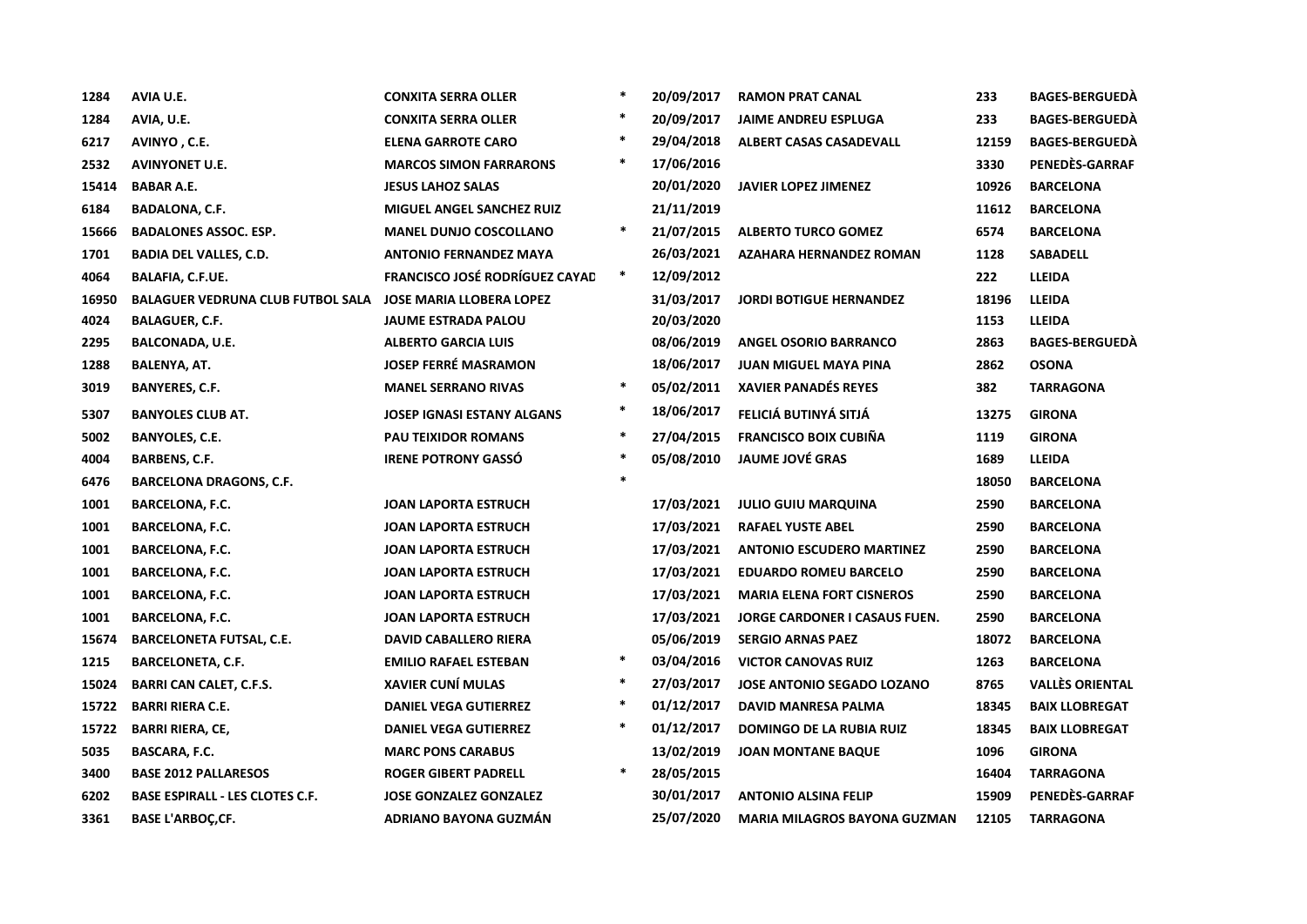| 5274  | <b>BASE L'EMPORDANET, CF.</b>             | <b>JOSEP BAUS COLOMER</b>              | $\ast$ | 07/03/2016 | <b>JORDI POYANO MARQUES</b>     | 10269 | <b>GIRONA</b>           |
|-------|-------------------------------------------|----------------------------------------|--------|------------|---------------------------------|-------|-------------------------|
| 3405  | <b>BASE L'HOSPITALET DE L'INFANT C.F.</b> | <b>MARCOS ESPINOLA GONZALEZ</b>        | *      | 20/06/2018 | <b>JOSE LUIS LLOVERA BUENO</b>  | 16825 | <b>TARRAGONA</b>        |
| 5371  | <b>BASE LLAGOSTERA, CF.</b>               | <b>JOSEP ALIU MOLINA</b>               |        | 01/12/2020 | RAFAEL VILLENA SANCHEZ          | 18008 | <b>GIRONA</b>           |
| 3411  | <b>BASE MARC BARTRA CF</b>                | <b>JOSEP BARTRA HERNANPEREZ</b>        |        | 11/04/2019 | <b>MARC BARTRA HERNANPEREZ</b>  | 17403 | <b>TARRAGONA</b>        |
| 6036  | <b>BASE MONTCADA C.F.</b>                 | <b>ANTONIO SANCHEZ GRAU</b>            | $\ast$ | 13/04/2015 | <b>XAVIER SOLDEVILA GARCIA</b>  | 9244  | <b>SABADELL</b>         |
| 6075  | <b>BASE OLERDOLA, C.E.</b>                | <b>FRANCISCO J. SANCHEZ BALBIN</b>     |        | 25/10/2019 |                                 | 9979  | PENEDÈS-GARRAF          |
| 5271  | <b>BASE ROSES, C.F.</b>                   | <b>BALDIRI RICART ARGELÈS</b>          |        | 24/01/2018 | <b>LUIS MARTINEZ PAREJO</b>     | 9854  | <b>GIRONA</b>           |
| 1095  | <b>BASE TORRELLES, C.F.</b>               | <b>MIGUEL ANGEL SABARIEGO LOPEZ</b>    |        | 31/07/2020 | ALEJANDRO SABARIEGO TORREÑO     | 7586  | PENEDÈS-GARRAF          |
| 5361  | <b>BASE VILOBI 2015, CF</b>               | <b>JOSE Mª DIAZ PEÑALVER</b>           | $\ast$ | 21/09/2015 |                                 | 17514 | <b>GIRONA</b>           |
| 3101  | BATEA, C.F.                               | MIQUEL SUÑE ALAÑA                      |        | 01/08/2018 | <b>JOAN SUÑE CURTO</b>          | 2135  | <b>TERRES DE L'EBRE</b> |
| 1073  | BEGUES, C.F.                              | <b>JOSE CLAUDIO NIÑO DUARTE</b>        | $\ast$ | 03/07/2015 |                                 | 622   | <b>BAIX LLOBREGAT</b>   |
| 5057  | BEGUR, C.F.                               | PEDRO MARTIN LLAMAS                    |        | 27/10/2021 | <b>ALEJANDRO MARTIN HUERTAS</b> | 1272  | <b>GIRONA</b>           |
| 15725 | <b>BELLAGUARDA CF SALA</b>                | <b>OLEGARIO ALBERICH VIDAL</b>         |        | 27/04/2018 |                                 | 18461 | <b>LLEIDA</b>           |
| 1514  | <b>BELLAVISTA MILAN, C.</b>               | <b>JUAN EMILIO BERTRAN RODRIGO</b>     |        | 12/01/2017 | <b>JAVIER LAIN MUÑOZ</b>        | 1894  | <b>VALLÈS ORIENTAL</b>  |
| 1514  | <b>BELLAVISTA MILAN, C.</b>               | <b>FRANCISCO JAVIER MARTINEZ FLORE</b> | $\ast$ | 08/05/2013 | <b>MANUEL SERRANO TELLO</b>     | 1894  | <b>VALLÈS ORIENTAL</b>  |
| 5351  | <b>BELLCAIRE 2012 F.C.</b>                | <b>MARC FABRI MASSOT</b>               | $\ast$ | 01/09/2017 | <b>XAVIER RIEMBAU PUIG</b>      | 17330 | <b>GIRONA</b>           |
| 4019  | <b>BELLCAIRENC, C.F.</b>                  | <b>DOMINGO SALA FLORES</b>             | $\ast$ | 03/09/2015 | <b>MARIA LLUISA MAS ROMERO</b>  | 378   | LLEIDA                  |
| 4052  | <b>BELL-LLOC ATHLETIC CLUB</b>            | <b>ISMAEL BELLET SILVESTRE</b>         |        | 31/05/2019 | <b>ROGER BOADELLA SELLES</b>    | 17776 | LLEIDA                  |
| 5108  | BELL-LLOC C.P.                            | <b>FRANCESC GUTIERREZ CORCHERO</b>     |        | 26/05/2017 | <b>JAUME ARXER FABREGA</b>      | 1547  | <b>GIRONA</b>           |
| 4007  | <b>BELLPUIG, C.F.</b>                     | <b>JOSEP COS PIJUAN</b>                |        | 07/06/2019 | <b>ERIC BUSTAMANTE MOLET</b>    | 2548  | <b>LLEIDA</b>           |
| 9812  | <b>BELLSPORT, A.E.F.S.</b>                | <b>JOSE ANTONIO TORRES JIMÉNEZ</b>     |        | 02/04/2019 | <b>DIEGO GARCIA MARTIN</b>      | 2687  | <b>BARCELONA</b>        |
| 3082  | <b>BELLVEI, AT.</b>                       | <b>AGUSTIN RUBIO GONZALEZ</b>          |        | 05/07/2019 |                                 | 1264  | <b>TARRAGONA</b>        |
| 4017  | <b>BELLVIS C.F.</b>                       | <b>JOSEP MATEU GARCIA MARTINEZ</b>     | $\ast$ | 11/01/2011 |                                 | 509   | LLEIDA                  |
| 4225  | BENAVENT DE SEGRIA, C.E.                  | IVAN FLORENSA JOFRE                    |        | 22/06/2019 | <b>HIPOLITO SISO CARAVACA</b>   | 15641 | <b>LLEIDA</b>           |
| 3010  | <b>BENISSANET, C.D.</b>                   | <b>JOSEP FRANCESC SARROCA SOLE</b>     |        | 14/06/2018 |                                 | 1160  | <b>TERRES DE L'EBRE</b> |
| 1165  | BERGA, C.E.                               | <b>LLUIS TORAN BERMEJO</b>             | $\ast$ | 31/10/2016 | <b>LLUIS MINOVES PUJOLS</b>     | 390   | <b>BAGES-BERGUEDA</b>   |
| 16158 | <b>BENAVENT CLUB FUTBOL SALA</b>          | <b>MONICA JOVER VALDIVIAS</b>          |        | 20/11/2019 |                                 |       |                         |
| 5020  | BESALU, C.E.                              | <b>JOAN SERRA SERRAT</b>               | *      | 17/06/2013 | <b>JORDI VAQUERO GARRIDO</b>    | 580   | <b>GIRONA</b>           |
| 5029  | BESCANO, C.D.                             | <b>DANIEL GENOHER TARRES</b>           | $\ast$ | 01/08/2016 | PAU NOGUER CASADEMONT           | 1154  | <b>GIRONA</b>           |
| 6441  | BESÓS BARÓ DE VIVER, C.F.                 | <b>MANUEL MARTINEZ GOMEZ</b>           |        | 02/03/2018 | <b>OSCAR SIMON GARCIA</b>       | 16298 | <b>BARCELONA</b>        |
| 1381  | BIGUES, C.E.                              | <b>SERGI RIBE VIVO</b>                 |        | 29/03/2019 | JORDI CAÑADA CALDERA            | 2530  | <b>VALLÈS ORIENTAL</b>  |
| 5056  | <b>BISBALENC, AT.</b>                     | <b>ALFONSO JORDAN SAU</b>              |        | 31/07/2017 | PERE COSTA AMATLLER             | 1818  | <b>GIRONA</b>           |
| 5056  | <b>BISBALENC, AT.</b>                     | <b>ALFONSO JORDAN SAU</b>              |        | 31/07/2017 | <b>GREGORIO LINARES CRUZ</b>    | 1818  | <b>GIRONA</b>           |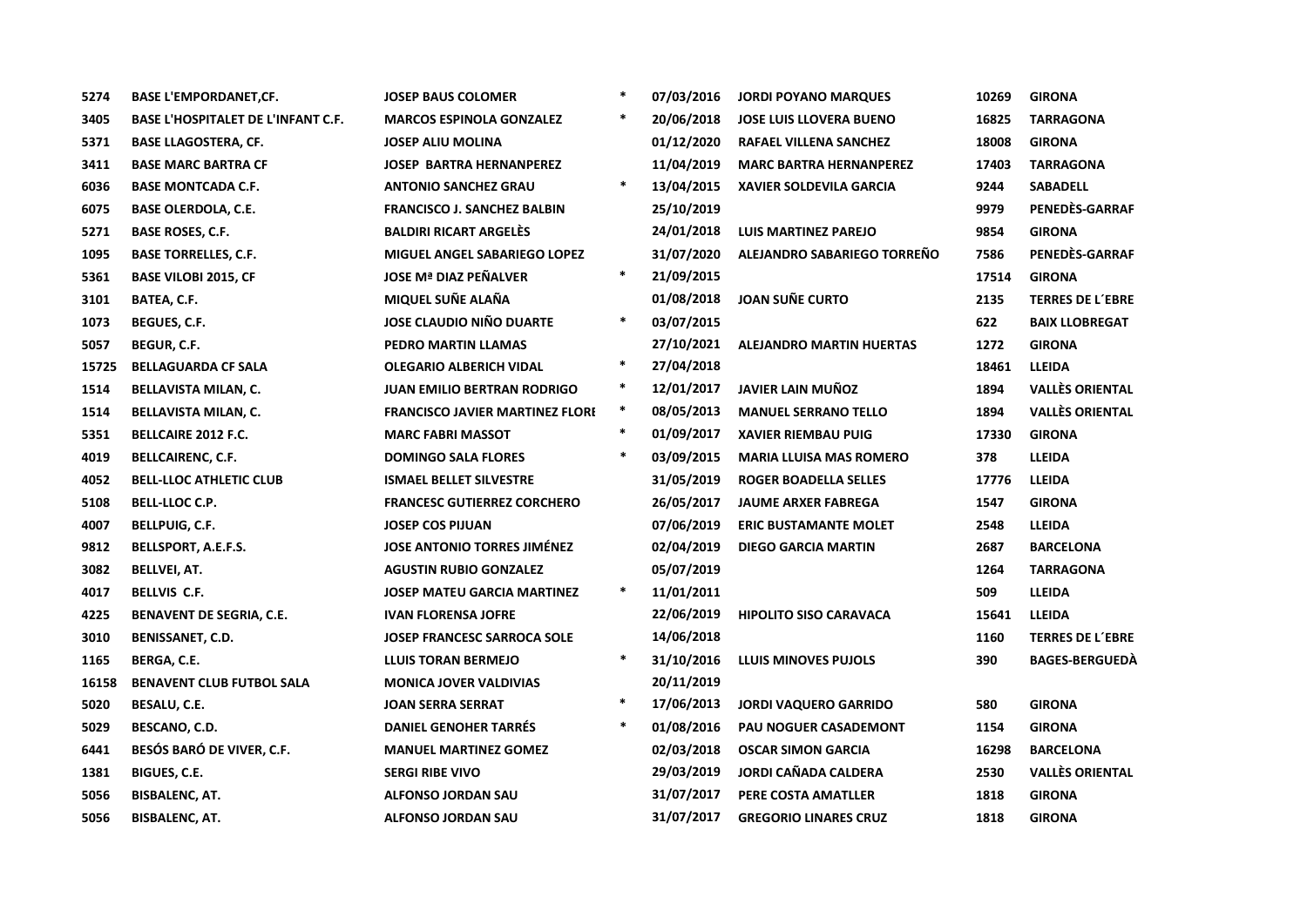| 1764  | <b>BLANCA SUBUR, C.F.</b>        | ANTONI SARDÀ I JULIAN                  |        | 28/12/2016 | <b>ISIDRE-ARTUR GOMEZ BOTAS</b>       | 438   | PENEDÈS-GARRAF         |
|-------|----------------------------------|----------------------------------------|--------|------------|---------------------------------------|-------|------------------------|
| 5003  | <b>BLANES, C.D.</b>              | <b>GABRIEL DELGADO ESPINOLA</b>        |        | 15/06/2018 | SANTIAGO CARRASCO ANDREU              | 2164  | <b>GIRONA</b>          |
| 5003  | <b>BLANES, C.D.</b>              | <b>GABRIEL DELGADO ESPINOLA</b>        |        | 15/06/2018 | <b>FRANCESC FRAMIS FLORES</b>         | 2164  | <b>GIRONA</b>          |
| 15032 | <b>BLANESPORT 83, F.S.</b>       | <b>EDUARDO DE VAL LAFUENTE</b>         |        | 25/07/2018 | <b>JAIME CARENAS BELLIDO</b>          | 5858  | <b>GIRONA</b>          |
| 6410  | <b>BON PASTOR, A.E.</b>          | <b>ANTONI BARDAJI FIGUERAS</b>         |        | 05/03/2019 | <b>EDUARDO ARIZA MARTINEZ</b>         | 1550  | <b>BARCELONA</b>       |
| 3058  | <b>BONAVISTA, C.</b>             | <b>EDMUNDO PEREZ CAMPO</b>             | $\ast$ | 10/07/2012 |                                       | 1006  | <b>TARRAGONA</b>       |
| 5097  | <b>BONMATI, C.F.</b>             | <b>ELISEO COLL MINOVAS</b>             |        | 24/06/2017 | <b>ESTEVE COLL MINOVAS</b>            | 629   | <b>GIRONA</b>          |
| 4040  | <b>BORDETA DE LLEIDA, U.E.</b>   | <b>BARTOLOMÉ AYORA NAVARRO</b>         |        | 19/06/2018 | <b>FRANCISCO JAVIER GIROL CAMACHO</b> | 3076  | <b>LLEIDA</b>          |
| 4029  | <b>BORGES BLANQUES, C. F.</b>    | ÀNGEL RODRIGUEZ GUIU                   |        | 07/01/2017 | <b>JOSEP MAS CLARAMUNT</b>            | 391   | <b>LLEIDA</b>          |
| 16818 | <b>BORGES, CF. SALA</b>          | <b>JOSEP CASTAÑE GÓMEZ</b>             | $\ast$ | 08/06/2016 | <b>JORDI CABANILLAS OLLE</b>          | 8136  | LLEIDA                 |
| 1179  | <b>BORGONYA, C.D.</b>            | <b>JOAN SADURNÍ CAMPS</b>              |        | 19/05/2016 | <b>ANTONIA VERDAGUER MARTÍN</b>       | 284   | <b>OSONA</b>           |
| 5098  | <b>BORRASSA, F.C.</b>            | <b>JOSEP CARBONELL SALA</b>            |        | 07/09/2016 | <b>MARC SOLA SERRA</b>                | 499   | <b>GIRONA</b>          |
| 16095 | <b>BOTARELL FUTBOL CLUB</b>      | <b>MARC MASIP SIMO</b>                 | $\ast$ | 02/09/2008 |                                       | 11795 | <b>TARRAGONA</b>       |
| 5040  | BREDA, U.E.                      | <b>ALBERT DIAZ VIDAL</b>               |        | 28/06/2019 | <b>FRANCESC BUXALLEU MIRANGELS</b>    | 392   | <b>GIRONA</b>          |
| 1140  | <b>BUFALA, C.F.</b>              | <b>JORGE DOMENECH CONCHAN</b>          |        | 25/09/2018 |                                       | 2178  | <b>BARCELONA</b>       |
| 4088  | <b>BUTSENIT, C.F.</b>            | SERGI TREPAT GÓMEZ                     | $\ast$ | 20/04/2017 | <b>MIGUEL ANGEL HERNANDEZ RUIZ</b>    | 2857  | <b>LLEIDA</b>          |
|       | 15331 C.E.T. 10, FS              | <b>CARLES MEILAN MOÑIZ</b>             |        | 13/07/2018 | <b>ELENA PLAZA SOLIVAS</b>            | 8479  | <b>BARCELONA</b>       |
|       | 15331 C.E.T. 10, FS              | <b>CARLES MEILAN MOÑIZ</b>             |        | 13/07/2018 | <b>MIGUEL ANGEL SANJUAN DIOSDADO</b>  | 8479  | <b>BARCELONA</b>       |
| 9817  | C.N. CALDES, F.S.                | ROC LLEIXÀ CASTELLSEGUÉS               |        | 31/03/2017 | <b>JAUME BALAGUER FABREGAS</b>        | 834   | <b>VALLÈS ORIENTAL</b> |
| 5088  | CABANES, U.E.                    | <b>CARLES LLANET PAYRO</b>             |        | 15/07/2017 | AGUSTI PUJOLAR CASTAÑER               | 2210  | <b>GIRONA</b>          |
| 6330  | <b>CABRERA D'ANOIA C.E.</b>      | <b>GABRIEL MEDINA CAMPOS</b>           |        | 20/07/2017 |                                       | 13744 | <b>ANOIA</b>           |
| 6330  | <b>CABRERA D'ANOIA C.E.</b>      | <b>GABRIEL MEDINA CAMPOS</b>           |        | 20/07/2017 |                                       | 13744 | <b>ANOIA</b>           |
| 2379  | CABRERA, U.E.                    | <b>JOSE JUAN ALVAREZ BADO</b>          | $\ast$ | 13/11/2015 |                                       | 5919  | <b>MARESME</b>         |
| 1535  | CABRILS, C.E.                    | LLUÍS DÍAZ MORENO                      |        | 13/07/2017 | <b>LUIS FEIXAS PUIG</b>               | 671   | <b>MARESME</b>         |
| 5157  | CADAQUES, U.D.                   | <b>KARIN TARRES LENNERYD</b>           |        | 25/06/2020 |                                       | 2856  | <b>GIRONA</b>          |
| 5151  | CAL AGUIDO, A.D.                 | <b>DANIEL CANTERO GARCÍA</b>           |        | 01/06/2017 | <b>JESUS ORTIZ SANTANA</b>            | 255   | <b>GIRONA</b>          |
| 16964 | CALAF 2019, CF SALA              | <b>CRISTIAN DOMINGUEZ PEREZ</b>        |        | 28/05/2019 |                                       | 18765 | LLEIDA                 |
| 1180  | CALAF, U.D.                      | <b>JORDI VILASECA BALLETBÓ</b>         | $\ast$ | 10/05/2014 | <b>MIGUEL MOLINA GARCÍA</b>           | 2532  | <b>ANOIA</b>           |
| 3036  | CALAFELL, C.F.                   | <b>FRANCISCO PEREZ GONZALEZ</b>        |        | 30/11/2019 | <b>JOSE PIGUILLEM SANCHEZ</b>         | 283   | <b>TARRAGONA</b>       |
| 1727  | CALDERS, C.F.                    | PERE AGUILAR VALL                      | $\ast$ | 05/07/2008 | <b>MARCEL PLANAS RODOREDA</b>         | 2035  | <b>BAGES-BERGUEDA</b>  |
| 15710 | CALDES MALAVELLA ASSOC. ESP. FS. | <b>ISMAEL MONTOYA MARTINEZ</b>         |        | 19/08/2019 | <b>DAVID GOMEZ GRANADOS</b>           | 17182 | <b>GIRONA</b>          |
| 5028  | <b>CALDES MALAVELLA, U.E.</b>    | <b>JORDI VENDRELL LLORENS</b>          |        | 26/01/2020 | <b>JOSE ANTONIO VALENZUELA UCEDA</b>  | 1239  | <b>GIRONA</b>          |
| 1021  | <b>CALDES MONTBUI, C.F.</b>      | <b>FRANCISCO JAVIER ORTEGA GUILLEN</b> |        | 16/06/2017 | <b>AGUSTIN ABAD SALORT</b>            | 2583  | <b>VALLÈS ORIENTAL</b> |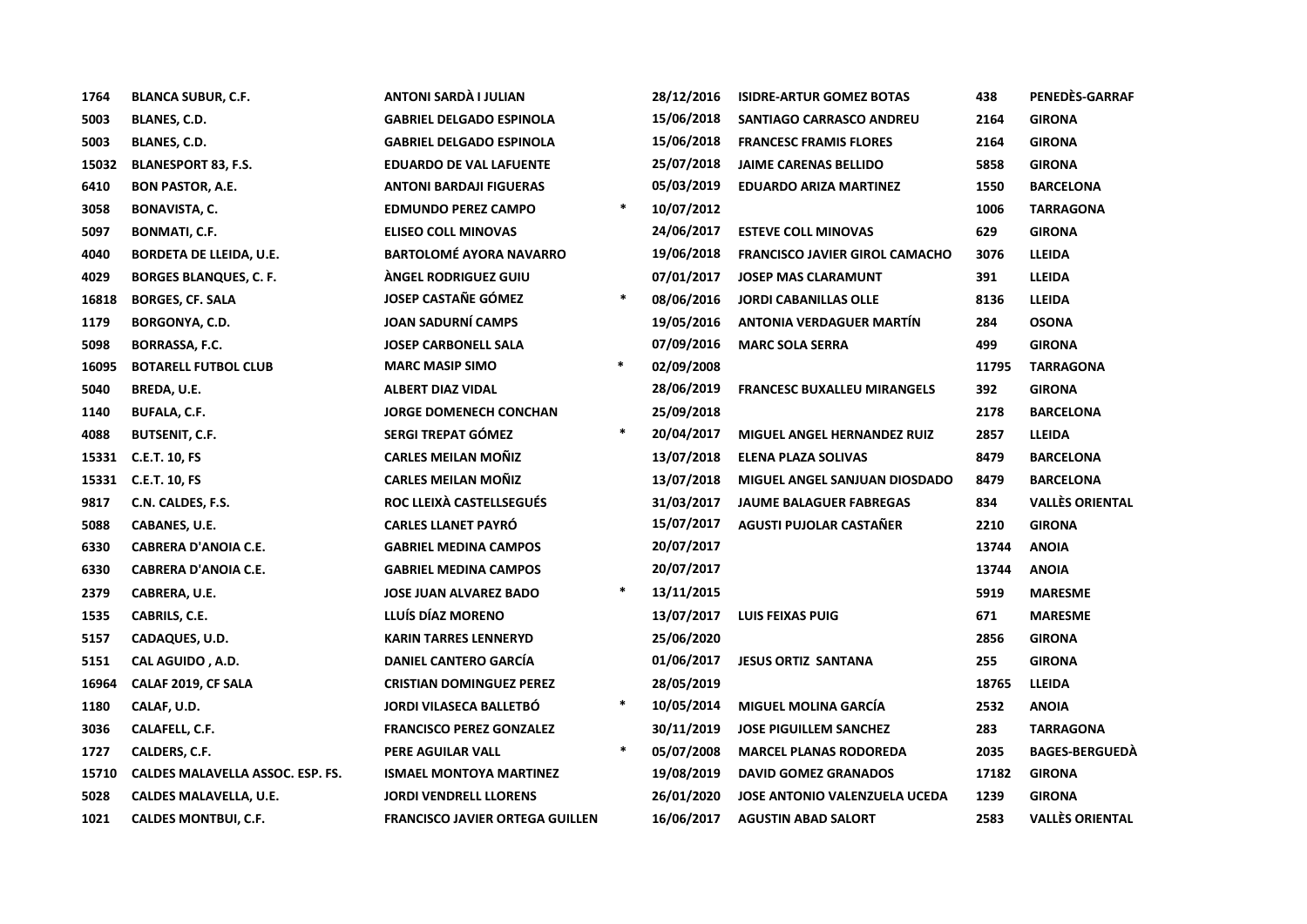| 1072  | CALELLA, C.F.                     | <b>DAVID GARCIA MARTINEZ</b>                  | 24/07/2020 | <b>VERONICA LOSADA ONCINA</b>        | 1052  | <b>MARESME</b>          |
|-------|-----------------------------------|-----------------------------------------------|------------|--------------------------------------|-------|-------------------------|
| 1630  | CALLDETENES, C.F.                 | <b>JOSEP BARCONS BOSCH</b>                    | 15/05/2017 | <b>JOSE MANUEL CAÑETE ARIZA</b>      | 492   | <b>OSONA</b>            |
| 2921  | CALLUS, C.F.                      | $\ast$<br><b>VALENTIN VILALTA FINESTRES</b>   | 19/03/2016 | <b>JORDI PUIG JUST</b>               | 574   | <b>BAGES-BERGUEDA</b>   |
| 5059  | CALONGE, U.E.                     | <b>JULI ALBERTI PÉREZ</b>                     | 26/07/2019 | <b>RAMON MORA REIXACH</b>            | 984   | <b>GIRONA</b>           |
| 5026  | <b>CAMALLERA C.F.</b>             | <b>FRANCESC VENTALLO ARMENGOL</b>             | 04/05/2018 | <b>JORDI SERRATS BUSTINS</b>         | 2519  | <b>GIRONA</b>           |
| 3273  | CAMARLES, C.F.                    | <b>OCTAVIO MARTI BERTOMEU</b>                 | 07/07/2019 | <b>JUAN NICANOR REY RUIZ</b>         | 488   | <b>TERRES DE L'EBRE</b> |
| 3381  | <b>CAMBRILS UNITED CF</b>         | <b>FRANCISCO JAVIER FERRE LÓPEZ</b>           | 10/09/2019 | <b>FRANCISCO CERRATO M UÑOZ</b>      | 14914 | <b>TARRAGONA</b>        |
| 5110  | CAMOS, C.F.                       | $\ast$<br><b>JOAQUIM FERRARONS SOLDEVILA</b>  | 03/12/2015 |                                      | 2015  | <b>GIRONA</b>           |
| 3225  | CAMP CLAR, AT.                    | PEDRO BAUTISTA GARCÍA                         | 21/01/2017 | <b>JOSE PASTOR LAMAS</b>             | 3648  | <b>TARRAGONA</b>        |
| 5013  | CAMPDEVANOL, UE.                  | <b>FRANCESC PUIG ORRIOLS</b>                  | 24/07/2020 |                                      | 637   | <b>GIRONA</b>           |
| 3287  | CAMPREDO, U.D.                    | <b>DAVID BERTOMEU MORESO</b>                  | 06/09/2018 |                                      | 2549  | <b>TERRES DE L'EBRE</b> |
| 5089  | CAMPRODON, U.E.                   | <b>JOAN BUSQUETS TENAS</b>                    | 27/07/2019 | <b>JOAN SALA ARENAS</b>              | 2175  | <b>GIRONA</b>           |
| 1300  | CAN ANGLADA, U.D.                 | $\ast$<br><b>MIGUEL ANGEL MORENO FELIX</b>    | 14/05/2012 | <b>JUAN MASANA REAL</b>              | 1140  | <b>TERRASSA</b>         |
| 1699  | CAN BOADA, C.F.                   | <b>JORDI AMADOR GIL</b>                       | 16/07/2016 |                                      | 1902  | <b>TERRASSA</b>         |
| 6278  | <b>CAN BUXERES C.F.</b>           | RICARDO RECHE DE LA PEÑA                      | 27/05/2018 | <b>JOSE DIAZ CIRCUJANO</b>           | 12876 | <b>BARCELONA</b>        |
| 6278  | <b>CAN BUXERES C.F.</b>           | RICARDO RECHE DE LA PEÑA                      | 27/05/2018 | <b>JOSE RAFAEL JIMENEZ POSTIGO</b>   | 12876 | <b>BARCELONA</b>        |
| 1906  | CAN CARTRO, C.F.                  | <b>ROGER TEIXIDOR CARTRO</b>                  | 30/05/2019 | PERE ROVIRA GIBERT                   | 2901  | PENEDÈS-GARRAF          |
| 15015 | CAN CUYAS A.D., F.S.              | $\ast$<br><b>JORGE FERNÁNDEZ CASTRO</b>       | 02/10/2014 | PEDRO DE LA PAZ-LÓPEZ FERNÁNDEZ      | 7919  | <b>SABADELL</b>         |
| 5189  | CAN GIBERT, U.E.                  | <b>ANTONIO REINOSO SANCHO</b>                 | 01/03/2017 | <b>JUAN ALCALDE TARIFA</b>           | 3259  | <b>GIRONA</b>           |
| 6418  | CAN MAS RIPOLLET A.E.             | <b>JOSE LUIS PEREZ CHACON</b>                 | 06/06/2018 |                                      | 15413 | <b>SABADELL</b>         |
| 1490  | CAN PARELLADA, C.D.               | <b>SEBASTIAN HITA JURADO</b>                  | 28/07/2018 | <b>SAMUEL MARTINEZ MASIP</b>         | 2575  | <b>TERRASSA</b>         |
| 6496  | CAN ROCA 74, U.E.                 | <b>DIEGO JUAREZ ALBA</b>                      | 06/08/2020 | <b>CARMELO JUAREZ ALBA</b>           | 8309  | <b>BAIX LLOBREGAT</b>   |
| 6137  | CAN RULL ROMULO TRONCHONI, CFU    | <b>CARLOS FERNANDO MURCIANO RODRÍGUEZ</b>     | 12/06/2018 | <b>FRANCISCO HERRERA MARTOS</b>      | 10662 | <b>SABADELL</b>         |
| 6137  | CAN RULL ROMULO TRONCHONI, CFU    | CARLOS FERNANDO MURCIANO RODRÍGUEZ 12/06/2018 |            | MIGUEL GALLARDO CIURANETA            | 10662 | <b>SABADELL</b>         |
| 15249 | <b>CAN TITO VILANOVA DEL CAMÍ</b> | <b>CARLOS DIAZ ROS</b>                        | 26/04/2019 | <b>JORDI DALMASES HERRERA</b>        | 8857  | <b>ANOIA</b>            |
| 6073  | CAN TRIAS, U.D.                   | PEDRO NOGUÉS VIDAL                            | 10/07/2016 |                                      | 1080  | <b>TERRASSA</b>         |
| 1372  | CAN VIDALET, C.F.                 |                                               | 31/03/2017 | <b>ALBERTO GARCIA RODRIGUEZ</b>      | 1675  | <b>BAIX LLOBREGAT</b>   |
| 1037  | CANET, F.C.                       | <b>GLORIA RUIZ DE LA TORRE</b>                | 03/05/2018 |                                      | 1924  | <b>MARESME</b>          |
| 9818  | CANET, F.S.                       | <b>MARC ROVIRA ALSINA</b>                     | 10/06/2016 | <b>ANTONI FARRERAS ORTIZ</b>         | 3837  | <b>MARESME</b>          |
| 3045  | CANONJA, C.F.                     | <b>FERNAND MANE BOFARULL</b>                  | 02/10/2018 | ANGEL MUÑOZ MARTINEZ                 | 1795  | <b>TARRAGONA</b>        |
| 1373  | CANOVELLES, U.E.                  | <b>JORDI QUINTANA POU</b>                     | 02/06/2018 | <b>JOSE AVILONIO RESINA VALVERDE</b> | 1010  | <b>VALLÈS ORIENTAL</b>  |
| 6079  | CANTONIGROS, U.E.                 | $\ast$<br><b>ISIDRE CODINA CROSAS</b>         | 27/09/2002 | <b>JOSEP PIELLA JUFRE</b>            | 11752 | <b>OSONA</b>            |
| 6396  | <b>CANYELLES A.E.</b>             | <b>JAVIER MARTINEZ RUIZ</b>                   | 09/05/2019 | <b>LUIS SOLE LUCENA</b>              | 15014 | <b>PENEDES-GARRAF</b>   |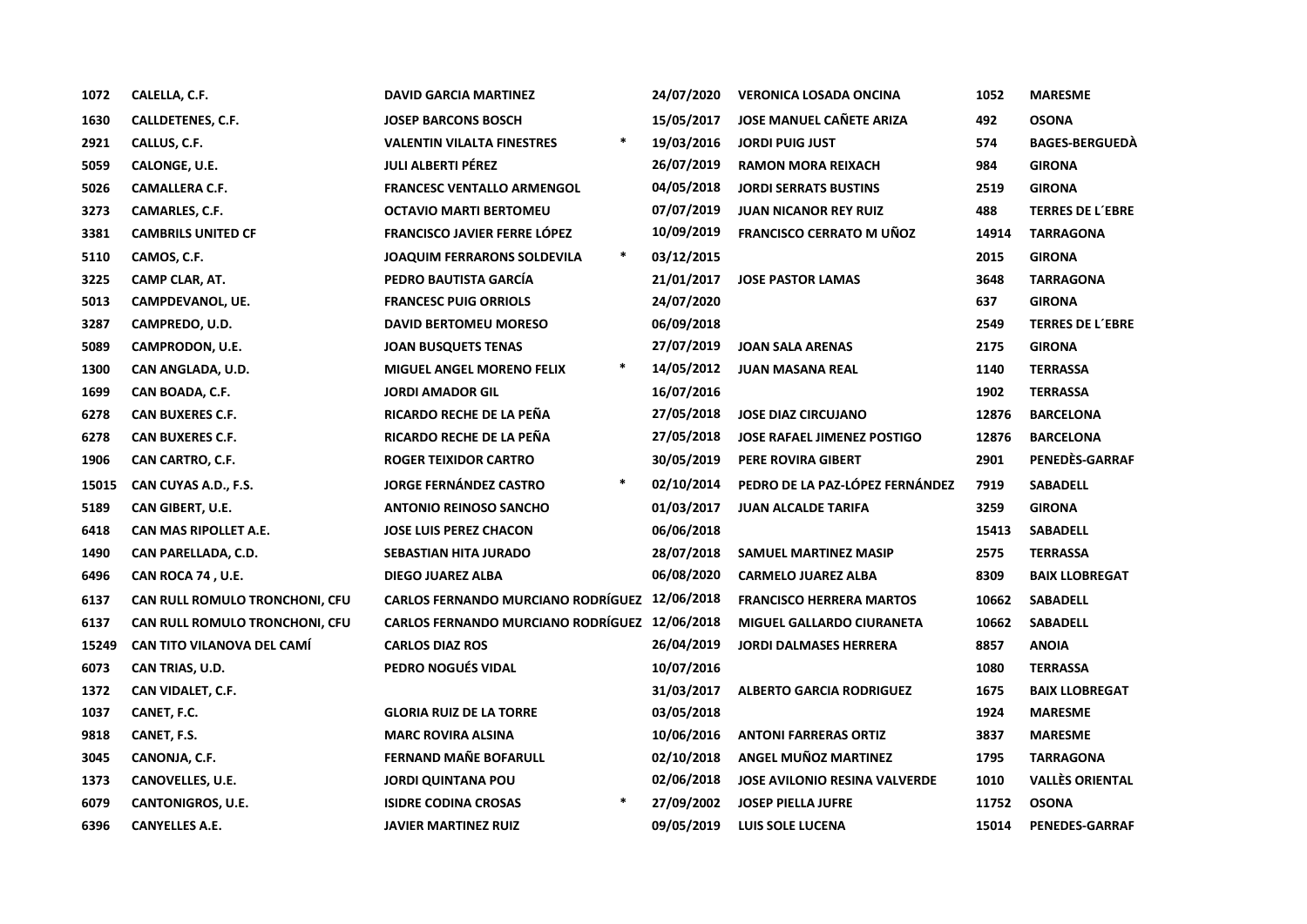| 6070  | CANYELLES, C.E.                      | <b>CARLES JANE PALLAS</b>           | $\ast$ | 14/04/2016 | <b>MARGARITA HIJANO SALAS</b>      | 9446  | <b>BARCELONA</b>       |
|-------|--------------------------------------|-------------------------------------|--------|------------|------------------------------------|-------|------------------------|
| 1040  | CAPELLADES, C.F.                     | <b>MARIA LARRIBA CARAVACA</b>       |        | 14/10/2019 | <b>FERNANDO SALIDO JIMENEZ</b>     | 494   | <b>ANOIA</b>           |
| 15047 | CAPELLADES, C.F.S.                   | <b>DIEGO LOPEZ LOBATO</b>           |        | 15/12/2018 | <b>MARC BISBAL ANSALDO</b>         | 11731 | <b>ANOIA</b>           |
| 1030  | CARDEDEU, C.F.                       | <b>RAFAEL HERREROS BRUY</b>         |        | 13/04/2018 | ORIOL LLORENS CLADELLAS            | 2213  | <b>VALLÈS ORIENTAL</b> |
| 1030  | CARDEDEU, C.F.                       | <b>RAFAEL HERREROS BRUY</b>         |        | 13/04/2018 | <b>PABLO LAGE CARREIRAS</b>        | 2213  | <b>VALLÈS ORIENTAL</b> |
| 7125  | CARDEDEU, F.S.                       | <b>JOAN SOLER ASCASO</b>            | $\ast$ | 02/06/2006 | <b>JOSE ANTONIO ALVAREZ GALVAN</b> | 3856  | <b>VALLÈS ORIENTAL</b> |
| 1166  | CARDONA, C.F.                        | <b>VICENTE GONALEZ HUERTAS</b>      |        | 13/06/2018 | <b>JOSEP MARIA GASSO PONS</b>      | 282   | <b>BAGES-BERGUEDA</b>  |
| 1104  | CARME, C.E.                          | <b>TOMAS TUDELA GARCIA</b>          |        | 02/07/2017 | <b>JOSEP SELLARES ALOY</b>         | 343   | <b>ANOIA</b>           |
| 2192  | CARMELO, C.D.                        | DANIEL MANUEL ROSILLO MOLINA        |        | 06/05/2018 | <b>DAVID RECASENS PORCEL</b>       | 652   | <b>BARCELONA</b>       |
| 2905  | CASABLANCA, F.C.                     | <b>JOSE ANTONIO VALERA MARTINEZ</b> | $\ast$ | 13/01/2016 |                                    | 6847  | <b>BAIX LLOBREGAT</b>  |
| 15435 | CASP, A.E.                           | <b>MARIA TERESA ANDREU BELTRAN</b>  | $\ast$ | 02/11/2017 | <b>DAVID PLANAS ROCA</b>           | 12896 | <b>BARCELONA</b>       |
| 5033  | CASSA, U.D.                          | MIGUEL JOSE CLAPES MASGRAU          |        | 24/07/2020 |                                    | 216   | <b>GIRONA</b>          |
| 15489 | CASSERRES 2004 C.F.S.                | <b>JOSE COLILLAS SABASTES</b>       |        | 18/07/2020 | <b>XAVIER PARCERISA VILANOVA</b>   | 12343 | <b>BAGES-BERGUEDA</b>  |
| 6275  | <b>CASSERRES C.F.</b>                | <b>JOSEP MARIA BERTRAN OLLE</b>     |        | 03/11/2020 | <b>SERGI SERRA CAMPRUBI</b>        | 12814 | <b>BAGES-BERGUEDA</b>  |
| 15644 | <b>CASTELLAR FUTBOL SALA C.</b>      | <b>FRANCISCO GALLARDO CASTRO</b>    |        | 19/12/2018 | <b>DARIO MARTINEZ DOMENE</b>       | 16688 | <b>SABADELL</b>        |
| 1044  | CASTELLAR, U.E.                      | <b>JOAN HOMET MALE</b>              | $\ast$ | 04/06/2015 |                                    | 1510  | <b>SABADELL</b>        |
| 15050 | <b>CASTELLBELL F.S.</b>              | <b>MARCELINO CLARET VILASECA</b>    | $\ast$ | 04/09/1989 | <b>FERNANDO VALDES BERLANGA</b>    | 6380  | <b>BAGES-BERGUEDA</b>  |
| 1863  | <b>CASTELLBELL I VILAR, C.E.</b>     | <b>SERGIO MILLAN REY</b>            |        | 30/06/2020 | <b>MANUEL HUESA FERNANDEZ</b>      | 596   | <b>BAGES-BERGUEDA</b>  |
| 15051 | CASTELLBISBAL, F.S.                  | <b>JOSÉ LUIS AZORIN MIRALLES</b>    | $\ast$ | 26/04/2016 | <b>RICARD PARERA DURAN</b>         | 6819  | <b>TERRASSA</b>        |
| 2761  | CASTELLBISBAL, U.E.                  | <b>JAVIER ARJONA CRIADO</b>         | $\ast$ | 30/08/2010 | <b>JUAN VICENTE PEREZ NUÑEZ</b>    | 6106  | <b>TERRASSA</b>        |
| 4199  | <b>CASTELLCIUTAT C.F.</b>            | <b>JACIN RIBO COSTA</b>             | $\ast$ | 11/05/2015 | <b>EMILIO MOYANOS TRULLA</b>       | 12512 | <b>LLEIDA</b>          |
| 4098  | <b>CASTELLDANS, U.E.</b>             | <b>ROGELI FEIXA TORRES</b>          |        | 21/09/2020 | <b>MIGUEL SEGURA RIBELLES</b>      | 244   | <b>LLEIDA</b>          |
| 7810  | CASTELLDEFELS, F.S.F.                | JOAN JOSEP CAPDEVILA ZARCO          | $\ast$ | 17/05/2016 |                                    | 7368  | <b>BAIX LLOBREGAT</b>  |
| 1150  | CASTELLDEFELS, U.E.                  | ADOLFO BORGOÑO COCA                 |        | 06/10/2016 | <b>JORGE ZORRILLA MIR</b>          | 3071  | <b>BAIX LLOBREGAT</b>  |
| 15490 | <b>CASTELLFOLLIT RIUBREGOS C.F.S</b> | <b>JOAQUIN REQUENA TORRESCASANA</b> |        | 07/09/2017 | <b>JORDI GLAN RIERA</b>            | 12079 | <b>LLEIDA</b>          |
| 5222  | <b>CASTELLFOLLIT, U.E.</b>           | <b>MARIO VILASECA PEON</b>          | $\ast$ | 01/03/2012 | <b>JOSEP Mª JUANOLA CONILL</b>     | 1111  | <b>GIRONA</b>          |
| 15630 | <b>CASTELLGALI A.E.</b>              | EVA MARIA SANCHEZ RODRIGUEZ         | $\ast$ | 30/09/2015 | <b>JESUS MOLERO MARTINEZ</b>       | 17610 | <b>BAGES-BERGUEDA</b>  |
| 1601  | CASTELLGALI, C.F.                    | <b>JOSE ANTONIO MURCIA NIETO</b>    |        | 26/07/2020 |                                    | 453   | <b>BAGES-BERGUEDA</b>  |
| 15379 | <b>CASTELLNOU A.D.</b>               | <b>JUAN JOSE PLAZA MORILLA</b>      | *      | 01/08/2015 | <b>NATALIA ANDRES VEGAS</b>        | 9151  | <b>TERRASSA</b>        |
| 4025  | CASTELLSERA, C.AT.                   | <b>JOSEP ORIOL FOLGUERA MAS</b>     |        | 15/06/2018 | <b>AGUSTIN MARTI DALMAU</b>        | 1151  | <b>LLEIDA</b>          |
| 1068  | CASTELLTERÇOL, C.F.                  | <b>ADRIA RELATS CIRERA</b>          | $\ast$ | 17/05/2015 | <b>JOAN SALA CARBONES</b>          | 699   | <b>VALLÈS ORIENTAL</b> |
| 3316  | <b>CASTELLVELL DEL CAMP</b>          | <b>EMILIO MIRA PONCE</b>            | $\ast$ | 04/07/2012 | <b>JORDI FORTUNY SISNIEGA</b>      | 3647  | <b>TARRAGONA</b>       |
| 2198  | <b>CASTELLVI DE LA MARCA, C.F.</b>   | <b>MANUEL RIVERO BADIA</b>          |        | 01/07/2016 | <b>LAURA AMEIJEIRAS HEVILLA</b>    | 1516  | PENEDES-GARRAF         |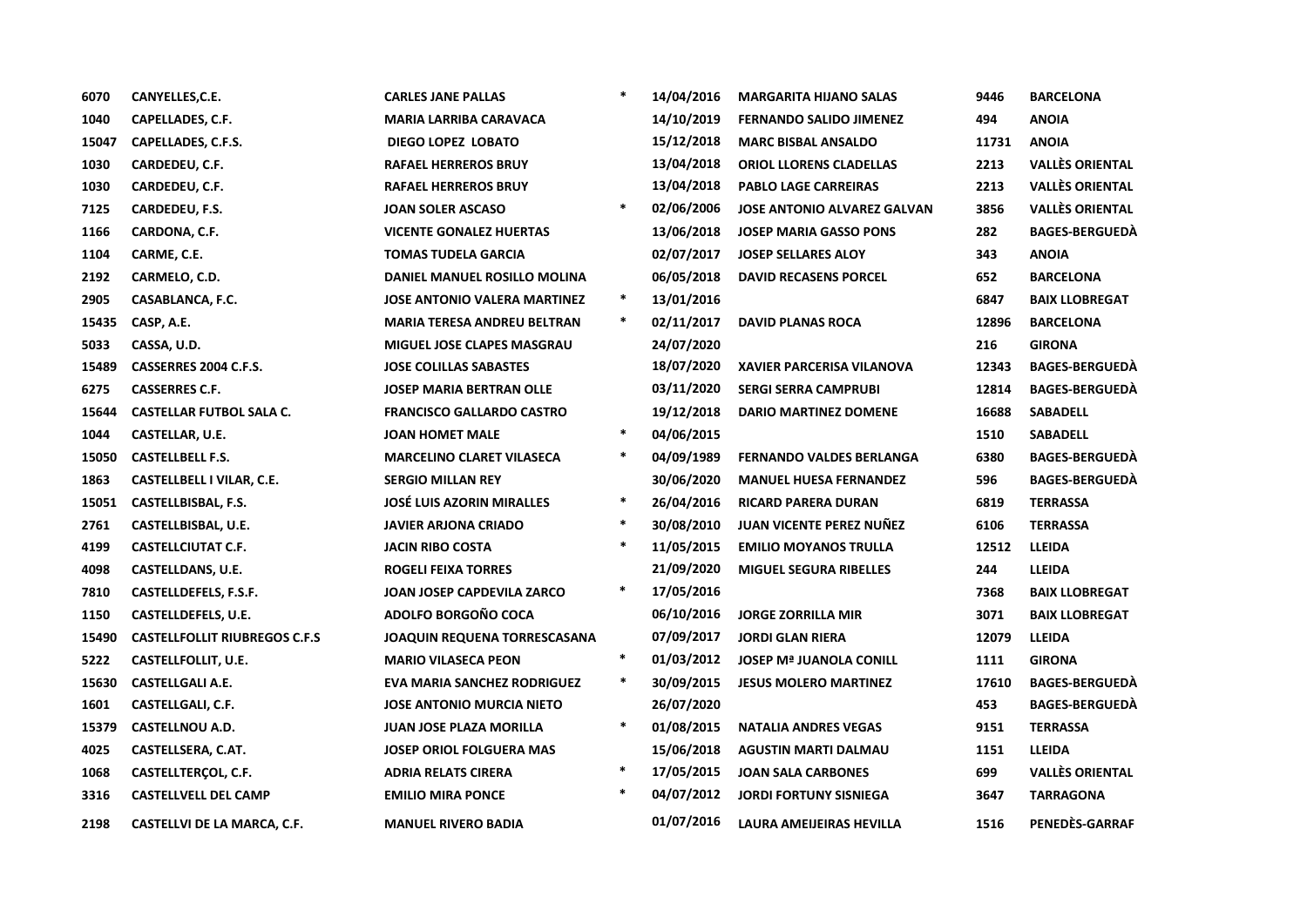| 15316 | CATALA ATLETIC, F.S.                                  | IGNASI ROVIRA GARCÍA                    | $\ast$ | 15/10/2014 | <b>MARC TIERZ RAMON</b>             | 10109 | <b>MARESME</b>        |
|-------|-------------------------------------------------------|-----------------------------------------|--------|------------|-------------------------------------|-------|-----------------------|
| 1162  | <b>CATALONIA, U.B.</b>                                | <b>JOSE MANUEL PASTOR POMARES</b>       | $\ast$ | 06/07/2015 | <b>JOAN PASTOR DOMINGO</b>          | 339   | <b>BARCELONA</b>      |
| 1162  | <b>CATALONIA, U.B.</b>                                | <b>JOSE MANUEL PASTOR POMARES</b>       | $\ast$ | 06/07/2015 | <b>MANUEL JUAN PRAT COLET</b>       | 339   | <b>BARCELONA</b>      |
| 16842 | <b>CAVAUTO S.E.C.</b>                                 | <b>ANDRES CUCURULL LANAU</b>            | $\ast$ | 01/10/2014 |                                     | 8730  | <b>LLEIDA</b>         |
| 16142 | <b>CCR CLUB ESPORTIU</b>                              | <b>JUAN RIERA LERIN</b>                 | $\ast$ | 10/01/2015 |                                     | 14717 | <b>BAIX LLOBREGAT</b> |
| 5009  | CELLERA, C.F.                                         | <b>XAVIER SALES VERNIS</b>              |        | 14/08/2021 | <b>JOAN COLL PUJOLRAS</b>           | 2222  | <b>GIRONA</b>         |
| 5048  | CELRA, U.C.E.                                         | <b>JORDI VILA BLAY</b>                  |        | 29/03/2019 | <b>JORDI RIBAS CASADEMONT</b>       | 2763  | <b>GIRONA</b>         |
| 1273  | CELTIC, U.E.                                          | <b>AGUSTI ANCOSTA DE BLAS</b>           |        | 14/07/2016 | <b>JOSEP PORTA GARCIA</b>           | 1102  | <b>BARCELONA</b>      |
| 1273  | CELTIC, U.E.                                          | <b>AGUSTI ANCOSTA DE BLAS</b>           |        | 14/07/2016 | <b>JUAN MIQUEL MESAS MUNIENTE</b>   | 1102  | <b>BARCELONA</b>      |
| 1151  | <b>CENTELLES, U.E.</b>                                | <b>JOSEP ARISA ARGEMI</b>               |        | 15/09/2018 | <b>JUST MONTALBAN PEÑALVER</b>      | 3096  | <b>OSONA</b>          |
| 16823 | <b>CENTRE EXCURSIONISTA NOVA GENT</b>                 | <b>FRANCESC XAVIER FARRAS PUIGPINOS</b> |        | 15/11/2019 | SILVIO ADRIAN ROSA LOPEZ            | 893   | <b>LLEIDA</b>         |
| 15367 | <b>CENTRE MONTSERRAT XAVIER 1904</b>                  | <b>ALICIA OLMOS BERNADA</b>             | $\ast$ | 20/06/2005 | <b>MARC FORNELLS ARRUFI</b>         | 12761 | <b>BARCELONA</b>      |
| 15378 | <b>CENTRE SANFELIU, A.E.</b>                          | <b>FRANCISCO ANTONIO LOPEZ SANCHEZ</b>  |        | 08/06/2021 |                                     | 4740  | <b>BARCELONA</b>      |
| 9862  | <b>CERCLE SABADELLES 1856</b>                         | <b>JORDI ANDREU FOLCH</b>               | $\ast$ | 25/03/2017 | <b>JAVIER MARTI ARGEMI</b>          | 3137  | <b>SABADELL</b>       |
| 9862  | <b>CERCLE SABADELLES 1856</b>                         | <b>JORDI ANDREU FOLCH</b>               |        | 25/03/2017 | <b>JOSE LUIS LLUSIA AZAGRA</b>      | 3137  | <b>SABADELL</b>       |
| 6283  | <b>CERDANYOLA DEL VALLES FC.</b>                      | <b>FELIPE LOPEZ RINS</b>                |        | 26/10/2017 | <b>JOSE LUIS MORALES CASTELLANO</b> | 12810 | <b>SABADELL</b>       |
| 6283  | <b>CERDANYOLA DEL VALLES FC.</b>                      | <b>FELIPE LOPEZ RINS</b>                |        | 26/10/2017 | <b>JORDI RIBA RAMAL</b>             | 12810 | <b>SABADELL</b>       |
| 6364  | CERDANYOLA MATARÓ, ASS. ESP. I LLEURE RAFA LIÑAN VEGA |                                         |        | 11/10/2019 | <b>SERGI MAS DELGADO</b>            | 14673 | <b>SABADELL</b>       |
| 6493  | <b>CERRO C.D.</b>                                     | JUAN MANUEL VALLE JIMENEZ               |        | 21/05/2019 | <b>ALBERTO ALBARRACIN LOPEZ</b>     | 17267 | <b>BARCELONA</b>      |
| 1187  | CERVELLO, C.D.                                        | PERE BALLBER ALEGRE                     |        | 16/11/2020 | <b>FRANCISCO BONILLA SANCHEZ</b>    | 700   | <b>BAIX LLOBREGAT</b> |
| 16905 | <b>CERVERA FUTBOL SALA II C.E.</b>                    | <b>XAVIER BERTRAN BERNARDEZ</b>         | ∗      | 07/07/2003 | <b>DAVID GABARRO ROCA</b>           | 12539 | <b>LLEIDA</b>         |
| 4030  | CERVERA, C.D.                                         | <b>RAMON BERNAUS GARCIA</b>             |        | 17/09/2017 |                                     | 702   | <b>LLEIDA</b>         |
| 7723  | CERVERA-SEGARRA FEMENI, C.F.                          | <b>MARTA PRATS VILASECA</b>             | $\ast$ | 02/10/2017 | <b>LAURA OLIVA BORREGUERO</b>       | 9407  | LLEIDA                |
| 2112  | <b>CHACARITA, C.F.</b>                                | <b>JOSE LUIS COLINAS VALVERDE</b>       |        | 30/09/2020 | <b>DAVID COLINAS CORDOBA</b>        | 2589  | <b>BARCELONA</b>      |
| 16877 | <b>CICLISTA AITONENC (CECA)</b>                       |                                         | $\ast$ |            |                                     | 2102  | <b>LLEIDA</b>         |
| 1278  | CIRERA, U.D.                                          | DANIEL MORILLO MIMBRERO                 | $\ast$ | 04/07/2015 | <b>JOSÉ MALDONADO LEIVA</b>         | 2057  | <b>MARESME</b>        |
| 5326  | CISTELLA, CF.                                         | <b>FRANCISCO VILARRASA RIQUE</b>        |        | 23/08/2015 | <b>JAIME FELIP COSTA</b>            | 14212 | <b>GIRONA</b>         |
| 2899  | CIUDAD COOPERATIVA, CF.                               | <b>FRANCISCO RAMOS DOMINGUEZ</b>        |        | 17/01/2017 | SIMON CASADO HERNANDEZ              | 6768  | <b>BAIX LLOBREGAT</b> |
| 15639 | <b>CIUTAT DE MATARÓ, CFS</b>                          | <b>FRANCISCO MARTINEZ DEL VALLE</b>     |        | 15/10/2017 |                                     | 16553 | <b>MARESME</b>        |
| 15754 | <b>CLOT CLUB FUTBOL SALA</b>                          | <b>JOEL RAMIS ROMERA</b>                |        | 25/03/2019 | <b>BORJA MARTINEZ ALONSO</b>        | 16519 | <b>BARCELONA</b>      |
| 4259  | <b>CLUB ESPORTIU ATLETIC LLEIDA</b>                   | FRANCISCO JAVIER BATALLA CASANOVAS      |        | 15/06/2020 |                                     | 18776 | <b>LLEIDA</b>         |
| 6439  | <b>CLUB ESPORTIU CR GAVÀ</b>                          | <b>JUAN PATRICIO GARCIA GUIRRIEC</b>    | $\ast$ | 01/01/2011 | JOAN JOSEP CAPDEVILA ZARCO          | 15602 | <b>BAIX LLOBREGAT</b> |
| 15668 | <b>CLUB FUTBOL SALA ALMACELLES</b>                    | <b>DAVID MONTALBAN VIDAL</b>            |        | 20/09/2018 | <b>JOAN MARC ZUERAS PURROY</b>      | 16937 | <b>LLEIDA</b>         |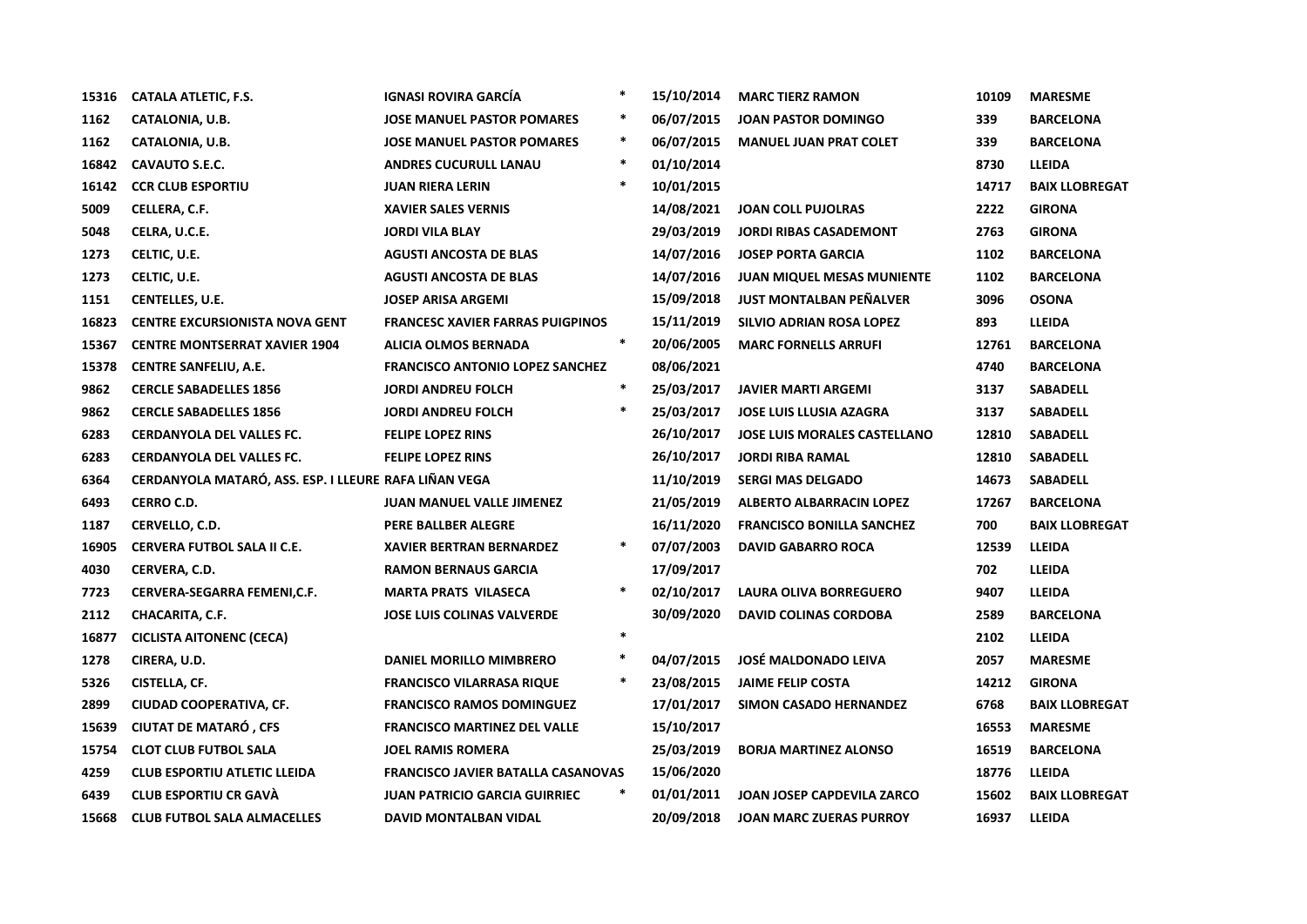| 4165  | <b>COLL DE NARGO, C.F.</b>       | <b>ALBERT REIG MAJORAL</b>         |         | 20/12/2020 | <b>ALBERT REIG ARGERICH</b>           | 7879  | <b>PIRINEUS</b>         |
|-------|----------------------------------|------------------------------------|---------|------------|---------------------------------------|-------|-------------------------|
| 15302 | COLLBATO, C.E.                   | <b>JUAN JOSE NUÑEZ MARTINEZ</b>    | $\ast$  | 16/12/2016 | PERE PIÑOL SIMO                       | 8037  | <b>BAIX LLOBREGAT</b>   |
| 1515  | COLLSUSPINA, C.F.                | <b>JAUME TARTER CREUS</b>          |         | 05/07/2020 | <b>MIGUEL ROMERO AGREDANO</b>         | 1183  | <b>OSONA</b>            |
| 5054  | COMACROS, U.E.                   | <b>DAN GARCIA GOMEZ</b>            | $\ast$  | 29/08/2015 |                                       | 2207  | <b>GIRONA</b>           |
| 6399  | <b>CONGRES C.E.</b>              | <b>MARTIN FUENTES LOPEZ</b>        |         | 26/06/2018 |                                       | 14982 | <b>BARCELONA</b>        |
| 3318  | CONSTANTI, C.E.                  | <b>OSCAR SOLE MURCIA</b>           | $\ast$  | 27/04/2015 | <b>DIEGO AVILA CAPARROS</b>           | 1083  | <b>TARRAGONA</b>        |
| 6258  | CORBERA, C.F.                    | <b>JOAN CANYELLES AREGALL</b>      | $\ast$  | 01/05/2015 | <b>CARLES MAJO CASAS</b>              | 12484 | <b>BAIX LLOBREGAT</b>   |
| 3028  | <b>CORBERA D'EBRE, C.F.</b>      | <b>DAVID FERRE ANTONIO</b>         | $\ast$  | 31/07/2015 | PEDRO RINS CORTIELLA                  | 1092  | <b>TERRES DE L'EBRE</b> |
| 15657 | <b>CORBINS FUTBOL SALA</b>       | <b>JOSEP PERE MULLET FARRE</b>     | $\ast$  | 11/10/2017 | <b>MARIA ISABEL MUR GRIÑO</b>         | 16827 | <b>LLEIDA</b>           |
| 1415  | CORCO, A.E.                      | <b>FRANCESC GARCIA RUESGA</b>      | $\ast$  | 08/04/2010 | <b>EDUARD CAPDEVILA MAS</b>           | 250   | <b>OSONA</b>            |
| 15176 | <b>CORNELLA C.F.S.</b>           | ALFREDO FERNÁNDEZ CASANOVA         |         | 18/03/2021 | <b>JOSE ANTONIO GALVEZ RECIO</b>      | 7786  | <b>BAIX LLOBREGAT</b>   |
| 5135  | <b>CORNELLA TERRI, A.E.</b>      | <b>JOAN AYATS VINOLAS</b>          |         | 09/05/2018 | <b>XAVIER NAZARIIO GALLEGO</b>        | 2216  | <b>GIRONA</b>           |
| 1469  | <b>CORRO D'AMUNT U.S.</b>        | <b>DAVID GARRIDO GARCIA</b>        | $\ast$  | 25/08/2008 | RAFAEL MOYANO COLLADO                 | 683   | <b>VALLÈS ORIENTAL</b>  |
| 3393  | <b>COSTA DAURADA FC</b>          | <b>MANUEL MEDINA CABELLO</b>       | $\ast$  | 01/06/2011 | <b>ANTONIO ORTEGA REYES</b>           | 15782 | <b>TARRAGONA</b>        |
| 15214 | <b>COVER PREMIA DE MAR CFS</b>   | <b>OSCAR LARROTCHA SENTIS</b>      |         | 23/03/2018 | PEDRO LARROTCHA MARTÍNEZ              | 8627  | <b>MARESME</b>          |
| 3408  | <b>CREIXELL LES ERES, C.E.</b>   | <b>JONAS MEDIN BRIONES</b>         | $\ast$  | 18/02/2018 | MIGUEL ANG.RODRIGUEZ ROD.             | 17471 | <b>TARRAGONA</b>        |
| 5322  | <b>CRISTINENC C.E.</b>           | <b>MARC GARCÍA GABARRÓ</b>         | $\ast$  | 24/05/2013 |                                       | 13931 | <b>GIRONA</b>           |
| 15702 | <b>CSC FUTSAL</b>                | <b>JOAQUIN CERDÀ COMPANY</b>       | $\ast$  | 19/06/2017 | SANTIAGO ROCA SANCHEZ                 | 18477 | <b>BARCELONA</b>        |
| 5210  | <b>CUATRO VIENTOS, C.F.</b>      | SANITIAGO OREA DELGADO             | $\ast$  | 10/12/2015 | <b>MARC BARRERO GARCIA</b>            | 4892  | <b>GIRONA</b>           |
| 15691 | <b>CUBELLES CLUB FUTBOL SALA</b> | <b>FRAN CHAN MENSAH</b>            | $\ast$  | 31/12/2014 | <b>GEMA DURANTE SOLDADO</b>           | 15767 | <b>PENEDES-GARRAF</b>   |
| 1294  | <b>CUBELLES, C.F.</b>            | <b>ANTONIO LOPEZ HERRERO</b>       |         | 26/08/2018 | <b>JOSEP SERRA VALLES</b>             | 627   | PENEDÈS-GARRAF          |
| 3061  | CUNIT, C.F.                      | <b>FRANCISCO GARCÍA SOLOMANDO</b>  |         | 06/07/2018 | DIDAC MOYA SARIÑENA                   | 2533  | <b>TARRAGONA</b>        |
| 15755 | <b>CUNIT, FS</b>                 | <b>CARLOS ENRIQUE MAIOLA</b>       | $\ast$  | 10/02/2017 |                                       | 18142 | <b>TARRAGONA</b>        |
| 15265 | D.M.S. SARRIÀ C.E.F.S            |                                    | $\star$ |            |                                       | 13945 | <b>BARCELONA</b>        |
| 1207  | DAMM, C.F.                       | <b>RAMON AJENJO BOSCH</b>          |         | 18/05/2017 | <b>CARLOS BARCONS BELLIDO</b>         | 329   | <b>BARCELONA</b>        |
| 6576  | <b>DARNA 2019 C.F.</b>           | <b>FRANCISCO MARTIN VILLODRES</b>  |         | 27/08/2019 |                                       | 19144 | <b>BARCELONA</b>        |
| 3142  | DERTUSA, E.F.                    | MIGUEL OTERO ROSELLÓ               |         | 16/08/2016 | JOAQUIM ENRIQUE DEL PINO HOMEDES 1278 |       | <b>TERRES DE L'EBRE</b> |
| 6577  | DIABLOS NEGROS DE BARCELONA, CD  | THIERRY ALLIANGA                   | $\ast$  | 20/08/2017 | <b>ENKORO SYLVAIN PATRICK</b>         | 18677 | <b>BARCELONA</b>        |
| 6385  | <b>DIAGONAL CLUB ESPORTIU</b>    | <b>JAVIER BUIRA GAZO</b>           | $\ast$  | 13/09/2010 | LUIS LEAL CASTILLO                    | 15163 | <b>BARCELONA</b>        |
| 1226  | DON BOSCO, C.F.                  | <b>FERRAN GARCIA BLASCO</b>        | $\ast$  | 30/05/2015 | FERNANDO VILALTA CAPDEVILA            | 1122  | <b>BARCELONA</b>        |
| 6388  | <b>DOSRIUS 2010, C.F.</b>        | <b>JOSE ANTONIO MENDEZ VIVAS</b>   |         | 20/02/2020 | <b>ASIER CORRAL I FERNANDEZ</b>       | 15802 | <b>MARESME</b>          |
| 15361 | <b>DOSRIUS MARESME C.F.</b>      | PILAR VILLAESCUSA ALBADALEJO       |         | 20/05/2017 | <b>GINÉS NAVARRO NAVARRO</b>          | 10550 | <b>MARESME</b>          |
| 15687 | <b>DR'S MATADEPERA CFSAL</b>     | <b>CARLES VALLDAURA TORREDEMER</b> | $\ast$  | 27/05/2016 | <b>RICARD PIJOAN I GASSO</b>          | 17815 | <b>TERRASSA</b>         |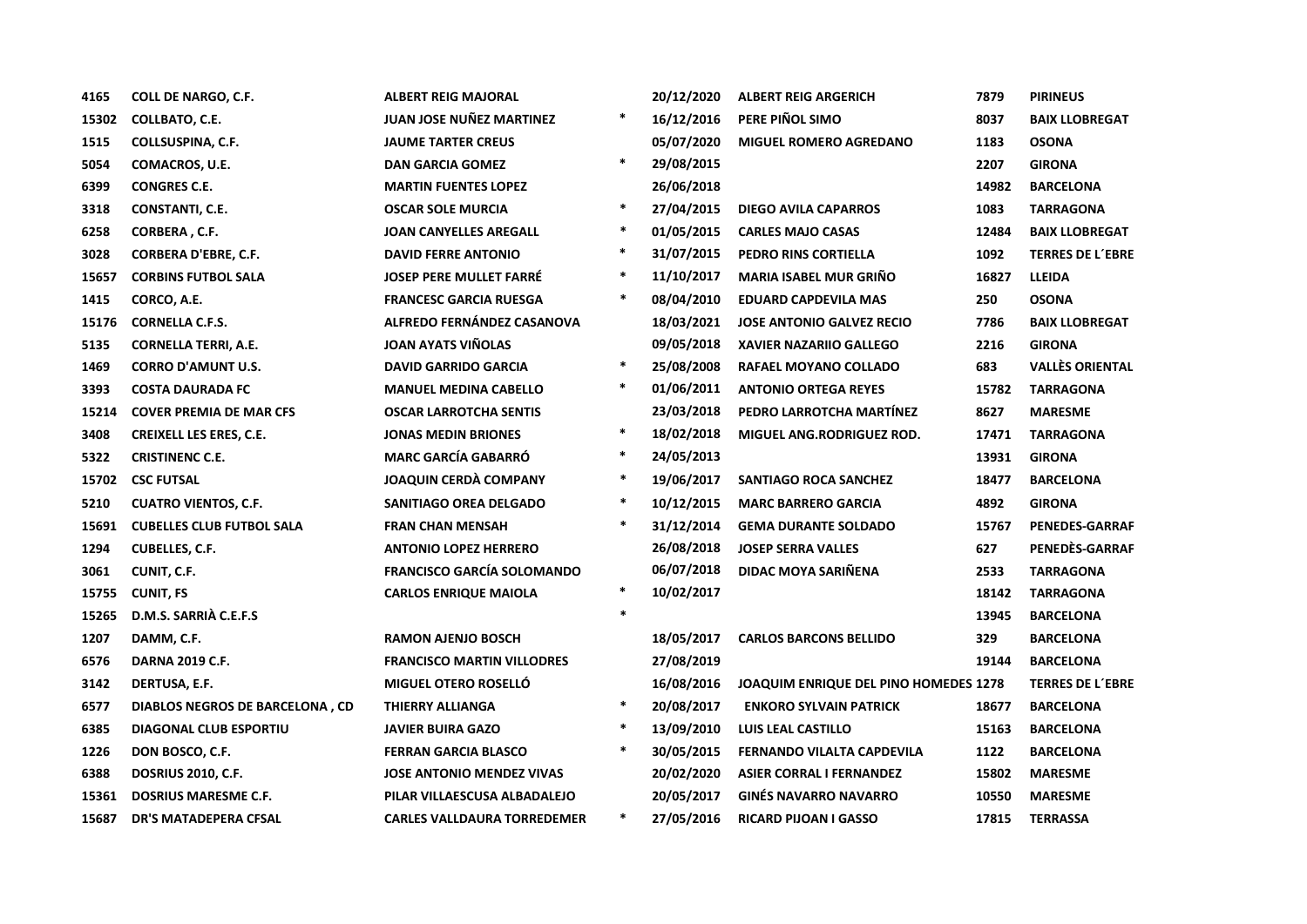| 3334  | <b>EBRE ESCOLA ESP., CF</b>                                               | <b>JORDI GARCIA TOBAJAS</b>         |         | 30/06/2017 | <b>RAFEL SEGURANA MOMPEL</b>          | 9612  | <b>TERRES DE L'EBRE</b> |
|-------|---------------------------------------------------------------------------|-------------------------------------|---------|------------|---------------------------------------|-------|-------------------------|
| 3334  | <b>EBRE ESCOLA ESP., CF</b>                                               | <b>JORDI GARCIA TOBAJAS</b>         |         | 30/06/2017 | DAVID JARQUE ABAD                     | 9612  | <b>TERRES DE L'EBRE</b> |
| 4140  | EFAC ALMACELLES, C.E.                                                     | <b>JUAN BOSCH NOVELL</b>            |         | 27/07/2018 |                                       | 6477  | <b>LLEIDA</b>           |
| 5377  | <b>EFC PALAU - SAVERDERA</b>                                              | <b>FRANCISCO J. MAGANTO PIZARRO</b> | *       | 15/05/2018 | <b>CAMILO A. NOGUEIRA NAVARRO</b>     | 18572 | <b>GIRONA</b>           |
| 2844  | EFO 87, C.                                                                | <b>CLAUDIO GIL MONTSERRAT</b>       |         | 06/10/2018 |                                       | 6257  | <b>BAIX LLOBREGAT</b>   |
| 15745 | <b>EGARA FUTSAL 2019 CFSALA</b>                                           | <b>DAVID BARBA MARGUENDA</b>        |         | 03/01/2019 |                                       | 18638 | <b>TERRASSA</b>         |
| 15626 | EIXAMPLE, C.F.S.                                                          | <b>ADRIA MUIXI PIBERNAT</b>         | $\ast$  | 19/12/2015 | <b>ARNAU TORNE SAVI</b>               | 16122 | <b>BARCELONA</b>        |
| 16127 | EL CATLLAR AT., CFS.                                                      | <b>RICARD MOYA SAEZ</b>             | $\star$ | 16/09/2008 | <b>PAULA POLO AGUSTI</b>              | 14140 | <b>TARRAGONA</b>        |
| 3041  | EL CATLLAR, C.E.                                                          | <b>XAVIER ROCH ADSERA</b>           | $\ast$  | 06/06/2016 | <b>FRANCISCO CACERES MONTSERRAT</b>   | 2895  | <b>TARRAGONA</b>        |
| 16006 | <b>EL MORELL</b>                                                          | <b>MIQUEL PALAU CORSELLAS</b>       | $\ast$  | 31/05/2018 | <b>JOAN ANTON PALLARES ROCA</b>       | 13335 | <b>TARRAGONA</b>        |
| 16944 | EL POAL UNIO ESPORTIVA                                                    | <b>ENRIC EROLES NAVARRO</b>         | $\ast$  | 03/06/2017 | <b>XAVIER GALLEGO RENE</b>            | 18425 | <b>LLEIDA</b>           |
| 16064 | ELISABETH SALOU AEE.                                                      | <b>ANGELES MIQUEL ALONSO</b>        | $\ast$  | 03/03/2015 | <b>DAVID ESPASA ROCA</b>              | 14319 | <b>TARRAGONA</b>        |
| 5358  | EMPURIABRAVA CASTELLO, C.E.                                               | <b>STEFANA CAROL CATALIN</b>        |         | 18/04/2019 | <b>ENRIQUE CELEDONIO MORENO SILVA</b> | 17298 | <b>GIRONA</b>           |
| 15730 | <b>ENCAMP CF SALA</b>                                                     | <b>MERITXELL MAROT CRESPO</b>       |         | 25/06/2018 | <b>DAVID MORTES PIFARRE</b>           | 18474 | <b>LLEIDA</b>           |
| 3419  | ESCOLA FUTBOL BASE ULLDECONA ASS.                                         |                                     | $\ast$  |            |                                       |       |                         |
| 6420  | ESCOLA ANGEL PEDRAZA, C.F.                                                | <b>CARLOS SARTO GARCIA</b>          |         | 07/07/2017 |                                       | 15770 | <b>BARCELONA</b>        |
| 2670  | ESCOLA COLLBLANC-TORRASSA, C.E.                                           | <b>MIGUEL GOMEZ MUÑOZ</b>           |         | 22/07/2018 | <b>MIGUEL LOPEZ ZAFORAS</b>           | 9109  | <b>BARCELONA</b>        |
| 4154  | <b>ESCOLA COMARCAL DE FUTBOL LES GARRICXAVIER MARC GARRROS AMPURDANES</b> |                                     |         | 30/06/2017 | SILVIA SANCHEZ DOMENECH               | 6803  | <b>LLEIDA</b>           |
| 15591 | ESCOLA DAINA ISARD A.E.                                                   | JOAN SANAHUJA I ESCRIBA             | $\ast$  | 02/05/2016 |                                       | 15698 | <b>BAIX LLOBREGAT</b>   |
| 2332  | <b>ESCOLA DE FUTBOL ALMOGAVERS</b>                                        | <b>Mª NIEVES LÓPEZ LEBANIEGOS</b>   | $\ast$  | 10/06/2015 |                                       | 5569  | <b>BARCELONA</b>        |
| 5261  | <b>ESCOLA DE FUTBOL ARBUCIENCA</b>                                        | <b>NURIA BADIA MIRANDA</b>          |         | 02/03/2018 | <b>JOAN GUYAL DIAZ</b>                | 9460  | <b>GIRONA</b>           |
| 4178  | <b>ESCOLA DE FUTBOL BAIX SEGRIA</b>                                       | <b>ANTONIO PRIETO LOPEZ</b>         | $\ast$  | 30/05/2016 | <b>JOEL BERENGUER CABA</b>            | 9524  | <b>LLEIDA</b>           |
| 5268  | <b>ESCOLA DE FUTBOL BAIX TER, C.E.</b>                                    | <b>JOSE MARIA ROMAN AGUILERA</b>    | $\ast$  | 06/11/2014 | <b>GARI RICHARD MARSHALL</b>          | 10348 | <b>GIRONA</b>           |
| 6389  | ESCOLA DE FUTBOL BARBERÀ ANDALUCIA (DIONISIO ZAPATA ROMERO                |                                     |         | 28/05/2016 | <b>DAVID MARTINEZ SANCHEZ</b>         | 14951 | <b>SABADELL</b>         |
| 3373  | <b>ESCOLA DE FUTBOL BASE CALAFELL CF</b>                                  | <b>GUILLERMO RIOS GUTIERREZ</b>     | $\ast$  | 22/06/2016 |                                       | 13738 | <b>TARRAGONA</b>        |
| 4194  | <b>ESCOLA DE FUTBOL BASE GUISSONA</b>                                     | <b>JORDI SOLÉ CALDERÓ</b>           |         | 01/12/2017 | <b>MANUEL PEDRO RIBA</b>              | 11890 | <b>LLEIDA</b>           |
| 6196  | ESCOLA DE FUTBOL BASE RIPOLLET, AD.                                       | ALBERTO ARANDA GÓMEZ                |         | 25/05/2017 | <b>CARLOS ROMA SERRANO</b>            | 12351 | <b>SABADELL</b>         |
| 6412  | <b>ESCOLA DE FUTBOL BASE SENTMENAT, C.</b>                                | <b>ANTONI PEDRET SABATE</b>         |         | 05/06/2020 | <b>JOSE ANTONIO PEREZ GIMENEZ</b>     | 15855 | <b>VALLÈS ORIENTAL</b>  |
| 3425  | <b>ESCOLA DE FUTBOL BASE VENDRELL</b>                                     | <b>JORDI PELL MOTA</b>              |         | 10/03/2020 | <b>SERGI TERUEL ROSARIO</b>           | 19150 | <b>TARRAGONA</b>        |
| 4215  | <b>ESCOLA DE FUTBOL BELLPUIG, CE.</b>                                     | <b>JAUME SERRET SANCHEZ</b>         |         | 14/02/2020 | <b>JORDI ESCALE ESCODA</b>            | 13959 | LLEIDA                  |
| 2998  | <b>ESCOLA DE FUTBOL BONAIRE</b>                                           | <b>ILDEFONSO DOBLAS MERINO</b>      |         | 10/02/2018 | <b>FCO. JAVIER ESTEBANE VITO</b>      | 7199  | <b>TERRASSA</b>         |
| 5117  | <b>ESCOLA DE FUTBOL BOSC DE TOSCA, C.</b>                                 | <b>XAVIER CROS RIUS</b>             | $\ast$  | 07/10/2014 | <b>FCO. PAGES SANTAEULARIA</b>        | 1835  | <b>GIRONA</b>           |
| 6440  | <b>ESCOLA DE FUTBOL CAN BOADA</b>                                         | <b>JORDI AMADOR GIL</b>             | $\ast$  | 22/05/2012 |                                       | 16378 | <b>TERRASSA</b>         |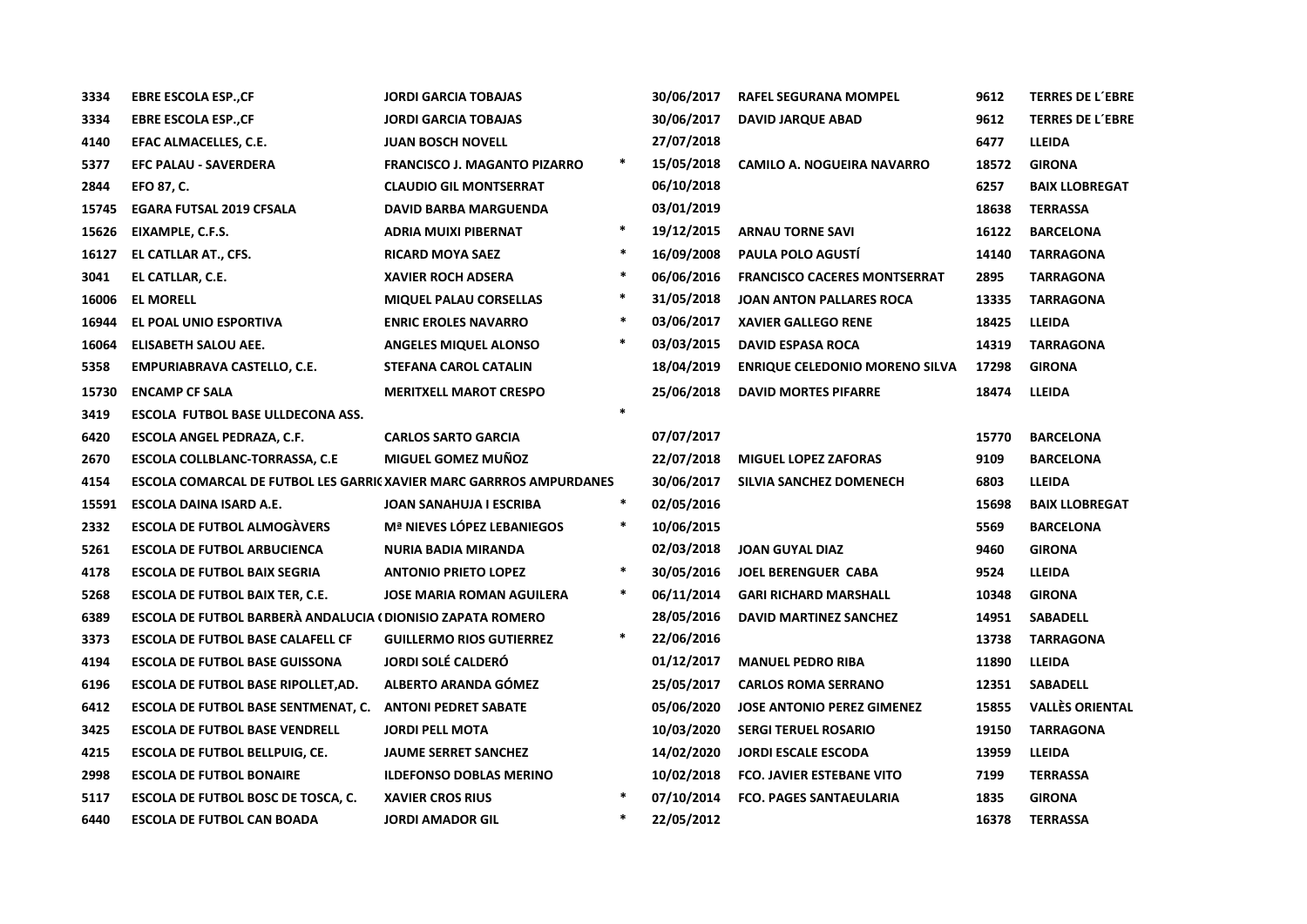| 4185  | <b>ESCOLA DE FUTBOL CERVERA, C.</b>                              | <b>FRANCISCO JAVIER SANCHEZ AVILA</b>  |        | 31/01/2020 |                                        | 10576 | <b>LLEIDA</b>           |
|-------|------------------------------------------------------------------|----------------------------------------|--------|------------|----------------------------------------|-------|-------------------------|
| 5330  | <b>ESCOLA DE FUTBOL DEL RIPOLLÈS, AE.</b>                        | <b>JORDI CAPDEVILA CASAS</b>           | $\ast$ | 28/09/2015 |                                        | 14728 | <b>GIRONA</b>           |
| 3336  | <b>ESCOLA DE FUTBOL DELTA DE L'EBRE, C.E</b>                     | <b>JORGE BAYO MORESO</b>               |        | 30/07/2017 | <b>JULIAN SAMO BERTOMEU</b>            | 10264 | <b>TERRES DE L'EBRE</b> |
| 3388  | ESCOLA DE FUTBOL EL PLA DE SANTA MARI MA ISABEL TOLDRÀ DEL REY   |                                        | $\ast$ | 18/06/2016 | <b>GAIETÀ HERNANDEZ HERNANDEZ</b>      | 12954 | <b>TARRAGONA</b>        |
| 5177  | <b>ESCOLA DE FUTBOL GARROTXA</b>                                 | SARA PLANTALECH QUER                   |        | 26/09/2019 | <b>MARIA DOLORES FERRAN ESPUÑA</b>     | 6353  | <b>GIRONA</b>           |
| 1255  | <b>ESCOLA DE FUTBOL GAVA, C.</b>                                 | SANTIAGO LÓPEZ ADÁN                    |        | 05/06/2017 | <b>IVAN LÓPEZ ROCA</b>                 | 11515 | <b>BAIX LLOBREGAT</b>   |
| 5301  | <b>ESCOLA DE FUTBOL GIRONES-SABAT</b>                            | JORDI XAVIER SANTALO MARIÑO            | $\ast$ | 22/06/2012 |                                        | 12821 | <b>GIRONA</b>           |
| 4193  | <b>ESCOLA DE FUTBOL INTERCOMARCAL</b>                            | <b>Mª DOLORS BONET GALLART</b>         |        | 13/07/2020 | <b>JOSE LLAO LLUSA</b>                 | 11535 | <b>LLEIDA</b>           |
| 5304  | ESCOLA DE FUTBOL JOVES CALONGE SANT JOSEP MASSICH ESTEVE         |                                        | $\ast$ | 29/06/2011 | <b>JOAQUIMA SALVATELLA RIBUGENT</b>    | 15765 | <b>GIRONA</b>           |
| 3249  | <b>ESCOLA DE FUTBOL LA PASTORETA, CLUB</b>                       | <b>JOSE VALERO FERNANDEZ</b>           | $\ast$ | 11/02/2014 |                                        | 4417  | <b>TARRAGONA</b>        |
| 4179  | <b>ESCOLA DE FUTBOL ORGEL.LIA C.E</b>                            | <b>MARIA TERESA CASASSAS CANALS</b>    |        | 02/06/2017 | <b>SANTIAGO ROURE MAS</b>              | 9840  | <b>PIRINEUS</b>         |
| 4200  | <b>ESCOLA DE FUTBOL PINYANA, C.E.</b>                            | <b>CARLOS SELLART VIVES</b>            |        | 20/05/2016 | AIDA BITRIA LARA                       | 12507 | <b>LLEIDA</b>           |
| 4205  | <b>ESCOLA DE FUTBOL POBLA DE SEGUR C</b>                         | <b>JORDI VILANOVA PALLARES</b>         | $\ast$ | 23/09/2015 |                                        | 13550 | <b>PIRINEUS</b>         |
| 7719  | <b>ESCOLA DE FUTBOL PONT DE MARINA</b>                           | <b>GONZALO LUIS FRANCSICO JUESAS A</b> | $\ast$ | 10/06/2015 |                                        | 6920  | <b>BARCELONA</b>        |
| 4182  | <b>ESCOLA DE FUTBOL RIALP, C.E.</b>                              | <b>MONICA LLOPIS GIRALTE</b>           |        | 05/03/2020 |                                        | 9559  | <b>PIRINEUS</b>         |
| 6024  | <b>ESCOLA DE FUTBOL SABADELL</b>                                 | LINO GUTIERREZ CASASO                  |        | 17/06/2017 |                                        | 7796  | <b>SABADELL</b>         |
| 6444  | ESCOLA DE FUTBOL SALESIANS DE MATARC MARC MOLINA I SANDOVAL      |                                        | $\ast$ | 20/06/2012 | RAÜL GOU CERDÀ                         | 16360 | <b>MARESME</b>          |
| 3360  | ESCOLA DE FUTBOL SAN PEDRO SAN PABLC RAFAEL MARTÍN SORIA JIMÉNEZ |                                        |        | 08/07/2019 |                                        | 11759 | <b>TARRAGONA</b>        |
| 4190  | <b>ESCOLA DE FUTBOL TARREGA, C.E.</b>                            | <b>XENIA BALLSTER RIBE</b>             |        | 20/06/2016 | <b>GERARDO CARO CABRERA</b>            | 10748 | <b>LLEIDA</b>           |
| 4186  | <b>ESCOLA DE FUTBOL TREMP, CE.</b>                               | ANA MARIA FORRADELLES REY              | $\ast$ | 30/06/2015 |                                        | 10721 | <b>PIRINEUS</b>         |
| 4170  | <b>ESCOLA DE FUTBOL URGELL</b>                                   | <b>DOMINGO SALA FLORES</b>             | $\ast$ | 15/08/2012 | <b>ANTONIO SOLE BOSCH</b>              | 8844  | <b>LLEIDA</b>           |
| 6236  | <b>ESCOLA DE FUTBOL VILADECAVALLS</b>                            | <b>M. LUZ FERNANDEZ DINARÉS</b>        | $\ast$ | 30/05/2012 | <b>MODESTO MARTIN MARTINEZ</b>         | 12219 | <b>TERRASSA</b>         |
| 6129  | <b>ESCOLA DE LLAVANERES, CF.</b>                                 | RAFAEL IZQUIERDO CASTILLO              | $\ast$ | 14/06/2010 | <b>ANTONIO ORTIZ MEDIALDEA</b>         | 10561 | <b>MARESME</b>          |
| 4176  | <b>ESCOLA DE PONENT SGM, CF.</b>                                 | <b>JOSEP JOAN ALBA MESTRE</b>          |        | 17/08/2017 | <b>MARTA CASTELLO MOR</b>              | 9912  | <b>LLEIDA</b>           |
| 6390  | <b>ESCOLA ESPORTIVA GUINEUETA C.F.</b>                           | <b>JOSE CENTENO MARIN</b>              | $\ast$ | 22/01/2016 | <b>XAVIER PERIZ DURAN</b>              | 14952 | <b>BARCELONA</b>        |
| 6096  | <b>ESCOLA ESPORTIVA LLOR</b>                                     | <b>ANTONIO MESTRES I PADULLES</b>      |        | 22/03/2018 | <b>MARIA ROSA PALAU OLLE</b>           | 840   | <b>BAIX LLOBREGAT</b>   |
| 6539  | ESCOLA F. CAN MIR-RUBI C.                                        | <b>JORDI PEIRO SIMON</b>               |        | 25/02/2017 | <b>FCO. JAVIER MAS BALLESTE</b>        | 13288 | <b>TERRASSA</b>         |
| 6539  | ESCOLA F. CAN MIR-RUBI C.                                        | <b>JORDI PEIRO SIMON</b>               |        | 25/02/2017 | <b>JULIO MANUEL GRACIA BALLESTEROS</b> | 13288 | <b>TERRASSA</b>         |
| 15701 | ESCOLA F. SALA JORDI TORRA S.VICENC                              | <b>JORDI TORRAS BADOSA</b>             |        | 15/06/2017 |                                        | 18548 | <b>BAIX LLOBREGAT</b>   |
| 16941 | <b>ESCOLA F.S. CERVERA</b>                                       | <b>VICTOR RAURET DOMENECH</b>          |        | 01/09/2019 | <b>MARTA PRATS VILASECA</b>            | 17304 | <b>LLEIDA</b>           |
| 15514 | <b>ESCOLA F.S. CIUTAT GRANOLLERS</b>                             |                                        | $\ast$ |            |                                        | 12367 | <b>VALLES ORIENTAL</b>  |
| 15665 | <b>ESCOLA F.S. COMTAT D'URGELL</b>                               | <b>MARIA RODSA PLA GARCIA</b>          |        | 10/05/2021 | <b>EDUARD SOLANES PUIG</b>             | 17190 | <b>LLEIDA</b>           |
| 15658 | <b>ESCOLA F.S. VENDRELL VERD I BLAU</b>                          | <b>JAUME OLLER DUATIS</b>              | $\ast$ | 21/09/2012 |                                        | 16436 | <b>TARRAGONA</b>        |
|       |                                                                  |                                        |        |            |                                        |       |                         |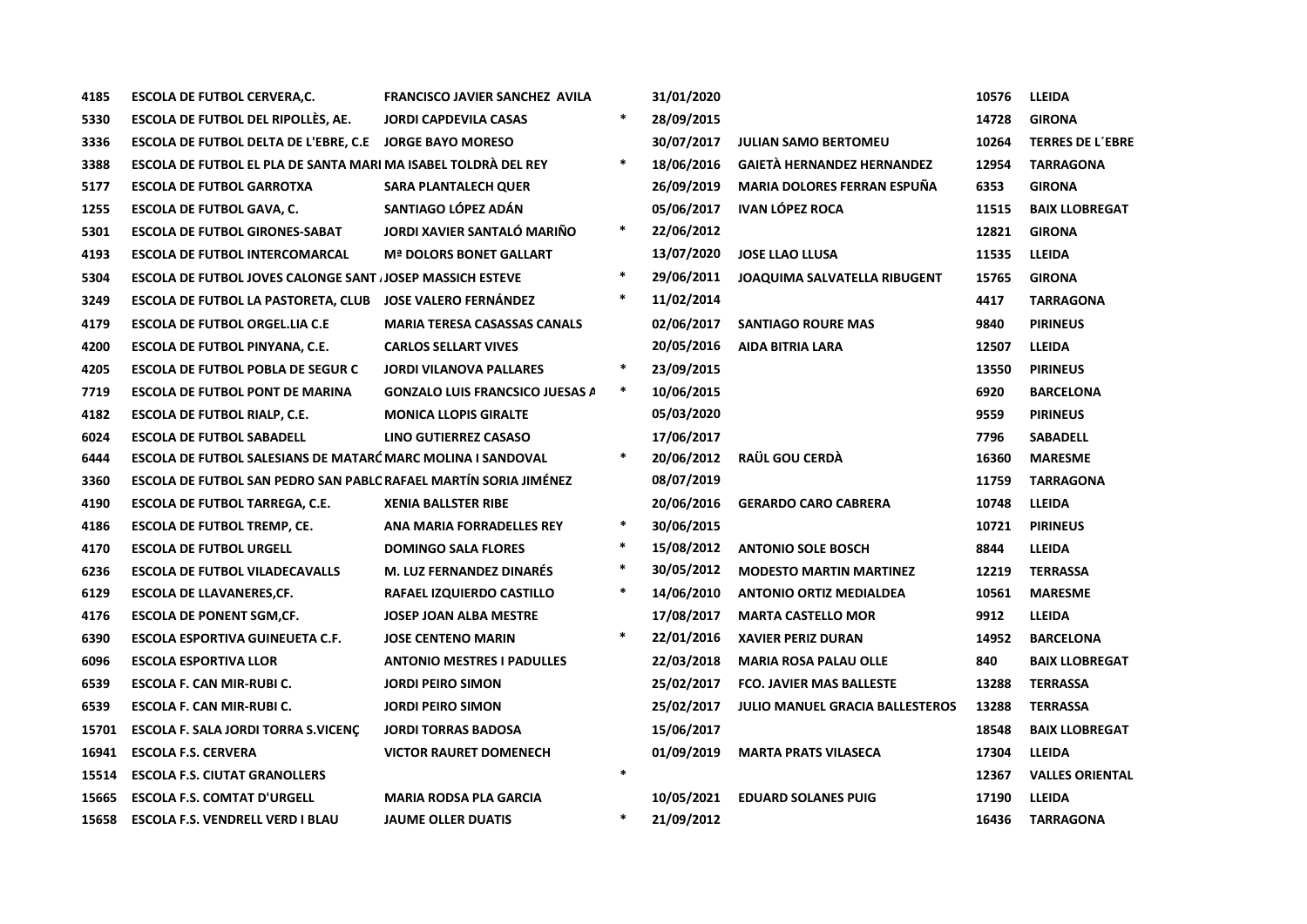| 6429  | <b>ESCOLA FUTBOL MATARO</b>           | <b>FCO. JAVIER SEIJO ELVIRA</b>     |        | 30/10/2019 | <b>JOAQUIM AYZA MARTINEZ</b>            | 15612 | <b>MARESME</b>          |
|-------|---------------------------------------|-------------------------------------|--------|------------|-----------------------------------------|-------|-------------------------|
| 4197  | <b>ESCOLA FUTBOL PONT-RIBAGORÇA</b>   | <b>ROBERTO GARZON MORROS</b>        | $\ast$ | 07/05/2018 |                                         | 12506 | <b>LLEIDA</b>           |
| 4180  | ESCOLA LA NOGUERA, C.E.               | <b>AGUSTIN ROSELL FARRE</b>         |        | 02/06/2017 | <b>FERNANDO PAMPOLS MORELL</b>          | 9833  | <b>LLEIDA</b>           |
| 15760 | <b>ESCOLA NATACIO JUPITER, ASSOC.</b> | <b>JOSE LOPEZ LIEBANA</b>           |        | 09/12/2013 | <b>MONTSERRAT GALCERAN MUNTANE11180</b> |       | <b>BARCELONA</b>        |
| 15074 | ESCOLA PIA SABADELL, C.E.             | <b>RAMON CARRERA LLUELLES</b>       |        | 08/05/2017 | <b>JORDI GRAELL SURIA</b>               | 806   | <b>SABDELL</b>          |
| 15074 | <b>ESCOLA PIA SABADELL, C.E.</b>      | <b>RAMON CARRERA LLUELLES</b>       |        | 08/05/2017 | <b>MOISES ANGULO GARCIA</b>             | 806   | <b>SABADELL</b>         |
| 6445  | ESCOLA PREMIER BARCELONA, C.F.        | <b>JUAN GOU MIR</b>                 |        | 18/06/2018 |                                         | 16465 | <b>BARCELONA</b>        |
| 3321  | <b>ESCOLA VALLS FUTBOL CLUB</b>       | JOAN ANTONI LINARES MURILLO         |        | 28/06/2016 | <b>GINES PARRA AGÜERA</b>               | 8468  | <b>TARRAGONA</b>        |
| 15724 | <b>ESMERALDA FUTSAL, C.D.</b>         | PEDRO ANTONIO MARTINEZ RIGOTE       |        | 10/09/2017 | <b>MIGUEL ANGEL SANTIAGO PABLOS</b>     | 18279 | <b>MARESME</b>          |
| 3097  | ESPAÑA CANONJA, U.D.                  | <b>ANTONIO REYES DIEGUEZ</b>        | $\ast$ | 27/12/2008 |                                         | 454   | <b>TARRAGONA</b>        |
| 15403 | ESPARDENYA MASQUEFA F.S.C.            | <b>ALVARO PEREZ GAMERO</b>          | $\ast$ | 11/08/2017 |                                         | 10887 | <b>ANOIA</b>            |
| 6353  | <b>ESPARREGUERA, AT.C.</b>            | <b>JAVIER MARTIN MUÑOZ</b>          |        | 23/03/2021 |                                         | 15188 | <b>BAIX LLOBREGAT</b>   |
| 1127  | <b>ESPARREGUERA, C.E.</b>             | SONIA BORREGA VILASECA              | $\ast$ | 29/10/2015 |                                         | 248   | <b>BAIX LLOBREGAT</b>   |
| 15076 | <b>ESPARREGUERA, C.F.S.</b>           | NEUSA ESPAÑA LOPEZ                  |        | 26/04/2019 | RAQUEL VILANOVA GARCIA                  | 6348  | <b>BAIX LLOBREGAT</b>   |
| 5073  | ESPLAIS, C.F.                         | <b>MANUEL ALVAREZ GORDILLO</b>      |        | 13/06/2015 |                                         | 1963  | <b>GIRONA</b>           |
| 2958  | <b>ESPLUGUENC, F.A.</b>               | <b>JOSE IGNACIO MORATIEL PRIETO</b> |        | 23/04/2017 | <b>ANTONIO MORILLA MEDINA</b>           | 9776  | <b>BAIX LLOBREGAT</b>   |
| 5024  | ESPOLLA, C.E.                         | <b>JOAN CARDONER GIRONELLA</b>      |        | 05/07/2020 | <b>MARIA LOURDES SALADRIGUES LOPEZ</b>  | 2883  | <b>GIRONA</b>           |
| 6483  | <b>ESPORT BASE DEL PAPIOL</b>         |                                     | $\ast$ |            |                                         | 6453  | <b>BAIX LLOBREGAT</b>   |
| 4045  | <b>ESPORTIU CIUTAT LA SEU CLUB</b>    | <b>ANTONIO GARCIA MEDES</b>         |        | 25/09/2017 | <b>ANTONIO GARCIA PARRA</b>             | 17430 | <b>LLEIDA</b>           |
| 6431  | <b>ESPORTIU JOVENTUT CAN PI</b>       | <b>MIGUEL CIERCOLES SANCHEZ</b>     |        | 03/10/2018 | RAFAEL CIERCOLES JULVEZ                 | 15964 | <b>BARCELONA</b>        |
| 6564  | <b>ESTACION, CF</b>                   | <b>JOSE FCO. ESCUDERO ROMERO</b>    |        | 24/05/2019 |                                         | 18799 | <b>BAGES BERGUEDA</b>   |
| 15136 | <b>ESTEL VALLSECA CF. SALA</b>        | <b>JORDI ANTUNEZ BALDRICH</b>       | *      | 29/06/2016 |                                         | 11252 | <b>BARCELONA</b>        |
| 6264  | <b>EUROPA SPORTS CENTER, C.E.</b>     | <b>ESTHER HERRANZ FRIAS</b>         | $\ast$ | 30/05/2018 | <b>ELADIO HERRANZ FRIAS</b>             | 12531 | <b>TERRASSA</b>         |
| 1011  | EUROPA, C.E.                          | <b>VICTOR MARTINEZ IZQUIERDO</b>    |        | 20/12/2020 | <b>RAMON VERGES SETO</b>                | 406   | <b>BARCELONA</b>        |
| 1011  | EUROPA, C.E.                          | <b>VICTOR MARTINEZ IZQUIERDO</b>    |        | 20/12/2020 | <b>IGNACO VINUESA GIMENO</b>            | 406   | <b>BARCELONA</b>        |
| 1730  | EUSEBI GUELL, C.E.                    | MIGUEL CASTELLANO ESCAMILLA         |        | 28/10/2017 | ALEJANDRO ASTURIAS RUMI                 | 2151  | <b>BAIX LLOBREGAT</b>   |
| 3062  | <b>FALSET ESPORTIU</b>                | <b>ENRIC PI MUNTE</b>               |        | 18/01/2021 | <b>RICARD BERTRAN VALL</b>              | 2536  | <b>TARRAGONA</b>        |
| 16103 | <b>FARAON, F.S.</b>                   | <b>CARLOS DELLA CALLÉN</b>          |        | 18/02/2019 | MIGUEL ANGEL ESQUERRE BATALLA           | 12346 | <b>TERRES DE L'EBRE</b> |
| 5005  | <b>FARNERS, C.E.</b>                  | <b>GERARD ESPRIU BAULOUS</b>        |        | 28/10/2016 | <b>JORDI COS NICOLAU</b>                | 281   | <b>GIRONA</b>           |
| 1302  | FATIMA, F.C.                          | <b>JOSE MANUEL HERNÁNDEZ VILLAR</b> |        | 21/05/2019 | <b>MONTSERRAT COBOS DIAZ</b>            | 2683  | <b>ANOIA</b>            |
| 6463  | FEMENÍ MANU LANZAROTE, C.F.           | <b>MANUEL LANZAROTE BRUNO</b>       | $\ast$ | 08/02/2014 |                                         | 16324 | <b>TERRASSA</b>         |
| 3338  | <b>FEMENÍ TORTOSA-EBRE C.F.</b>       | <b>CARLA BOVE TORRES</b>            |        | 14/02/2019 |                                         | 9783  | <b>TERRES DE L'EBRE</b> |
| 15764 | FENIX, CF, SALA                       | <b>MAURICIO GABARRE CANTERO</b>     |        | 06/09/2018 | <b>AITOR RIVERA RAMOS</b>               | 18906 | <b>SABADELL</b>         |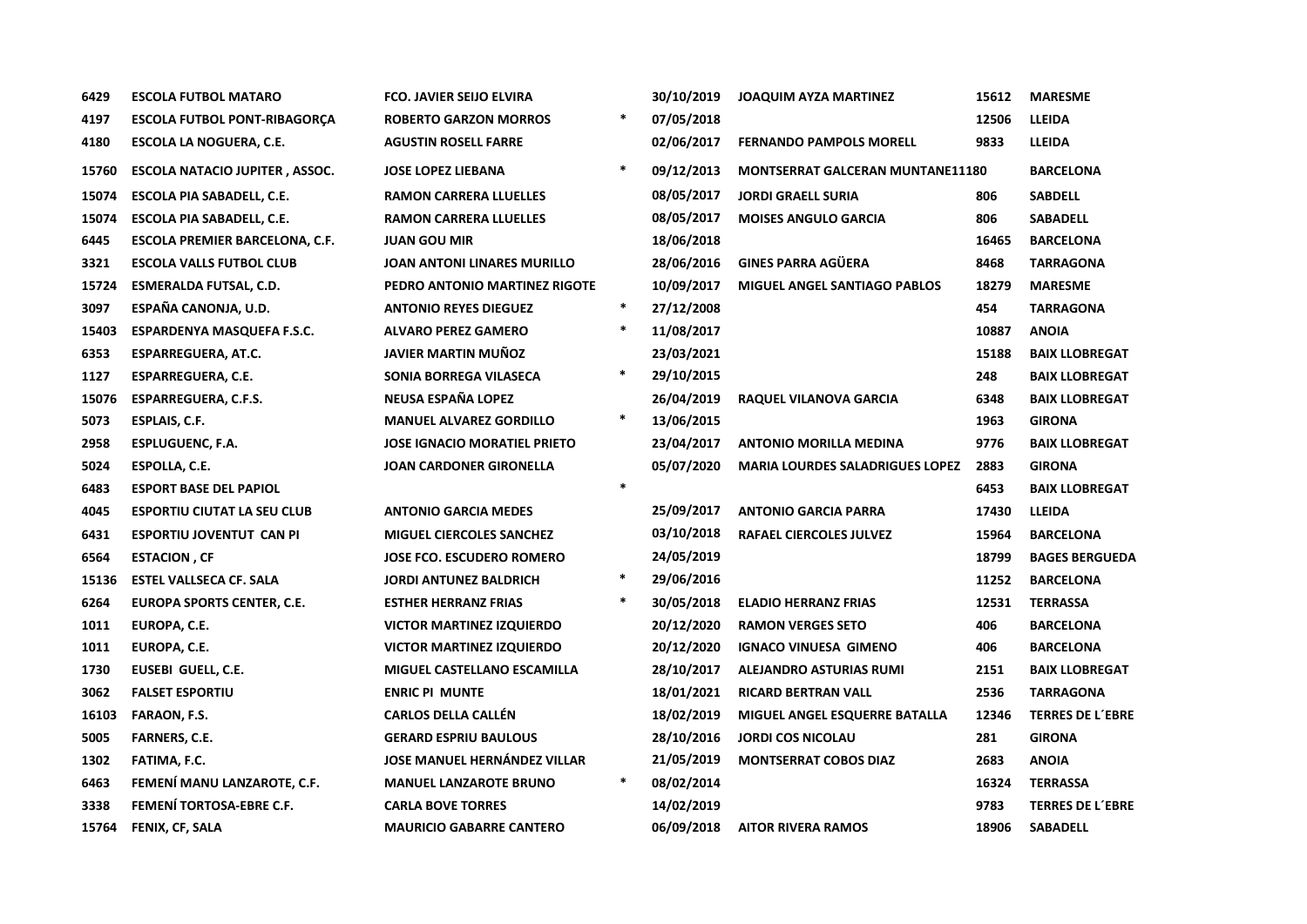| 4207  | FIF LLEIDA C.E.F.F.                                                | <b>JOSEP MARIA CULLERE ESPLUGUES</b>   | $\ast$ | 21/08/2015 |                                               | 13394 | <b>LLEIDA</b>           |
|-------|--------------------------------------------------------------------|----------------------------------------|--------|------------|-----------------------------------------------|-------|-------------------------|
| 1422  | FIGARO, C.E.                                                       | <b>GERMAN CIPRIANO FERREIRA CASAL</b>  |        | 05/07/2019 | <b>JAUME FONT ROSELL</b>                      | 1015  | <b>VALLÈS ORIENTAL</b>  |
| 5316  | <b>FIGUERES, U.E.</b>                                              | <b>NARCISO BARDALET VIÑAS</b>          |        | 31/03/2019 | ROMAN MARTINEZ ALJARILLA                      | 1033  | <b>GIRONA</b>           |
| 5316  | <b>FIGUERES, U.E.</b>                                              | <b>NARCISO BARDALET VIÑAS</b>          |        | 31/03/2019 | <b>CARLOS LLOVERAS MOLINET</b>                | 1033  | <b>GIRONA</b>           |
| 5316  | FIGUERES, U.E.                                                     | <b>NARCISO BARDALET VIÑAS</b>          |        | 31/03/2019 | <b>SANTIAGO COTO GOMEZ</b>                    | 1033  | <b>GIRONA</b>           |
| 5316  | FIGUERES, U.E.                                                     | <b>NARCISO BARDALET VIÑAS</b>          |        | 31/03/2019 | <b>JAIME GIRONELLA MASSO</b>                  | 1033  | <b>GIRONA</b>           |
| 2754  | FINSOBE C.F.                                                       | <b>MANUEL SOLER GIMÉNEZ</b>            | $\ast$ | 04/06/2011 | <b>FRANCISCO CHACÓN IGLESIAS</b>              | 5956  | <b>VALLÈS ORIENTAL</b>  |
| 16123 | <b>FISICO-ESPORTIVA VANDELLOS I L'HOSP. DI JOSEP SEGUER BALAÑA</b> |                                        | $\ast$ | 22/09/2003 |                                               | 11916 | <b>TARRAGONA</b>        |
| 5045  | FLAÇA, C.D.                                                        | <b>ESTEVE OLIVERAS BOSCH</b>           |        | 28/07/2017 | <b>JOAQUIN FALGAS FIGUERAS</b>                | 1271  | <b>GIRONA</b>           |
| 3018  | FLIX, J.D.                                                         | <b>ALBERT ALBERICH CASTELLVI</b>       |        | 18/07/2019 | <b>JUAN ANTONIO GRACIA AQUILAR</b>            | 371   | <b>TERRES DE L'EBRE</b> |
| 1211  | <b>FOLGUEROLES, C.F.</b>                                           | <b>JOAN FRANCH CAMPILLO</b>            |        | 04/03/2020 | <b>JORDI IGNASI CABANAS CODINA</b>            | 2137  | <b>OSONA</b>            |
| 4189  | <b>FONDARELLA, C.F.</b>                                            | <b>MONTSERRAT TUXANS MARIN</b>         |        | 13/07/2015 | <b>ESTHER TEMPRADO MORAN</b>                  | 11284 | LLEIDA                  |
| 16912 | <b>FONDARELLA CLUB FUTBOL SALA</b>                                 | <b>MODESTO REÑE BALASCH</b>            | ∗      | 29/04/2007 |                                               | 13223 | LLEIDA                  |
| 6553  | <b>FONOLLOSA C.E.</b>                                              | ORIOL DUOCASTELLA CALVET               |        | 01/09/2019 | <b>JOAN SOLANELLAS MANZANARES</b>             | 18145 | <b>BAGES-BERGUEDA</b>   |
| 6583  | FONT DELS CAPELLANS, C.F.                                          | SALVADOR OLMEDO LUJAN                  |        | 24/02/2020 | <b>RUBEN DARIO JIMENEZ ANTUNEZ</b>            | 19299 | <b>BAGES-BERGUEDA</b>   |
| 15733 | <b>FONTCOBERTA CF SALA</b>                                         | POL MIR I MARTINEZ                     |        | 14/10/2019 |                                               | 18434 | <b>GIRONA</b>           |
| 5144  | <b>FONTCOBERTA U.E.</b>                                            | <b>FRANCESC MALAGON TORRES</b>         | $\ast$ | 30/06/2010 |                                               | 1067  | <b>GIRONA</b>           |
| 2640  | <b>FONT-RUBI, C.E.</b>                                             | <b>LUIS ORTEGA REY</b>                 | $\ast$ | 14/02/2005 | <b>FELIX TUTUSAUS GALIMANY</b>                | 4896  | PENEDÈS-GARRAF          |
| 2753  | FONTSANTA-FATJO, C.D.                                              | <b>JOAQUIN MORALES CASTILLO</b>        |        | 22/12/2019 | <b>JUAN CARLOS COLUBI RODRIGUEZ</b>           | 2020  | <b>BAIX LLOBREGAT</b>   |
| 5264  | FORNELLS, UE.                                                      | <b>NARCIS MATEU MALAGELADA</b>         |        | 06/10/2017 | <b>JORDI RIBAS SERRA</b>                      | 9824  | <b>GIRONA</b>           |
| 5264  | FORNELLS, UE.                                                      | <b>NARCIS MATEU MALAGELADA</b>         |        | 06/10/2017 | JOAQUIN RABASEDA PLANTALECH                   | 9824  | <b>GIRONA</b>           |
| 15693 | <b>FORTALEZA A.E.</b>                                              | <b>JOSE MARIA MARTINEZ OTERO</b>       |        | 12/02/2020 |                                               | 17230 | <b>BARCELONA</b>        |
| 5174  | FORTIA, C.E.                                                       | <b>JOSE ROSILLO DURAN</b>              |        | 14/06/2017 | <b>ANGEL ROMANS CANELLAS</b>                  | 1126  | <b>GIRONA</b>           |
| 6120  | <b>FRANCISCANS, C.E.</b>                                           | <b>CARLOS LUIS FUENTES I GOMEZ</b>     |        | 15/03/2019 | <b>MANUEL FEDERICO HERNANDEZ RODRIC 10519</b> |       | <b>SABADELL</b>         |
| 15083 | <b>FREDERIC MISTRAL, F.S.</b>                                      | <b>FRANCISCO JAVIER ABALLI SANMART</b> | $\ast$ | 27/07/2005 | <b>MARIA TERESA BOSCH CASAS</b>               | 4939  | <b>BARCELONA</b>        |
| 1424  | <b>FRUITOSENC, F.C.</b>                                            | <b>JOSE PLANAS FEIXO</b>               | $\ast$ | 31/07/2015 |                                               | 2880  | <b>BAGES-BERGUEDA</b>   |
| 6480  | <b>FUTBOL BASE SOLSONA-ARRELS</b>                                  | <b>MARIA ESTHER MASCARO BADIA</b>      |        |            | 14/09/2018 ERNEST ESTANY RAMONET              | 17000 | <b>LLEIDA</b>           |
| 16939 | <b>FUTBOLPAX TARRAGONA C.E.</b>                                    | <b>JUAN JESUS GONZALEZ</b>             | $\ast$ | 05/06/2014 | <b>BLANCA MAS SALSENCH</b>                    | 15547 | <b>TARRAGONA</b>        |
| 16131 | <b>FUTSAL ARENYS DE MAR, CE.</b>                                   | <b>JAVIER NAVARRO GARCIA</b>           | $\ast$ | 30/01/2015 | <b>JORGE CARLOS BENET PERICAS</b>             | 14631 | <b>MARESME</b>          |
| 15645 | <b>FUTSAL AT. VILATORRADA</b>                                      | DAVID ANTOINE LOPEZ BORJAS             |        | 21/02/2021 | EDUARDO SAAVEDRA SANCHEZ                      | 16591 | <b>BAGES-BERGUEDA</b>   |
| 15524 | <b>FUTSAL CERVELLO C.E.</b>                                        | <b>EDGAR BRUN CANDET</b>               |        | 09/10/2018 | <b>SERGI BADIA CARBONELL</b>                  | 10820 | <b>BAIX LLOBREGAT</b>   |
| 15726 | <b>FUTSAL CLASSIC BARCELONA C.E.</b>                               | <b>MIQUEL SANCHEZ PRATS</b>            | $\ast$ | 31/05/2018 | <b>PABLO MORAN FRANQUES</b>                   | 18912 | <b>BARCELONA</b>        |
| 15767 | <b>FUTSAL DANTE 2019, C.F.</b>                                     | LLUIS MARTI GONZALEZ DE RIVERA         |        | 02/07/2019 |                                               | 18893 | <b>BARCELONA</b>        |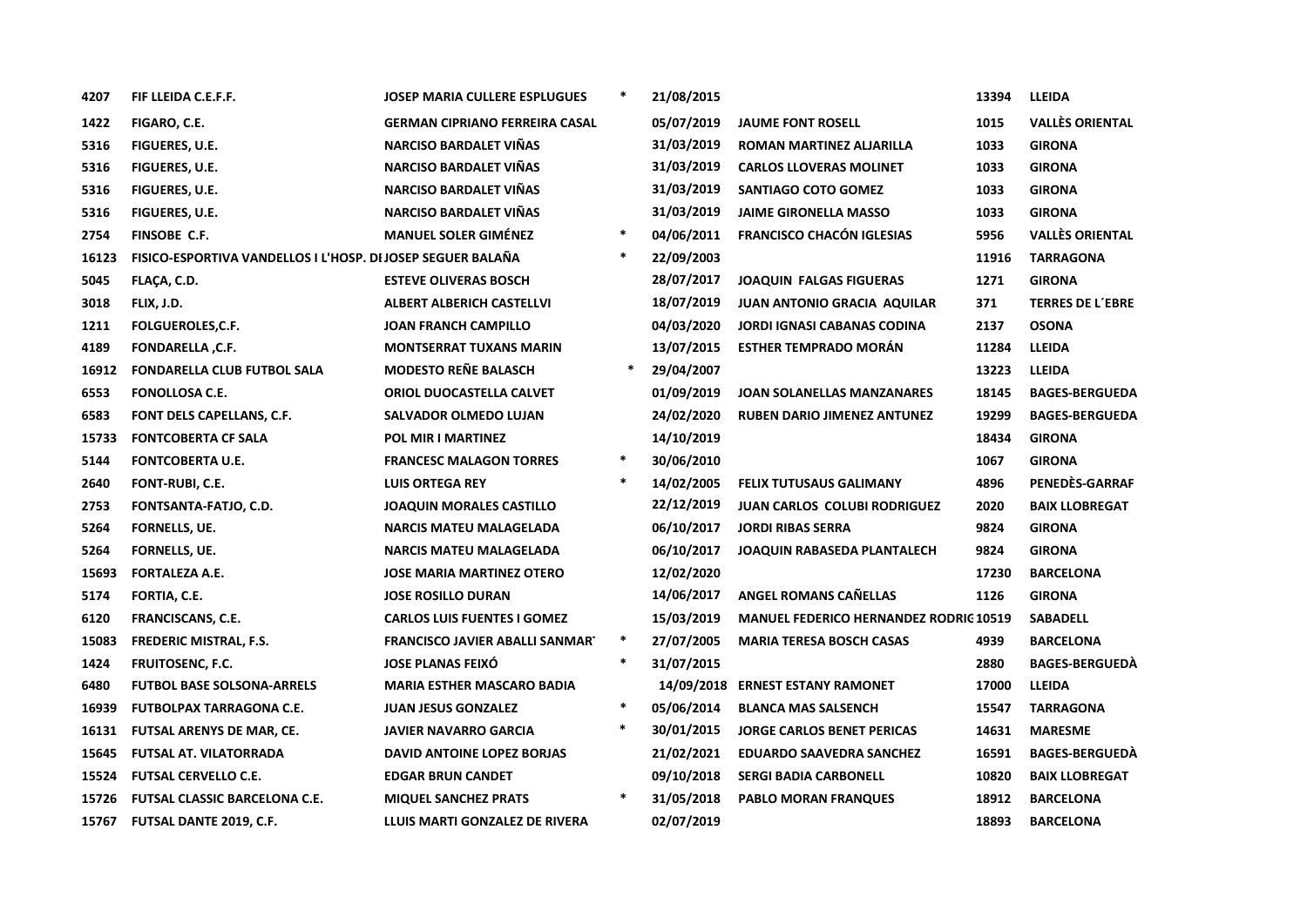| 15107 | FUTSAL FEMENÍ PALAU SOLITÀ I PLEGAMAI JOSEP COSTAJUSSA ASENS        |                                     |        | 17/11/2016 | <b>MARIA ISABEL TORRES VALENCIA</b>    | 12503 | <b>VALLÈS ORIENTAL</b>  |
|-------|---------------------------------------------------------------------|-------------------------------------|--------|------------|----------------------------------------|-------|-------------------------|
| 15339 | FUTSAL IRIS BADALONA ASSOC. ESP.                                    | <b>RICARD URBANO GIMENEZ</b>        |        | 31/07/2017 | <b>VICENÇ PASCUAL PAREDES</b>          | 13926 | <b>BARCELONA</b>        |
| 15496 | <b>FUTSAL MATARO CLUB ESPORTIU</b>                                  | <b>FRANCESC MAS PUIG</b>            | $\ast$ | 30/07/2015 |                                        | 12398 | <b>MARESME</b>          |
| 15708 | <b>FUTSAL MONISTROL 2016 CLUB FUTBOL SA JOAN MANUEL GRIMA CREUS</b> |                                     |        | 15/01/2020 |                                        | 17944 | <b>BAGES-BERGUEDA</b>   |
| 15677 | <b>FUTSAL MONTPEDORS CLUB</b>                                       | <b>DAVID ROMERO RODRIGUEZ</b>       | $\ast$ | 10/06/2015 | <b>JAVIER SIMON LORA</b>               | 17570 | <b>BAIX LLOBREGAT</b>   |
| 15706 | <b>FUTSAL POLARIS SANT MARTI, CE.</b>                               | <b>MIQUEL SALAT FERNANDEZ</b>       | $\ast$ | 29/06/2017 |                                        | 12951 | <b>BARCELONA</b>        |
| 15531 | <b>FUTSAL ROSARIO CENTRAL</b>                                       | PAU MACHADO REQUENA                 |        | 30/05/2017 | <b>XAVIER MENDO GEA</b>                | 12606 | <b>BARCELONA</b>        |
| 15705 | <b>FUTSAL TERRASSA SAVEURS</b>                                      | <b>ANTONIO RUIZ RAMIREZ</b>         | $\ast$ | 13/05/2017 |                                        | 18067 | <b>TERRASSA</b>         |
| 15653 | <b>FUTSAL TORDERA CLUB</b>                                          | <b>MARIA RODRIGUEZ SANTOS</b>       | *      | 14/06/1996 |                                        | 9365  | <b>GIRONA</b>           |
| 15672 | <b>FUTSAL TORTOSA 2014, C.ESP.</b>                                  | PERE JOSEP BONFILL ALBIOL           |        | 02/03/2019 | <b>CARLOS TAL CURTO</b>                | 17173 | <b>TERRES DE L'EBRE</b> |
| 15672 | <b>FUTSAL TORTOSA 2014, C.ESP.</b>                                  | PERE JOSEP BONFILL ALBIOL           |        | 02/03/2019 | <b>JORDI MOREY LENDINES</b>            | 17173 | <b>TERRES DE L'EBRE</b> |
| 15577 | <b>FUTSAL VICENTI C.E.</b>                                          | <b>MANUEL SANCHEZ MEDINA</b>        |        | 22/03/2018 |                                        | 13464 | <b>BAGES-BERGUEDA</b>   |
| 15719 | <b>FUTSAL VILOMARA C.E.</b>                                         | <b>JOSE MANUEL BUENO GALERA</b>     |        | 23/04/2018 | <b>JOSE LUIS LOPEZ LLORENTE</b>        | 18571 | <b>BAGES-BERGUEDA</b>   |
| 15740 | GADEX, C.E.                                                         | <b>EVA PEREZ MAYORAL</b>            |        | 15/04/2019 |                                        | 12164 | <b>SABADELL</b>         |
| 3007  | GANDESA, C.F.                                                       | <b>OSCAR GOMEZ ARRUFAT</b>          |        | 21/07/2017 | <b>ANTONIO FORNOS ISERN</b>            | 1044  | <b>TERRES DE L'EBRE</b> |
| 9801  | GARCIA, F.S.                                                        | <b>VICENTE GARCÍA GRAU</b>          | $\ast$ | 20/11/2015 | <b>ALBERTO SIERRA NOGUERA</b>          | 6116  | <b>BARCELONA</b>        |
| 9801  | GARCIA, F.S.                                                        | <b>VICENTE GARCÍA GRAU</b>          | $\ast$ | 20/11/2015 | <b>ALFONSO GARCIA GRAU</b>             | 6116  | <b>BARCELONA</b>        |
| 4063  | GARDENY, U.D.                                                       | <b>ANGEL MIGUEL CASTRO COMES</b>    |        | 28/07/2016 | <b>JOAN FRANQUE CAPITA</b>             | 1480  | <b>LLEIDA</b>           |
| 5269  | <b>GARRIGUELLA, C.E.</b>                                            | JOSE ANTONIO LOPEZ DE PABLO MOLINA  |        | 04/07/2017 | <b>JUAN BATLLE TRISCON</b>             | 9925  | <b>GIRONA</b>           |
| 6203  | GAVA MAR, C.F.                                                      | <b>DANIEL HENS MARTINEZ</b>         | *      | 17/03/2018 |                                        | 11992 | <b>BAIX LLOBREGAT</b>   |
| 1048  | GAVA, C.F.                                                          | <b>IVAN CARRILLO MARCOS</b>         |        | 28/01/2020 | <b>JAVIER MAS MATAS</b>                | 1142  | <b>BAIX LLOBREGAT</b>   |
| 9803  | GAVA, FS.                                                           | SANTIAGO LÓPEZ ADÁN                 |        | 05/06/2017 | <b>JOSÉ CONTRERAS ARJONA</b>           | 5827  | <b>BAIX LLOBREGAT</b>   |
| 5311  | <b>GEIEG</b>                                                        | <b>FRANCESC CAYUELA LOPEZ</b>       |        | 16/01/2017 | <b>DAVID ANDA BATALLER</b>             | 47    | <b>GIRONA</b>           |
| 5311  | <b>GEIEG</b>                                                        | <b>FRANCESC CAYUELA LOPEZ</b>       |        | 16/01/2017 | JOSEP LLUIS EUSEBIO GONZALEZ (VP 2) 47 |       | <b>GIRONA</b>           |
| 15085 | <b>GELIDA INDUSTRIAL FSC</b>                                        | <b>JOAQUIM CORRALES NEBOT</b>       |        | 09/10/2020 | YOUNES CHOUAKI BEN AICHA               | 8812  | <b>PENEDES-GARRAF</b>   |
| 1357  | GELIDA, C.F.                                                        | <b>MANUEL IGNACIO GARCIA VARELA</b> |        | 13/02/2017 | <b>JORDI GALIMANY COMA</b>             | 463   | PENEDES-GARRAF          |
| 5360  | <b>GERUNDA F.C.</b>                                                 | <b>CARLES TEIXIDOR I BATLLE</b>     |        | 02/10/2020 |                                        | 16414 | <b>GIRONA</b>           |
| 1145  | <b>GIMNASTIC MANRESA, C.</b>                                        | <b>DARIO RIERA ROVIRA</b>           |        | 19/05/2017 | <b>MARIA ALBA FOIXENCH PEREZ</b>       | 1063  | <b>BAGES-BERGUEDA</b>   |
| 1145  | <b>GIMNASTIC MANRESA, C.</b>                                        | <b>DARIO RIERA ROVIRA</b>           |        | 19/05/2017 | <b>JORDI MAS PRAT</b>                  | 1063  | <b>BAGES-BERGUEDÀ</b>   |
| 1145  | <b>GIMNASTIC MANRESA, C.</b>                                        | <b>DARIO RIERA ROVIRA</b>           |        | 19/05/2017 | <b>ALICIA BAJOMA BARNES</b>            | 1063  | <b>BAGES-BERGUEDA</b>   |
| 3124  | GINESTAR, C.D.                                                      | <b>FRANCESC SABATE MONTAGUT</b>     |        | 20/09/2019 | <b>FRANCESC FOLGUERA AMPURDANES</b>    | 268   | <b>TERRES DE L'EBRE</b> |
| 15683 | <b>GIRONA F.S.</b>                                                  | <b>JORDI CASTEJON ANORGA</b>        | $\ast$ | 18/07/2017 |                                        | 17119 | <b>GIRONA</b>           |
| 1122  | GIRONELLA, C.F. AT.                                                 | <b>SANTIAGO SANTANE ASPAS</b>       | $\ast$ | 23/01/2015 |                                        | 309   | <b>BAGES-BERGUEDA</b>   |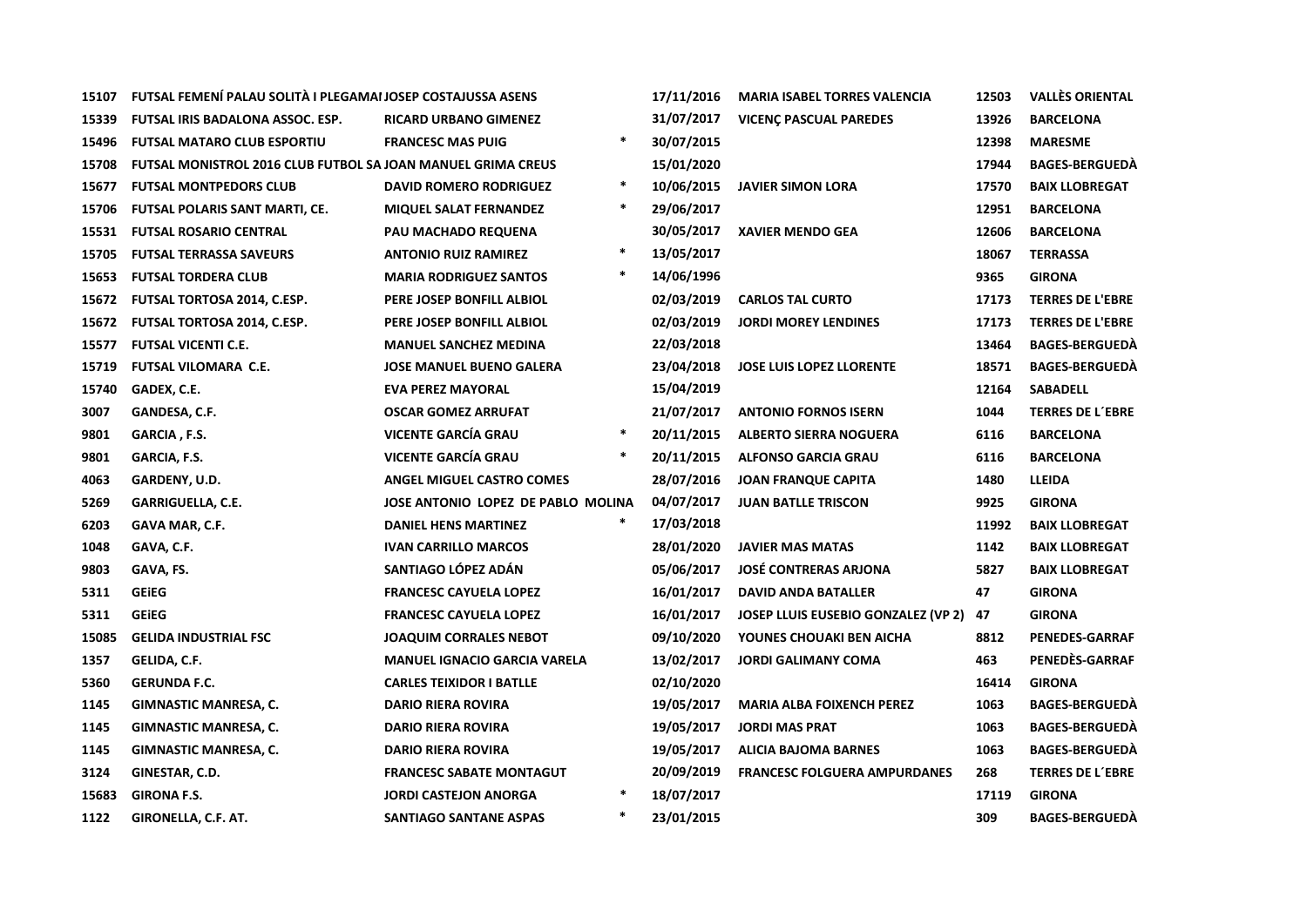| 5327  | GLOBAL-PALAMOS, CE.                                   | <b>ANTONO ALBALAT MARTINEZ</b>         |        | 11/07/2017 | <b>ANGEL MARTINEZ FERNANDEZ</b>       | 14495 | <b>GIRONA</b>           |
|-------|-------------------------------------------------------|----------------------------------------|--------|------------|---------------------------------------|-------|-------------------------|
| 3325  | GODALL, F.C.                                          | <b>RAMON VERICAT VILLALBI</b>          |        | 17/08/2018 | <b>ROBERT MARTI SUBIRATS</b>          | 8872  | <b>TERRES DE L'EBRE</b> |
| 4175  | <b>GOLMES A.E.</b>                                    | <b>Mª CARMEN BERNADI GAYARRE</b>       | $\ast$ | 06/04/2016 | <b>RAMON PARRAMON LLONCH</b>          | 7035  | LLEIDA                  |
| 2714  | GORNAL, U.D.                                          | <b>BENJAMIN ESPINOSA LAHOZ</b>         |        | 15/07/2016 | <b>RAFAEL ROGEL CUENCA</b>            | 5452  | <b>BARCELONA</b>        |
| 2056  | <b>GOTIC, F.C</b>                                     | <b>JESUS TRULLOS GAYA</b>              | $\ast$ | 26/02/2016 | <b>JORDI BESORA TORRADEFLOT</b>       | 228   | <b>BARCELONA</b>        |
| 15551 | <b>GRACIA F. S. C.</b>                                | <b>EDUARD ROCA DOMINGUEZ</b>           |        | 16/09/2019 |                                       | 13302 | <b>BARCELONA</b>        |
| 1063  | <b>GRAMANET UD.AT.</b>                                | <b>FRANCISCO HERNANDEZ MONTERO</b>     |        | 15/08/2016 |                                       | 1615  | <b>BARCELONA</b>        |
| 1018  | <b>GRANOLLERS, E.C.</b>                               |                                        |        | 30/05/2016 | <b>ANGEL DE TOMAS VENTURA</b>         | 1787  | <b>VALLÈS ORIENTAL</b>  |
| 9855  | <b>GRUPS ARRAHONA F.S.C.</b>                          | VICTOR GÓMEZ SEGUÍ                     |        | 16/09/2016 | <b>JOSE CHAO MINGORANCE</b>           | 6628  | <b>SABADELL</b>         |
| 15682 | <b>GSPORT GER CLUB ESPORTIU</b>                       | <b>EDUARD ISERN TURET</b>              | $\ast$ | 17/03/2014 |                                       | 17121 | <b>BAGES-BERGUEDA</b>   |
| 1144  | <b>GUARDIOLENCA ASSOC. C.F.</b>                       | <b>SERGIO HURTADO DE TORRES</b>        |        | 07/08/2020 | <b>IRENE REGALES MORENO</b>           | 7843  | <b>BAGES-BERGUEDÀ</b>   |
| 1578  | GUINARDO, C.F.                                        | <b>PEDRO CREUS ROVIRA</b>              |        | 04/06/2016 |                                       | 263   | <b>BARCELONA</b>        |
| 4046  | GUISSONA, U.E.                                        | <b>RAMON BOSCH PONS</b>                |        | 28/06/2019 | <b>JOSEP SOLE MASES</b>               | 1816  | LLEIDA                  |
| 5004  | GUIXOLS, A.D.                                         | <b>ROMAN COROMINAS COMAS</b>           | $\ast$ | 23/04/2018 |                                       | 294   | <b>GIRONA</b>           |
| 15769 | <b>GUIXOLS FUTSAL 2014, C.E.</b>                      | <b>DAVID SANCHEZ SOLER</b>             |        | 12/07/2019 | <b>MARTI TURO MAS</b>                 | 18843 | <b>GIRONA</b>           |
| 1645  | GURB, U.E.                                            | <b>RAMON FREIXA TORREDA</b>            | $\ast$ | 20/03/2017 | <b>ANDREU SALA COMAS</b>              | 1918  | <b>OSONA</b>            |
| 6534  | <b>HAILUKONG BARCELONA,C.F.</b>                       | WEI MEI YE ZHAN                        | $\ast$ | 11/05/2017 |                                       | 18301 | <b>BARCELONA</b>        |
| 6563  | HAMELIN -LAIE, C.E.                                   | <b>ONA NIUBO MAS</b>                   |        | 03/02/2019 | <b>RAUL CASTILLO ACEDO</b>            | 19143 | <b>MARESME</b>          |
| 15615 | HORTA, F.S.C.                                         | <b>ALBERTO HERNANDEZ PEREZ</b>         | $\ast$ | 25/11/2015 | <b>VICTOR HERRANDO SPALACCI</b>       | 12546 | <b>BARCELONA</b>        |
| 1049  | HORTA, U.AT.                                          | <b>FRANCISCO CARMONA SORIA</b>         |        | 02/06/2015 | <b>JORDI TOLL BAGUE</b>               | 504   | <b>BARCELONA</b>        |
| 1705  | HORTONENC, F.C.                                       | <b>FRANCISCO JAVIER ZUGIA BERLANGA</b> |        | 30/07/2017 | <b>JOAN SOLER CORDOBA</b>             | 2044  | PENEDÈS-GARRAF          |
| 1305  | HOSPITALENSE, AT.C.                                   | <b>FRANCISCO PARDO SEGURADO</b>        |        | 30/10/2017 | <b>ENRIQUE ABADIA GELABERT</b>        | 1130  | <b>BARCELONA</b>        |
| 3037  | HOSPITALET DE L'INFANT, C.D.                          | <b>MARIA TORRES ORTIZ</b>              |        | 01/06/2018 | <b>CECILIO EVANGELISTA ALARCON</b>    | 306   | <b>TARRAGONA</b>        |
| 3423  | <b>HOSTAL ANTON BATEA, FS</b>                         | <b>MARC PEIG ALBIAC</b>                |        | 28/06/2019 | <b>ALEJANDRO DIAZ FORERO</b>          | 18866 | <b>TERRES DE L'EBRE</b> |
| 2331  | <b>HOSTALETS DE PIEROLA, C.F.</b>                     | <b>ALEIX SARRA ROVIRA</b>              |        | 15/10/2020 | <b>JAUME ALBERT FONDEVILA RUFASTE</b> | 3644  | <b>ANOIA</b>            |
| 5041  | HOSTALRIC, AT.C.                                      | XAVIER CANALETA CARDONA                |        | 11/05/2017 |                                       | 305   | <b>GIRONA</b>           |
| 5099  | <b>HOSTOLES, U.D.</b>                                 | <b>JOEL MARTIN TUAU</b>                |        | 01/07/2018 | <b>ADRIAN JURADO LOPEZ</b>            | 2223  | <b>GIRONA</b>           |
| 6545  | HURACAN DE BARCELONA C. AT.                           |                                        |        |            |                                       | 17896 | <b>BARCELONA</b>        |
| 1108  | <b>IBERIA, C. AT.</b>                                 | <b>JOSE POVEDANO NAVAS</b>             | $\ast$ | 17/07/2017 | <b>JOSE ANTONIO OLIVA ROBLES</b>      | 555   | <b>BARCELONA</b>        |
| 3262  | ICOMAR, C.F.                                          | <b>FCO. JAVIER RIOS JIMENEZ</b>        |        | 01/09/2017 | <b>JOSEP BERNAT NEBOT</b>             | 4899  | <b>TARRAGONA</b>        |
| 15721 | IES BARRI BESOS DE BARCELONA ASSC.                    | <b>OSCAR TAREGA ESCRIHUELA</b>         | $\ast$ | 25/05/2016 | <b>DANIEL AL-NOUMAIR</b>              | 13231 | <b>BARCELONA</b>        |
| 15625 | IES MANUEL BLANCAFORT GARRIGA ASSOC GLORIA VILA JULVE |                                        |        | 20/12/2018 | <b>JULIA ALMOR CALZADA</b>            | 13410 | <b>MOLLET</b>           |
| 15307 | <b>IES MONTSERRAT ASSOC.ESP.</b>                      | <b>GERARD SANZ PARRAMON</b>            | $\ast$ | 05/08/2013 |                                       | 9867  | <b>BARCELONA</b>        |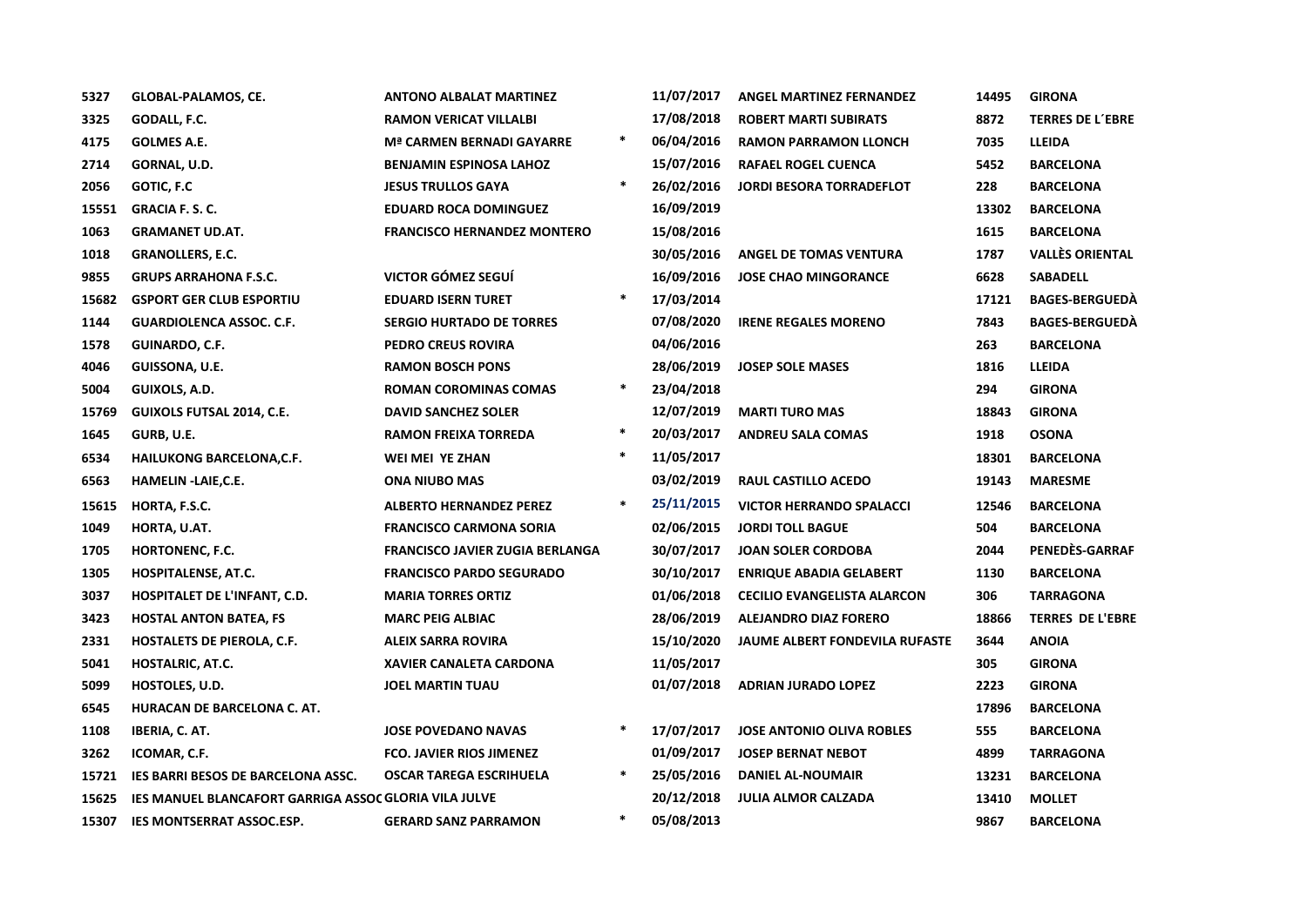| 1035  | <b>IGUALADA, C.F.</b>                 | <b>FRANCESC JORBA CASTELLVI</b>   |        | 26/05/2018 |                                      | 2521  | <b>ANOIA</b>            |
|-------|---------------------------------------|-----------------------------------|--------|------------|--------------------------------------|-------|-------------------------|
| 6014  | IMPERIO, C.F.                         | <b>SERGIO RABADAN EXPOSITO</b>    |        | 03/07/2021 |                                      | 4329  | <b>BARCELONA</b>        |
| 6369  | <b>INCRESA AT. C.F.</b>               | <b>MARIA SOLEDAD SILVA BEDOYA</b> |        | 26/07/2016 |                                      | 15460 | <b>BAIX LLOBREGAT</b>   |
| 16097 | <b>INTER ELS PALLARESOS C.F. SALA</b> | <b>MARC RAMON VIDAL</b>           |        | 25/06/2019 | <b>MARC PRADA FERRE</b>              | 11993 | <b>TARRAGONA</b>        |
| 15329 | <b>INTER ESPORTIU MALGRAT, CFS</b>    | <b>MANUEL GOMEZ LOPEZ</b>         | $\ast$ | 04/06/2016 |                                      | 10349 | <b>GIRONA</b>           |
| 15712 | <b>INTER HOSPITALET, CF SALA</b>      | <b>LUIS ALCON VALERO</b>          | $\ast$ | 01/08/2017 |                                      | 18814 | <b>BARCELONA</b>        |
| 15538 | <b>INTER SENTMENAT C.E.</b>           | <b>DANIEL LOBATO CARRION</b>      | $\ast$ | 03/06/2015 | <b>DAVID CASTEJON CAÑELLAS</b>       | 11758 | <b>TERRASSA</b>         |
| 15355 | <b>IPSE EL PILAR, C.E.</b>            | SALVADOR PIÑOL BONAMUSA           | $\ast$ | 10/06/1999 | <b>JOSEP MARIA FONDRIA MIGUEL</b>    | 10741 | <b>BARCELONA</b>        |
| 4073  | <b>IVARS DE URGEL, C.E.</b>           | <b>JUAN MANUEL ATERO LLAMAS</b>   |        | 31/07/2016 |                                      | 2023  | <b>LLEIDA</b>           |
| 5111  | JAFRE, U.D.                           | RAMON MAS ALCANTARA               | $\ast$ | 02/07/2012 | <b>XAVIER CASTAÑER PERICH</b>        | 2002  | <b>GIRONA</b>           |
| 15700 | JESUITES EL CLOT, C.E.                | <b>FRANCESC MORENO BARON</b>      |        | 15/06/2017 |                                      | 18244 | <b>BARCELONA</b>        |
| 3054  | <b>JESUS CATALONIA, C.F.</b>          | <b>MARIA CINTA QUEROL FUENTES</b> |        | 17/06/2016 | DANIEL TAFALLA AIXENDRI              | 441   | <b>TERRES DE L'EBRE</b> |
| 3035  | <b>JESUS Y MARIA, U.D.</b>            | <b>DOMINGO ALCALA SORRIBES</b>    |        | 01/07/2019 | <b>SERGIO CURTO ALIAU</b>            | 1017  | <b>TERRES DE L'EBRE</b> |
| 15328 | JESUS-MARIA C.E.                      | <b>MARIA JOSEFA BABRA BLANCO</b>  | $\ast$ | 07/02/2006 | <b>MARIA TERESA VALLS MARTÍ</b>      | 2642  | <b>BARCELONA</b>        |
| 1375  | JOANENC, F.C.                         | <b>FRANCISCO PEREZ MARSAL</b>     |        | 09/02/2018 | <b>JOSE YEBENES DELGADO</b>          | 8979  | <b>BAGES-BERGUEDA</b>   |
| 5168  | JOANETES,C.F.                         | <b>MARTI DURAN PORCA</b>          |        | 10/01/2017 | <b>JORDI ESPONA CANAL</b>            | 396   | <b>GIRONA</b>           |
| 1193  | JORBA, U.D.                           | <b>JOSEP GABARRO VALLÉS</b>       | $\ast$ | 28/11/2009 | <b>JOSEP SOLÀ VALLS</b>              | 587   | <b>ANOIA</b>            |
| 15704 | JORDI SANCHEZ, CF SALA                | <b>JORDI SANCHEZ PERIS</b>        | $\ast$ | 27/06/2017 | MIGUEL ANGEL SOTO MEDINA             | 18420 | <b>BARCELONA</b>        |
| 6313  | JOSEP MARIA GENÉ ASS. ESP.            | <b>JOSEP MARIA GENE CAMPS</b>     |        | 01/07/2017 |                                      | 13584 | <b>BARCELONA</b>        |
| 3006  | JOVENTUT BISBALENCA C.F.              | LUIS FEDERICO HERNÁNDEZ           |        | 12/03/2020 |                                      | 1177  | <b>TARRAGONA</b>        |
| 16430 | JOVENTUT DE MOLLET CF SALA            | <b>JOAN MEDINYA AGUSTI</b>        |        | 06/06/2018 | <b>CARLES VILERT ISERN</b>           | 18715 | <b>GIRONA</b>           |
| 16121 | JOVENTUT ESPORTIVA MORA LA NOVA       | <b>ENRIC ARDEVOL SANCHEZ</b>      | $\ast$ | 24/07/2013 | <b>VIOREL FLORENTIN LODAN</b>        | 8382  | <b>TERRES DE L'EBRE</b> |
| 15099 | <b>JOVENTUT LES CORTS</b>             | <b>AUGUSTO DE RULL GIOL</b>       |        | 07/05/2021 | <b>CARLOS DIONISIO SORIGUE BOIRA</b> | 7057  | <b>BARCELONA</b>        |
| 15678 | JOVENTUT L'HOSPITALET C.E.            | <b>FCO XAVIER COLOM TENA</b>      | $\ast$ | 25/10/2014 | <b>JUAN ANTONIO RAMOS PRUDENCIO</b>  | 14053 | <b>BARCELONA</b>        |
| 5076  | <b>JOVENTUT SANT PERE MARTIR</b>      | <b>JOSEP COROMINA VILARRASA</b>   |        | 16/06/2018 |                                      | 669   | <b>GIRONA</b>           |
| 6519  | JOVENTUT TEIA, C.F.                   | <b>IGNACIO GIL VALLS</b>          | $\ast$ | 10/04/2016 |                                      | 17729 | <b>MARESME</b>          |
| 2457  | JUAN XXIII, C.S.                      | <b>FRANCISCO MARTINEZ GUERRA</b>  |        | 16/06/2017 |                                      | 3678  | <b>TERRASSA</b>         |
| 5175  | JUNCARIA, C.E.                        | <b>JUAN DE DIOS ARENAS PATO</b>   | $\ast$ | 10/02/2017 | <b>JOSE VICENTE BLANCO MORENO</b>    | 2021  | <b>GIRONA</b>           |
| 16831 | JUNEDA, FS                            | <b>ADRIA BERNAT PEGUERA</b>       |        | 04/12/2019 | <b>XAVIER BERNAT PEGUERA</b>         | 8959  | <b>LLEIDA</b>           |
| 4016  | JUNEDA, C.F.                          | <b>MARC BARRUFET MARTINEZ</b>     | $\ast$ | 28/11/2013 | ALBERT FALCÓ BARDINA                 | 600   | <b>LLEIDA</b>           |
| 1056  | JUNIOR, C.F.                          | <b>MARCOS HOFMANN BATLLORI</b>    |        | 21/05/2018 | <b>MARTA CERDÀ CIRIOLS</b>           | 237   | <b>TERRASSA</b>         |
| 1056  | JUNIOR, C.F.                          | <b>MARCOS HOFMANN BATLLORI</b>    |        | 21/05/2018 | <b>SERGIO RENIEBLAS BERNAD</b>       | 237   | <b>TERRASSA</b>         |
| 1015  | JUPITER, C.E.                         | <b>JUAN RION PIJUAN</b>           |        | 15/03/2018 | <b>LUIS RIBAS RUEDA</b>              | 2931  | <b>BARCELONA</b>        |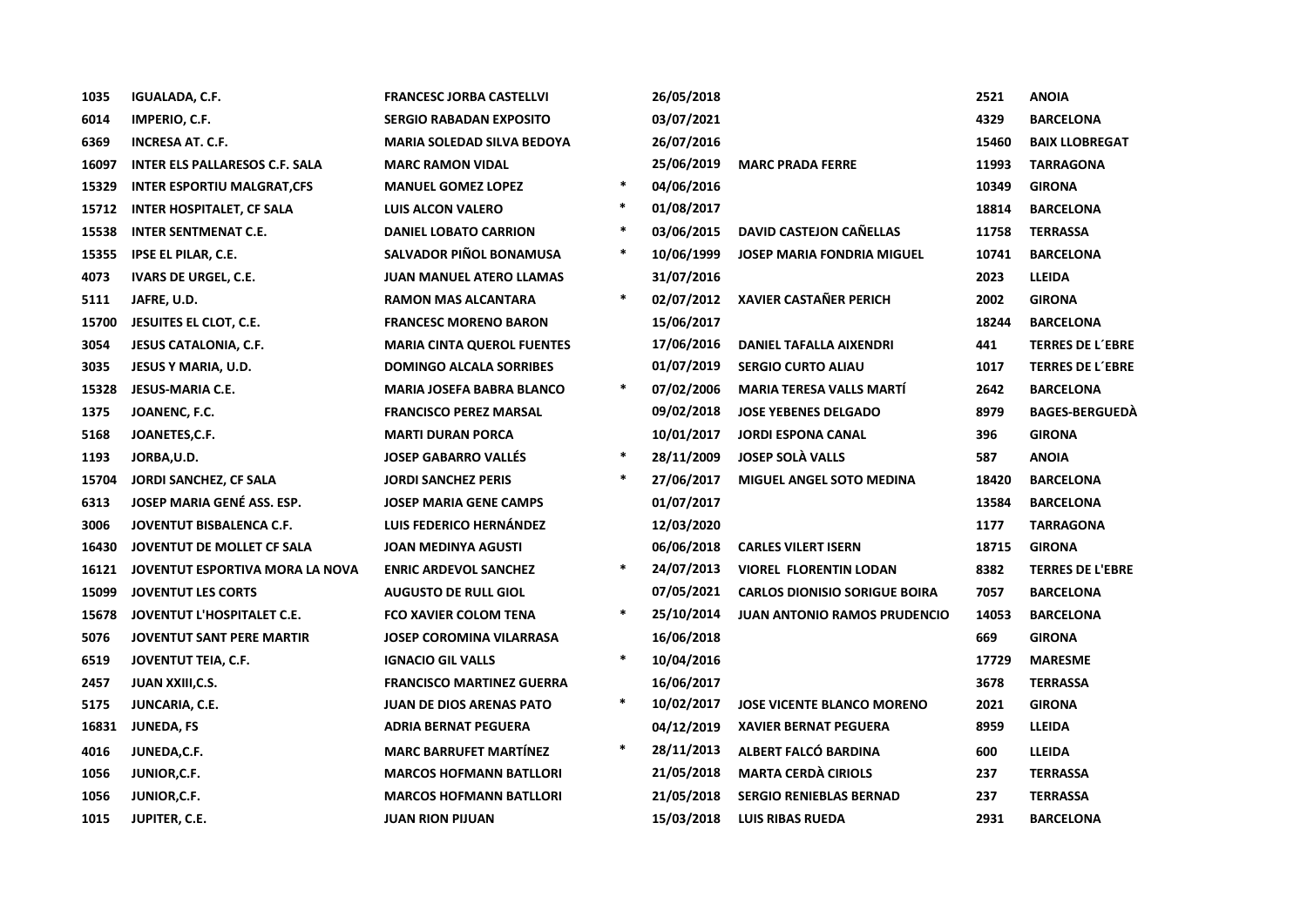| 5372  | <b>JUVE-LLORET FUTBOL CLUB</b>    | <b>GIUSEPPE VIOLI</b>                 |        | 18/02/2019 |                                      | 18100 | <b>GIRONA</b>           |
|-------|-----------------------------------|---------------------------------------|--------|------------|--------------------------------------|-------|-------------------------|
| 1528  | JUVENTUD 25 DE SEPTIEMBRE         | <b>JESUS GARCIA SILVENTE</b>          |        | 07/06/2019 | ANGEL RODIRGUEZ IZQUIERDO            | 479   | <b>TERRASSA</b>         |
| 1528  | <b>JUVENTUD 25 DE SEPTIEMBRE</b>  | <b>JESUS GARCIA SILVENTE</b>          |        | 07/06/2019 | <b>RAFAEL CUESTA CORREDERAS</b>      | 479   | <b>TERRASSA</b>         |
| 1220  | <b>JUVENTUS, A.C.</b>             | PERE CARLES I SUBIRÀ                  |        | 15/06/2018 | ALBERT VIDAL I SOLÀ                  | 653   | <b>MARESME</b>          |
| 2498  | JUVESPORT, C.D.                   | <b>MANUEL ANGEL RODRIGUEZ MOLIN</b>   | $\ast$ | 24/02/2016 | <b>BIENVENIDO CHAMARRO GALLEGO</b>   | 4327  | <b>MARESME</b>          |
| 6557  | <b>KAPTIVA SPORTS FUTBOL CLUB</b> | <b>ORIOL SALA PUIG</b>                | $\ast$ | 24/04/2018 |                                      | 18708 | <b>BARCELONA</b>        |
| 16865 | <b>KENSU-FRAGA F.S.</b>           | <b>JOSE CARLOS SAMA CRESPO</b>        |        | 18/05/2019 |                                      | 11313 | <b>LLEIDA</b>           |
| 15580 | L' ALZINA ASS. ESPORTIVA          | <b>JUSTINIANO FERNÁNDEZ DÍAZ</b>      | $\ast$ | 09/01/2006 | <b>IGNASI DE YEBRA VAL</b>           | 12739 | <b>BARCELONA</b>        |
| 3034  | L' AMETLLA DE MAR, S.C.E.R.       | <b>RAFAEL AIXART BALFEGO</b>          |        | 09/07/2020 | <b>JUAN PASTO LLAMBRICH</b>          | 1060  | <b>TERRES DE L'EBRE</b> |
| 16938 | L' AMPOLLA C.F.S.                 | <b>JOAN CORTES CURTRO</b>             |        | 04/04/2017 | <b>CONRAD COSTES CURTO</b>           | 15485 | <b>TERRES DE L'EBRE</b> |
| 3031  | L' ARBOÇ, C.F.                    | <b>JESUS MESONERO PEÑALVER</b>        |        | 04/09/2016 | <b>ADRIAN CURIESES GARRIDO</b>       | 519   | <b>TARRAGONA</b>        |
| 5022  | L' ARMENTERA, C.F.                | <b>JOANA BARBOSA BAEZA</b>            | $\ast$ | 07/06/2007 | <b>ELENA BARDERA BADOSA</b>          | 1180  | <b>GIRONA</b>           |
| 5018  | L' ESCALA, F.C.                   | <b>MIQUEL BOSCH GARDELLA</b>          |        | 13/07/2017 | <b>ROSER GOU BLANCH</b>              | 3094  | <b>GIRONA</b>           |
| 3312  | L' ESPLUGA DE FRANCOLI, U.E.      | <b>JORDI BOTA ROSELLÓ</b>             | $\ast$ | 14/08/2013 | RAQUEL SÁNCHEZ HEREDIA               | 1051  | <b>TARRAGONA</b>        |
| 2776  | L' ESQUERRA DE L' EIXAMPLE, F.C.  | <b>MANUEL RAMON MARTI PISA</b>        |        | 01/08/2020 | <b>MANUEL GOMEZ CASCUDO</b>          | 5967  | BARCELONA               |
| 5187  | L' ESTARTIT, U.E.                 | <b>CARLES MILLAN BOSCH</b>            | $\ast$ | 08/04/2017 | <b>JORDI CARRERAS SERRANO</b>        | 3695  | <b>GIRONA</b>           |
| 1218  | L'HOSPITALET, CENTRE ESPORTS      | SANTIAGO BALLESTE CLOFENT             |        | 08/10/2019 | <b>MONICA MARTA GARCIA SOLANAS</b>   | 1226  | <b>BARCELONA</b>        |
| 1218  | L' HOSPITALET, CENTRE ESPORTS     | SANTIAGO BALLESTE CLOFENT             |        | 08/10/2019 | <b>CARLOS TORRES CALS</b>            | 1226  | <b>BARCELONA</b>        |
| 1201  | LA BATLLORIA C.E.                 | <b>JOSE JOAQUIN MERCADER PESAFERI</b> | $\ast$ | 10/07/2015 | <b>JOSE PUIGFABREGAS MARTIN</b>      | 1099  | <b>VALLÈS ORIENTAL</b>  |
| 1201  | LA BATLLORIA C.E.                 | <b>JOSE JOAQUIN MERCADER PESAFERI</b> | $\ast$ | 10/07/2015 | <b>JOSE VIÑAS ALSINA</b>             | 1099  | <b>VALLÈS ORIENTAL</b>  |
| 6580  | <b>LA BONANOVA</b>                | <b>JOSE MARIA FUSTER-FABRA</b>        |        | 13/07/2020 |                                      | 19310 | <b>BARCELONA</b>        |
| 5094  | LA CANYA, A.E.                    | <b>JUAN NIERGA VENTURA</b>            | $\ast$ | 21/09/2017 | <b>JOSE MARIA PUJOL PUJOL</b>        | 431   | <b>GIRONA</b>           |
| 3021  | LA CAVA, C.D.                     | SALVADOR ALCALÀ BONET                 | $\ast$ | 28/02/2011 | <b>OSCAR MARTIN BO</b>               | 1892  | <b>TERRES DE L'EBRE</b> |
| 2090  | LA CONCORDIA, C.D.                | <b>ANTONIO RUBIO HORRILLO</b>         |        | 28/05/2018 | <b>IRIS GUTIERREZ CASTILLO</b>       | 2552  | <b>VALLÈS ORIENTAL</b>  |
| 6470  | LA COSECHA F.C.                   | <b>CARLOS MIGUEL ERAZO MARCILLO</b>   | $\ast$ | 20/05/2013 |                                      | 17660 | <b>BARCELONA</b>        |
| 6556  | LA FARGA XXI, CE                  | <b>JAUME BERTRAN GIMFERRER</b>        | $\ast$ | 21/06/2018 |                                      | 18560 | <b>TERRASSA</b>         |
| 3122  | LA FATARELLA C.E.                 | <b>ALFRED SAMBRO PASCUAL</b>          |        | 05/09/2019 | <b>MARC ARDÉVOL GIRONÉS</b>          | 486   | <b>TERRES DE L'EBRE</b> |
| 3146  | LA FLORESTA, C.D.                 | <b>PABLO PEDRO GONZALEZ ABAD</b>      | $\ast$ | 13/06/2007 | JOSE ANTONIO JAREÑO MENESES          | 2932  | <b>TARRAGONA</b>        |
| 3146  | LA FLORESTA, C.D.                 | <b>PABLO PEDRO GONZALEZ ABAD</b>      | $\ast$ | 13/06/2007 | <b>VICTORIANO TABUENCA FERNANDEZ</b> | 2932  | <b>TARRAGONA</b>        |
| 2603  | LA FLORIDA C.F.                   | <b>JOSE MARIA HUETA MOYA</b>          |        | 29/05/2016 | PEDRO JOSE PORRAS JIMENEZ            | 4766  | <b>BARCELONA</b>        |
| 4158  | LA FULIOLA, C.E.                  | <b>JORDI PINÓS MASO</b>               |        | 27/06/2020 | <b>PATRICI RUBIES TRULLOS</b>        | 2209  | <b>LLEIDA</b>           |
| 1494  | LA GLEVA, C.F.                    | <b>ESTEVE JUTGLAR PANICOT</b>         |        | 02/07/2019 | <b>MARC AYMERICH BACH</b>            | 1039  | <b>OSONA</b>            |
| 1069  | LA GRANADA, C.F.                  | <b>DIEGO PIÑOL GUERRERO</b>           |        | 27/07/2018 | <b>SANTIAGO BAUSA FERNANDEZ</b>      | 640   | PENEDÈS-GARRAF          |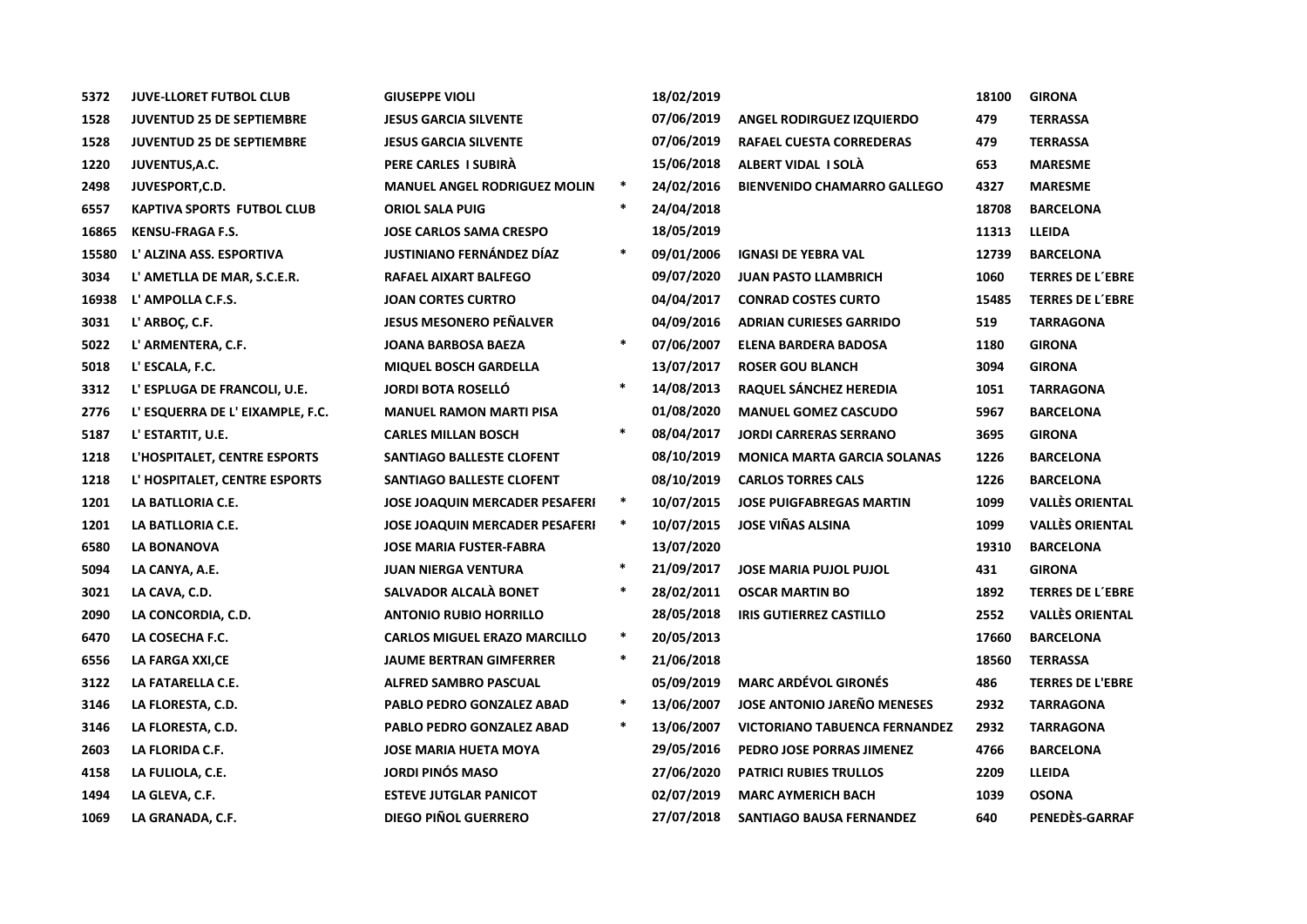| 5051  | LA JONQUERA, U.E.               | <b>JOAN BUDO RICART</b>               |        | 06/07/2020 | <b>JORDI DARNE BERROCAL</b>         | 217   | <b>GIRONA</b>           |
|-------|---------------------------------|---------------------------------------|--------|------------|-------------------------------------|-------|-------------------------|
| 1426  | LA LLACUNA, C.F.                | <b>JOSEP Mª ALBET MORGADES</b>        |        | 26/07/2017 | <b>JORDI ALBET SERRA</b>            | 2934  | <b>ANOIA</b>            |
| 1374  | LA LLAGOSTA, C.D.               | <b>MARTA ARACELI BUJALANCE MONTES</b> |        | 28/05/2018 | SANTIAGO CHACON AGUILERA            | 1696  | <b>VALLÈS ORIENTAL</b>  |
| 1581  | LA LLANTIA, A.D.                | <b>ANGEL RODRIGUEZ MONTES</b>         | $\ast$ | 14/05/2016 | <b>VALENTIN MONTALVO TORRES</b>     | 1792  | <b>MARESME</b>          |
| 2329  | LA MUNIA, A.E.                  | <b>JOSEP PUERTAS CASANOVAS</b>        |        | 11/07/2019 |                                     | 2663  | PENEDÈS-GARRAF          |
| 1036  | LA PALMA CERVELLO, U.E.         | <b>MARC ROS I ALBIOL</b>              |        | 22/11/2015 | SANTIAGO SANVICENS CLAVERA          | 2050  | <b>BAIX LLOBREGAT</b>   |
| 1812  | LA PAZ, C.F.                    | <b>ANTONIO ROS PAIN</b>               | $\ast$ | 14/12/2015 |                                     | 424   | <b>ANOIA</b>            |
| 5159  | LA PERA, U.E.                   | <b>JOSEP PI NEGRE</b>                 |        | 21/04/2018 | PERE CONDOM AMETLLER                | 2134  | <b>GIRONA</b>           |
| 3417  | LA PLANA STA BARBARA            | CARLA MURIA LLEIXA                    | $\ast$ | 17/07/2017 | <b>JUAN M. FOZ LLINAREZ</b>         | 18354 | <b>TERRES DE L'EBRE</b> |
| 1078  | LA POBLA CLARAMUNT, C.F.        | <b>DAN MARI TORRAS</b>                |        | 01/04/2019 | <b>JORDI GOMBAU VIVES</b>           | 1209  | <b>ANOIA</b>            |
| 16059 | LA POBLA MONTORNES, CFS         | <b>EVA MARIA RUIZ PAREDES</b>         | $\ast$ | 19/05/2015 |                                     | 2650  | <b>TARRAGONA</b>        |
| 16965 | LA PRESENTACIO REUS, C.F. SALA  | <b>ANTONIA GARCIA BLESA</b>           |        | 05/07/2019 | <b>ROGER ARAGONES BOVE</b>          |       |                         |
| 3192  | LA RIERA, C.F.                  | PEDRO BARROSO INFANTE                 |        | 20/01/2017 | ANTONIO ALCALA MAGDALENO            | 2017  | <b>TARRAGONA</b>        |
| 1781  | LA ROCA PENYA BLANC BLAVA C. F. | <b>FERNANDO GONZALEZ RESINA</b>       |        | 18/04/2018 | <b>MARC GARRELL GUIRADO</b>         | 1987  | <b>VALLÈS ORIENTAL</b>  |
| 2489  | LA ROMANICA, C.F.               | ANDRÉS LÓPEZ LOZANO                   | $\ast$ | 28/05/2014 | RAMON ZUÑIGA POLAINO                | 4325  | <b>SABADELL</b>         |
| 1387  | LA SALLE BONANOVA, C.E.         | <b>CARLOS ALBERTO PI ALMOEDO</b>      |        | 11/12/2019 | <b>MARTA HERNANEZ GOMILA</b>        | 3240  | <b>BARCELONA</b>        |
| 5087  | LA SALLE FIGUERES, C.E.         | <b>JAIME SAEZ CODINA</b>              |        | 27/05/2018 | <b>JOSE BARQUERO LEAL</b>           | 1038  | <b>GIRONA</b>           |
| 6536  | LA SALLE GRACIA C.E.            | JON SUCH I LLOP                       |        | 30/01/2018 | <b>JOAN ESCALE BOSCH</b>            | 4765  | <b>BARCELONA</b>        |
| 6527  | LA SALLE PREMIA C.E.P.V.L.      | <b>FERNANDO MARTINEZ MARTINEZ</b>     | $\ast$ | 17/06/2016 | <b>Mª ISABEL SOLER SICILIA</b>      | 17792 | <b>MARESME</b>          |
| 3079  | LA SALLE REUS, F.C.             | <b>JORGE JUNCOSA MARTORELL</b>        |        | 17/05/2018 | SANTIAGO JUNCOSA MARTORELL          | 1441  | <b>TARRAGONA</b>        |
| 3376  | LA SALLE TARRAGONA, AF.         | <b>ALCIA FERNANDEZ SIVILL</b>         |        | 05/05/2019 | <b>SERGI BACHEZ SALVADO</b>         | 14883 | <b>TARRAGONA</b>        |
| 6136  | LA SALUT PERE GOL               | <b>SERAFIN MARCOS PEREZ</b>           |        | 14/05/2018 | <b>JAVIER LALAGUNA MALAVE</b>       | 11161 | <b>BARCELONA</b>        |
| 15334 | LA SARDANA BADIA VALLES         | <b>CARLOS ROURAS MARZA</b>            | $\ast$ | 01/06/2015 |                                     | 9967  | <b>BARCELONA</b>        |
| 16154 | LA SELVA DEL CAMP CFS           | <b>ADRIA LLABERIA SANCHEZ</b>         |        | 09/08/2017 | <b>JOAN ESTIVILL MARTIN</b>         | 18278 | <b>TARRAGONA</b>        |
| 3038  | LA SELVA DEL CAMP, F.C.         | <b>MARIO JIMÉNEZ LINDES</b>           |        | 05/07/2019 | <b>FRANCISCO CHAMIZO LEONES</b>     | 1702  | <b>TARRAGONA</b>        |
| 15973 | LA SENIA ASSOC. ESP.            | EVA GRAÑANA                           | $\ast$ | 28/10/2015 | <b>MARIA DEL PILAR QUERAL ADELL</b> | 14235 | <b>TERRES DE L'EBRE</b> |
| 3053  | LA SENIA, C.F.                  | <b>JOSE LUIS CORTIELLA CAPSETA</b>    |        | 16/06/2019 | <b>HECTOR NAVARRO CERVERA</b>       | 1089  | <b>TERRES DE L'EBRE</b> |
| 16809 | LA SENTIU, O.C.                 | <b>JOSE TORRES FLORES</b>             | $\ast$ | 26/03/2017 | <b>GERARD HERNANDEZ ALIANA</b>      | 9994  | <b>LLEIDA</b>           |
| 4031  | LA SEU D'URGELL, CF.            | <b>GREGORIO SALMERON RODRIGUEZ</b>    |        | 19/06/2018 | <b>FELIX GOMEZ TORRALBA</b>         | 2669  | <b>LLEIDA</b>           |
| 2518  | LA TORRE CLARAMUNT, U.D.        | <b>CRISTIAN MERINO ROLDÀN</b>         | $\ast$ | 05/07/2015 | <b>JOAN MERINO MÉDEL</b>            | 4416  | <b>ANOIA</b>            |
| 1754  | LA TORRETA, C.F.                | <b>JOSE RAFAEL RODRIGUEZ MUNOZ</b>    | $\ast$ | 19/05/2013 | <b>FERNANDO RODRÍGUEZ RODOREDA</b>  | 2538  | <b>VALLÈS ORIENTAL</b>  |
| 9811  | LA UNION-LAS PALMAS F.S.        | <b>EVA NAVARRO GONZALEZ</b>           |        | 03/11/2017 | <b>FRANCISCO GALVEZ CRUZ</b>        | 11039 | <b>BARCELONA</b>        |
| 9811  | LA UNION-LAS PALMAS F.S.        | <b>EVA NAVARRO GONZALEZ</b>           |        | 03/11/2017 | <b>LUIS SANGUINO ROMERO</b>         | 11039 | <b>BARCELONA</b>        |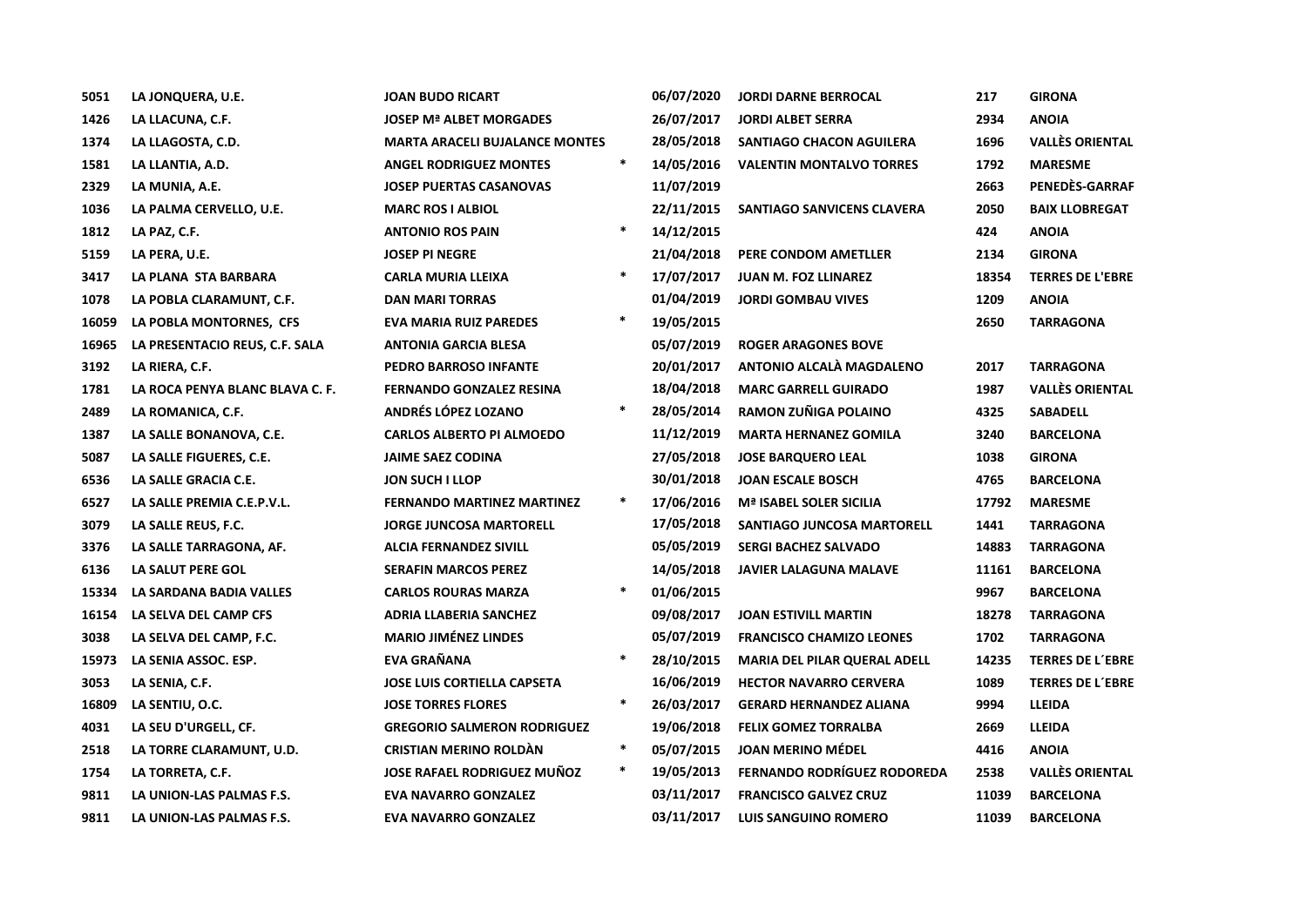| 16078 | LAGUNA, CF.S.              | <b>YESICA LAGUNA BURGOS</b>             |        | 18/02/2019 |                                       | 11052 | <b>TARRAGONA</b>        |
|-------|----------------------------|-----------------------------------------|--------|------------|---------------------------------------|-------|-------------------------|
| 6597  | LEGENDS L'HOSPITALET FC.   | <b>LUIS DORADO SERRANO</b>              |        | 16/06/2021 |                                       | 19243 | <b>BARCELONA</b>        |
| 3133  | LES BORGES DEL CAMP, C.D.  | <b>ANTONIO BARROSO SANTANA</b>          |        | 20/06/2019 | MIGUEL ANGEL SANCHEZ PARRILLA         | 1398  | <b>TARRAGONA</b>        |
| 2314  | LES CABANYES, F.C.         | <b>ERNEST GALLART MIRET</b>             |        | 22/06/2018 | <b>JORDI VALLES MESTRES</b>           | 1582  | PENEDÈS-GARRAF          |
| 16948 | LES CASES, C.E.            | <b>PAU CASTRO REVERTER</b>              |        | 16/08/2017 | <b>MARIA CARMEN CORTES FERNANDEZ</b>  | 10979 | <b>TERRES DE L'EBRE</b> |
| 6459  | LES CORTS BARCELONA. C.E.  | <b>AURORA DIAZ MOYA</b>                 |        | 29/06/2019 | <b>JOAN AGUILAR SALINAS</b>           | 16116 | <b>BARCELONA</b>        |
| 15503 | LES CORTS ESPORTIU FUTSAL  | <b>MIGUEL ESCALONA CASTILLA</b>         |        | 15/10/2017 |                                       | 12134 | <b>BARCELONA</b>        |
| 15120 | LES CORTS UBAE. A.E.       | <b>MONTSERRAT MAS VILELLA</b>           |        | 27/05/2019 | <b>GIL MODROÑO HERRERO</b>            | 1926  | <b>BARCELONA</b>        |
| 1307  | LES FONTS, U.D.            | <b>ARTURO TRAVESA SOLSONA</b>           |        | 02/02/2019 | <b>FRANCISCO CONTRERAS HERNÁNDEZ</b>  | 2584  | <b>TERRASSA</b>         |
| 1428  | LES FRANQUESES, C.F.       | <b>ENRIQUE BIROSTA VILA</b>             |        | 27/11/2018 | <b>JOAN ARABIA ILLA</b>               | 2937  | <b>VALLÈS ORIENTAL</b>  |
| 15697 | LES GLORIES 2014 C.F. SALA | <b>ENRIC VIDAL BALLESTER</b>            |        | 22/08/2016 |                                       | 16935 | <b>BARCELONA</b>        |
| 5052  | LES PLANES, C.F.           | <b>EUDALD PAGES BONFILL</b>             |        | 03/03/2018 | SALVADOR LLORÀ XIBERTA                | 381   | <b>GIRONA</b>           |
| 5049  | LES PRESES, C.F.           | <b>FRANCESC XAVIER COLOMER SALA</b>     |        | 02/06/2017 |                                       | 214   | <b>GIRONA</b>           |
| 2361  | LEVANTE LAS PLANAS, F.C.   | SEBASTIAN CAÑAS ARANDA                  |        | 19/05/2016 | <b>JUAN RAMON TORRES CAMPOS</b>       | 5448  | <b>BAIX LLOBREGAT</b>   |
| 16943 | LINYOLA CLUB ESPORTIU      | <b>JAVIER GARROFE PASTORET</b>          | $\ast$ | 31/05/2017 | <b>JORGE TAPIES MARTI</b>             | 18192 | <b>LLEIDA</b>           |
| 4147  | LINYOLA, C.F.              | <b>RUBEN POU MOLINS</b>                 |        | 21/05/2018 | <b>JOAQUIM TORRES SALVIA</b>          | 2676  | <b>LLEIDA</b>           |
| 15617 | LINYOLA, C.F.S.            | <b>FLORENCIO LUQUE CORREYERO</b>        |        | 17/02/2017 | <b>XAVIER ALÍS MOLINÉ</b>             | 15768 | <b>LLEIDA</b>           |
| 5103  | LLADO, U.E.                | <b>LUIS JUAN FONT BARTOLI</b>           | $\ast$ | 29/07/2017 | <b>ANGEL COSTA ILLA</b>               | 2578  | <b>GIRONA</b>           |
| 5046  | LLAGOSTERA, U.E.           | <b>ISABEL TARRAGÓ MERINO</b>            | $\ast$ | 04/05/2012 | <b>JOSE MARIA CASANOVAS BUSQUESTS</b> | 507   | <b>GIRONA</b>           |
| 5008  | LLANÇA, C.E.               | <b>JORDI NO DIAZ</b>                    | ∗      | 26/06/2015 | <b>ENRIQUE CONTRERA VIDAL</b>         | 1917  | <b>GIRONA</b>           |
| 1247  | LLANO DE SABADELL, C.D.    | <b>RAUL RAYAS CARMONA</b>               |        | 24/07/2018 | <b>JOSE ANTONIO SALAZAR ROA</b>       | 245   | <b>SABADELL</b>         |
| 16834 | <b>LLARDECANS CF.S.</b>    | <b>MIGUEL SAS SEGURA</b>                | $\ast$ | 17/02/2015 | <b>JOSEP MATEU FLORENSA</b>           | 8876  | <b>LLEIDA</b>           |
| 1212  | LLAVANERES, C.E.           | RAFAEL IZQUIERDO CASTILLO               | $\ast$ | 14/06/2010 | <b>ANTONIO ORTIZ MEDIALDEA</b>        | 2001  | <b>MARESME</b>          |
| 4258  | LLEIDA PROMESES, CF        | <b>RAMON JORGE MESULL SALAT</b>         |        | 23/08/2019 |                                       | 18839 | <b>LLEIDA</b>           |
| 1431  | LLERONA, C.E.              | JAUME VIÑAS ANGLADA                     | $\ast$ | 08/07/2010 | <b>JOSEP MARQUÈS GARRIGA</b>          | 2588  | <b>VALLÈS ORIENTAL</b>  |
| 5160  | LLERS, C.F.                | <b>JOAN FORTIANA COSTA</b>              |        | 20/05/2017 | <b>ANNA MARIA GENE SAGUES</b>         | 1043  | <b>GIRONA</b>           |
| 6286  | LLIÇA D'AMUNT, C.AT.       |                                         | $\ast$ |            |                                       | 15445 | <b>VALLÈS ORIENTAL</b>  |
| 6229  | LLIÇA D'AMUNT, C.E.        | <b>JOSE ARIZA VALERO</b>                | $\ast$ | 06/07/2013 | <b>RAMON PLA LOPEZ</b>                | 2938  | <b>VALLÈS ORIENTAL</b>  |
| 1345  | LLICA D'AVALL, C.F.        | <b>JOSE MARIA RODRIGUEZ CARDETE</b>     | $\ast$ | 14/04/2016 |                                       | 532   | <b>VALLÈS ORIENTAL</b>  |
| 15709 | LLIÇA D'AVALL, C.F.S       | <b>JOSE MANUEL GARCIA CASTILLA</b>      | $\ast$ | 13/02/2018 |                                       | 8330  | <b>VALLÈS ORIENTAL</b>  |
| 1156  | LLINARS, C.E.              | RICARDO GARCIA DE LA CALLE              |        | 01/07/2019 | <b>MIREIA TUBAU GALDON</b>            | 440   | <b>VALLÈS ORIENTAL</b>  |
| 1339  | LLOREDA, C.F.              | <b>JUAN FRANCISCO MARTINEZ CARRIEDO</b> |        | 28/06/2019 | <b>FRANCISCO GUERRA SANAHUJA</b>      | 1339  | <b>BARCELONA</b>        |
| 1339  | LLOREDA, C.F.              | <b>JUAN FRANCISCO MARTINEZ CARRIEDO</b> |        | 28/06/2019 | <b>ANTONIO JOSE HITA MARTIN</b>       | 2014  | <b>BARCELONA</b>        |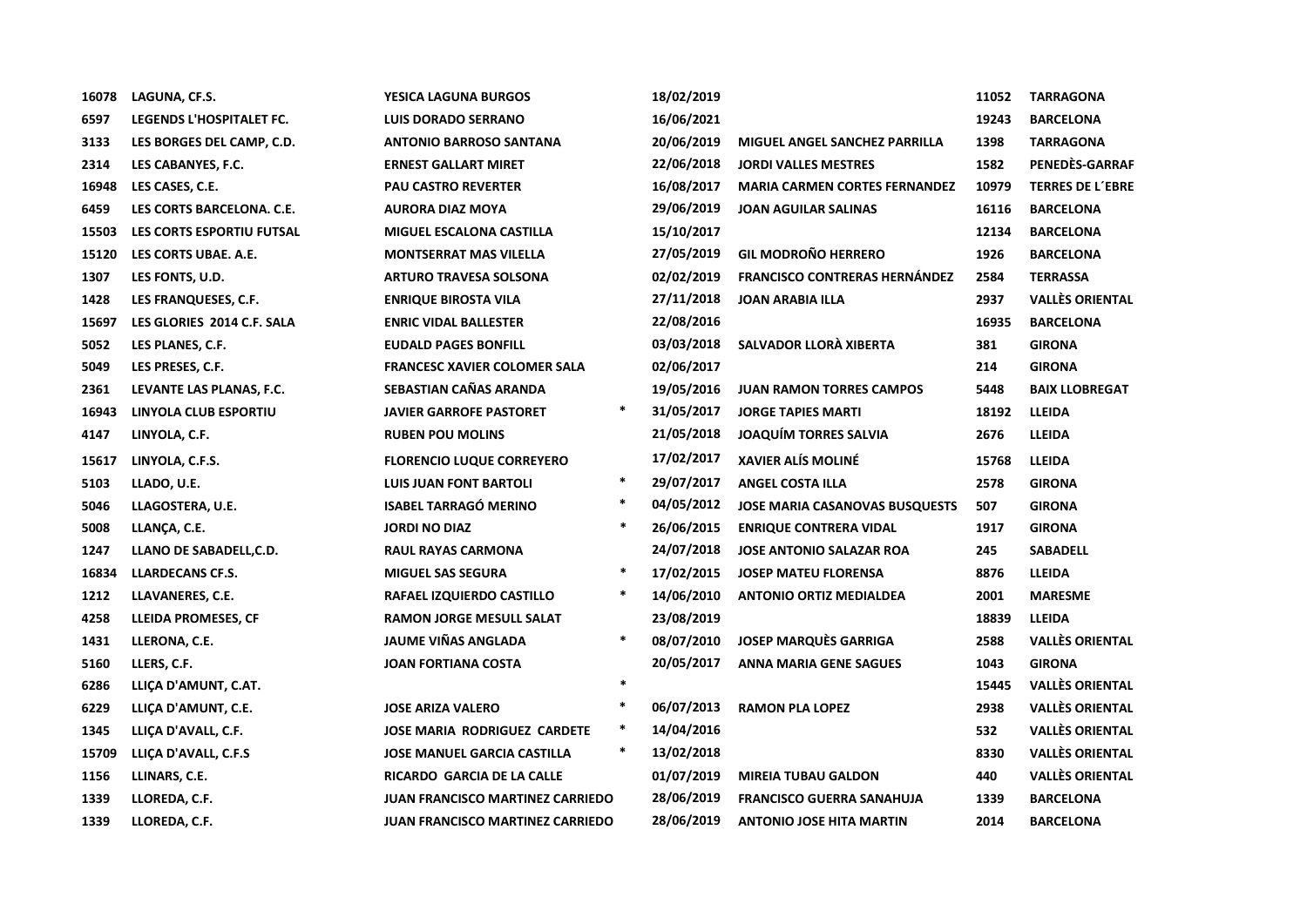| 3064  | LLORENÇ C.F.                          | <b>JOSEP RAFOLS ROMEU</b>             |        | 20/11/2015        |                                      | 2587  | <b>TARRAGONA</b>       |
|-------|---------------------------------------|---------------------------------------|--------|-------------------|--------------------------------------|-------|------------------------|
| 1100  | LLORENÇA F.C., C.E.                   | <b>VICTOR PEREZ BETANCOURT</b>        |        | 04/10/2020        | ELIA MARIA ROVIRA CALERO             | 452   | SABADELL               |
| 9814  | <b>LLORET COSTA BRAVA CUFS</b>        | <b>JOSE MARIA RIBERA RIUS</b>         | $\ast$ | 21/06/2015        | <b>FELIX LOPEZ SAMPEDRO</b>          | 4869  | <b>GIRONA</b>          |
| 9814  | <b>LLORET COSTA BRAVA CUFS</b>        | <b>JOSE MARIA RIBERA RIUS</b>         | $\ast$ | 21/06/2015        | <b>JOSE MARIA CONTRERAS PEREZ</b>    | 4869  | <b>GIRONA</b>          |
| 15698 | LLORET DE MAR 2015 FEMENI CF.S.       | <b>SERGIO VAZQUEZ BECERRA</b>         |        | 01/03/2020        | <b>SARA VAZQUEZ BECERRA</b>          | 17687 | <b>GIRONA</b>          |
| 15715 | <b>LLORET ESPORTIU 2012 CFS</b>       | <b>CONRADO GONZALEZ SERRANO</b>       |        | 18/06/2017        | <b>JAUME JOSE ANTONIO BUENAVISTA</b> | 14582 | <b>GIRONA</b>          |
| 5037  | LLORET, C.F.                          | <b>EDUARD COLOMA BOADA</b>            |        | 02/08/2019        | <b>ANGELA BONET CARDONA</b>          | 1825  | <b>GIRONA</b>          |
| 5373  | LLORETENC 2016, C.F.                  | JUAN FRANCISCO DOBLAS GOMEZ           | $\ast$ | 12/12/2016        | <b>RUBEN RUIZ CEBALLOS</b>           | 18023 | <b>GIRONA</b>          |
| 15728 | LOPEZ ROCA CF SALA                    | SANTIAGO LOPEZ ADAN                   |        | 05/06/2017        | <b>IVAN LOPEZ ROCA</b>               | 18096 | <b>BAIX LLOBREGAT</b>  |
| 15022 | LOS CUESTA C.E. F.S.                  | <b>TOMAS PINO CABRERA</b>             | $\ast$ | 30/06/2015        | <b>ANTONIO PINO CABRERA</b>          | 14620 | <b>VALLÈS ORIENTAL</b> |
| 2078  | LOURDES, U.D.                         | <b>FERNANDO CARLOS DIAGO DE JESUS</b> |        | 10/09/2020        |                                      | 1159  | <b>VALLÈS ORIENTAL</b> |
| 5243  | <b>MACANET SELVA UE.</b>              | <b>JORDI ARCAS GARCES</b>             |        | 30/06/2016        | <b>CARLES NAVARRO DEULOFEU</b>       | 3084  | <b>GIRONA</b>          |
| 16130 | <b>MAGIC SANTS FUTSAL CLUS ESP.</b>   | <b>JOAN DAVID GAUDIOSO ROSO</b>       | $\ast$ | 04/05/2015        |                                      | 17414 | <b>BARCELONA</b>       |
| 4048  | MAGRANERS, C.D.                       | $\ast$<br><b>LLUIS DIAZ AIGE</b>      |        | 20/08/2014        | SANTIAGO SANCHEZ BRAVO               | 3070  | <b>LLEIDA</b>          |
| 5228  | MAIA, C.E.                            | <b>ROBERT OLIVET BOSCH</b>            | $\ast$ | 31/10/2009        |                                      | 5322  | <b>GIRONA</b>          |
| 16916 | <b>MAIALS C.F.S.</b>                  | <b>MARC MIRET BENAVENT</b>            | $\ast$ | 01/05/2018        | <b>JOSE MARIA MARTI PUIGVERT</b>     | 14934 | <b>LLEIDA</b>          |
| 1038  | <b>MALGRAT C.D.</b>                   | <b>CESAR RANDOS PARES</b>             |        | <b>01/06/2017</b> | <b>FCO. XAVIER BALCELLS GIRONES</b>  | 296   | <b>MARESME</b>         |
| 15585 | <b>MANLLEU 2015 F.SALA</b>            | <b>MARC RIERA BAILEN</b>              |        | 05/10/2018        |                                      | 17648 | <b>OSONA</b>           |
| 1023  | MANLLEU, A.E.C.                       | <b>EDUARDO MARGINET PONS</b>          |        | 22/11/2016        | RICARDO CAMPASOL FIGUERAS            | 2145  | <b>OSONA</b>           |
| 1023  | MANLLEU, A.E.C.                       | <b>EDUARDO MARGINET PONS</b>          |        | 22/11/2016        | <b>ANTONIO LEIVA PEREZ</b>           | 2145  | <b>OSONA</b>           |
| 1023  | MANLLEU, A.E.C.                       | <b>EDUARDO MARGINET PONS</b>          |        | 22/11/2016        | <b>JORDI ALBAREDA VILALTA</b>        | 2145  | <b>OSONA</b>           |
| 1007  | <b>MANRESA C.E.</b>                   | <b>RUTH GUERRERO RODRIGUEZ</b>        |        | 21/07/2020        |                                      | 225   | <b>BAGES-BERGUEDA</b>  |
| 9837  | <b>MANRESA CLUB, F.S.</b>             | PERE JOAN PUSÓ MATIÑÓ                 |        | 20/04/2017        | <b>FCO. MAÑOSA SUROS</b>             | 6415  | <b>BAGES-BERGUEDA</b>  |
| 6579  | MARC BARTRA 2020, C.F.                | <b>JOSEP BARTRA HERNANDEZ</b>         |        | 02/03/2020        | <b>MARC BARTRA HERNANPEREZ</b>       | 18989 | <b>PENEDES-GARRAF</b>  |
| 5133  | <b>MARCA DE L'HAM</b>                 | <b>MARIA JOSEFA NAVAS NOVELLA</b>     |        | 01/06/2019        | <b>SERGIO MACARRO VALENCIA</b>       | 2939  | <b>GIRONA</b>          |
| 2413  | MARGANELL, C.E.                       | <b>JOAN FREIXA REIG</b>               |        | 28/08/2020        |                                      | 8163  | <b>BAGES-BERGUEDA</b>  |
| 6225  | <b>MARIANAO POBLET UD</b>             | <b>JOSE ANTONIO RODRIGUEZ VICO</b>    |        | 26/04/2017        |                                      | 12178 | <b>BAIX LLOBREGAT</b>  |
| 6510  | <b>MARINA AT. C.</b>                  | <b>MARC VELARDE I RODRIGUEZ</b>       |        | 27/08/2018        |                                      | 17662 | <b>BARCELONA</b>       |
| 3379  | <b>MARINA CAMBRILS ASSOC. ESP.</b>    | <b>MANUEL CARO AGUILOCHO</b>          |        | 14/02/2018        |                                      | 15031 | <b>TARRAGONA</b>       |
| 15752 | <b>MARISTES ADEMAR, CLUB ESPORTIU</b> | LLORENÇ CLARAMUNT GOYA                | $\ast$ | 11/04/2018        |                                      | 4534  | <b>BARCELONA</b>       |
| 16854 | <b>MARISTES MONTSERRAT LLEIDA C.</b>  | <b>M. CARMEN RIUS SABADOR</b>         | $\ast$ | 09/07/2012        | ANDREU PÎUS SÁNCHEZ GARCÍA           | 2413  | <b>LLEIDA</b>          |
| 15744 | <b>MARISTES RUBI, CE.</b>             | <b>VALENTI ALARCON VILARDELL</b>      | $\ast$ | 15/07/2015        | <b>MARI ANGELES SAEZ DIAZ</b>        | 1761  | <b>TERRASSA</b>        |
| 15656 | <b>MARISTES SANT JOAN C.E.</b>        | LLORENÇ CLARAMUNT GOYA                |        | 16/07/2019        |                                      | 815   | <b>BARCELONA</b>       |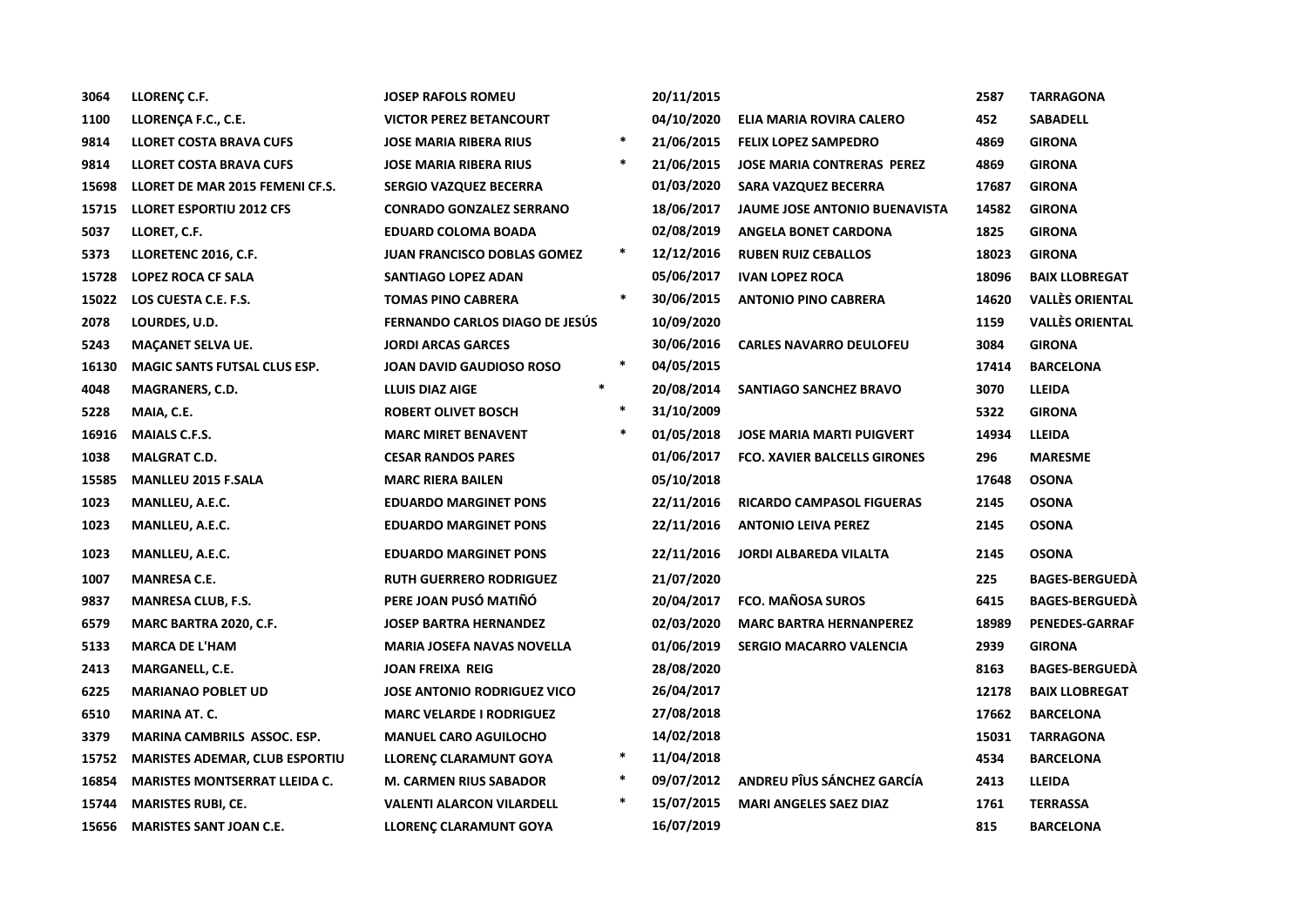| 15132 | <b>MARISTES SANTS-LES CORTS</b>     | <b>LLORENÇ CLRAMUNT GOYA</b>           |        | 14/07/2019 |                                    | 7762  | <b>BARCELONA</b>        |
|-------|-------------------------------------|----------------------------------------|--------|------------|------------------------------------|-------|-------------------------|
| 1032  | <b>MARTINENC, F.C.</b>              | <b>MANUEL DENGRA BUENDIA</b>           |        | 24/07/2017 | <b>AGUSTIN XIFRE NAVARRO</b>       | 712   | <b>BARCELONA</b>        |
| 1032  | <b>MARTINENC, F.C.</b>              | <b>MANUEL DENGRA BUENDIA</b>           |        | 24/07/2017 | <b>DAVID ALONSO JULIA</b>          | 712   | <b>BARCELONA</b>        |
| 1116  | MARTINENCA, U.E.                    | <b>EMILIO PACHECO GARCIA</b>           |        | 02/06/2018 | <b>AGUSTIN BECERRA HURTADO</b>     | 251   | PENEDÈS-GARRAF          |
| 6187  | <b>MARTORELL C.F.</b>               | <b>JOSE RAMON VIGUERAS GARCIA</b>      | $\ast$ | 22/04/2016 | <b>JORDI PARERA BAYO</b>           | 11519 | <b>BAIX LLOBREGAT</b>   |
| 1181  | <b>MARTORELLES, C.F.</b>            | <b>CARLES SIG VILLARRAZO</b>           | $\ast$ | 23/03/2018 | PABLO GAMALLO BELMONTE             | 2586  | <b>VALLÈS ORIENTAL</b>  |
| 1006  | MAS CATARRO, CF.B.                  | <b>JOSE Mª LLANES PALMA</b>            |        | 15/06/2018 | <b>JOAQUIN FERNANDEZ DONCEL</b>    | 7347  | PENEDÈS-GARRAF          |
| 3392  | MAS IGLESIAS DE REUS, C.F.          | <b>ERICA MOLINA ARANDA</b>             |        | 02/09/2019 |                                    | 15609 | <b>TARRAGONA</b>        |
| 3270  | MAS PELLICER, U.D.C.                | <b>FRANCISCO QUIROS SOLIS</b>          |        | 08/02/2017 | <b>JOSE RUIZ RUIZ</b>              | 6497  | <b>TARRAGONA</b>        |
| 3046  | <b>MASDENVERGE C.F.</b>             | <b>ENRIC MARTINEZ TOMAS</b>            |        | 26/06/2020 | <b>VALENTI MONFORT SEMAR</b>       | 2512  | <b>TERRES DE L'EBRE</b> |
| 6530  | <b>MASNOU AT.</b>                   | <b>DAVID FORNIES GAY</b>               | $\ast$ | 30/09/2012 |                                    | 18323 | <b>MARESME</b>          |
| 1039  | MASNOU, C.D.                        | PEDRO COLOMER ALEGRET                  | $\ast$ | 20/04/2018 | <b>Mª DOLORES RAMOS NAVARRO</b>    | 448   | <b>MARESME</b>          |
| 3344  | MASPUJOLS, UE.                      | <b>MARC MESTRES MARQUES</b>            |        | 11/08/2017 |                                    | 10864 | <b>TARRAGONA</b>        |
| 1182  | MASQUEFA, F.C.                      | <b>JOSE MARIA PEÑA OLIVEIRA</b>        |        | 28/04/2021 | <b>JOSE PEDRO CANEDA RODRIGUEZ</b> | 1021  | <b>ANOIA</b>            |
| 16895 | <b>MASSALCOREIG, F.S.</b>           | <b>DAVID ANDRES RODRIGO LO</b>         |        | 16/09/2019 |                                    | 12496 | <b>LLEIDA</b>           |
| 1928  | MATADEPERA, F.C.                    | <b>ENRIC BARRULL RIBALTA</b>           | $\ast$ | 13/07/2015 |                                    | 271   | <b>TERRASSA</b>         |
| 6228  | <b>MATARONESA, U.D.</b>             | <b>DAVID JIMÉNEZ COMAS</b>             |        | 08/05/2021 | RAUL YESTE MUÑOZ                   | 12212 | <b>MARESME</b>          |
| 2839  | <b>MAURINA EGARA, C.F.</b>          | <b>JOSE RAMON PLAZA RODRÍGUEZ</b>      |        | 03/05/2019 | <b>DANIEL BASCO GRAELLS</b>        | 6540  | <b>TERRASSA</b>         |
| 6025  | <b>MBD LIONS, C.E.</b>              | <b>JOAN CASALS SIMO</b>                |        | 28/06/2019 | <b>FERNANDO JIMENEZ JIMENEZ</b>    | 8397  | <b>BARCELONA</b>        |
| 5300  | <b>MEDES L'ESTARTIT F.C.</b>        | <b>ANTONIO CABRERA CASTILLO</b>        |        | 05/11/2016 | <b>ANTONIO CABRERA ROMERO</b>      | 12796 | <b>GIRONA</b>           |
| 1136  | MEDIONA, C.F.                       | <b>JOAN SAUMELL TUTUSAUS</b>           |        | 15/06/2018 | <b>RAMON CARBONELL TIANA</b>       | 299   | PENEDES-GARRAF          |
| 16054 | <b>MEDITERRANI CAMBRILS, C.F.S.</b> | <b>JOSE MARIA BEAS FUENTES</b>         | $\ast$ | 02/11/2009 | <b>ANTONIO RUS RUS</b>             | 10237 | <b>TARRAGONA</b>        |
| 15703 | <b>MENENDEZ Y PELAYO C.ESP.</b>     | <b>FRANCESC JAVIER BALLELL LAISECA</b> | $\ast$ | 22/06/2017 | <b>MARC BOZA MARTINEZ</b>          | 11883 | <b>BARCELONA</b>        |
| 2731  | MERCANTIL, C.E.                     | <b>JORDI GRANÉ ORTEGA</b>              |        | 08/10/2018 | <b>JOSEP REINOSO CALZADA</b>       | 310   | <b>SABADELL</b>         |
| 2731  | <b>MERCANTIL, C.E.</b>              | <b>JORDI GRANÉ ORTEGA</b>              |        | 08/10/2018 | <b>FELIX ACEMELL INFANTE</b>       | 310   | <b>SABADELL</b>         |
| 6568  | <b>MERCAT NOU MAGORIA SE</b>        | <b>JORDI SUÑE ABELLO</b>               | $\ast$ | 01/07/2015 | <b>JORDI SUÑE SANJUAN</b>          | 551   | <b>BARCELONA</b>        |
| 3390  | MIAMI PLATJA C.ATH.                 | <b>OSCAR SANTACANA RAYO</b>            |        | 05/03/2017 | <b>ESTEBAN MORENO LLAVORE</b>      | 15501 | <b>TARRAGONA</b>        |
| 4181  | MIG SEGRIA, C.E.                    | ALEJANDRO CASANY FONT                  | $\ast$ | 08/11/2016 | <b>JORDI USALL MATEU</b>           | 10165 | <b>LLEIDA</b>           |
| 4166  | MIRALCAMP C.F.                      | <b>FERRAN MASOT SANGRA</b>             |        | 05/06/2018 | <b>MIQUEL ROMA PIRO</b>            | 7340  | <b>LLEIDA</b>           |
| 6111  | MIRASOL-BACO UNIÓN, C.F.            | <b>JOAN SALABERT PARRAMON</b>          | $\ast$ | 08/05/2015 |                                    | 10720 | <b>TERRASSA</b>         |
| 15751 | MOIA A.E., CF SALA                  | <b>IRIS TORRUELLA MIRAS</b>            |        | 30/06/2019 |                                    | 18779 | <b>BAGES BERGUEDA</b>   |
| 1057  | MOIA, C.E.                          | <b>FRANCISCO MORAL RAMIREZ</b>         |        | 29/11/2020 | SEBASTIA PRAT CLARA                | 1036  | <b>OSONA</b>            |
| 2886  | MOJA, A.E.                          | <b>JOAN MANUEL ORTIZ GIL</b>           |        | 19/07/2019 | <b>MANUEL GARCÍA VERA</b>          | 2539  | PENEDÈS-GARRAF          |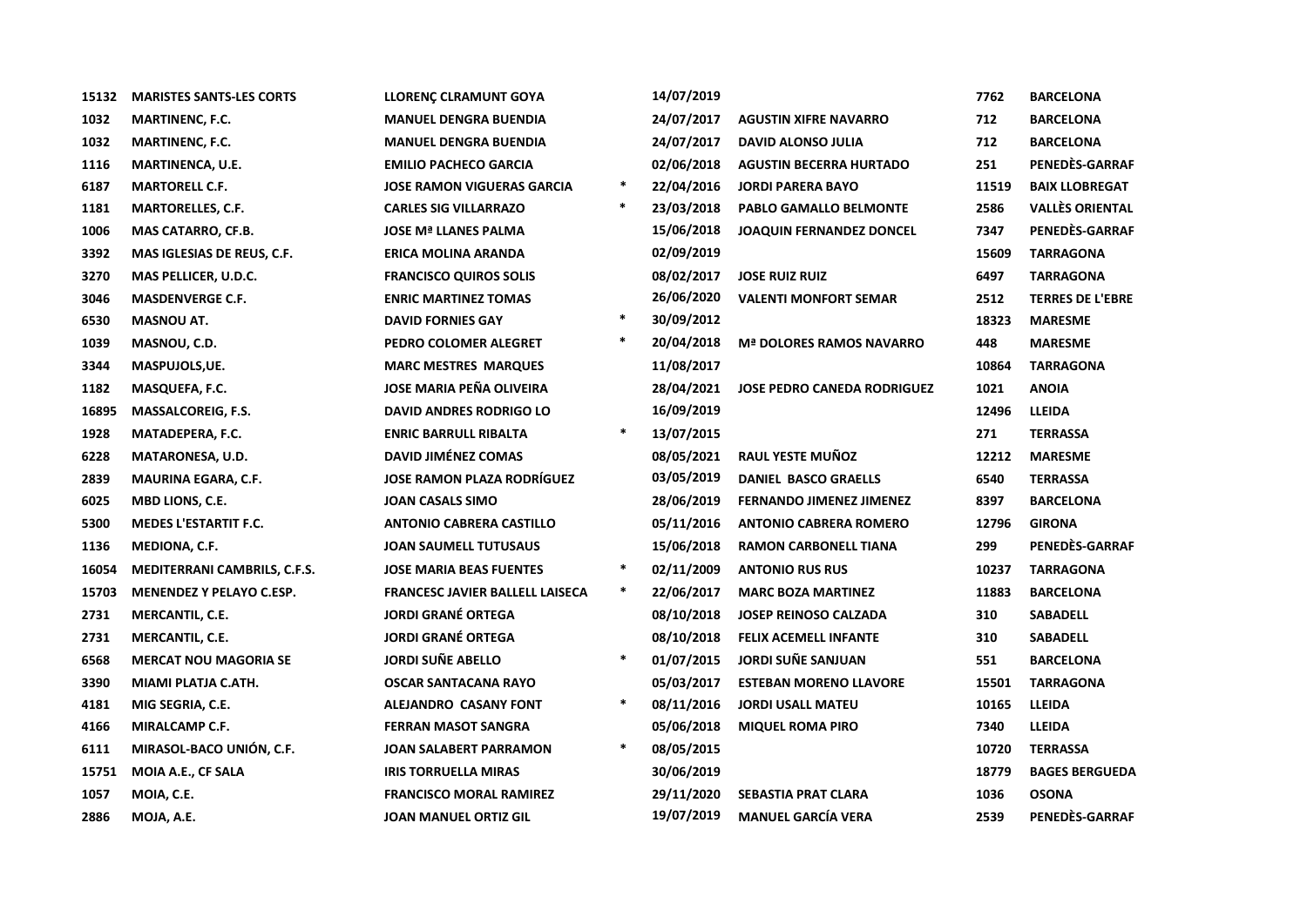| 1933  | MOLINOS, U.D.                   | <b>LUIS PEREZ COBOS</b>              |        | 01/04/2017 | <b>MANOLO REDONDO PORCEL</b>        | 2040  | <b>MARESME</b>         |
|-------|---------------------------------|--------------------------------------|--------|------------|-------------------------------------|-------|------------------------|
| 15452 | MOLINS 99, C.F.S.               | DANIEL SANTAMARIA MARTINEZ           |        | 11/10/2016 | <b>JAVIER MARIN TENA</b>            | 10485 | <b>BAIX LLOBREGAT</b>  |
| 15452 | <b>MOLINS 99, C.F.S.</b>        | DANIEL SANTAMARIA MARTINEZ           |        | 11/10/2016 | <b>XAVIER OLIVA RODES</b>           | 10485 | <b>BAIX LLOBREGAT</b>  |
| 1353  | <b>MOLINS DE REI, C.F.</b>      | <b>JORDI CARALTÓ SOLER</b>           |        | 03/05/2018 | <b>JORDI DALMAU ROYO</b>            | 1925  | <b>BAIX LLOBREGAT</b>  |
| 4028  | <b>MOLLERUSSA C.F.J.</b>        | JAUME VALLVERDU MARTINEZ             |        | 11/10/2016 | <b>JORDI PAU BELLMUNT</b>           | 2585  | LLEIDA                 |
| 4028  | <b>MOLLERUSSA C.F.J.</b>        | <b>JAUME VALLVERDU MARTINEZ</b>      |        | 11/10/2016 | <b>AGUSTIN PONS SANAHUJA</b>        | 2585  | <b>LLEIDA</b>          |
| 4028  | <b>MOLLERUSSA C.F.J.</b>        | <b>JAUME VALLVERDU MARTINEZ</b>      |        | 11/10/2016 | <b>JOSE M. GAYA GRAUS</b>           | 2585  | <b>LLEIDA</b>          |
| 6159  | MOLLET U.E.,CF.                 | <b>JORDI CANDELA RAMOS</b>           |        | 18/01/2017 | <b>JOAN CREUS GIL</b>               | 11286 | <b>VALLÈS ORIENTAL</b> |
| 6159  | MOLLET U.E.,CF.                 | <b>JORDI CANDELA RAMOS</b>           |        | 18/01/2017 | ROBERTO GONZALEZ GASALLA            | 11286 | <b>VALLÈS ORIENTAL</b> |
| 1551  | MOLLETENSE, U.D.                | <b>GABRIEL MONTOYA RUIZ</b>          |        | 25/02/2018 | <b>JUAN ARMANDO BEJARANO MORENO</b> | 1267  | <b>VALLÈS ORIENTAL</b> |
| 6494  | <b>MON FEMENI SANT ADRIA CF</b> | POL MOLINS ILLAMOLA                  | $\ast$ | 23/04/2015 |                                     | 17359 | <b>BARCELONA</b>       |
| 5137  | MONELLS, A.E.                   | <b>ALBERT ALSINA GANIGUER</b>        | $\ast$ | 10/07/2017 | <b>MANEL VALENCIA PEREZ</b>         | 1139  | <b>GIRONA</b>          |
| 2709  | MONISTROLENCA, A.D.             | <b>GERMA CABRERA JO</b>              |        | 23/07/2016 |                                     | 508   | <b>BAGES-BERGUEDÀ</b>  |
| 1213  | MONJOS, A.D.                    | <b>JOSE MARIA LLANES PALMA</b>       | $\ast$ | 01/07/2015 | <b>JOAQUIN FERNANDEZ DONCEL</b>     | 1677  | PENEDÈS-GARRAF         |
| 1091  | MONOPOL, C.E.                   | <b>ROSARIO CASALS GARCIA</b>         | $\ast$ | 23/03/2016 | <b>ENRIQUE JUAN UTJES</b>           | 437   | <b>BARCELONA</b>       |
| 1084  | MONTAÑESA, C.F.                 | <b>EMILIO LLAMAS FERNANDEZ</b>       |        | 09/11/2018 | <b>ANDRES SERRANO SOLER</b>         | 2581  | <b>BARCELONA</b>       |
| 1389  | MONTBAU, U.D.                   | <b>JAUME DELGADO PERIS</b>           |        | 07/02/2019 | <b>LUIS ATECA DIAZ</b>              | 1022  | <b>BARCELONA</b>       |
| 3323  | <b>MONTBLANC C.F.</b>           | <b>ANTONIO GONZALEZ FUENTES</b>      |        | 07/10/2016 | <b>JORDI PARIS GABARRO</b>          | 8709  | TARRAGONA              |
| 3323  | <b>MONTBLANC CF.</b>            | <b>ANTONIO GONZALEZ FUENTES</b>      |        | 07/10/2016 | <b>RAMON SOLANES SANAHUJA</b>       | 8709  | <b>TARRAGONA</b>       |
| 3240  | MONTBRIÓ, C.E.                  | <b>JOSEP Mª ESPALLARGAS AMOROS</b>   |        | 25/06/2020 | <b>RAMON PRATS GAYA</b>             | 2408  | <b>TARRAGONA</b>       |
| 1113  | MONTBUI, C.F.                   | <b>MARC QUINTANA VIVES</b>           | $\ast$ | 08/12/2015 | <b>GUIM ROJAS LLUCIÀ</b>            | 358   | <b>ANOIA</b>           |
| 6170  | MONTCADA, C.D.                  | RAMON SALVAÑA ROURA                  |        | 19/03/2021 |                                     | 2660  | SABADELL               |
| 9857  | MONTCADA, F.S.                  | <b>DIEGO MARQUEZ SANCHEZ</b>         |        | 02/10/2020 | <b>MARIA FELISA GARCIA MARRUPE</b>  | 3708  | SABADELL               |
| 1128  | MONTESQUIU, C.D.                | <b>JORDI MARTIN GONZALEZ MELLADO</b> |        | 05/09/2020 | ADRIÀ SOLER ABIAN                   | 1512  | <b>OSONA</b>           |
| 5114  | MONTESSORI-PALAU, C.C.E.        | ANNA MARIA JULIÀ BARNADAS            |        | 21/12/2020 | LUIS SALO RICH                      | 873   | <b>GIRONA</b>          |
| 6419  | MONTMAJOR, F.C.                 | <b>ESTEBAN VILAREDES PUJOLS</b>      | $\ast$ | 30/07/2014 | <b>JOAQUIM ESCALE DIVINS</b>        | 15594 | <b>BAGES-BERGUEDA</b>  |
| 15146 | MONTMELO, A.E.                  | <b>MANOLO CALVO ROSA</b>             |        | 20/10/2017 |                                     | 7141  | <b>VALLES ORIENTAL</b> |
| 6214  | MONTMELO UNIO ESPORTIVA, CF     | <b>ANDRES FELIPE MONTES QUINTERO</b> | $\ast$ | 05/06/2015 | <b>IGNACIO ATANES COMAS</b>         | 12155 | <b>VALLÈS ORIENTAL</b> |
| 15510 | MONTORNES GIRIBETS, ASSC. ESP.  | <b>JOSÉ RAFAEL MARTÍNEZ BLÉ</b>      |        | 22/06/2019 | <b>JOSE LUIS FLORES TORRES</b>      | 13153 | <b>VALLÈS ORIENTAL</b> |
| 2900  | <b>MONTORNES NORTE, C.D.</b>    | <b>JUAN JESUS JIMENZ IBAÑEZ</b>      |        | 25/07/2019 |                                     | 477   | <b>VALLÈS ORIENTAL</b> |
| 2517  | <b>MONTORNES, C.F.</b>          | <b>AGUSTIN MECA BORREGUERO</b>       |        | 16/04/2018 | RAFEL MANUEL HIDALGO VIVAS          | 2656  | <b>VALLÈS ORIENTAL</b> |
| 5267  | MONT-RAS, C.E.                  | <b>ENRIQUE PEIRÓ TORRENT</b>         | $\ast$ | 05/06/2015 |                                     | 8993  | <b>GIRONA</b>          |
| 3009  | <b>MONTROIG AT.</b>             | <b>XAVIER ANGUERA AGUILO</b>         |        | 15/09/2017 |                                     | 1195  | <b>TARRAGONA</b>       |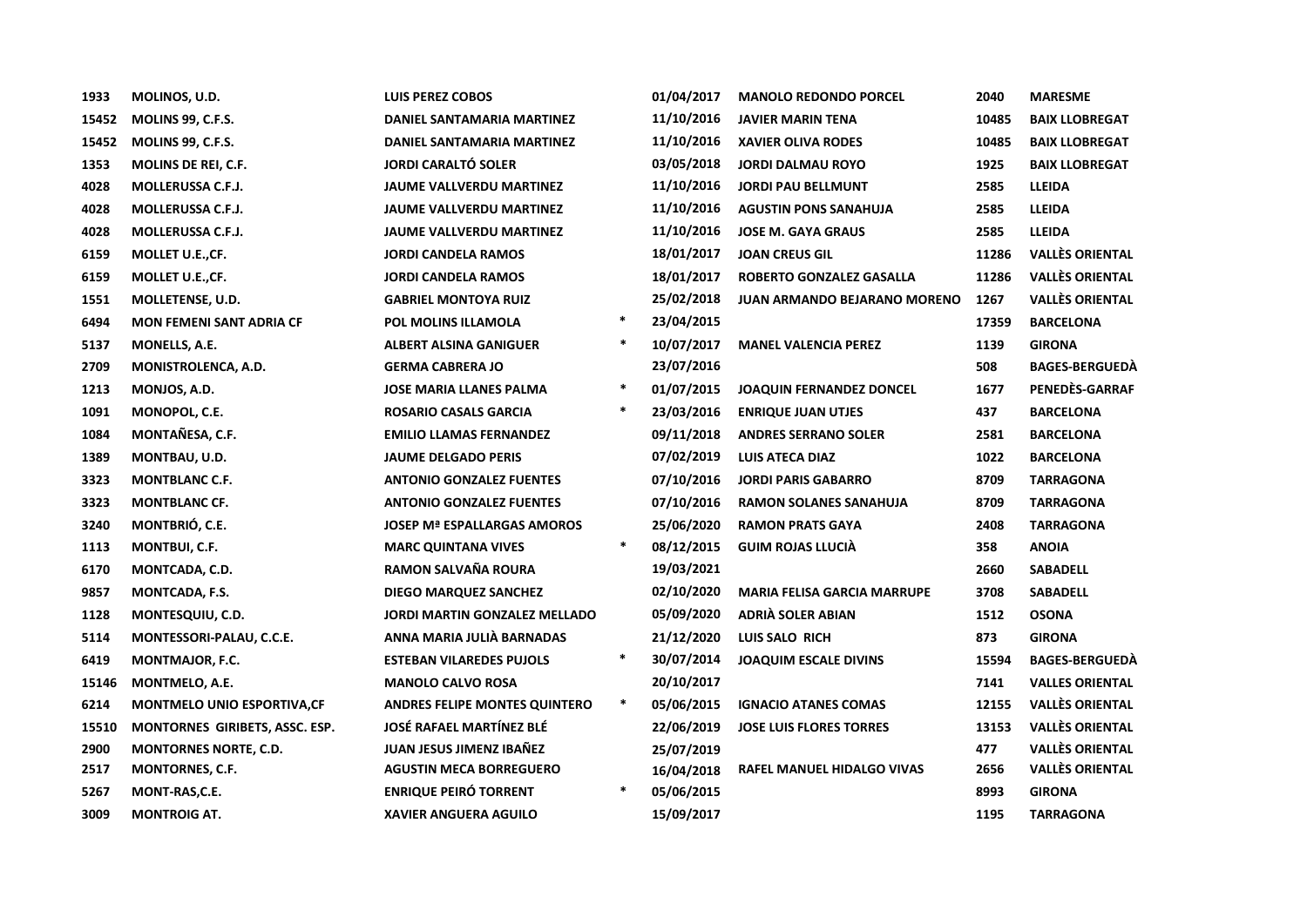| 1586  | MONTSANT DE LA PEIRA, U.D.       | <b>ANTONIO MORENO GARCIA</b>             |        | 08/07/2016 | <b>JORGE BATLLE ARAGONES</b>        | 414   | <b>BARCELONA</b>        |
|-------|----------------------------------|------------------------------------------|--------|------------|-------------------------------------|-------|-------------------------|
| 15149 | <b>MONTSANT, F.S.</b>            | <b>JOSE LUIS PICO ESPINOSA</b>           |        | 11/06/2015 | <b>ALFONSO SOLE FALLADA</b>         | 5760  | <b>BARCELONA</b>        |
| 15095 | <b>MONTSENY, C.E. CD</b>         | <b>CARLOS VILA CALVO</b>                 |        | 25/06/2020 | <b>MIQUEL GARCIA SEVILLA</b>        | 2709  | <b>BARCELONA</b>        |
| 1256  | <b>MONTSERRAT IGUALADA, U.D.</b> | <b>RAUL OSUNA GARCIA</b>                 |        | 31/07/2020 | <b>EVA MORAL JIMENEZ</b>            | 1907  | <b>ANOIA</b>            |
| 16102 | <b>MORA D'EBRE CLUB F. SALA</b>  | SANTIAGO CARLOS GONZÁLEZ MORENO          |        | 28/07/2015 | <b>JORDI CIURANA AYET</b>           | 12124 | <b>TERRES DE L'EBRE</b> |
| 3016  | <b>MORA LA NOVA, AT</b>          | DAVID LLAURADO AVILA                     | $\ast$ | 07/07/2017 | <b>ROGER MARCO GARCIAPONS</b>       | 1026  | <b>TERRES DE L'EBRE</b> |
| 3039  | MORELL, C.D.                     | FCO. GERARDO PALMA JIMENEZ               |        | 21/12/2018 | <b>ANTONIO FERNANDEZ MARTINEZ</b>   | 511   | <b>TARRAGONA</b>        |
| 6499  | <b>NAISE BARCELONA F.C.</b>      | <b>JOAQUIN AYATS MOLINS</b>              |        | 19/01/2015 | <b>JOAN AYATS MOLINS</b>            | 17231 | <b>OSONA</b>            |
| 9823  | <b>NATACIO SABADELL</b>          | <b>CLAUDI MARTI MORTES</b>               |        | 25/01/2017 | <b>JUAN ANTONIO FABREGA ALONSO</b>  | 734   | <b>SABADELL</b>         |
| 2976  | <b>NATACIO TERRASSA, C</b>       | <b>JORDI MARTIN RESINA</b>               | $\ast$ | 09/01/2016 | <b>ENRIQUE LUPIAÑEZ RIVAS</b>       | 3163  | <b>TERRASSA</b>         |
| 2976  | <b>NATACIO TERRASSA, C</b>       | <b>JORDI MARTIN RESINA</b>               | $\ast$ | 09/01/2016 | <b>CRISTINA REY CERPA</b>           | 3163  | <b>TERRASSA</b>         |
| 1085  | NAVARCLES, C.F.                  | <b>BERNARDO MANCHADO PÉREZ</b>           |        | 14/07/2018 | RAFAEL GONZÁLEZ CAMACHO             | 1162  | <b>BAGES-BERGUEDA</b>   |
| 1170  | NAVAS, C.E.                      |                                          |        | 01/06/2017 | <b>XAVIER SANCHEZ TUBAU</b>         | 278   | <b>BAGES-BERGUEDÀ</b>   |
| 5066  | <b>NAVATA CF</b>                 | <b>XAVIER PARELLA ROURA</b>              | $\ast$ | 01/03/2011 | PERE MIQUEL CASALS                  | 2580  | <b>GIRONA</b>           |
| 15525 | <b>NOU DE LA RAMBLA CFS.</b>     | <b>HERMENEGILDO DE LA PARRA DOMÉNECH</b> |        | 04/10/2019 | <b>MONTSERRAT MARTINEZ FERRERES</b> | 12577 | <b>BARCELONA</b>        |
| 6468  | OAR GRACIA SABADELL CE           | <b>SALVADOR GOMIS FERNANDEZ</b>          |        | 03/08/2018 |                                     | 3281  | <b>SABADELL</b>         |
| 1390  | <b>OAR VIC</b>                   | <b>JORDI GALLIFA PUIGDESENS</b>          | $\ast$ | 17/04/2016 |                                     | 1027  | <b>OSONA</b>            |
| 15647 | <b>ODENA CFS</b>                 | <b>JESUS DONCEL TENLLADO</b>             | $\ast$ | 20/04/2017 |                                     | 16325 | <b>ANOIA</b>            |
| 1434  | ODENA,CE.                        | <b>CARLES ALBERT CASANOVA MIRANDA</b>    |        | 30/07/2020 | <b>JOSE MARIA MENSA GRAELLS</b>     | 2654  | <b>ANOIA</b>            |
| 15286 | <b>OLESA FUTBOL SALA</b>         | <b>OSCAR MORAL CEBALLOS</b>              |        | 03/05/2018 |                                     | 6494  | <b>BAIX LLOBREGAT</b>   |
| 1083  | OLESA MONTSERRAT, CF.            | <b>FRANCISCO CAMPOS CABRERA</b>          |        | 08/11/2018 | MIGUEL GRIMA CAÑADAS                | 1172  | <b>BAIX LLOBREGAT</b>   |
| 4044  | OLIANA, C.D.                     | <b>JOAQUIN PUIG RIU</b>                  |        | 06/07/2019 | <b>JOE ANTONIO MALE MONTFERRER</b>  | 1514  | <b>LLEIDA</b>           |
| 15499 | <b>OLIMPIC ARGENTONA CFS</b>     | <b>RAMON PANS MUNNE</b>                  |        | 10/04/2018 |                                     | 12231 | <b>MARESME</b>          |
| 4261  | OLIMPIC ARTESA DE SEGRE, C.E.    | <b>JAUME GONZALEZ GIL</b>                |        | 12/06/2020 | <b>JAIME BARO CUCURULL</b>          | 19073 | LLEIDA                  |
| 1391  | OLIMPIC CAN FATJO, C.E.          | <b>JOSE PIÑA FRANCO</b>                  |        | 04/12/2018 | <b>JOSE LUIS DORADO MORENO</b>      | 1422  | <b>TERRASSA</b>         |
| 9828  | <b>OLIMPIC FLORESTA</b>          | ANGEL RUIZ DINARÈS                       |        | 12/02/2018 | <b>JESUS SANTOS NAVARRO CASAS</b>   | 6960  | <b>TERRASSA</b>         |
| 1149  | OLIMPIC LA GARRIGA, C.F.         | <b>FRANCESC JOSEP CERVANTES RODRI</b>    | $\ast$ | 24/05/2015 |                                     | 1098  | <b>VALLÈS ORIENTAL</b>  |
| 6251  | <b>OLIMPIC MALGRAT, CE.</b>      | PEDRO MARTIENZ BRUNO                     |        | 02/07/2019 | <b>JOSE MARIA CANADELL PALMA</b>    | 12380 | <b>MARESME</b>          |
| 3314  | OLIMPIC MORA D'EBRE, C.E.        | <b>ANTONIO AVILA GALAN</b>               |        | 01/07/2016 | <b>JACINTO JOVE VIÑES</b>           | 7277  | <b>TERRES DE L'EBRE</b> |
| 3314  | OLIMPIC MORA D'EBRE, C.E.        | <b>ANTONIO AVILA GALAN</b>               |        | 01/07/2016 | <b>MARCOS FELIX NOGALES</b>         | 7277  | <b>TERRES DE L'EBRE</b> |
| 3314  | OLIMPIC MORA D'EBRE, C.E.        | <b>ANTONIO AVILA GALAN</b>               |        | 01/07/2016 | <b>JUAN DURAN SANCHEZ</b>           | 7277  | <b>TERRES DE L'EBRE</b> |
| 6122  | OLIVELLA, C.E.                   | <b>JORDI MIGALLON SANDOVAL</b>           |        | 17/06/2017 | <b>JOSE MIGUEL FUENTES PEDROSA</b>  | 10172 | PENEDES-GARRAF          |
| 1820  | <b>OLOFC</b>                     | <b>GERARD FABREGAS FERRER</b>            |        | 24/04/2019 |                                     | 1246  | <b>BAGES-BERGUEDÀ</b>   |
|       |                                  |                                          |        |            |                                     |       |                         |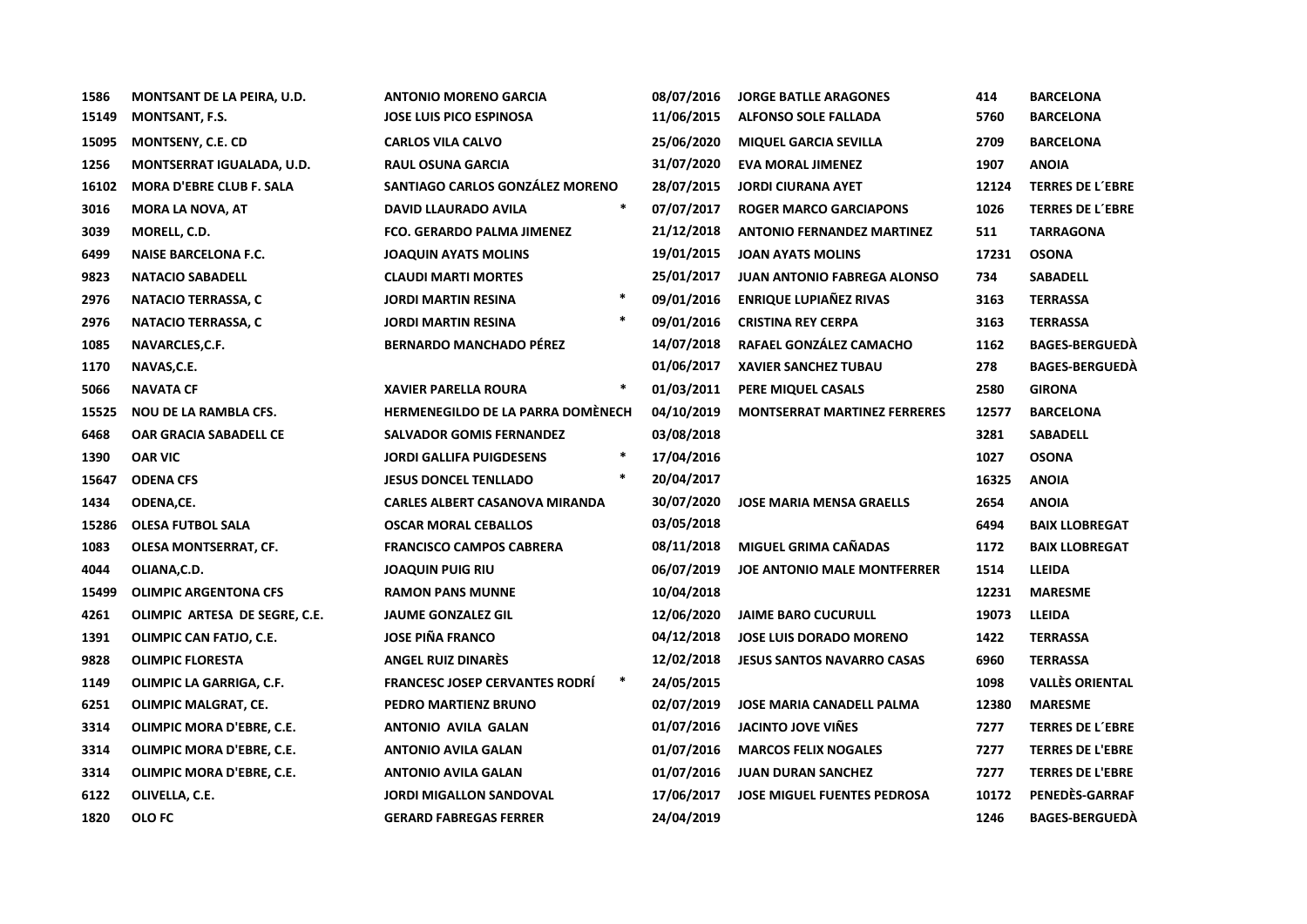| 5077  | OLOT, AT.                                 | JOSE SERVANDO GARCIA FELIU          |        | 02/07/2016 | <b>CARLES SALA GARRIGA</b>          | 2944  | <b>GIRONA</b>         |
|-------|-------------------------------------------|-------------------------------------|--------|------------|-------------------------------------|-------|-----------------------|
| 15438 | OLVAN, C.E.                               | <b>FRANCESC VALENCIA CAMPOY</b>     | $\ast$ | 15/09/2007 |                                     | 11815 | <b>BAGES-BERGUEDA</b> |
| 6362  | <b>OLYMPIA II CLUB ESPORTIU</b>           | <b>GUILLERMO CONDE LUCAYA</b>       | $\ast$ | 06/06/2014 | <b>ENRIQUE PICH-AGUILERA MOLINS</b> | 14626 | <b>BARCELONA</b>      |
| 15162 | ORDAL, C.P.                               | <b>SERGIO SANCHEZ GIMENEZ</b>       |        | 01/08/2017 |                                     | 2735  | PENEDES-GARRAF        |
| 4144  | ORGANYA, C.F.                             | <b>EMILIO RIPOLLES REDONDO</b>      |        | 12/08/2019 |                                     | 2653  | <b>PIRINEUS</b>       |
| 6491  | <b>OSONA SUD, CF</b>                      | <b>NURI MIR PUNTI</b>               |        | 12/11/2020 |                                     | 17238 | <b>OSONA</b>          |
| 5064  | OSOR, U.E.                                | <b>JORDI AGUSTÍ MIRALPEIX</b>       | $\ast$ | 20/06/2015 | <b>JORDI ISACH JULIA</b>            | 1797  | <b>GIRONA</b>         |
| 1252  | Pª BARC. ANGUERA                          | JOAN BERTRAN ALDOMA                 |        | 05/05/2018 | <b>JOAN MOLES DOMÈNECH</b>          | 297   | <b>BARCELONA</b>      |
| 2432  | Pª BARC. BARCINO, CE.                     | <b>TOMAS DESEMBRE PEDRIDO</b>       |        | 20/02/2021 | <b>JOSE MARIA LOPEZ SANTANO</b>     | 9750  | <b>BARCELONA</b>      |
| 2930  | P <sup>ª</sup> BARC. CINC COPES           | <b>JOSEP SOLA ESPINOSA</b>          |        | 10/05/2018 | <b>JOSE LUIS COLINAS VALVERDE</b>   | 2651  | <b>BARCELONA</b>      |
| 6174  | Pª BARC. COLLBLANC SANTS, AE              | <b>MANEL VILLALTA MARTIN</b>        | $\ast$ | 31/03/2006 | <b>JOAQUIN SOLER COMPANY</b>        | 11633 | <b>BARCELONA</b>      |
| 6174  | Pª BARC. COLLBLANC SANTS, AE              | <b>MANEL VILLALTA MARTIN</b>        | $\ast$ | 31/03/2006 | <b>MANEL VILLALBA ESTEVE</b>        | 11633 | <b>BARCELONA</b>      |
| 2029  | Pª BARC. SANT FELIU LLOBREGAT             | <b>ENRIQUE ARTAL ARAU</b>           | $\ast$ | 25/11/2013 | PEDRO OBIOLS BARBERAN               | 444   | <b>BAIX LLOBREGAT</b> |
| 2259  | P <sup>ª</sup> BARC. SANT VICENC HORTS    | <b>CARLOS BUCHERAS PEREZ</b>        | $\ast$ | 29/03/2016 | <b>ANTONIO DURAN CERA</b>           | 2193  | <b>BAIX LLOBREGAT</b> |
| 1214  | P <sup>ª</sup> BARC. VILLAVERDE-PENITENTS | <b>JORGE MARTINEZ RIBAS</b>         |        | 23/10/2016 | <b>MANUEL PATON RAMOS</b>           | 1212  | <b>BARCELONA</b>      |
| 6165  | Pª BLAUG. TRINITAT VELLA                  | <b>ALFREDO LOPEZ LOPEZ</b>          | $\ast$ | 11/04/2015 | <b>MANUEL SALVADOR MARIN</b>        | 11361 | <b>BARCELONA</b>      |
| 6082  | Pª BLAUGRANA CERVELLO                     | <b>ANDRES CASTILLO GIL</b>          |        | 30/05/2018 | <b>VICNETE NOTARI ARIES</b>         | 8879  | <b>BAIX LLOBREGAT</b> |
| 1240  | P <sup>ª</sup> BLAUGRANA RAMON LLORENS    | <b>JOSE CAPMANY SANS</b>            | $\ast$ | 05/11/2015 | <b>CARLOS CORDOBA LARRAZ</b>        | 476   | <b>TERRASSA</b>       |
| 1240  | P <sup>ª</sup> BLAUGRANA RAMON LLORENS    | <b>JOSE CAPMANY SANS</b>            | $\ast$ | 05/11/2015 | <b>ELVIRA GUERRERO ALTISENT</b>     | 476   | <b>TERRASSA</b>       |
| 2794  | Pª BLAUGRANA SANT CUGAT                   | JOSE M. FÉLEZ TORREGROSA            | $\ast$ | 22/03/2013 | <b>JUAN CARLOS GALOFRÉ PLACED</b>   | 5975  | <b>TERRASSA</b>       |
| 2794  | Pª BLAUGRANA SANT CUGAT                   | <b>JOSE M. FÉLEZ TORREGROSA</b>     | $\ast$ | 22/03/2013 | PABLO PULIDO BERMÚDEZ               | 5975  | <b>TERRASSA</b>       |
| 2205  | Pª BLAUGRANA VALLIRANA                    | <b>JORDI ROCA GALAFAT</b>           | $\ast$ | 25/05/2016 |                                     | 3055  | <b>BAIX LLOBREGAT</b> |
| 2096  | Pª DEP. PAJARIL                           | <b>FRANCISCO J. BORRAJO PALOMO</b>  | $\ast$ | 16/02/2012 | <b>JAVIER VARELA LOPEZ</b>          | 1814  | <b>SABADELL</b>       |
| 2883  | Pª JOVE DE LES ROQUETES                   | <b>DAVID MORENO SALMERON</b>        |        | 08/05/2019 | <b>MANUEL CANTOS CHAPARRO</b>       | 6739  | PENEDES-GARRAF        |
| 2893  | Pª REC.SAN FELIU LLOBREGAT                | <b>FRANCISCO MENDEZ LUCAS</b>       |        | 30/06/2016 |                                     | 3623  | <b>BAIX LLOBREGAT</b> |
| 6087  | Pª UNION D. MALAGA, CLUB                  | <b>JUAN MADERO TELLADO</b>          |        | 10/07/2017 |                                     | 9832  | <b>BAIX LLOBREGAT</b> |
| 5209  | <b>Pª UNIONISTA FIGUERES</b>              | <b>WOLFRANDO JUAN SERRA</b>         | $\ast$ | 04/01/2016 | <b>JOAN TERRADES VILA</b>           | 4240  | <b>GIRONA</b>         |
| 1107  | PALAFOLLS, CD.                            | <b>VALENTIN RODRIGUEZ MOLINILLO</b> | $\ast$ | 25/08/2017 | <b>JOSE ANT. GOMEZ MOLINILLO</b>    | 316   | <b>MARESME</b>        |
| 5021  | PALAFRUGELL, C.F.                         | <b>ANTONIO JOSE PEREZ FERNANDEZ</b> | $\ast$ | 16/02/2018 | <b>JORGE CAMA ARELLANO</b>          | 484   | <b>GIRONA</b>         |
| 5001  | PALAMOS, C.F.                             | PATXI OTAMENDI LÓPEZ                |        | 14/12/2018 | <b>ANTONIO HERAS DOMINGO</b>        | 1087  | <b>GIRONA</b>         |
| 5001  | PALAMOS, C.F.                             | PATXI OTAMENDI LÓPEZ                |        | 14/12/2018 | PERE ALIU ROTGER                    | 1087  | <b>GIRONA</b>         |
| 9861  | PALAMOS, C.F.S.                           | <b>CARLES VILANOVA MIQUEL</b>       | $\ast$ | 10/09/2016 |                                     | 9533  | <b>GIRONA</b>         |
| 4075  | PALAU ANGLESOLA, C.F.                     | <b>FRANCESC FARNELL BARQUÉ</b>      |        | 31/08/2019 | <b>JOEL FELIP CAMPS</b>             | 1155  | <b>LLEIDA</b>         |
|       |                                           |                                     |        |            |                                     |       |                       |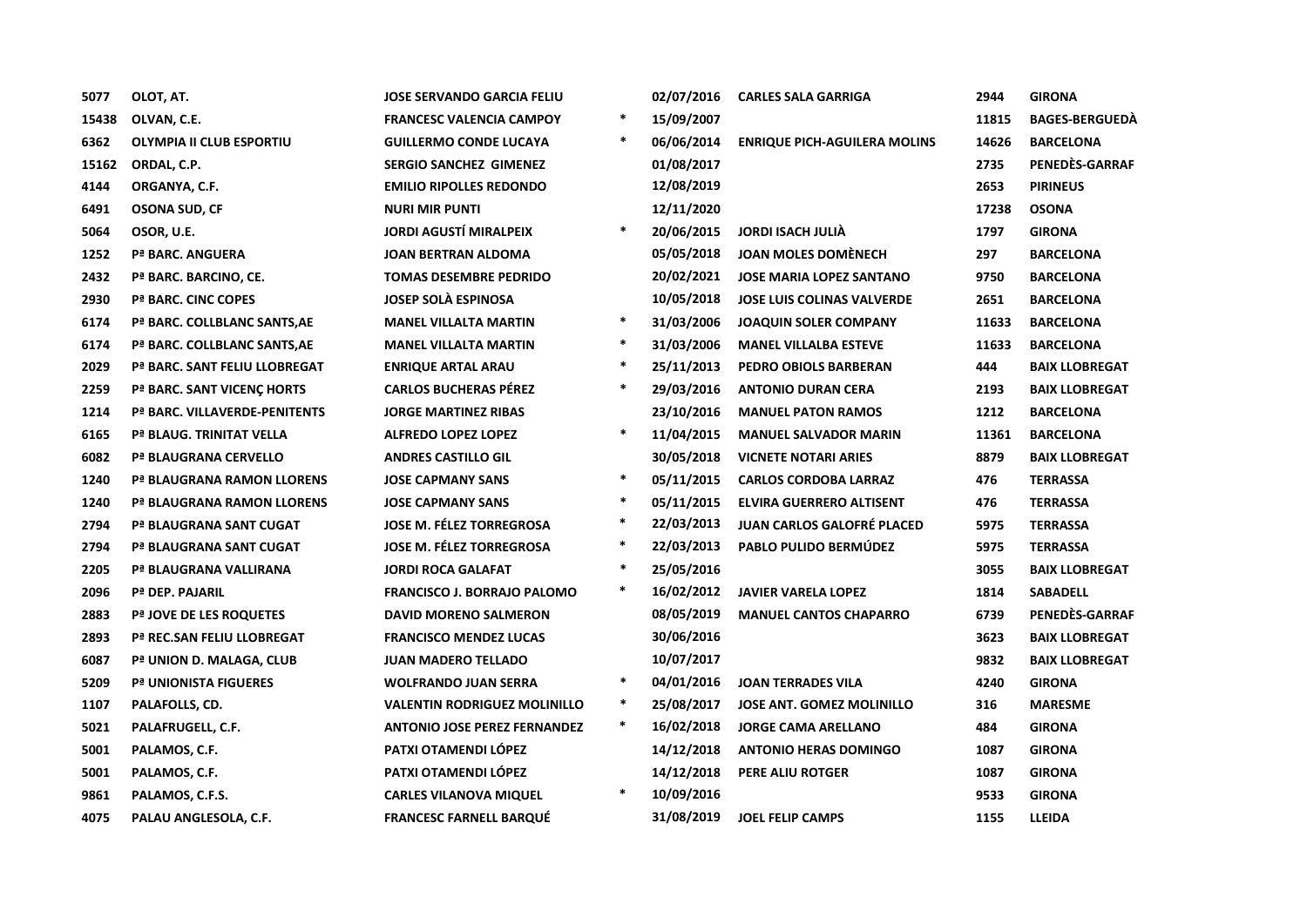| 15546 | PALAU SOLITA I PLEGAMANS 2007 CFS       | <b>GREGORI AGUSTIN SILVA SOTO</b>   |        | 29/03/2017 | <b>JUAN CALDERON NAVARRO</b>        | 13533 | <b>VALLÈS ORIENTAL</b>  |
|-------|-----------------------------------------|-------------------------------------|--------|------------|-------------------------------------|-------|-------------------------|
| 1020  | PALAU SOLITA I PLEGAMANS, F.C.          | <b>FRANCESC GARCIA RODRÍGUEZ</b>    | $\ast$ | 20/04/2016 | <b>FREDERIC GARCIA PASCUAL</b>      | 524   | <b>VALLÈS ORIENTAL</b>  |
| 6189  | <b>PALAUENC C.F.</b>                    | <b>MONICA GONZALEZ NIETO</b>        | $\ast$ | 15/12/2014 | <b>FCO. JAVIER GARCIA LANAU</b>     | 11406 | <b>VALLÈS ORIENTAL</b>  |
| 1559  | PALAUTORDERA, C.F.                      | <b>MIGUEL LLAVINA RUBIO</b>         |        | 29/04/2017 |                                     | 1256  | <b>VALLÈS ORIENTAL</b>  |
| 2100  | PALILLO, C.F.                           | <b>JUAN BAUTISTA RAMOS MÉNDEZ</b>   | $\ast$ | 26/08/2017 |                                     | 1188  | <b>BAGES-BERGUEDA</b>   |
| 1058  | PALLEJA, C.F.                           | JOSE JAVIER SALDAÑA MUÑOZ           |        | 22/11/2020 |                                     | 2675  | <b>BAIX LLOBREGAT</b>   |
| 15165 | PALLEJA, F.S.                           | <b>OSCAR SANTOS IZQUIERDO</b>       |        | 07/03/2020 | <b>ANTONIO PÉREZ LÓPEZ</b>          | 8466  | <b>BAIX LLOBREGAT</b>   |
| 5335  | PALS C.F.AT.                            | <b>CARLES BARCONS DALMAU</b>        | $\ast$ | 28/06/2016 |                                     | 15168 | <b>GIRONA</b>           |
| 1184  | PAPIOL, U.E.                            | <b>ANTONIO MOLINA GARCIA</b>        | $\ast$ | 22/09/2016 |                                     | 814   | <b>BAIX LLOBREGAT</b>   |
| 2235  | PARC, U.D.                              | <b>JOSÉ RODRIGUEZ GIL</b>           | $\ast$ | 30/09/2015 | <b>FERNANDO PELAYO RODRIGUEZ</b>    | 2500  | <b>BARCELONA</b>        |
| 4058  | <b>PARDINYES C.F.</b>                   | <b>CARLOS GARCIA BIGATA</b>         |        | 24/04/2016 | <b>JAIME LOPEZ SANCHEZ</b>          | 1421  | <b>LLEIDA</b>           |
| 15681 | PARDINYES CLUB FUTBOL SALA              | <b>CARLES VIDAL DE LA CUESTA</b>    |        | 03/06/2019 |                                     | 17385 | LLEIDA                  |
| 1438  | PARE IGNASI PUIG, C.F.                  | <b>ANGEL PAEZ HURTADO</b>           |        | 25/06/2019 | <b>MARC OLIVERA TEJERO</b>          | 657   | <b>BAGES-BERGUEDA</b>   |
| 3305  | PARE MANYANET, A.E.                     | <b>RICARDO ESPARZA LATORRE</b>      |        | 06/10/2016 | <b>MARTA MARTORELL SERRA</b>        | 1923  | <b>TARRAGONA</b>        |
| 3305  | PARE MANYANET, A.E.                     | <b>RICARDO ESPARZA LATORRE</b>      |        | 06/10/2016 | <b>DAVID DEL CURA NAVARRO</b>       | 1923  | <b>TARRAGONA</b>        |
| 3305  | PARE MANYANET, A.E.                     | <b>RICARDO ESPARZA LATORRE</b>      |        | 06/10/2016 | <b>ANTONI RANDUA FERNANDEZ</b>      | 1923  | <b>TARRAGONA</b>        |
| 15607 | <b>PARES I MARES FS. MARTORELL A.E.</b> | JOSÉ ISMAEL MAÑAS MARTÍNEZ          | $\ast$ | 26/05/2016 |                                     | 14980 | <b>BAIX LLOBREGAT</b>   |
| 1123  | PARETS, C.F.                            | <b>RAUL SOTO PADILLA</b>            |        | 12/04/2019 | <b>JUAN PABLO MARTINEZ ESTRELLA</b> | 599   | <b>VALLÈS ORIENTAL</b>  |
| 15168 | PARETS, F.S.                            | <b>XAVIER PRAT NAVARRO</b>          |        | 04/08/2020 |                                     | 3718  | <b>VALLÈS ORIENTAL</b>  |
| 2229  | PASTRANA, U.D.                          | <b>JOSÉ DURAN RODRIGUEZ</b>         | $\ast$ | 20/06/2010 |                                     | 654   | <b>BARCELONA</b>        |
| 6507  | PATÍ SANT RAMON C.                      | PERE CATASUS SOLER                  | $\ast$ | 14/11/2017 | <b>DAVID PALOMO JIMENEZ</b>         | 1884  | PENEDÈS-GARRAF          |
| 15606 | PAVELLÓ CASTELLTERÇOL C.F.S.            | <b>JORDI CATOT CARBONES</b>         |        | 05/07/2021 | <b>CARLES PEREIRA TORRENTE</b>      | 15024 | <b>VALLÈS ORIENTAL</b>  |
| 6274  | PENEDES-ESPIRALL CLUB FUTBOL            | <b>JOSE LUIS VILLAR BERENGUE</b>    |        | 07/04/2017 |                                     | 12898 | PENEDÈS-GARRAF          |
| 15671 | PENYA ALHENYA ASSOCIACIÓ ESPORTIVA      | <b>JOSE ANTONIO VALERO MORALES</b>  |        | 09/08/2014 |                                     | 16923 | <b>BARCELONA</b>        |
| 15592 | PENYA BLAUGRANA MONTMELO F.S.           | <b>MIQUEL TINTO CAROLA</b>          |        | 16/03/2018 |                                     | 15174 | <b>VALLÈS ORIENTAL</b>  |
| 5338  | PENYA BONS AIRES C.E.                   | <b>AGUSTIN MARSAL JUANUIX</b>       | $\ast$ | 12/07/2010 | <b>ALBERT FALGUERAS VILA</b>        | 15012 | <b>GIRONA</b>           |
| 15748 | PENYA ESPLUGUES, A.E.                   | <b>ANTONIO DE SAN NICOLAS PONCE</b> |        | 05/06/2019 | <b>JUAN CARLOS HUETO ERASCO</b>     | 18949 | <b>BAIX LLOBREGAT</b>   |
| 5047  | PENYA ESPORTIVA MONTAGUT                | <b>RAFAEL TORRENT ROVIRA</b>        |        | 04/07/2018 | <b>ARNAU VILAR GRABULOSA</b>        | 1708  | <b>GIRONA</b>           |
| 3251  | PERAFORT, F.C.                          | <b>SERGIO VERNET MAÑE</b>           |        | 08/09/2019 |                                     | 4353  | <b>TARRAGONA</b>        |
| 5038  | PERALADA, C.F.                          | <b>MIQUEL LLOBET LLAMBRICH</b>      |        | 07/07/2017 | <b>JAN PADERN CASANOVAS</b>         | 3069  | <b>GIRONA</b>           |
| 15790 | PERAMOLA, C.F.                          | <b>ERIC BACH MARQUES</b>            |        | 25/10/2020 |                                     | 19160 | <b>LLEIDA</b>           |
| 6226  | PEREGRINOS FUTBOL CLUB                  | <b>ANTONIO CLAVER SILVA</b>         |        | 30/10/2018 |                                     | 12146 | <b>BARCELONA</b>        |
| 3023  | PERELLO, C.E.                           | <b>JOAN JOSEP MAURI VILA</b>        |        | 23/03/2018 | <b>MONICA LLAMBRICH PARRA</b>       | 1830  | <b>TERRES DE L'EBRE</b> |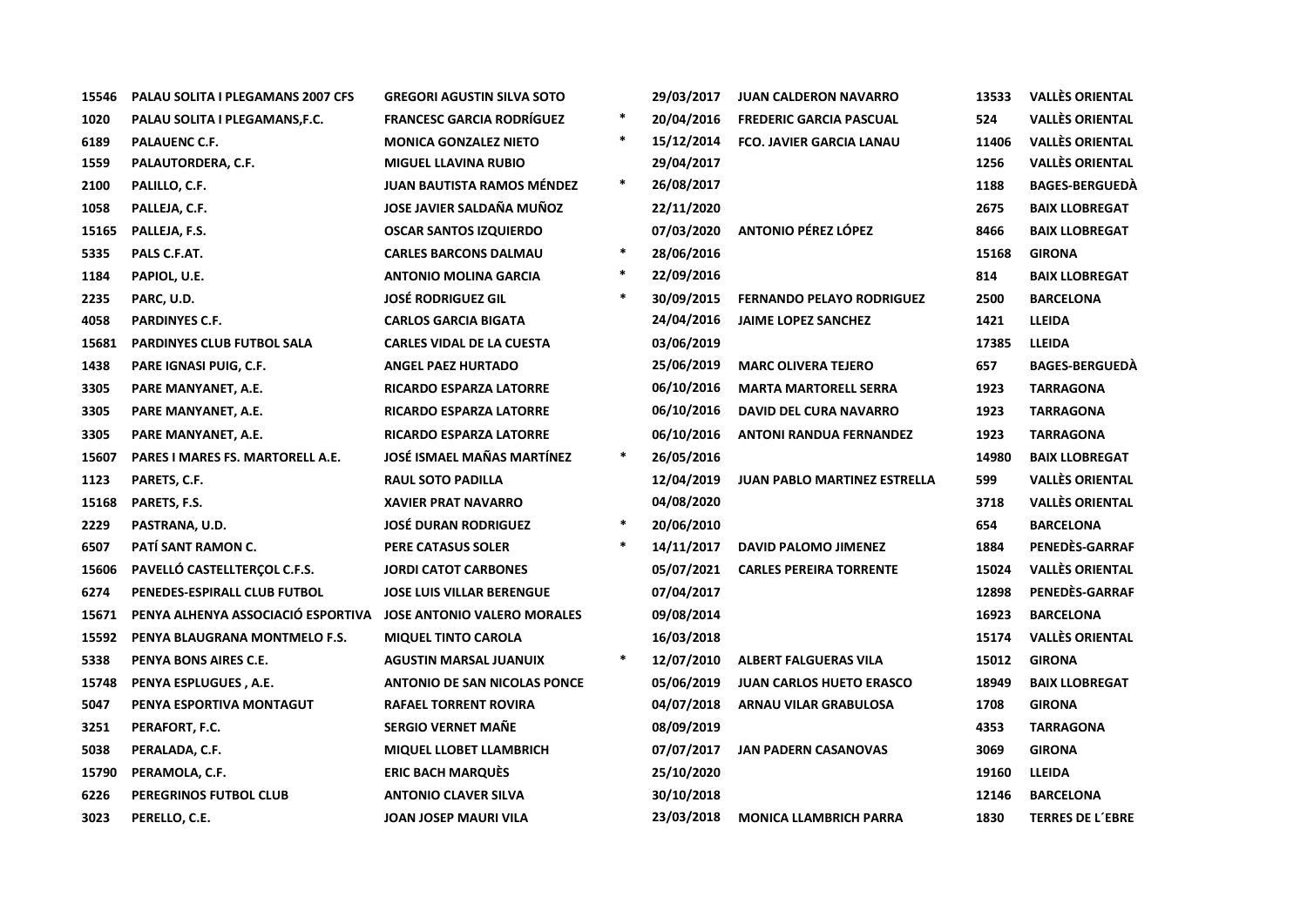| 15446 | PIERA F.S.                              | <b>MARIA TERESA CONTRERAS ESCUDE</b> |        | 15/07/2019 |                                      | 11229 | <b>ANOIA</b>            |
|-------|-----------------------------------------|--------------------------------------|--------|------------|--------------------------------------|-------|-------------------------|
| 1114  | PIERA, A.E.                             | <b>ALFREDO EIRIN SEOANE</b>          | $\ast$ | 18/11/2016 | <b>RAQUEL MORA BELLO</b>             | 408   | <b>ANOIA</b>            |
| 1444  | PIFERRER, AT.                           | <b>JESUS MIGUEL CALVO LOZANO</b>     |        | 10/12/2018 | JOSE ANTONIO LUPIAÑEZ SANCHEZ        | 2029  | <b>BARCELONA</b>        |
| 16427 | PINEDA DE MAR, F.S.                     | <b>MARIANO URBANO GONZÁLEZ</b>       |        | 27/06/2018 | HECTOR ANDRES ALCOLEA RODRÍGUEZ 9373 |       | <b>MARESME</b>          |
| 3029  | PINELL, C.F.                            | <b>ESTEFANO FABREGAT AMPOSTA</b>     |        | 26/07/2018 | <b>BARTOLOME ESPINOS TRAMUNT</b>     | 1166  | <b>TERRES DE L'EBRE</b> |
| 2036  | PIRINAICA, F.C.                         | <b>MANUEL ARTERO CARRILLO</b>        | $\ast$ | 14/06/2014 | <b>JOSE SEBASTIAN MOJA</b>           | 2136  | <b>BAGES-BERGUEDA</b>   |
| 3074  | PLA DE STA. MARIA, C.D.                 | <b>MIKEL MIRAMON PEREZ</b>           |        | 13/07/2018 |                                      | 3101  | <b>TARRAGONA</b>        |
| 1101  | <b>PLA DEL PENEDES U.E.</b>             | <b>OSCAR ROVIRA TORNE</b>            |        | 03/03/2018 | <b>JOAN ALMIRALL LLORET</b>          | 552   | <b>PENEDES-GARRAF</b>   |
| 2936  | PLA D'EN BOET, CLUB ESPORTIU            | <b>ALBERT FORNS FLORIACH</b>         | $\ast$ | 07/03/2015 | RAFAEL CALVO GAMIZ                   | 8054  | <b>MARESME</b>          |
| 4196  | PLA URGELL, C.E.                        | <b>MIQUEL FONT TORRES</b>            |        | 12/10/2016 | <b>CARLES SALVIA ARGILES</b>         | 12161 | LLEIDA                  |
| 6571  | PLANADEU FEMENI, C.F.                   | <b>ANTONIO OSETE REQUENA</b>         |        | 16/06/2019 |                                      | 18979 | <b>SABADELL</b>         |
| 6582  | PLANADEU ROUREDA, C.F.                  | <b>ANTONIO OSETE REQUENA</b>         |        | 25/06/2020 | <b>MANUEL VEGAS CASTELLANO</b>       | 19222 | <b>SABADELL</b>         |
| 15605 | PLATENSE SEGUR DE CALAFELL C.E.         | <b>CARLOS ENRIQUE MAIOLA</b>         | $\ast$ | 04/05/2016 |                                      | 15152 | <b>TARRAGONA</b>        |
| 15675 | <b>PLATENSE VILANOVA I LA GELTRU FS</b> | <b>CARLOS ENRIQUE MAIOLA</b>         |        | 15/09/2021 | <b>ALEJANDRO SOTERES CLUSA</b>       | 18252 | PENEDES-GARRAF          |
| 903   | PLATJA DE ROSES ESP. LLEURE, C.E.       | <b>DANIEL HARO FERNANDEZ</b>         |        | 30/11/2017 | <b>MARCOS REVIDIEGO DIAZ</b>         | 15234 | <b>GIRONA</b>           |
| 905   | PLATJA TORREDEMBARRA C.F.               | <b>LLORENÇ GOMEZ LEON</b>            | $\ast$ | 03/09/2012 | <b>LUIS PEREZ PLA</b>                | 16066 | <b>TARRAGONA</b>        |
| 15663 | <b>PLAY FUTSAL</b>                      | <b>ARMANDO POL CHUECA</b>            | $\ast$ | 07/07/2014 |                                      | 17383 | <b>BARCELONA</b>        |
| 925   | PLAYA VILANOVA CLUB FUTBOL              | <b>FELIX CASALOD COLORADO</b>        |        | 11/12/2020 | ALEXANDRU-FLAVIU LLOIE               | 17997 | PENEDÈS-GARRAF          |
| 16063 | PLAYAS DE SALOU, F.S.                   | <b>OSCAR PRIETO ARTIGAS</b>          |        | 29/06/2020 |                                      | 10544 | <b>TARRAGONA</b>        |
| 4005  | POBLA DE SEGUR, C.F.                    | <b>RAMON VILA PASCUET</b>            | $\ast$ | 01/12/2010 | <b>JOSEP MA BALAGUER PUERTAS</b>     | 252   | <b>PIRINEUS</b>         |
| 3040  | POBLA MAFUMET, C.F.                     | <b>ALEJO RAMON ALFONSO MUSTIENES</b> |        | 06/08/2019 | <b>ALBERTO GARZON BARRERO</b>        | 1280  | <b>TARRAGONA</b>        |
| 3040  | POBLA MAFUMET, C.F.                     | <b>ALEJO RAMON ALFONSO MUSTIENES</b> |        | 06/08/2019 | <b>GUSTAVO DONOSO TRENADO</b>        | 1280  | <b>TARRAGONA</b>        |
| 1093  | POBLE NOU AT.                           | SALVADOR SANCHEZ REGALADO            |        | 17/01/2017 |                                      | 434   | <b>BARCELONA</b>        |
| 1086  | POBLE SEC UNIO ESP.                     | <b>JOSEP GARCIA BERNADI</b>          | $\ast$ | 30/07/2012 | <b>JORGE MARQUEZ JIMENEZ</b>         | 1204  | <b>BARCELONA</b>        |
| 2705  | <b>POLINYA AT</b>                       | <b>MAURIZIO INFANTE</b>              |        | 08/10/2020 | <b>ALESSANDRO INFANTE CORDOBA</b>    | 4439  | <b>SABADELL</b>         |
| 15178 | POLINYA, F.S.                           | <b>JOSE BRUGUERA ARNES</b>           |        | 27/12/2018 |                                      | 7680  | <b>TERRASSA</b>         |
| 1321  | POMAR, C.D.                             | <b>FRANCISCO ALONSO CHICA</b>        |        | 15/07/2020 | <b>SERGIO GARCIA CUENCA</b>          | 624   | <b>BARCELONA</b>        |
| 16945 | PONENT FUTSAL ALQASR                    | <b>ROSER CORTES BESOLI</b>           | $\ast$ | 29/05/2017 |                                      | 18266 | <b>LLEIDA</b>           |
| 2850  | PONENT, C.F.                            | PLACIDO SALAZAR LÓPEZ                | $\ast$ | 25/05/2017 |                                      | 5327  | <b>VALLÈS ORIENTAL</b>  |
| 5006  | PONTENC, C.E.                           | <b>REMI NIERGA SADURNI</b>           |        | 19/10/2018 | <b>JOEL NIERGA PUIGDEMONT</b>        | 2060  | <b>GIRONA</b>           |
| 4228  | PONTS C.E.                              | <b>JAUME TORRA SOLANES</b>           | $\ast$ | 19/06/2012 | <b>MIQUEL TERRE ISANTA</b>           | 16271 | <b>LLEIDA</b>           |
| 4169  | PONTS C.F.                              | <b>JOSE MARIA VILASECA COLELL</b>    |        | 15/04/2016 | <b>RAMON CISQUELLA DIAZ</b>          | 8440  | <b>LLEIDA</b>           |
| 7833  | <b>PONY'S F.SALA</b>                    | <b>FRANCESC X. OLIVAN COROMINAS</b>  | $\ast$ | 01/09/2016 | LUNA OLIVAN ESCRIBANO                | 7351  | <b>BARCELONA</b>        |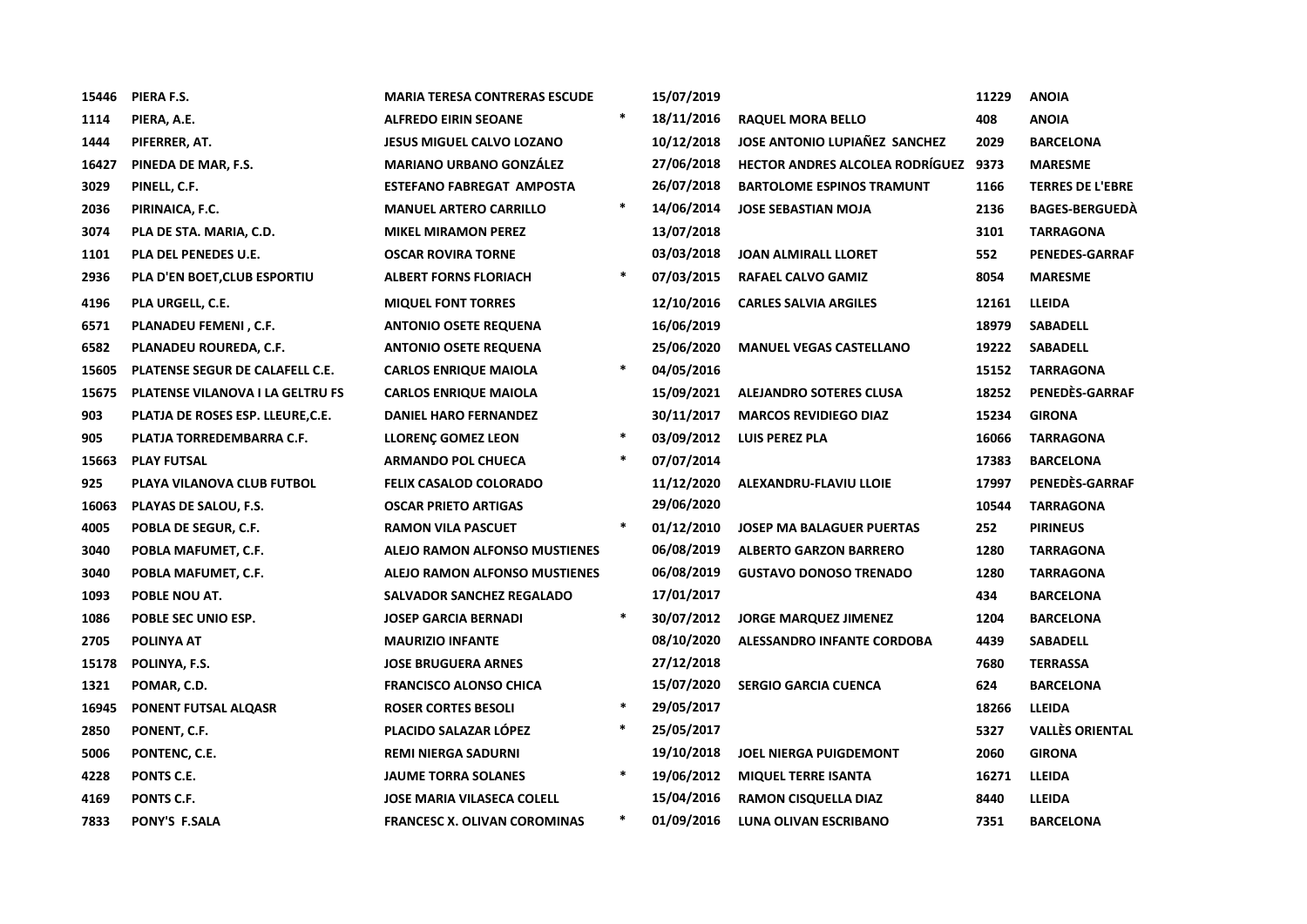| 16101 | PORQUERES CLUB FUTBOL SALA              | <b>DAVID PLA MARQUEZ</b>           |        | 25/11/2018 | <b>ALBERT PONS PLANAS</b>            | 11548 | <b>GIRONA</b>          |
|-------|-----------------------------------------|------------------------------------|--------|------------|--------------------------------------|-------|------------------------|
| 5180  | PORQUERES, U.E.                         | <b>MARC CUADROS ROBLES</b>         | $\ast$ | 22/03/2017 | <b>MANUEL CUADROS AGUIRRE</b>        | 3628  | <b>GIRONA</b>          |
| 5180  | PORQUERES, U.E.                         | <b>MARC CUADROS ROBLES</b>         | $\ast$ | 22/03/2017 | <b>FRANCESC FONT TEIXIDOR</b>        | 3628  | <b>GIRONA</b>          |
| 3358  | PORRERA, UNIO ESPORTIVA                 | <b>ERNEST PERAL CIGÜELA</b>        |        | 22/10/2019 | <b>JOSE MARIA DEL AGUILA AVALOS</b>  | 1286  | <b>TARRAGONA</b>       |
| 5015  | PORTBOU, C.E.                           | <b>TRINIDAD MARTINEZ HERNANDEZ</b> |        | 05/07/2019 | <b>NATALIA TORRES COMAS</b>          | 1807  | <b>GIRONA</b>          |
| 5015  | PORTBOU, C.E.                           | <b>TRINIDAD MARTINEZ HERNANDEZ</b> |        | 05/07/2019 | SEBASTIA DAVID PEIX ARIZA            | 1807  | <b>GIRONA</b>          |
| 1059  | PRADENC, F.C.                           | RAMON ANDREU MONTANYÀ COME         | $\ast$ | 02/07/2017 |                                      | 2551  | <b>OSONA</b>           |
| 1131  | PRAT, A.E.                              | LUIS QUIÑONERO RUIZ                |        | 15/02/2021 | <b>IGNACIO JANE MANZANARES</b>       | 300   | <b>BAIX LLOBREGAT</b>  |
| 1131  | PRAT, A.E.                              | LUIS QUIÑONERO RUIZ                |        | 20/02/2021 | <b>CARLOS JAVIER PERIAÑEZ MEDINA</b> | 300   | <b>BAIX LLOBREGAT</b>  |
| 6508  | <b>PRATS LLUCANES, CF.SALA</b>          | <b>ISAAC BASAGAÑA PERAIRE</b>      | $\ast$ | 12/03/2016 | <b>SARA RODRIGUEZ RIERA</b>          | 17723 | <b>OSONA</b>           |
| 1045  | PREMIA CLUB ESPORTIU                    | <b>EVA MARIA ANDREO MORENO</b>     |        | 26/02/2020 | <b>DAVID MARTIN MARGALEF</b>         | 3049  | <b>MARESME</b>         |
| 1970  | PREMIA DALT, C.D.                       | <b>DANIEL VICENT TOMAS</b>         |        | 18/01/2019 | <b>HUADONG DAI</b>                   | 1593  | <b>MARESME</b>         |
| 16150 | PREMIA DE DALT C.F.S.                   | <b>JUAN DAVID ARROYO GARCIA</b>    |        | 20/02/2017 | <b>JUAN BALLESTA SMITH</b>           | 14641 | <b>MARESME</b>         |
| 15381 | PREMIA DE MAR, C.F.S.                   | <b>OSCAR LARROTCHA SENTIS</b>      | $\ast$ | 10/01/2017 | PEDRO LARROCHA MARTÍNEZ              | 10803 | <b>MARESME</b>         |
| 6489  | <b>PRIORAT NORD C.F.</b>                | <b>ANDREU BARTOLOMÉ I REGUÉ</b>    | $\ast$ | 18/03/2011 |                                      | 15516 | <b>TARRAGONA</b>       |
| 15040 | <b>PROSPERITAT NOU BARRIS C.E. F.S.</b> | <b>MIGUEL ANGEL CUENCA PEREZ</b>   |        | 26/10/2019 | <b>JAVIER LERMA VALERO</b>           | 9191  | <b>BARCELONA</b>       |
| 6185  | PUEBLO NUEVO-2002, C.F.                 | <b>JORGE RUIZ ORTEGA</b>           |        | 23/07/2016 | <b>JOSE RUIZ ORTEGA</b>              | 11546 | <b>TERRASSA</b>        |
| 5036  | PUIGCERDA, C.F.                         | SANTIAGO BENAVENTE CASTRO          |        | 28/08/2018 | <b>JORGE BARRES COSTA</b>            | 7765  | <b>BAGES-BERGUEDA</b>  |
| 1029  | PUIGREIG, C.E.                          | <b>ANGEL NOGUERA GRIFOL</b>        |        | 27/06/2020 | <b>JORDI VEAS FEBAS</b>              | 449   | <b>BAGES-BERGUEDA</b>  |
| 15652 | PUIGREIG, F.S.                          | MIGUEL ANGEL CRESPO SANTIAGO       |        | 11/09/2019 | <b>JORDI BURRIEL PEÑA</b>            | 7464  | <b>BAGES-BERGUEDA</b>  |
| 4008  | <b>PUIGVERTENC, C.F.</b>                | <b>RAMON ARGILES MARE</b>          |        | 09/07/2015 | <b>JOSEP JAUME SOLSONA BATLLE</b>    | 1208  | <b>LLEIDA</b>          |
| 2769  | PUJADAS, C.D.                           | <b>ANDRES SANCHEZ RODRIGUEZ</b>    | $\ast$ | 29/03/2015 | <b>JOSE GARCIA MARZO</b>             | 5980  | <b>BARCELONA</b>       |
| 15969 | <b>QUART CLUB FUTBOL SALA</b>           | <b>SABRINA CASTILLO RUBIO</b>      |        | 31/07/2020 | <b>CRISTIANO NADAL LEYER</b>         | 17834 | <b>GIRONA</b>          |
| 5081  | QUART, U.E.                             | <b>JAVIER CARRERAS FORASTE</b>     |        | 28/03/2019 | <b>FRANCISCO JAVIER RAFEL NIERGA</b> | 1078  | <b>GIRONA</b>          |
| 15287 | <b>QUATRE CAMINS, F.S.</b>              | <b>XAVIER BOSCA HUERTAS</b>        | $\ast$ | 01/08/2005 | <b>JORDI BARTRES ARENAS</b>          | 9697  | <b>VALLÈS ORIENTAL</b> |
| 2760  | <b>QUINTINENC, C.F.</b>                 | <b>JOSE ANTONIO DIAZ CABEZA</b>    |        | 15/09/2020 |                                      | 5981  | PENEDÈS-GARRAF         |
| 5219  | <b>RACING BLANENC F.C.</b>              | <b>ANGEL VADILLO CAMPANO</b>       | $\ast$ | 03/06/2011 | <b>JUAN MANUEL SANCHEZ CAMPANO</b>   | 8407  | <b>GIRONA</b>          |
| 3396  | <b>RACING C.E. BONAVISTA</b>            | <b>JOSE ESPEJO CASTELL</b>         | $\ast$ | 23/05/2016 | <b>JOSE JUAN ACERO DE DIOS</b>       | 15989 | <b>TARRAGONA</b>       |
| 16139 | RACING PINEDA F.S. A.E.                 | <b>POL ROS BARRERA</b>             |        | 31/07/2013 | <b>VICTOR LACASTA LAMIEL</b>         | 16997 | <b>MARESME</b>         |
| 1281  | RACING VALLBONA, C.F.                   | <b>JOSE PALOMO URBINA</b>          |        | 26/06/2017 | <b>FCO. JOSE LOPEZ OLIVA</b>         | 1211  | <b>BARCELONA</b>       |
| 6233  | RAMASSA A.E.                            | PERE BUFÍ ROF                      |        | 15/06/2017 | <b>JUANA TEJEO GAVILAN</b>           | 9745  | <b>VALLÈS ORIENTAL</b> |
| 15569 | <b>RAMON MUNTANER A.E.</b>              | <b>MARC BERRUEZO GARCIA</b>        |        | 16/01/2019 | <b>GENIS ROCA PRIETO</b>             | 13745 | <b>BARCELONA</b>       |
| 3346  | <b>RAMON SICART, A.E.</b>               | <b>JOAQUIM REBOLLO MOTA</b>        | $\ast$ | 04/12/2009 | <b>JAUME GARCIA GÓMEZ DE LAOIZ</b>   | 10401 | <b>TARRAGONA</b>       |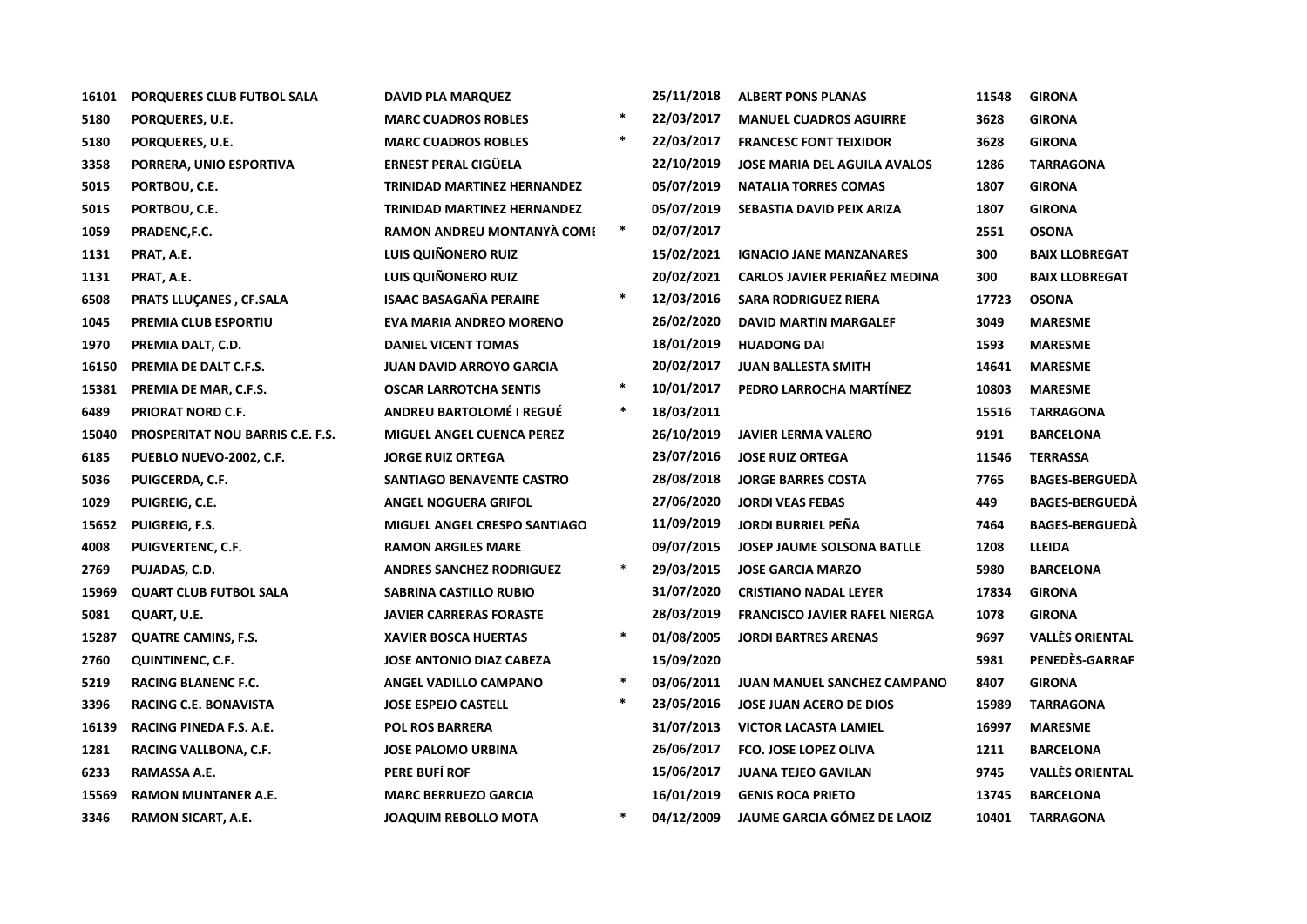| 15189 | RAPID SANTA COLOMA, F.S.       | <b>RAUL ESTEBAN IGLESIAS</b>          |        | 23/10/2020 | <b>ALFONSO GALVEZ OBREGON</b>     | 5105  | <b>BARCELONA</b>              |
|-------|--------------------------------|---------------------------------------|--------|------------|-----------------------------------|-------|-------------------------------|
| 16077 | RAPITENC C.F.S.                | <b>MIGUEL RANGEL SAMPER</b>           | $\ast$ | 12/06/2017 |                                   | 11056 | <b>TERRES DE L'EBRE</b>       |
| 3032  | RAPITENCA, U.E.                | <b>HERNAN SUBIRATS LOOS</b>           |        | 09/06/2017 | <b>RAFAEL CORNET TORTA</b>        | 1445  | <b>TERRES DE L'EBRE</b>       |
| 6573  | RAYO VILADECANS, ASSOC. DEP.   | <b>SERGIO MOYA MARTINEZ</b>           |        | 16/10/2017 |                                   | 18342 | <b>BAIX LLOBREGAT</b>         |
| 1593  | REBROT, U.D.                   | <b>FRANCISCO JAVIER CARRERO JARA</b>  |        | 31/05/2016 | <b>JOSEP PLANELL RIBALTA</b>      | 2169  | <b>ANOIA</b>                  |
| 3008  | REDDIS, C.F.                   | FRANCESC XAVIER ROIG ROVIRA           | $\ast$ | 09/06/2016 | FCO. CRISTOBAL SERRANO GRANAD.    | 489   | <b>TARRAGONA</b>              |
| 5354  | REMENCES, ASSOC. ESP. U.       | <b>NOUREDDINE BOUBES BELLAGHMOUCH</b> |        | 15/07/2020 | <b>JOAQUIN LUZ PUIG</b>           | 17085 | <b>GIRONA</b>                 |
| 3304  | REMOLINS-BITEM, U.E.           | JOAQUIN RODA VALLDEPEREZ              |        | 10/03/2016 | <b>FRANCISCO ALSO MASCARELL</b>   | 9320  | <b>TERRES DE L'EBRE</b>       |
| 16940 | REUS 2010, CF SALA             | <b>SERGIO FLOR SAN JUAN</b>           |        | 30/06/2017 |                                   | 15720 | TARRAGONA                     |
| 16152 | REUS 2017, CLUB ESPORTIU F.S.  | <b>BEGOÑA ESPASA MARTORELL</b>        |        | 12/06/2017 |                                   | 18283 | <b>TARRAGONA</b>              |
| 3424  | <b>REUS ROIG I NEGRE</b>       | <b>JOSE MARIA BONILLO FLOR</b>        |        | 01/07/2019 | <b>JOSE JAVIER CARBO MOLINER</b>  | 18829 | <b>TARRAGONA</b>              |
| 4104  | RIALP, F.C.                    | <b>JORDI ALTIERI MONTSERRAT</b>       |        | 28/03/2007 | <b>FRANCISCO VIRÓS JANTORRE</b>   | 3086  | <b>PIRINEUS</b>               |
| 3111  | RIBA-ROJA D'EBRE, J.E.         | <b>AGUSTI BALLESTE SANCHO</b>         |        | 16/05/1997 | <b>MANUEL GONZALEZ MARIN</b>      | 430   | <b>TERRES DE L'EBRE</b>       |
| 4114  | RIBERA D'ONDARA, F.C.          | <b>ALBERT PUIG BERNAUS</b>            |        | 21/04/2013 | <b>JAUME INGLA TURULL</b>         | 1240  | <b>LLEIDA</b>                 |
| 1450  | RIBES, C.D.                    | <b>CELESTINO HERRERO CERVERA</b>      |        | 02/03/2020 | <b>CLAUDIO CESAR CHIERICHETTI</b> | 1707  | PENEDES-GARRAF                |
| 5315  | RIBETANA, F.C.                 | <b>JOAN BORDAS RIU</b>                | ∗      | 19/06/2010 | JOSEP SEVILLA BOIX 1R             | 557   | <b>OSONA</b>                  |
| 5356  | RIELLS I VIABREA ATHLETIC LUB  | <b>FRANCISCO TAPIA MELENCHON</b>      | $\ast$ | 21/10/2016 |                                   | 14777 | <b>GIRONA</b>                 |
| 5357  | RIPOLL, C.F.                   | <b>RAMON ORRIOLS BOVER</b>            |        | 21/09/2009 | <b>BRIGIT BURGOS CAÑADAS</b>      | 1050  | <b>GIRONA</b>                 |
| 5364  | RIPOLL, ATLETIC CF.            | <b>ADAN MORILLAS MARTINEZ</b>         |        | 09/09/2020 | <b>CARMEN MARTINEZ GAMEZ</b>      | 17730 | <b>GIRONA</b>                 |
| 9842  | <b>RIPOLLET F.S.</b>           | <b>FERNANDO ORUJ GARRIDO</b>          |        | 20/03/2017 |                                   | 7175  | <b>TERRASSA</b>               |
| 1120  | RIPOLLET, C.F.                 | FRANCESC INGLADA I QUINTANA           |        | 05/07/2018 | <b>JOAQUIN MAGAN MOLINA</b>       | 355   | <b>SABADELL</b>               |
| 5298  | <b>RIUDARENES 2005 CE.</b>     | <b>JOAQUIM ROVIRA PIJOAN</b>          | $\ast$ | 22/06/2011 | <b>FRANCESC BOTA BASSAS</b>       | 12493 | <b>GIRONA</b>                 |
| 15445 | <b>RIUDEBITLLES C.F.S.</b>     | <b>FRANCISCO MANUEL ACEDO GUERR.</b>  | $\ast$ | 14/03/2017 |                                   | 11299 | <b>VILAFRANCA DEL PENEDE!</b> |
| 1110  | RIUDEBITLLES, C.D.             | <b>MARC LINO MIQUEL</b>               |        | 08/06/2017 | <b>ISIDRE BOU CREIXELL</b>        | 1897  | PENEDÈS-GARRAF                |
| 1110  | RIUDEBITLLES, C.D.             | <b>MARC LINO MIQUEL</b>               |        | 08/06/2017 | <b>ANGEL OLIVERA IGLESIAS</b>     | 1897  | PENEDÈS-GARRAF                |
| 1110  | RIUDEBITLLES, C.D.             | <b>MARC LINO MIQUEL</b>               |        | 08/06/2017 | <b>BLAI PERIS LOPEZ</b>           | 1897  | PENEDÈS-GARRAF                |
| 3355  | RIUDECOLS UD.                  | ALFREDO ISERN NOTARIO                 |        | 07/09/2015 | <b>JORDI MARINE SOLANELLAS</b>    | 2971  | <b>TARRAGONA</b>              |
| 16436 | RIUDELLOTS, A.C.E.             | <b>GERARD TORRENT ALBERTI</b>         |        | 06/11/2018 | <b>XAVIER BOADAS CREHUET</b>      | 1676  | <b>GIRONA</b>                 |
| 6261  | RIUDEPERES C.F. AT.            | <b>JORGE PÉREZ BERMÚDEZ</b>           |        | 28/06/2015 | ABEL BLANCAFORT BANCELLS          | 12450 | <b>OSONA</b>                  |
| 3012  | RIUDOMS, C.D.                  | JOSEP MA LLAÓ FRANQUET                |        | 18/08/2017 | <b>MARCEL.LI GARRIGA MASDEU</b>   | 3043  | <b>TARRAGONA</b>              |
| 6224  | ROCAFONDA CLUB FUTBOL          | <b>AGUSTIN VAZQUEZ MORENO</b>         |        | 02/10/2019 |                                   | 12118 | <b>MARESME</b>                |
| 3024  | RODA DE BARA AT.               | <b>REMEDIOS GAVALDA LOPEZ</b>         |        | 14/05/2018 |                                   | 1167  | <b>TARRAGONA</b>              |
| 16961 | RODA DE BERA 2017, C.E. SALA 5 | <b>CARLOS ENRIQUE MAIOLA</b>          | $\ast$ | 20/08/2017 | <b>FERNANDO BUENO LOPEZ</b>       | 18833 | <b>TARRAGONA</b>              |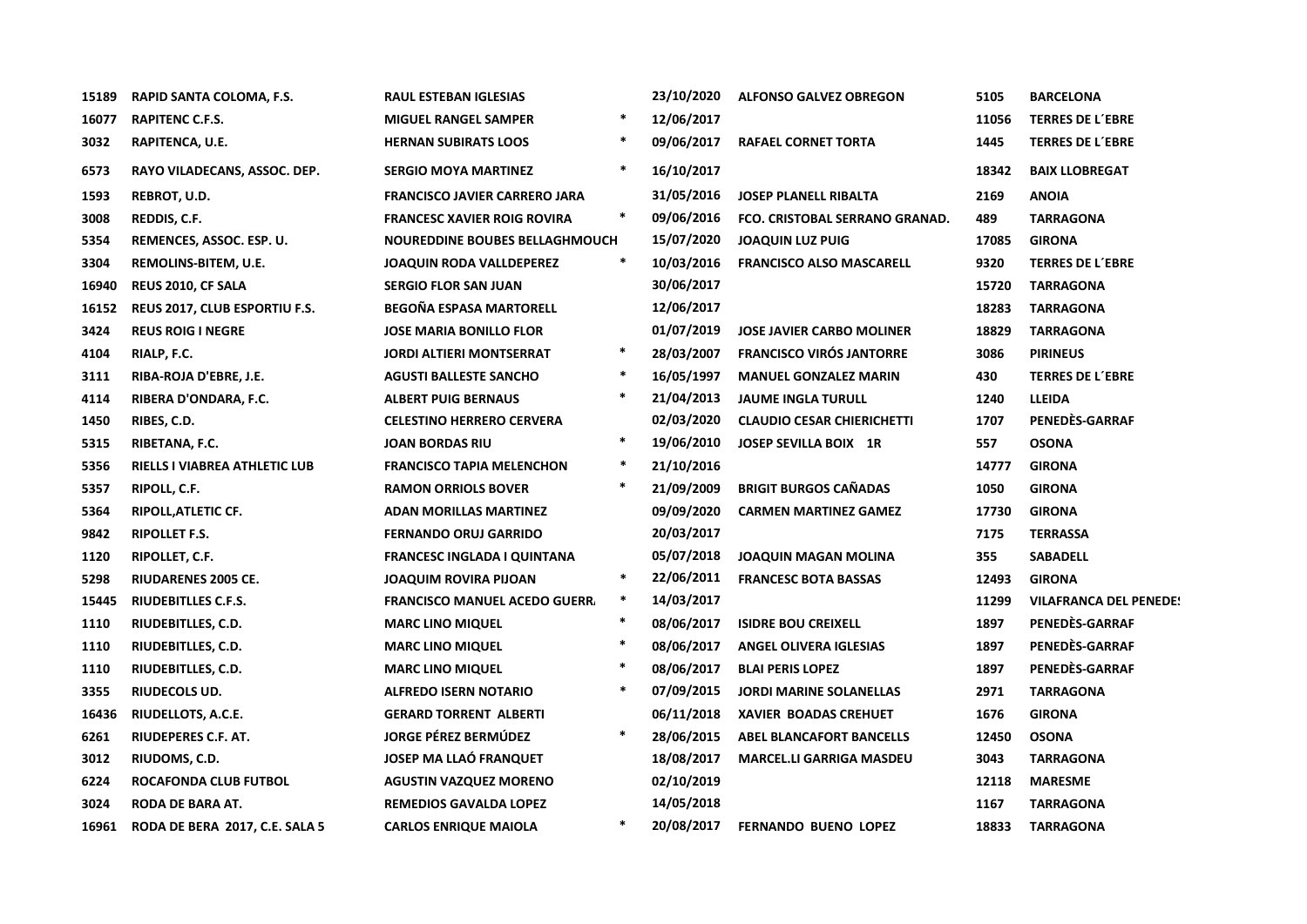| 1075  | RODA DE TER, C.E.                | PERE SERRA ROVIRA                 |        | 31/08/2018 | <b>MARC DOMENECH SOLANICH</b>         | 522   | <b>OSONA</b>            |
|-------|----------------------------------|-----------------------------------|--------|------------|---------------------------------------|-------|-------------------------|
| 3059  | ROQUETENC, C.D.                  | <b>DOLORES MULERO GOMEZ</b>       | $\ast$ | 30/07/2010 |                                       | 1442  | <b>TERRES DE L'EBRE</b> |
| 16119 | ROQUETES C.F.S.                  | <b>JULIAN ALBIOL BERNIAL</b>      | $\ast$ | 30/06/2015 | <b>XAVIER SAURA CID</b>               | 12429 | <b>TERRES DE L'EBRE</b> |
| 6543  | ROQUETES DEL GARRAF ASOC. F.SALA |                                   | $\ast$ |            |                                       | 7916  | <b>PENEDES-GARRAF</b>   |
| 5376  | <b>ROSES CITY FUTBOL CLUB</b>    | <b>SERGIO SOLER MORENO</b>        | $\ast$ | 11/04/2018 |                                       | 18489 | <b>GIRONA</b>           |
| 5017  | ROSES, A.E.                      | SERGIO LÓPEZ ZUNON                |        | 04/11/2016 |                                       | 514   | <b>GIRONA</b>           |
| 4078  | ROSSELLÓ, C.F.                   | <b>JOAN MARIA BOTARGUES MIERA</b> |        | 21/10/2018 | <b>MARC QUELLA CORAL</b>              | 2062  | <b>LLEIDA</b>           |
| 9835  | RUBI C.E.F.S.                    | <b>MANUEL CINTAS RODRIGUEZ</b>    |        | 03/03/2017 | <b>JOSE LUIS ABELLA RIUS</b>          | 4781  | <b>TERRASSA</b>         |
| 1003  | RUBI, U.E.                       | <b>JOSÉ ALCALÁ SOBREGRAU</b>      |        | 21/12/2020 | <b>ANTONIO SANCHEZ RUEDA</b>          | 287   | <b>TERRASSA</b>         |
| 7835  | SABADELL FEMENÍ F.S.             | <b>CÉSAR NOGUERA ROMERO</b>       |        | 02/10/2020 |                                       | 8167  | <b>SABADELL</b>         |
| 6199  | <b>SABADELL NORD, CF.</b>        | <b>ANTONIO LOU ANDRES</b>         | $\ast$ | 14/10/2017 | <b>JUAN JOSÉ MURILLO ROMO</b>         | 11976 | <b>SABADELL</b>         |
| 6197  | SABADELLENCA, UE.                | <b>JOSE BEDMAR RODRIGUEZ</b>      |        | 05/05/2018 | <b>MIGUEL SIRVENT RUIZ</b>            | 11932 | <b>SABADELL</b>         |
| 2993  | SAFA ANOSDA SABADELL, C.F.S.     | ANGELS GONZALEZ RABASSA           | $\ast$ | 25/10/2016 | DAVID TELLÓ GONZÁLEZ                  | 7206  | SABADELL                |
| 1861  | SALESIANS BOSCO-HORTA C.E.       | <b>JORDI LLEIXA JANE</b>          |        | 02/10/2019 | <b>CARLOS PASCUAL MAS</b>             | 13313 | <b>BARCELONA</b>        |
| 1043  | SALLENT, C.E.                    | <b>JOSE BESORA GUIX</b>           | $\ast$ | 30/07/2010 | <b>RAMON BESORA VIVES</b>             | 2154  | <b>BAGES-BERGUEDA</b>   |
| 16061 | SALOU, F.S.                      | <b>JOSE MARIA REYES CAÑELLAS</b>  | $\ast$ | 10/03/2017 | PEDRO REYES CANELLAS                  | 10629 | <b>TARRAGONA</b>        |
| 3099  | SALOU, U.D.                      | <b>FRANCISCO LIÑAN SERRA</b>      | $\ast$ | 15/07/2011 | <b>JOSE ANTONIO SILVA CHARLO</b>      | 2211  | <b>TARRAGONA</b>        |
| 1225  | SAN CRISTOBAL, C.P.              | <b>FRANCISCO MANCHADO SABAN</b>   |        | 26/07/2017 | <b>JUAN MASANA REAL</b>               | 1612  | <b>TERRASSA</b>         |
| 1225  | SAN CRISTOBAL, C.P.              | <b>FRANCISCO MANCHADO SABAN</b>   |        | 26/07/2017 | MIQUEL ENRIQUE PEREZ ALVAREZ          | 1612  | <b>TERRASSA</b>         |
| 2810  | SAN JUAN AT. DE MONTCADA, U.E.   | <b>JOSE GONZÁLEZ CASTILLA</b>     | $\ast$ | 21/11/2016 | DANIEL SOSA JIMENEZ                   | 6111  | SABADELL                |
| 1394  | SAN LORENZO, U.D.                | <b>JUAN ORTIZ CABRERA</b>         |        | 02/06/2017 | <b>JOSE PEREZ GARCIA</b>              | 2647  | <b>TERRASSA</b>         |
| 15559 | <b>SAN LUIS DE PALAFOLLS</b>     | RAFAEL JIMENEZ FRESNEDA           | $\ast$ | 13/03/2013 | <b>FERNANDO ROMAN ALARCÓN</b>         | 13295 | <b>GIRONA</b>           |
| 1395  | SAN MAURO, U.D.                  | <b>JORDI SEGURA MORENO</b>        |        | 19/01/2019 | <b>JUAN GÁMEZ CONDE</b>               | 369   | <b>ANOIA</b>            |
| 5205  | SAN MIGUEL FLUVIA, C.F.          | <b>ANGEL POSAS AGULLO</b>         |        | 27/07/2018 |                                       | 1785  | <b>GIRONA</b>           |
| 3322  | SAN SALVADOR, U.D.               | <b>JOSE GARCIA PUERTA</b>         | $\ast$ | 02/06/2017 | <b>JAVIER GARCIA PADILLA</b>          | 8460  | <b>TARRAGONA</b>        |
| 1033  | SANFELIUENC, F.C.                | <b>ALBERTO PRIETO CARRETERO</b>   | $\ast$ | 25/07/2017 | <b>MIGUEL ANGEL CAMPOY ABAD</b>       | 1270  | <b>BAIX LLOBREGAT</b>   |
| 1033  | SANFELIUENC, F.C.                | <b>ALBERTO PRIETO CARRETERO</b>   | $\ast$ | 25/07/2017 | <b>JUAN ANTONIO PRIEGO LOPEZ</b>      | 1270  | <b>BAIX LLOBREGAT</b>   |
| 1033  | SANFELIUENC, F.C.                | <b>ALBERTO PRIETO CARRETERO</b>   | $\ast$ | 25/07/2017 | <b>ALBERT GRACIA LLANO</b>            | 1270  | <b>BAIX LLOBREGAT</b>   |
| 6565  | SANT ADRIA, F.C.                 | <b>MARIANO ARIZA PINTO</b>        |        | 12/11/2019 | <b>JUAN JOAQUIN CARBONELL BARRACH</b> | 19292 | <b>BARCELONA</b>        |
| 6428  | SANT ANDREU ATLETIC              | <b>ALBERT TRILLO GONZALEZ</b>     | $\ast$ | 23/11/2011 |                                       | 15962 | <b>BARCELONA</b>        |
| 6288  | SANT ANDREU DE LA BARCA AGRUPA   | <b>GERMAN OLMOS AUGE</b>          |        | 09/04/2021 | <b>FRANCISCO RODRIGUEZ SIERRA</b>     | 12790 | <b>BAIX LLOBREGAT</b>   |
| 15566 | SANT ANDREU DE LA BARCA AT., AE. | <b>MONTSERRAT GUERRERO CASADO</b> |        | 10/10/2020 | <b>JESUS SANTIAGO PEREZ CHECA</b>     | 12781 | <b>BAIX LLOBREGAT</b>   |
| 15566 | SANT ANDREU DE LA BARCA AT., AE. | <b>MONTSERRAT GUERRERO CASADO</b> |        | 10/10/2020 | <b>JOSE MIGUEL CALLE ECHEVARRIA</b>   | 12781 | <b>BAIX LLOBREGAT</b>   |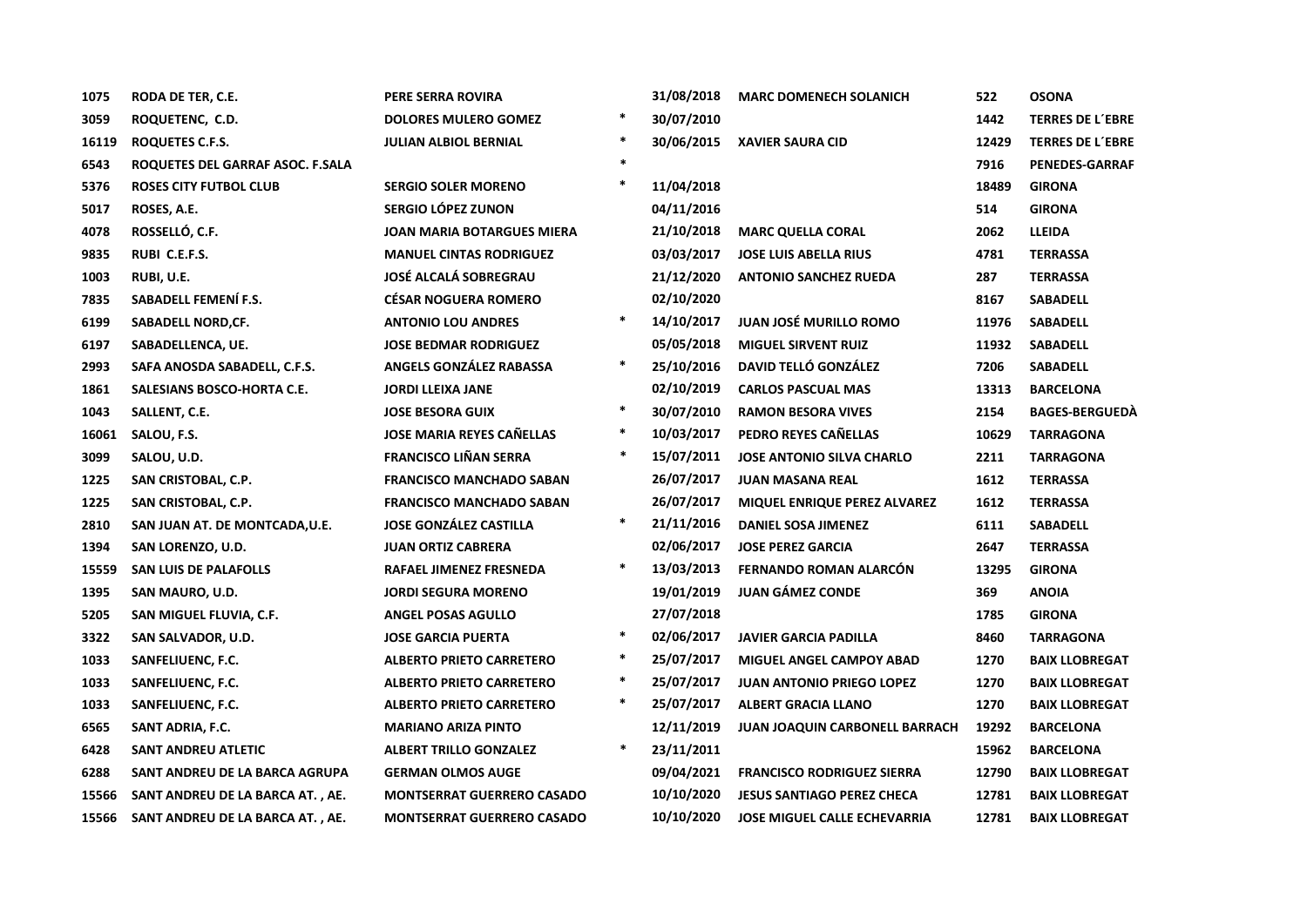| 9839  | SANT ANDREU DE LA BARCA, C.F.S.                                | MIGUEL ANGEL GUARDEÑO GRANADOS       |        | 30/01/2021 | <b>ALONSO HERMOSO LEON</b>         | 5893  | <b>BAIX LLOBREGAT</b>   |
|-------|----------------------------------------------------------------|--------------------------------------|--------|------------|------------------------------------|-------|-------------------------|
| 15539 | SANT ANDREU SAGRERA C.F. SALA                                  | <b>ISAAC TITI ORDOÑEZ</b>            | $\ast$ | 09/07/2008 | <b>JONATAN MIGUEL TERUEL</b>       | 14715 | <b>BARCELONA</b>        |
| 9815  | <b>SANT ANDREU, A.E.</b>                                       | <b>FRANCISCO MOLINA SANTOS</b>       |        | 09/06/2018 |                                    | 3732  | <b>BARCELONA</b>        |
| 6585  | SANT ADRIA 2020, FC.                                           | <b>MARIANO ARIZA PINTO</b>           |        | 15/07/2020 | <b>BENJAMIN GUARDIA LORENZO</b>    | 19161 | <b>BARCELONA</b>        |
| 5107  | SANT ANTONI, C.F.                                              | <b>JOAN CARNER FERNANDEZ</b>         | $\ast$ | 07/07/2005 | PERE MASO SIDERA                   | 1231  | <b>GIRONA</b>           |
| 15425 | SANT BOI, F.S.                                                 | JUAN ALBIÑANA ESTEBAN                |        | 26/07/2017 | <b>DANIEL VEGA GUTIERREZ</b>       | 10559 | <b>BAIX LLOBREGAT</b>   |
| 1473  | SANT CEBRIA DE VALLALTA CF                                     | <b>PEDRO VEGAS TORRES</b>            | $\ast$ | 30/06/2003 | <b>ALBERT AMADELL BELTRAN</b>      | 2008  | <b>MARESME</b>          |
| 6515  | SANT CELONI, C.F.                                              | <b>CRISTOBAL JESUS MORAL JIMENEZ</b> | $\ast$ | 26/02/2018 |                                    | 18429 | <b>VALLÈS ORIENTAL</b>  |
| 15198 | <b>SANT CELONI, F.S.</b>                                       | <b>MARIONA GUILLEM PUJOL</b>         |        | 12/07/2016 | <b>JESUS MARIN SERRANO</b>         | 8752  | <b>VALLÈS ORIENTAL</b>  |
| 15432 | SANT CLIMENT 2001, F.S.                                        | <b>JAUME TORRAS MAS</b>              |        | 27/07/2015 |                                    | 12152 | <b>BAIX LLOBREGAT</b>   |
| 9804  | SANT CUGAT F.S.                                                | <b>JORDI PALAU ASENSIO</b>           |        | 15/06/2017 |                                    | 7213  | <b>TERRASSA</b>         |
| 1066  | <b>SANT CUGAT FUTBOL CLUB</b>                                  | LLORENÇ SANTASUSAGNA PONS            |        | 21/02/2020 | <b>TOMAS XAVIER SUBIRA PIFARRE</b> | 3037  | <b>TERRASSA</b>         |
| 6540  | SANT CUGAT SESGARRIGUES, C. ESPORTIU ELOI CARDENETE VILLARROYA |                                      | ∗      | 01/05/2015 | ALEJANDRO ALVAREZ GORDILLO         | 17312 | <b>PENEDES-GARRAF</b>   |
| 1541  | SANT CUGAT SESGARRIGUES, C.F.                                  | <b>JORDI PIÑOL FOLCH</b>             |        | 15/07/2017 |                                    | 313   | PENEDÈS-GARRAF          |
| 15201 | SANT CUGAT, A.E.K.                                             | <b>CARLES BATET GIL</b>              | $\ast$ | 10/02/2018 | <b>FELIP REDONDO MARQUEZ</b>       | 6852  | PENEDÈS-GARRAF          |
| 6495  | SANT ESTEVE PALAUTORDERA A.E.F.                                | <b>DAVID MARCUS DOMINGUEZ</b>        | $\ast$ | 30/06/2017 | JOAN GONZALEZ QUIÑONES             | 16797 | <b>VALLÈS ORIENTAL</b>  |
| 15142 | SANT ESTEVE SESROVIRES F.S., C.                                | JOSÉ MA. COBO LOPERA                 | $\ast$ | 23/09/2015 | <b>ELOY CABEZAS CRUZ</b>           | 12537 | <b>BAIX LLOBREGAT</b>   |
| 2577  | SANT ESTEVE SESROVIRES, F.C.                                   | <b>OSCAR PARDO GONZALEZ</b>          |        | 31/07/2017 | <b>CARLOS ARNALDOS VIGER</b>       | 5910  | <b>BAIX LLOBREGAT</b>   |
| 1070  | SANT FELIU DE CODINES, C.F.                                    | ANGEL M. LÓPEZ MARTÍNEZ              | $\ast$ | 23/03/2014 | <b>ISIDOR NUEVO CERCUNS</b>        | 3036  | <b>VALLÈS ORIENTAL</b>  |
| 1070  | SANT FELIU DE CODINES, C.F.                                    | ANGEL M. LÓPEZ MARTÍNEZ              | *      | 23/03/2014 | <b>MARIANO HISPANO VILASECA</b>    | 3036  | <b>VALLÈS ORIENTAL</b>  |
| 6581  | SANT FELIX VILAFRANCA                                          | <b>CARLOS ENRIQUE MAIOLA</b>         |        | 09/01/2020 | NICOLAS EMMANUEL MAIOLA            | 18960 | PENEDES-GARRAF          |
| 1452  | SANT FOST, U.E.                                                | <b>ANTONIO JAIME TENA MENA</b>       | $\ast$ | 24/03/2015 | <b>JOSE TEJADA ALONSO</b>          | 752   | <b>VALLÈS ORIENTAL</b>  |
| 1241  | SANT GABRIEL, C.D.                                             | <b>GREGORIO PERALTA TEY</b>          | $\ast$ | 11/01/2016 | MIGUEL ANGEL ROGER ARGELAGUET      | 2018  | <b>BARCELONA</b>        |
| 1159  | SANT GENIS-PENITENTES, C.D.                                    | <b>JORDI MARTINEZ RIBAS</b>          | $\ast$ | 23/10/2016 | <b>MANUEL PATON RAMOS</b>          | 1995  | <b>BARCELONA</b>        |
| 9854  | <b>SANT GERVASI FS</b>                                         | <b>EDUARD BLASCO PUIG</b>            |        | 09/09/2020 |                                    | 3715  | <b>BARCELONA</b>        |
| 5067  | <b>SANT GREGORI, A.E.</b>                                      | <b>NARCÍS RIVERA CASADEVALL</b>      | $\ast$ | 14/02/2012 | PERE TURON CASTELLÓ                | 1127  | <b>GIRONA</b>           |
| 4051  | <b>SANT GUIM CLUB FUTBOL</b>                                   | <b>ADAM MOLTO LOPEZ</b>              |        | 14/10/2019 |                                    | 17800 | LLEIDA                  |
| 5044  | SANT HILARI-FONT VELLA, C.E.                                   | M. TERESA ARBÓS SALARICH             | $\ast$ | 07/10/2013 | <b>BENJAMÍ PÉREZ GUTIÉRREZ</b>     | 1602  | <b>GIRONA</b>           |
| 2835  | SANT IGNASI, ESPORTIU                                          | <b>JOSE MARIA RAMON GIMENO</b>       |        | 27/09/2018 | <b>ORIOL PARERA PORTILLO</b>       | 847   | <b>BARCELONA</b>        |
| 6028  | SANT ILDEFONS, U.E.                                            | <b>MANUEL GONZALEZ MACIAS</b>        |        | 18/03/2019 | <b>FELIPE VILCHEZ PEREZ</b>        | 8409  | <b>BAIX LLOBREGAT</b>   |
| 5042  | SANT JAUME DE LLIERCA, C.F.                                    | <b>ROSER DOMENECH FERRER</b>         |        | 07/06/2019 |                                    | 2657  | <b>GIRONA</b>           |
| 3030  | SANT JAUME D'ENVEJA, U.E.                                      | <b>JOSE RAMON TOMAS CALLAU</b>       |        | 28/06/2019 | <b>OSCAR MENDOZA ALMAZAN</b>       | 2218  | <b>TERRES DE L'EBRE</b> |
| 3106  | SANT JAUME DOMENYS.J.E.                                        | <b>NARCISO SADURNI CALAF</b>         |        | 29/09/2020 |                                    | 1241  | <b>TARRAGONA</b>        |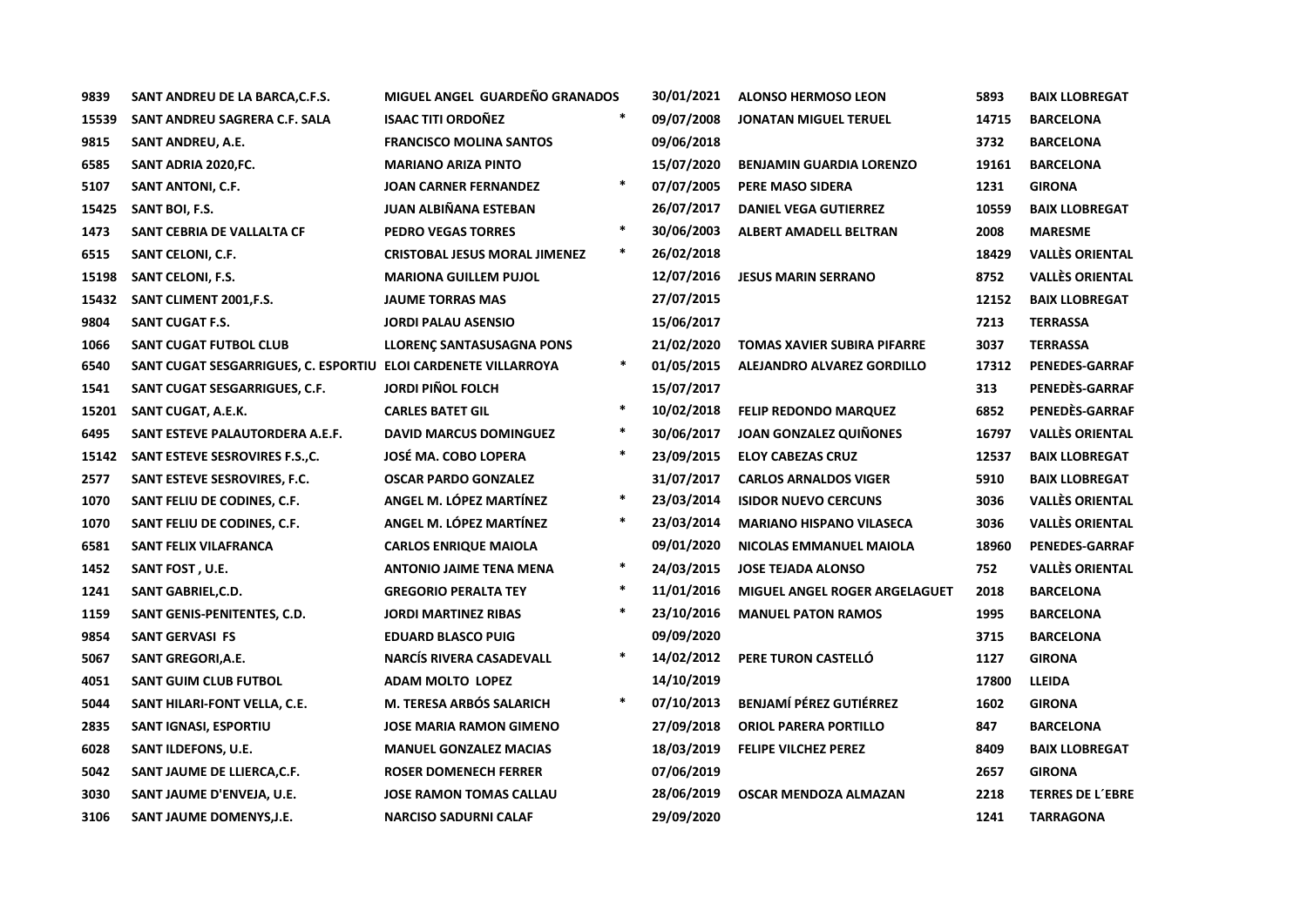| 15537 | SANT JOAN CLUB AT.                 | <b>ROSARIO PIGNATIELLO</b>          | $\star$ | 14/06/2016 | <b>DANIEL GARCIA GARCIA</b>           | 12918 | <b>TERRASSA</b>       |
|-------|------------------------------------|-------------------------------------|---------|------------|---------------------------------------|-------|-----------------------|
| 15292 | SANT JOAN DE VILASSAR FS           | <b>JOSE ARNAU SALCEDO</b>           |         | 19/03/2021 | SANTIAGO LOPEZ MARTIN                 | 9728  | <b>BARCELONA</b>      |
| 15660 | SANT JOAN DESPI F.S. 2014          | <b>GABRIEL ALTOZANO PEREZ</b>       |         | 26/09/2018 | <b>VENTURA COLOMA ALVAREZ</b>         | 16929 | <b>BAIX LLOBREGAT</b> |
| 6031  | SANT JOAN DESPI-SANPANCRACIO, F.C. | <b>JOSE LUIS MUÑOZ HIDALGA</b>      |         | 08/06/2019 | PIERRE FERRAGUT ANDREU                | 8459  | <b>BAIX LLOBREGAT</b> |
| 16432 | SANT JULIA DE RAMIS F.S.           | <b>ABEL CUELLAR JIMENEZ</b>         |         | 30/06/2020 |                                       | 9083  | <b>GIRONA</b>         |
| 1282  | SANT JULIA DE VILATORTA, C.F.      | <b>MIQUEL PUIG CAMPRUBI</b>         | $\ast$  | 16/12/2010 | <b>JOAN COTS FARGAS</b>               | 372   | <b>OSONA</b>          |
| 6380  | SANT JUST AT. F.C.                 | <b>JOSE PALACIOS MANZANO</b>        | $\ast$  | 27/11/2015 | <b>MANUEL LOPEZ CAMPOS</b>            | 14706 | <b>BAIX LLOBREGAT</b> |
| 6393  | SANT JUST DESVERN CF               |                                     | $\ast$  | 03/07/2015 | <b>JUAN IGNACIO VINARDELL GALLART</b> | 14938 | <b>BAIX LLOBREGAT</b> |
| 9836  | SANT JUST F.S.                     | <b>FRANCISCO JOSE PARRA MULERO</b>  |         | 21/06/2016 |                                       | 3713  | <b>BAIX LLOBREGAT</b> |
| 4149  | SANT LLORENÇ MORUNYS, C.E.         | <b>JOSEP VALLS VILALTA</b>          | $\ast$  | 09/09/2017 | <b>JOAQUIM VILELLA LLOHIS</b>         | 6268  | <b>LLEIDA</b>         |
| 5199  | SANT LLORENÇ MUGA, F.C.            | <b>IVAN ARCHE CLEMENTE</b>          |         | 10/06/2017 | <b>JOAQUIN JUANOLA DELOS</b>          | 4401  | <b>GIRONA</b>         |
| 5199  | SANT LLORENÇ MUGA, F.C.            | <b>IVAN ARCHE CLEMENTE</b>          |         | 10/06/2017 | <b>CARLES MALLART PEREZ</b>           | 4401  | <b>GIRONA</b>         |
| 5199  | SANT LLORENÇ MUGA, F.C.            | <b>IVAN ARCHE CLEMENTE</b>          |         | 10/06/2017 | JORDI SARDÀ PÉREZ 1R                  | 4401  | <b>GIRONA</b>         |
| 6464  | SANT LLUIS A. E.                   | <b>GLORIA GIL TRABAL</b>            |         | 23/10/2020 |                                       | 10896 | <b>BAIX LLOBREGAT</b> |
| 1142  | SANT MARTI-CONDAL, F.C.            | LUIS FRANCISCO MIR GALOBARDES       |         | 18/01/2020 | <b>JAVIER JORGE ENCINAS GAMO</b>      | 8055  | <b>BARCELONA</b>      |
| 5120  | SANT MIQUEL CAMPMAJOR, U.E.        | <b>JOAN MONELLS COLOME</b>          |         | 15/09/2019 | <b>JUAN MORADELL PONT</b>             | 1161  | <b>GIRONA</b>         |
| 6223  | SANT MIQUEL DE BALENYA, CE.        | <b>JORGE CLOS BONET</b>             |         | 17/11/2016 |                                       | 12223 | <b>OSONA</b>          |
| 1556  | SANT PAU D'ORDAL, U.E.             | <b>DAVID PÉREZ MATA</b>             |         | 23/08/2020 | <b>ROGER MUNNE GIRONA</b>             | 1518  | PENEDÈS-GARRAF        |
| 1267  | SANT PAU MANRESA, UE.              | JOAN J. CASAS COMPAÑO               | $\ast$  | 15/07/2010 |                                       | 2505  | <b>BAGES-BERGUEDA</b> |
| 1268  | SANT PERE MOLANTA, C.F.P.          | <b>RAMON SADURNI ROIG</b>           |         | 06/12/2017 | <b>MANEL DURAN VENTURA</b>            | 2061  | PENEDÈS-GARRAF        |
| 1268  | SANT PERE MOLANTA, C.F.P.          | <b>RAMON SADURNI ROIG</b>           |         | 06/12/2017 | <b>JOSEP MIR VALLES</b>               | 2061  | PENEDES-GARRAF        |
| 2855  | <b>SANT PERE NORD CF.</b>          | <b>RAMON MOYA MARTINEZ</b>          | $\ast$  | 15/04/2015 | <b>CARLOS AGUILAR VITO</b>            | 6546  | <b>TERRASSA</b>       |
| 2855  | SANT PERE NORD CF.                 | <b>RAMON MOYA MARTINEZ</b>          | $\ast$  | 15/04/2015 | <b>INOCENCIO RAMOS GUTIERREZ</b>      | 6546  | <b>TERRASSA</b>       |
| 5043  | SANT PERE PESCADOR, F.C.           | <b>ENRIC CASADEMONT BELLMAS</b>     | $\ast$  | 19/09/1997 | <b>JOSEP COSTA COSTA</b>              | 368   | <b>GIRONA</b>         |
| 1453  | SANT POL, AT.                      | <b>JORDI SAULEDA CARRERAS</b>       |         | 22/03/2017 | <b>ANTONI ROS RODRIGUEZ</b>           | 367   | <b>MARESME</b>        |
| 5068  | SANT PONÇ, AT.                     | <b>MANUEL YESTE GONZALEZ</b>        | $\ast$  | 31/07/2015 | <b>RONALD LOUIS GONKEL</b>            | 2229  | <b>GIRONA</b>         |
| 5145  | SANT PRIVAT D'EN BAS, F.C.         | <b>FRANCISCO VILA PAGÉS</b>         | $\ast$  | 20/11/2015 | PEDRO MERCADER GRABOLEDA              | 464   | <b>GIRONA</b>         |
| 1089  | SANT QUIRZE BESORA, U.D.           | <b>ALFONSO JOSE HUESCAR JIMENEZ</b> |         | 17/09/2020 | MIGUEL ANGEL RAMIREZ ORELLANA         | 3035  | <b>OSONA</b>          |
| 1206  | SANT QUIRZE VALLES, F.C.           | <b>RICARDO GOMEZ DEL RIO</b>        |         | 03/09/2018 | <b>ENRIC GIRBAU RODRIGUEZ</b>         | 572   | <b>SABADELL</b>       |
| 16932 | <b>SANT RAMON PUJALT CFS</b>       | <b>JOSEP MARIA RIBERA CURRIA</b>    | $\ast$  | 15/06/2008 | <b>JORDI RODRIGUEZ HERNANDEZ</b>      | 13997 | <b>LLEIDA</b>         |
| 5100  | SANT ROC OLOT, C.F.                | <b>ANTONI CANO CANO</b>             | $\ast$  | 27/06/2013 | <b>JUAN ANTONIO MARTOS LOBATO</b>     | 675   | <b>GIRONA</b>         |
| 15408 | <b>SANT SADURNI, F.S.</b>          | <b>XAVIER DOLS TENA</b>             |         | 03/09/2018 | <b>MARIA CARME GIL GIRONA</b>         | 10893 | PENEDÈS-GARRAF        |
| 1077  | SANT SADURNI, U.E.                 | <b>ANTONIO CRUCES ESCOBAR</b>       |         | 01/06/2019 | <b>FCO. JAVIER MELICH ARGELICH</b>    | 3034  | PENEDÈS-GARRAF        |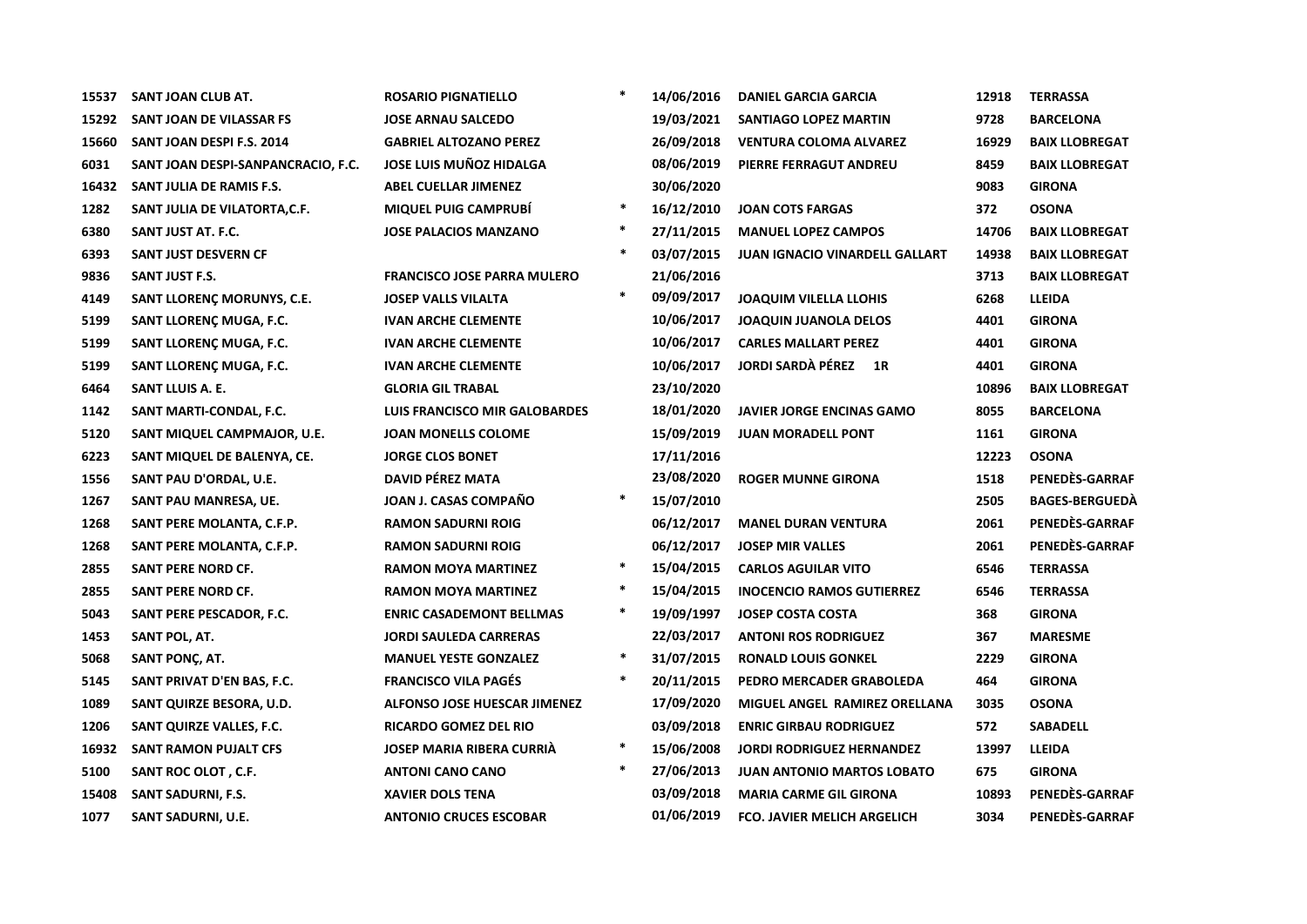| 1077  | SANT SADURNI, U.E.                                             | <b>ANTONIO CRUCES ESCOBAR</b>         |        | 01/06/2019 | <b>TERESA FERNANDEZ CARBALLO</b> | 3034  | PENEDÈS-GARRAF          |
|-------|----------------------------------------------------------------|---------------------------------------|--------|------------|----------------------------------|-------|-------------------------|
| 6059  | SANT SALVADOR CERCS, C.F.                                      | SEBASTIAN MARTÍN BOZA DURAN           |        | 09/05/2018 |                                  | 362   | <b>BAGES-BERGUEDÀ</b>   |
| 6356  | SANT VICENÇ 2009, AE.                                          | <b>ROBERTO NIEVES LAZA</b>            |        | 24/05/2018 | <b>CARLOS PRIETO MUÑOZ</b>       | 14493 | <b>BAIX LLOBREGAT</b>   |
| 6562  | SANT VICENÇ 2018, F.C.                                         | <b>XAVIER PLANS I ROIG</b>            |        |            | 16/10//2018 EDGAR RODRIGUEZ JOSE | 18815 | <b>BAGES BERGUEDA</b>   |
| 6492  | SANT VICENÇ DELS HORTS 2014 ASSOC. FUI JUAN CARLOS AVILA MATEO |                                       | $\ast$ | 20/06/2014 |                                  | 17237 | <b>BAIX LLOBREGAT</b>   |
| 1365  | SANT VICENÇ TORELLO, U.E.                                      | JOAN MANUEL FERNANDEZ SANCHEZ         |        | 26/08/2016 | <b>JAUME CASAS SALA</b>          | 1809  | <b>OSONA</b>            |
| 6213  | <b>SANTA AGNES</b>                                             | <b>RICARD SACRISTAN TAULÉ</b>         | $\ast$ | 02/04/2016 |                                  | 12532 | <b>VALLÈS ORIENTAL</b>  |
| 3003  | SANTA BARBARA, C.F.                                            | <b>SILVERIO MARCO FUSTER</b>          |        | 01/10/2020 | <b>JOAQUIM MARTI LLOMBART</b>    | 1611  | <b>TERRES DE L'EBRE</b> |
| 15714 | SANTA COLOMA FUTSAL 2017                                       | <b>GINES GARCIA SANCHEZ</b>           | $\ast$ | 10/08/2017 |                                  | 18446 | <b>BARCELONA</b>        |
| 3266  | SANTA COLOMA QUERALT U.E.                                      | <b>MONICA MAS SOLE</b>                | $\ast$ | 10/08/2015 |                                  | 2765  | <b>TARRAGONA</b>        |
| 5231  | SANTA EUGENIA, C.F.                                            | <b>RICARD CALVET VILA</b>             |        | 16/12/2016 | <b>DAVID CALVET SAURINA</b>      | 3258  | <b>GIRONA</b>           |
| 5231  | SANTA EUGENIA, C.F.                                            | <b>RICARD CALVET VILA</b>             |        | 16/12/2016 | RAFAEL FENOLLAR BELDA 2N         | 3258  | <b>GIRONA</b>           |
| 1454  | SANTA EUGENIA, J.E.                                            | <b>IGNASI ABOS MOMBIELA</b>           |        | 17/12/2016 | <b>MARCEL.LI BUXADERAS TENA</b>  | 2645  | <b>OSONA</b>            |
| 1172  | SANTA EULALIA RONÇANA, C.E.                                    | <b>DAVID GARCIA LEON</b>              | $\ast$ | 03/06/2017 | <b>IGNASI MIRO CONGOST</b>       | 2553  | <b>VALLÈS ORIENTAL</b>  |
| 15351 | SANTA MARGARIDA MONTBUI                                        | <b>XAVIER FITO FREIXO</b>             | $\ast$ | 12/05/2017 | <b>MANUEL DEL MORAL CAMACHO</b>  | 10526 | <b>ANOIA</b>            |
| 1269  | SANTA MARIA MONTCADA, U.D.                                     | <b>FRANCISCO ROMERO POZO</b>          | $\ast$ | 24/05/2013 |                                  | 347   | <b>SABADELL</b>         |
| 3230  | SANTA OLIVA C.E.                                               | <b>JUAN LUIS GARCIA RODRIGUEZ</b>     |        | 09/08/2019 | <b>DANIEL MARTINEZ JORDAN</b>    | 10520 | <b>TARRAGONA</b>        |
| 5113  | SANTA PAU, P.                                                  | <b>JUAN PADROSA CORTINAS</b>          |        | 15/07/2016 | <b>JESUS PONT COLLDECARRERA</b>  | 2034  | <b>GIRONA</b>           |
| 15713 | <b>SANTA SUSANNA 2017</b>                                      | <b>FREDERIC BARRIS CERVERA</b>        | $\ast$ | 21/08/2017 | <b>OMAR SPEZIC SEVILLA</b>       | 18480 | <b>MARESME</b>          |
| 6392  | SANTA SUSANNA A.E.                                             | FRANCISCO JAVIER MOLINA CANTÓN        | $\ast$ | 28/02/2015 |                                  | 13519 | <b>MARESME</b>          |
| 1027  | SANTBOIA, F.C.                                                 | <b>FRANCISCO JUSTINO GARCIA GOMEZ</b> |        | 19/07/2021 | <b>JOSE TORT RAMON</b>           | 3031  | <b>BAIX LLOBREGAT</b>   |
| 3386  | <b>SANTES CREUS C.E.</b>                                       | <b>RAMON ALABART SABATE</b>           |        | 20/09/2016 | PERE RUBIO ALONSO                | 15113 | <b>TARRAGONA</b>        |
| 3386  | <b>SANTES CREUS C.E.</b>                                       | <b>RAMON ALABART SABATE</b>           |        | 20/09/2016 | <b>GASPAR SENTIS QUERALT</b>     | 15113 | <b>TARRAGONA</b>        |
| 5034  | SANTJOANENC,P.                                                 | <b>JOAN LLOP MOLINE</b>               |        | 13/09/2019 |                                  | 2658  | <b>GIRONA</b>           |
| 15386 | SANTPEDOR C.E.F.S.                                             | <b>MARIA JOSEFA AUBARELL CRUZ</b>     |        | 24/07/2020 | <b>MIQUEL FONT ESTEVE</b>        | 10923 | <b>BAGES-BERGUEDA</b>   |
| 1397  | SANTPEDOR, C.F.                                                | <b>JOSE LUIS PEREZ GARCIA</b>         |        | 30/06/2021 |                                  | 1444  | <b>BAGES-BERGUEDA</b>   |
| 1097  | SANTPERENCA U.E.                                               | <b>JOSEP ANTONI LUPION RUIZ</b>       | $\ast$ | 03/04/2017 | JOAQUIM FREIXA CASTELLÓ          | 1049  | <b>OSONA</b>            |
| 1051  | SANTS, U.E.                                                    | <b>MONTSERRAT DOT SERRA</b>           |        | 15/11/2017 | <b>JOAN FORCADELL ESCOUFFIER</b> | 1834  | <b>BARCELONA</b>        |
| 6511  | <b>SANTVICENTI C.F</b>                                         | <b>ALBERT MAYA DE GARCIA</b>          | $\ast$ | 31/05/2016 |                                  | 18179 | <b>MARESME</b>          |
| 3319  | SARRALENC, E.C.                                                | MIQUEL MIRÓ MARIMÓN                   | $\ast$ | 29/01/2011 | <b>RAMON GABARRO GIBERT</b>      | 366   | <b>TARRAGONA</b>        |
| 5130  | SARRIA TER, C.F.                                               | <b>MANUEL ARANDA MARTINEZ</b>         |        | 19/05/2018 | <b>FRANCISCO MUÑOZ RUIZ</b>      | 470   | <b>GIRONA</b>           |
| 1194  | SARRIA, C.P.                                                   | <b>JOSEP CALDERO CALOPA</b>           |        | 02/03/2017 | <b>FRANCESC XAVIER SALES 2N</b>  | 1070  | <b>BARCELONA</b>        |
| 1194  | SARRIA, C.P.                                                   | <b>JOSEP CALDERO CALOPA</b>           |        | 02/03/2017 | <b>FERRAN CABEZA PEREZ</b>       | 1070  | <b>BARCELONA</b>        |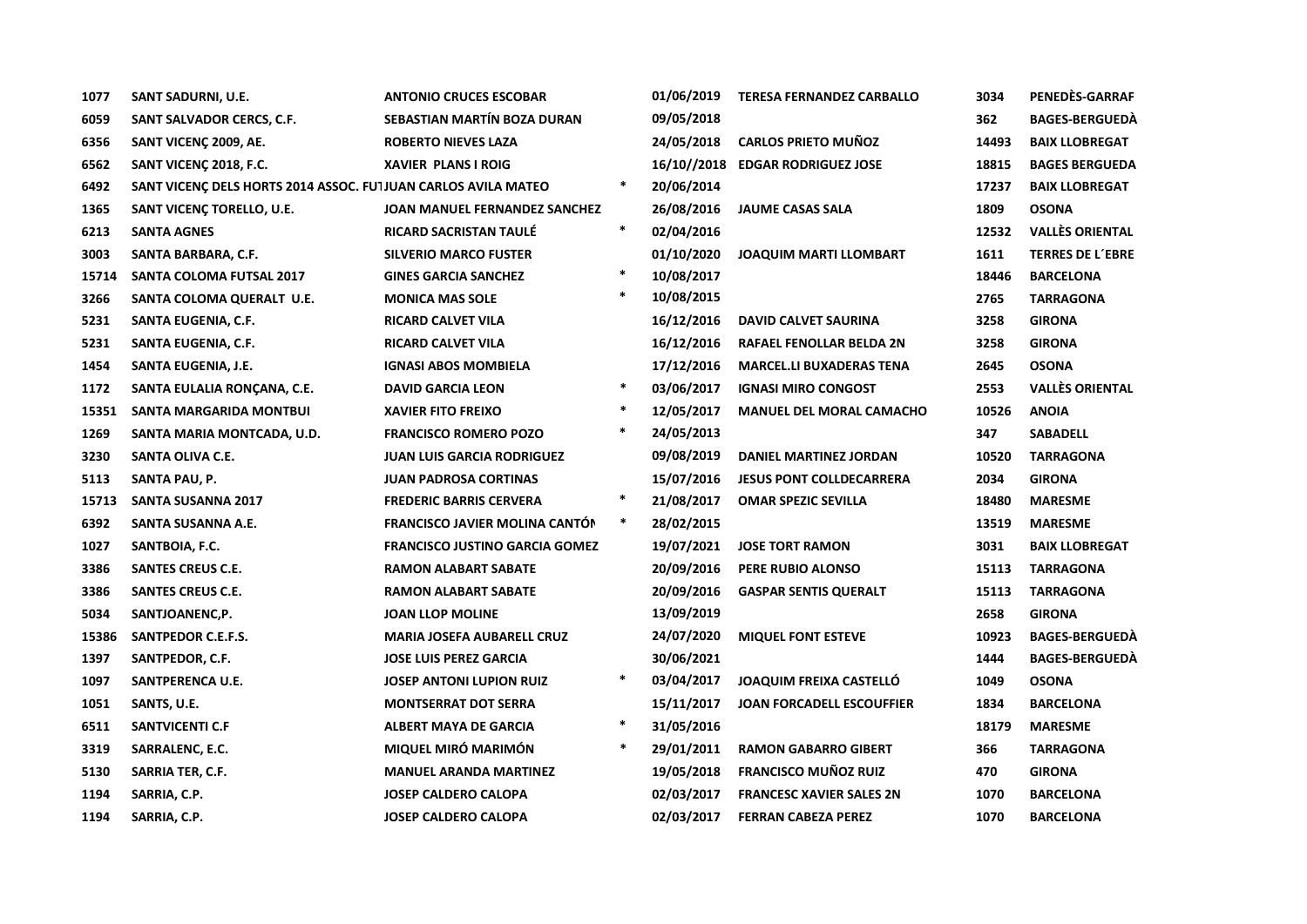| 1194  | SARRIA, C.P.                    | <b>JOSEP CALDERO CALOPA</b>        |        | 02/03/2017 | LLUIS DE RIVAS GRAU 1R                     | 1070  | <b>BARCELONA</b>       |
|-------|---------------------------------|------------------------------------|--------|------------|--------------------------------------------|-------|------------------------|
| 5184  | SAULEDA, A.D.                   | <b>JUAN CASTILLEJO SANCHEZ</b>     | $\ast$ | 13/07/2011 | <b>JUAN CASTILLEJO LOPEZ</b>               | 3614  | <b>GIRONA</b>          |
| 6110  | SEAGULL, C.E.                   | PILAR RUIZ HERNANDO                | $\ast$ | 30/12/2015 |                                            | 8127  | <b>BARCELONA</b>       |
| 6044  | SECTOR MONTSERRATINA U.D.       | <b>VALENTIN MARTIN TORIBIO</b>     | $\ast$ | 17/01/2018 | <b>JOSE TOMAS MORENO OLIVARES</b>          | 8850  | <b>BAIX LLOBREGAT</b>  |
| 16926 | SEDÓ CLUB FUTBOL SALA           | <b>JAUME CUÑAT FARRENY</b>         |        | 02/06/2018 |                                            | 13317 | <b>LLEIDA</b>          |
| 4087  | SEGRE, AT.                      | <b>DAVID ROMANI VAZQUEZ</b>        |        | 11/02/2017 | PEDRO SANCHEZ ESPADA                       | 673   | LLEIDA                 |
| 4087  | SEGRE, AT.                      | <b>DAVID ROMANI VAZQUEZ</b>        |        | 11/02/2017 | <b>EUSEBIO TELLA ARNAU</b>                 | 673   | <b>LLEIDA</b>          |
| 3409  | <b>SEGUR ATH.</b>               | <b>ANGEL GALLES GARCIA</b>         |        | 22/06/2019 | <b>NAVIL BENKASSEM TAMAYO</b>              | 17440 | <b>TARRAGONA</b>       |
| 3068  | SEGUR, U.E.                     | <b>FCO. JAVIER SUAREZ GONZALEZ</b> |        | 08/04/2017 | <b>MARIA CARMEN VILAMAJO TUTUSAUS 2670</b> |       | <b>TARRAGONA</b>       |
| 5303  | SELVATANS, CF.                  | <b>JOAN PERELLO COROMINAS</b>      |        | 30/09/2019 |                                            | 14580 | <b>GIRONA</b>          |
| 1012  | SENTMENAT, C.D.                 | <b>JOSEP MORRAL BADIA</b>          | $\ast$ | 28/11/2009 | <b>FRANCESC BENITEZ CORDON 3R</b>          | 2520  | <b>VALLÈS ORIENTAL</b> |
| 1012  | SENTMENAT, C.D.                 | <b>JOSEP MORRAL BADIA</b>          | $\ast$ | 28/11/2009 | JOSÉ E.GARCÍA MARTÍNEZ 1R                  | 2520  | <b>VALLÈS ORIENTAL</b> |
| 1012  | SENTMENAT, C.D.                 | <b>JOSEP MORRAL BADIA</b>          | $\ast$ | 28/11/2009 | <b>MATILDE SAEZ MUNZON 2NA</b>             | 2520  | <b>VALLÈS ORIENTAL</b> |
| 5101  | SERINYA, C.F.                   | <b>EDUARD SIDERA SERRA</b>         |        | 20/06/2016 | <b>MARC RUBERT TORRENT</b>                 | 561   | <b>GIRONA</b>          |
| 1456  | SEVA, U.E.                      | <b>JOSEP TIO POU</b>               |        | 20/05/2016 | <b>OSCAR TORTADES MUNTAL</b>               | 364   | <b>OSONA</b>           |
| 5365  | SILS- LA SELVA C.F.             | <b>FRANCESC CALDUCH BARCELO</b>    | $\ast$ | 21/05/2016 |                                            | 17720 | <b>GIRONA</b>          |
| 5062  | SILS, C.F.                      | <b>JOSEP DALAMAU SURIS</b>         |        | 15/05/2020 | <b>VICTOR SOLIVA DEL RIO</b>               | 1170  | <b>GIRONA</b>          |
| 6522  | SINERA UNITED FC.ASS.           | <b>JOSEP COMAS MATAS</b>           | $\ast$ | 15/06/2016 |                                            | 15996 | <b>MARESME</b>         |
| 6578  | SINERGIA, F.C.                  | <b>ESTEVE MIROU MOLINERO</b>       |        | 09/10/2020 | <b>JORGE LOPEZ CASO</b>                    | 19211 | <b>BARCELONA</b>       |
| 1198  | SINGUERLIN, C.F.                | SERGI INGLADA GIMÉNEZ              | $\ast$ | 13/03/2016 | <b>JUAN ARANDA CARRILLO</b>                | 602   | <b>BARCELONA</b>       |
| 1198  | SINGUERLIN, C.F.                | SERGI INGLADA GIMÉNEZ              | $\ast$ | 13/03/2016 | <b>JUAN MARIN ARANDA</b>                   | 602   | <b>BARCELONA</b>       |
| 1198  | SINGUERLIN, C.F.                | SERGI INGLADA GIMÉNEZ              | $\ast$ | 13/03/2016 | <b>FRANCISCO MANUEL CARRASCO MONTE 602</b> |       | <b>BARCELONA</b>       |
| 6221  | SISTRELLS C.F.                  | <b>JUAN NAVARRO GARZON</b>         |        | 08/07/2019 |                                            | 12267 | <b>BARCELONA</b>       |
| 15732 | <b>SITGES, FC SALA</b>          | NICOLAS EMMANUEL MAIOLA            | $\ast$ | 20/02/2018 | <b>GERMAN JORGE CASTIÑEIRA PICADO</b>      | 19092 | <b>PENEDES-GARRAF</b>  |
| 1041  | SITGES, U.E.                    | <b>JORDI MARTINEZAGUILAR</b>       |        | 17/06/2017 | <b>MANEL SUÑÉ TORRALBAS VP 1R</b>          | 534   | PENEDÈS-GARRAF         |
| 5173  | SIURANA, U.E.                   | <b>JOAN BUSQUETS I TURA</b>        | $\ast$ | 15/10/2009 | <b>MANEL MARCÈ I RIERA</b>                 | 1055  | <b>GIRONA</b>          |
| 4018  | SOLSONA, C.F.                   | <b>ERNEST ESTANY RAMONET</b>       |        | 14/09/2018 | <b>MARIA ESTHER MASCARO BADIA</b>          | 360   | <b>LLEIDA</b>          |
| 4214  | <b>SOSES FEMENI CF</b>          | <b>FRANCESC BARNEO PUIGÜELO</b>    | $\ast$ | 02/06/2016 | <b>ESTER PEREZ VERDU</b>                   | 13905 | <b>LLEIDA</b>          |
| 4079  | SOSES, C.F.                     | <b>OSCAR IZCARA CAMI</b>           |        | 15/01/2020 | <b>ANDREU MORRERES MIQUEL</b>              | 3029  | <b>LLEIDA</b>          |
| 15528 | SPINOLA, CLUB FUTBOL SALA       | JUAN DIEGO RAVA PÉREZ DE TUDELI    | $\ast$ | 29/06/2010 | DAVID ALONSO MUNTANÉ                       | 12516 | <b>BARCELONA</b>       |
| 15211 | <b>SPORT SALA STA. PERPETUA</b> | SEBASTIAN ESCAMEZ DIAZ             |        | 09/03/2021 | JAIME JOSÉ MARTÍNEZ COSTA                  | 8166  | <b>VALLÈS ORIENTAL</b> |
| 4053  | SPORTING DE PINYANA CLUB FUTBOL | <b>JAVIER VENTAJA MARTIN</b>       | $\ast$ | 24/03/2017 | <b>JOSE MARIA MATAMOROS CHAPARRO</b>       | 18229 | <b>LLEIDA</b>          |
| 6457  | SPORTING GAVÀ 2013 F.C.         | <b>VENTURA HERNANDEZ VALENTI</b>   | $\ast$ | 08/03/2017 |                                            | 16412 | <b>BAIX LLOBREGAT</b>  |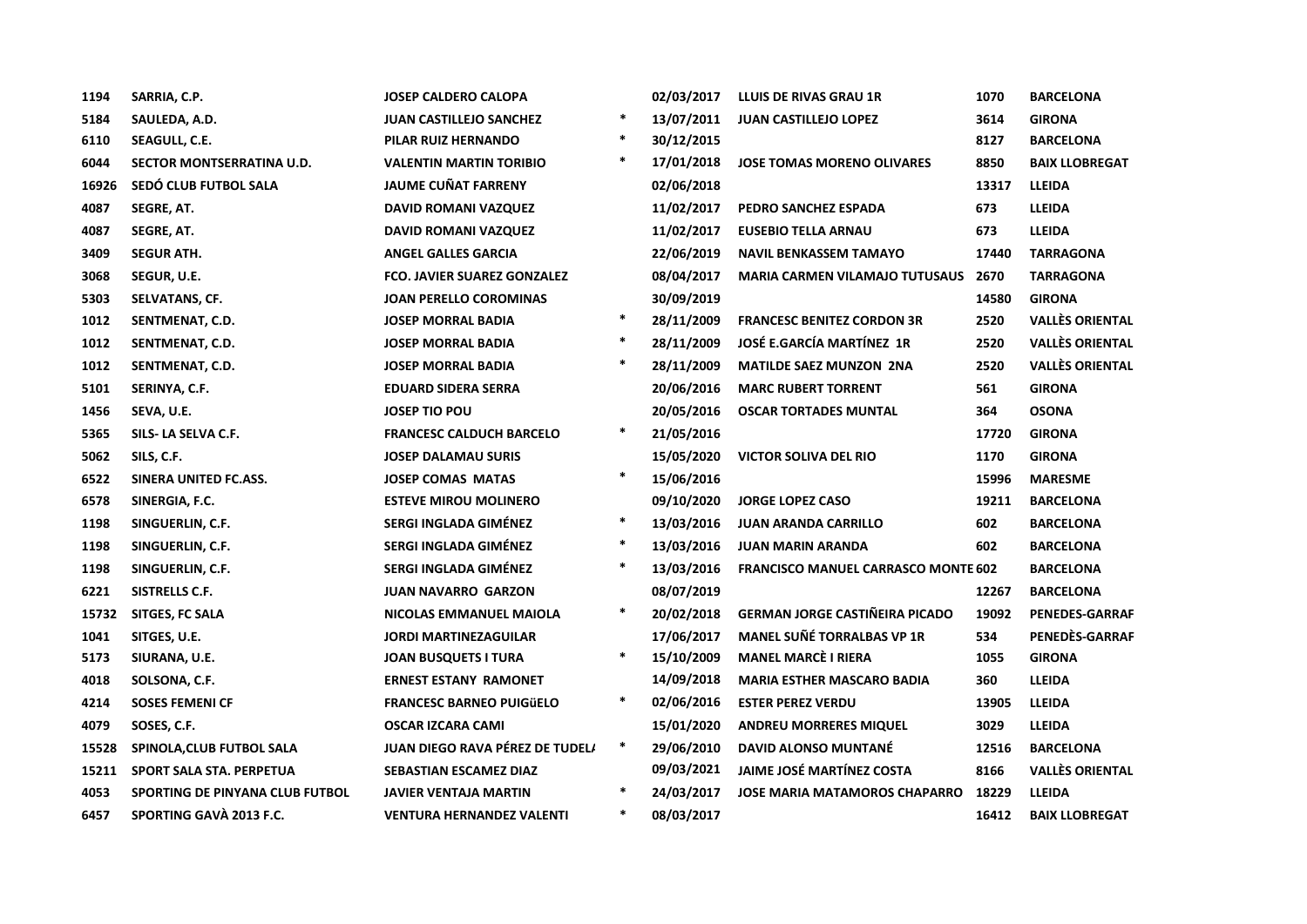| 5227  | SPORTING VIDRERENCA, C.E.F.      | SILVIA MURGUI CAMI                   |        | 31/07/2020 | <b>JUAN ANTONIO TENA FERNANDEZ</b>   | 12080 | <b>GIRONA</b>           |
|-------|----------------------------------|--------------------------------------|--------|------------|--------------------------------------|-------|-------------------------|
| 6350  | STOITCHKOV BARCELONA, C.F.       | <b>ANTONIO SANCHEZ MUÑOZ</b>         | $\ast$ | 30/06/2016 |                                      | 14298 | <b>BARCELONA</b>        |
| 6484  | <b>SUBIRATS U.E.</b>             | <b>MELCIOR VENDRELL BAQUES</b>       |        | 20/07/2018 | <b>XAVIER FERRER COLET</b>           | 17536 | PENEDÈS-GARRAF          |
| 4080  | SUDANELL C.F.                    | <b>JOSEP ANTON AIXA MONSERRAT</b>    |        | 15/12/2016 | <b>RAMON GES HERETER</b>             | 1283  | <b>LLEIDA</b>           |
| 1067  | SURIA, C.E.                      | <b>ILDEFONS GUTIERREZ DOMENECH</b>   | $\ast$ | 05/05/2017 | <b>JORDI VILAJOSANA FERRANDIZ</b>    | 1232  | <b>BAGES-BERGUEDA</b>   |
| 3252  | TANCAT, U.D.                     | RAFAEL LUIS ASENSIO BLANCO           |        | 26/10/2016 |                                      | 5916  | <b>TARRAGONA</b>        |
| 1175  | TARADELL, U.D.                   | <b>ALBERT PUJOL PERICH</b>           | $\ast$ | 17/05/2015 | <b>JOSEP PARÉS SELLÉS</b>            | 242   | <b>OSONA</b>            |
| 3402  | <b>TARRACO F.C.</b>              | <b>ANTONIO GUERRERO CALVO</b>        | $\ast$ | 11/11/2016 |                                      | 16206 | <b>TARRAGONA</b>        |
| 3351  | <b>TARRAGONA F.C.</b>            | <b>JOSE MANUEL ROSELLO GIBERT</b>    |        | 28/12/2016 | <b>DAVID ROMERA PEREZ</b>            | 236   | <b>TARRAGONA</b>        |
| 9809  | <b>TARREGA F.S.</b>              | <b>FRANCESC XAVIER ROBINAT ROS</b>   | $\ast$ | 02/09/2013 | <b>XAVIER SEGURA PÉREZ</b>           | 4851  | <b>LLEIDA</b>           |
| 4003  | TARREGA, U.E.                    | <b>GERARDO CARO CABRERA</b>          | $\ast$ | 10/12/2015 | <b>RAMON BERGE MEDIAVILLA</b>        | 1831  | <b>LLEIDA</b>           |
| 4003  | TARREGA, U.E.                    | <b>GERARDO CABO CABRERA</b>          | $\ast$ | 10/12/2015 | PEDRO PONT ROCA                      | 1831  | LLEIDA                  |
| 3406  | <b>TECNIFUTBOL CLUB ESPORTIU</b> | ALBERT VIÑAS ALIAU                   |        | 13/07/2018 | <b>DELFIN VIVES GUILLEMAT</b>        | 17699 | <b>TARRAGONA</b>        |
| 3418  | <b>TECNIFUTBOL TARRAGONA FC</b>  | ALBERT VIÑAS ALIAU                   | $\ast$ | 29/05/2018 | <b>ROMAN CUNILLERA PORCAR</b>        | 18882 | <b>TARRAGONA</b>        |
| 6433  | TECNOFUTBOL C.F.                 | <b>JOSE IGNACIO MARCET BONEL</b>     | $\ast$ | 18/09/2012 |                                      | 16130 | <b>BARCELONA</b>        |
| 15228 | TEIA, FUTBOL CINC                | <b>FERNANDO ROLDAN CANTOS</b>        |        | 21/07/2018 | FCO. JAVIER NAVAJAS CUENCA           | 8515  | <b>MARESME</b>          |
| 15228 | <b>TEIA, FUTBOL CINC</b>         | <b>FERNANDO ROLDAN CANTOS</b>        |        | 21/07/2018 | <b>MANEL VALENCIA ORTIZ</b>          | 8515  | <b>MARESME</b>          |
| 15747 | <b>TENNIS BARCINO, CLUB</b>      | <b>RAFAEL GUATA ESCOLIS</b>          |        | 23/10/2018 | <b>CRISTINA SANTAMARIA PONS</b>      | 985   | <b>BARCELONA</b>        |
| 2924  | TERLENKA BARCELONISTA C.F.       | <b>JOSE DOLERA LOPEZ</b>             |        | 04/02/2018 |                                      | 1701  | <b>BAIX LLOBREGAT</b>   |
| 4001  | TERMENS, A.D.                    | <b>JOSEP RAMOS MALLEN</b>            |        | 30/06/2016 | <b>JOSE MARIA MARTINEZ ALBA</b>      | 1112  | LLEIDA                  |
| 15604 | TERRA NEGRA C.E.F.S.             | <b>JOAN DUQUE MEJÍAS</b>             |        | 10/10/2016 | <b>RAUL DUQUE LARIOS</b>             | 13683 | <b>BARCELONA</b>        |
| 3421  | TERRES DE L'EBRE, C.F.           | <b>JUAN JOSE GILABERT FRANCH</b>     |        | 19/01/2019 | <b>JOSE EDUARDO ALBACAR GALLEGO</b>  | 18647 | <b>TERRES DE L'EBRE</b> |
| 6391  | THAU SANT CUGAT C.E.             | <b>SUSANA PUYOL CAPARROS</b>         |        | 02/02/2018 |                                      | 15172 | <b>TERRASSA</b>         |
| 2803  | THAU, C.E.                       | <b>SANTIAGO GRIS YRAYZOZ</b>         | $\ast$ | 22/06/2011 |                                      | 4754  | <b>BARCELONA</b>        |
| 1398  | TIANA, C.C.E.                    | <b>RAUL SANCHEZ PERAL</b>            |        | 25/07/2020 | <b>OSCAR FLOREZ GASIA</b>            | 2668  | <b>MARESME</b>          |
| 2303  | TIBIDABO TORRE ROMEU, U.D.       | <b>FERNANDO RODRIGUEZ HERNÁNDEZ</b>  |        | 19/11/2018 | <b>JOSE LUIS RODRÍGUEZ HERNÁNDEZ</b> | 270   | <b>SABADELL</b>         |
| 3326  | TIVENYS, U.E.                    | DAVID JAUME MONTARDIT GIMENO         |        | 07/09/2020 | <b>FCO. JAVIER OSORIO CANTARERO</b>  | 1158  | <b>TERRES DE L'EBRE</b> |
| 3311  | TIVISSA, C.E.                    | JOSEP M. ALVAREZ VILLALONGA          | $\ast$ | 28/11/2013 | <b>JOSEP SALADIE BARGALLO</b>        | 496   | <b>TERRES DE L'EBRE</b> |
| 1219  | TONA, U.E.                       | <b>JOAQUIM CARANDELL VALLDURIOLA</b> |        | 28/05/2016 | <b>RAMON GES PARES</b>               | 2053  | <b>OSONA</b>            |
| 1219  | TONA, U.E.                       | <b>JOAQUIM CARANDELL VALLDURIOLA</b> |        | 28/05/2016 | <b>RAMON AREGALL MATAVACAS</b>       | 2053  | <b>OSONA</b>            |
| 4010  | TORA, C.F.                       | <b>ANTONI MIRAMUNT ISANTA</b>        |        | 22/11/2021 | <b>CARLOS PONS VIVES</b>             | 481   | LLEIDA                  |
| 15661 | <b>TORDERA PARC F.S. AT.C.</b>   | <b>MARCOS RUEDA VELASCO</b>          | $\ast$ | 15/01/2017 | <b>JUAN FRANCISCO GALAN MARQUEZ</b>  | 16818 | <b>GIRONA</b>           |
| 1024  | TORDERA, C.F.                    | <b>JOSEP ALSINA ROMAGUERA</b>        |        | 19/07/2019 | <b>JAUME ROMAGUERA FLAHERTY</b>      | 215   | <b>GIRONA</b>           |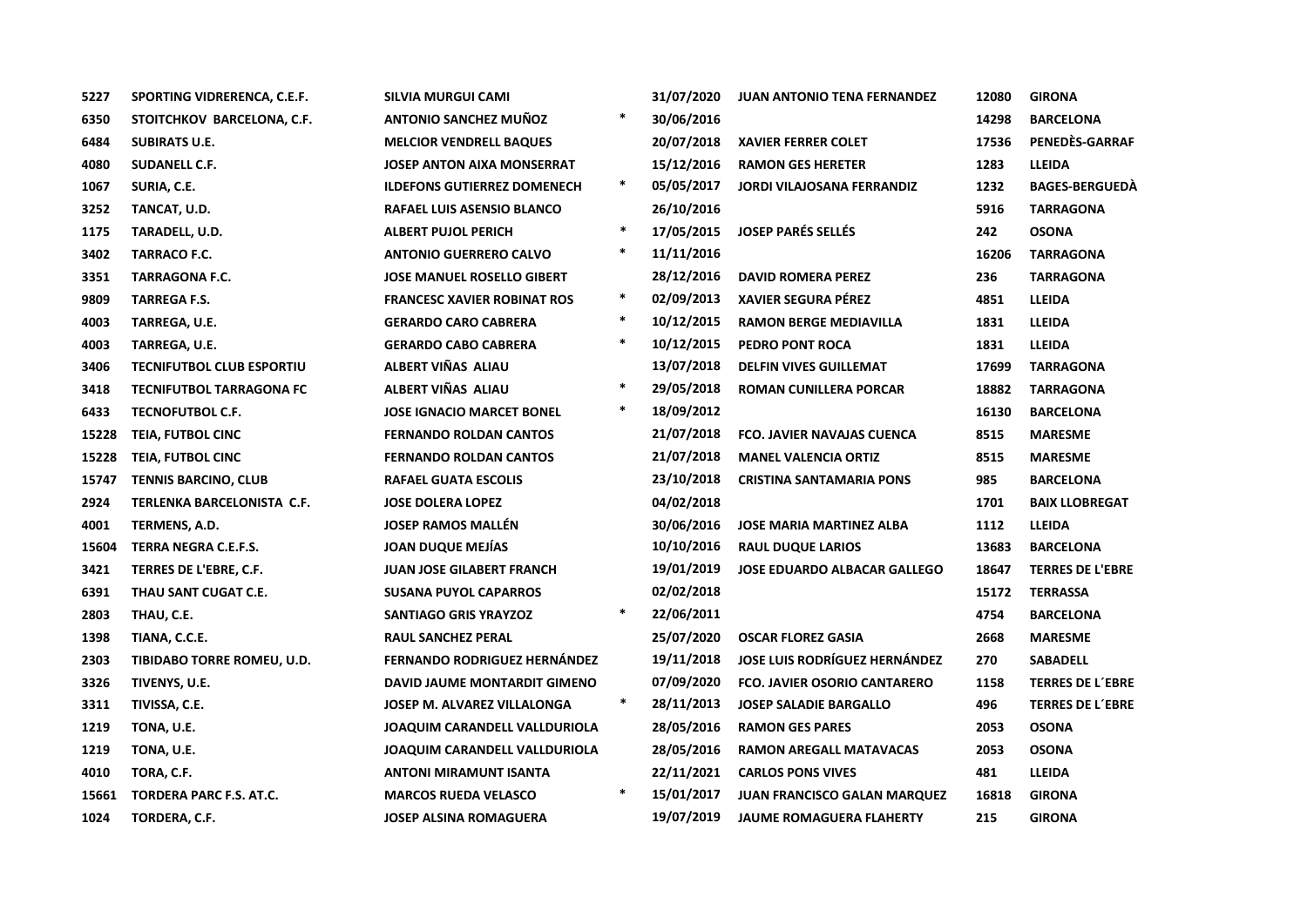| 1034  | TORELLO, C.F.                        | <b>JOSEP SOLA PUIG</b>             | $\ast$ | 20/07/2017 | <b>GREGORIO CORDERO FERNANDEZ</b>  | 3026  | <b>OSONA</b>            |
|-------|--------------------------------------|------------------------------------|--------|------------|------------------------------------|-------|-------------------------|
| 1034  | TORELLO, C.F.                        | <b>JOSEP SOLA PUIG</b>             | $\ast$ | 20/07/2017 | SEBASTIA RAURELL PUJOL             | 3026  | <b>OSONA</b>            |
| 4157  | TORNABOUS, C.F.                      | <b>JOAQUIN ISLA FITO</b>           |        | 21/06/2019 | <b>JOSE CAHELLES TOMAS</b>         | 1990  | LLEIDA                  |
| 15651 | TORREDEMBARRA C.F.S.                 | <b>CARLOS ENRIQUE MAIOLA</b>       |        | 27/06/2020 | LETICIA CHAVES FARIA               | 16611 | <b>TARRAGONA</b>        |
| 3017  | TORREDEMBARRA, U.D.                  | <b>JUAN CARLOS INFANTES VILLA</b>  |        | 31/08/2018 | <b>HECTOR AYUSO VIRGILI</b>        | 1698  | <b>TARRAGONA</b>        |
| 4015  | <b>TORREFARRERA C.F.</b>             | <b>JOSEP MANEL CERVERA CERVERA</b> | *      | 11/11/2015 | <b>JOSE ANTONIO SANCHEZ OMS</b>    | 2056  | <b>LLEIDA</b>           |
| 3042  | TORREFORTA, C.D.C.                   | LUIS GARCIA MUÑOZ                  |        | 30/06/2020 |                                    | 550   | <b>TARRAGONA</b>        |
| 4041  | <b>TORREGROSA C.AT.</b>              | <b>JUAN MIQUEL PASCUAL BOSCH</b>   |        | 18/09/2020 | ADRIAN GONZÁLEZ LLORETA            | 3025  | <b>LLEIDA</b>           |
| 1314  | TORRELLENC, C.E.                     | <b>DAVID PEDROLA ROÉ</b>           |        | 23/07/2017 | <b>JAUME PARDO GOMA</b>            | 1072  | PENEDÈS-GARRAF          |
| 1202  | TORRELLES, U.E.                      | <b>JORDI LOPEZ MARCER</b>          |        | 10/07/2016 | <b>CARLOS CARTIJO MARTINEZ</b>     | 505   | <b>BAIX LLOBREGAT</b>   |
| 4210  | TORRES DE SEGRE C.E.                 | <b>MARCOS GRAMUN MASGORET</b>      |        | 17/08/2018 |                                    | 661   | <b>LLEIDA</b>           |
| 16888 | TORRES DE SEGRE, CLUB AT.            | <b>MOISÉS GÓMEZ BIOSCA</b>         |        | 27/08/2016 | <b>AXEL CURCO PANADES</b>          | 5396  | <b>LLEIDA</b>           |
| 5050  | TORROELLA, U.E.                      | PEDRO GIRONES ROCA                 |        | 16/06/2017 | <b>MARC BODRO GONZALEZ</b>         | 662   | <b>GIRONA</b>           |
| 3025  | TORTOSA, C.D.                        | <b>MARIANO CURTO FLORES</b>        |        | 25/05/2018 | <b>CARMEN GONZALEZ SERRA</b>       | 1587  | <b>TERRES DE L'EBRE</b> |
| 3025  | TORTOSA, C.D.                        | <b>MARIANO CURTO FLORES</b>        |        | 25/05/2018 | <b>JORDI MARGALEF FANECA</b>       | 1587  | <b>TERRES DE L'EBRE</b> |
| 5312  | TOSSA, UE.                           | PEDRO ZAMBRANO BENITEZ             |        | 05/07/2017 | <b>JUAN EMILIO MONCUSI RODRIG.</b> | 13661 | <b>GIRONA</b>           |
| 1026  | TOUS, U.E.                           | <b>JOSEP VENDRELL SANCHEZ</b>      |        | 30/07/2018 | <b>FREDERIC CLARAMUNT BISBAL</b>   | 584   | <b>ANOIA</b>            |
| 15689 | <b>TR3ES GAVA CLUB ESPORTIU SALA</b> | <b>RUBEN MODESTO BALASTEGUI</b>    |        | 03/12/2019 |                                    | 17639 | <b>BAIX LLOBREGAT</b>   |
| 15648 | TREMEDAL F.S.                        | RAFAEL CERVERA CASANUEVA           | $\ast$ | 09/03/2018 |                                    | 16912 | <b>BARCELONA</b>        |
| 16914 | <b>TREMP C.F. SALA</b>               | <b>JOSEP TORRA CAMARASA</b>        |        | 17/03/2017 | <b>ALBERT LLADOS FONTELLES</b>     | 12535 | <b>PIRINEUS</b>         |
| 4036  | TREMP, C.F.                          | <b>JOSEP MARIA FARRE RAMONEDA</b>  | $\ast$ | 13/04/2012 | <b>ALBERT LLADOS FONTELLES</b>     | 1580  | <b>PIRINEUS</b>         |
| 1400  | TRINIDAD, C.D.                       | <b>ANTONIO ANDREO ACOSTA</b>       |        | 15/11/2017 | <b>ERNESTO RUIZ LOPEZ</b>          | 2667  | <b>BARCELONA</b>        |
| 1221  | TURO PEIRA, C.C.D.                   | <b>JUAN JOSE TORRES MUNOZ</b>      |        | 11/01/2018 | <b>FERMIN DIAZ ARIAS</b>           | 1997  | <b>BARCELONA</b>        |
| 3410  | TURO-MONTROIG, C.F.                  | <b>GERARDO MENESES BENITEZ</b>     | $\ast$ | 30/06/2015 | <b>FCO. JAVIER MEDRANO COLL</b>    | 17325 | <b>TARRAGONA</b>        |
| 1460  | ULLASTRELL C.F.                      | <b>ADRIA LOPEZ RODO</b>            |        | 15/10/2018 | <b>EUSEBI MIRO GIBERT</b>          | 2005  | <b>TERRASSA</b>         |
| 3004  | ULLDECONA, C.F.                      | <b>JUAN MARCOS LABERNIA FORNER</b> |        | 20/07/2020 | <b>SERGI AQUILINA PERIES</b>       | 1105  | <b>TERRES DE L'EBRE</b> |
| 6146  | UNIFICACIO CIUTAT MERIDIANA, CE      | <b>NURIA PLACES BATISTE</b>        |        | 18/11/2017 | <b>MIGUEL GONZALEZ ALEGRE</b>      | 10964 | <b>BARCELONA</b>        |
| 6046  | UNIFICACION BELLVITGE, U.D.          | <b>ANGEL MOYA GONZÁLEZ</b>         | $\ast$ | 23/02/2015 | <b>MARCELINO LEÓN GIL GARCÍA</b>   | 5066  | <b>BARCELONA</b>        |
| 6046  | UNIFICACION BELLVITGE, U.D.          | ANGEL MOYA GONZÁLEZ                | $\ast$ | 23/02/2015 | <b>MATIAS CAMACHO MURILLO</b>      | 5066  | <b>BARCELONA</b>        |
| 6046  | UNIFICACION BELLVITGE, U.D.          | ANGEL MOYA GONZÁLEZ                | $\ast$ | 23/02/2015 | PEDRO BOJADOS GONZÁLEZ             | 5066  | <b>BARCELONA</b>        |
| 6180  | UNIFICACIÓN C.F.STA.PERPETUA         | JOSĖ MA. LAMAS SANCHEZ             | *      | 21/04/2016 |                                    | 11497 | <b>VALLÈS ORIENTAL</b>  |
| 6091  | UNIFICACION LLEFIA,CF.               | <b>JORGE ESCRIBANO BALLESTEROS</b> | ∗      | 20/11/2015 | <b>JAVIER QUEROL RIBAS</b>         | 9729  | <b>BARCELONA</b>        |
| 15743 | <b>UNIO 10 TERRASSA CE</b>           | <b>ALICIA FERRER MURILLO</b>       |        | 24/03/2019 |                                    | 18652 | <b>TERRASSA</b>         |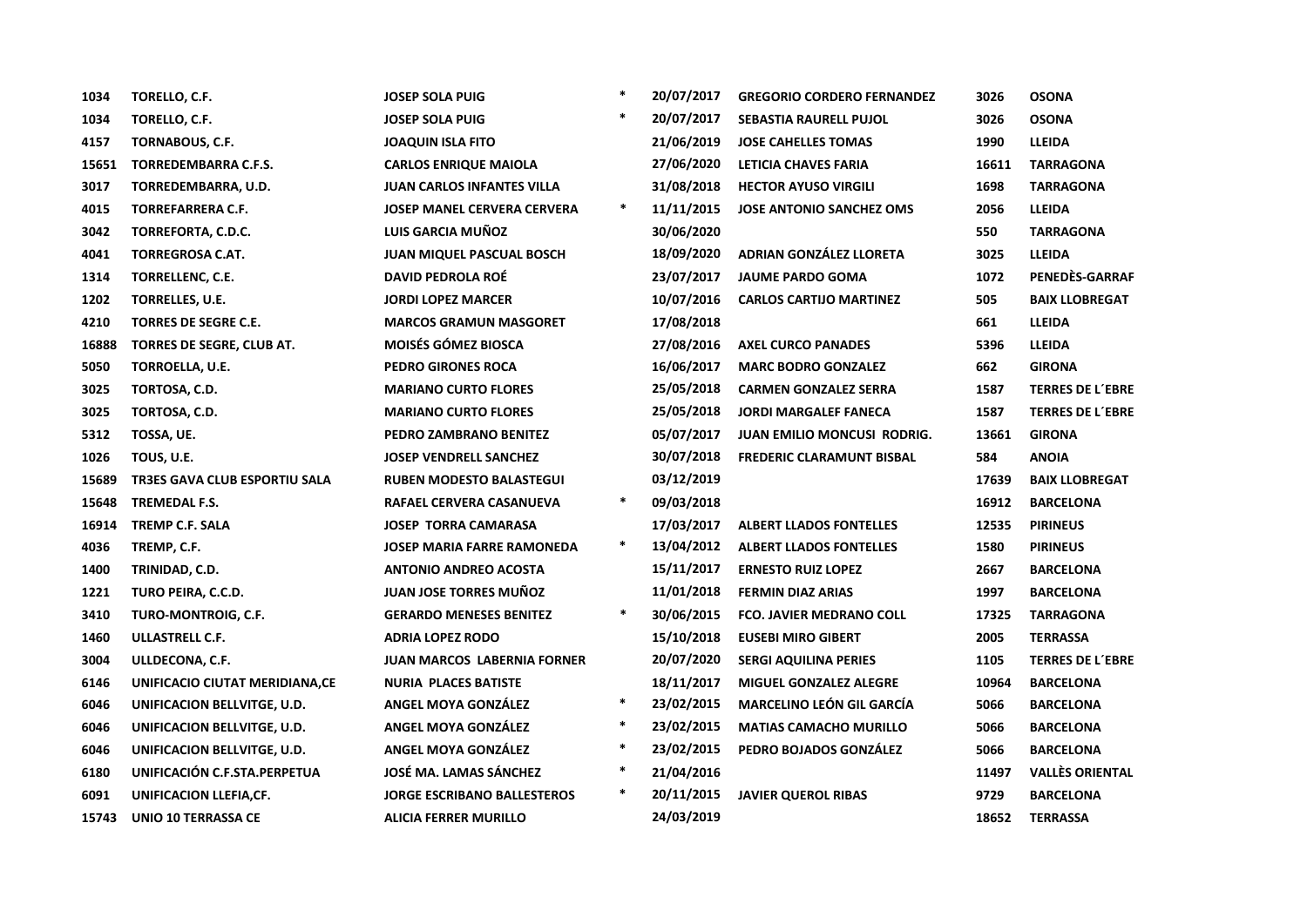| 3294  | UNIO ASTORGA, C.E.               | <b>JORGE MOLINERO CORRAL</b>         |        | 22/10/2018 |                                    | 1671  | <b>TARRAGONA</b>       |
|-------|----------------------------------|--------------------------------------|--------|------------|------------------------------------|-------|------------------------|
| 15325 | <b>UNIO F.S. MOLLET</b>          | <b>JAVIER GUAL ROYO</b>              |        | 10/12/2021 | <b>DOMINGO LATORRE PALOMA</b>      | 10418 | <b>VALLÈS ORIENTAL</b> |
| 15243 | <b>VACARISSES, C.E.</b>          | <b>JUAN MANUEL GOMIZ RODRIGUEZ</b>   | $\ast$ | 19/10/2017 | <b>JOSE MANUEL GALEOTE RAMIREZ</b> | 4016  | <b>TERRASSA</b>        |
| 15244 | <b>VALL DEL TENES CFS.</b>       | <b>MAITE VEGACE TENOR</b>            |        | 14/05/2019 | RAFAEL SANCHEZ VAZQUEZ             | 9708  | <b>VALLÈS ORIENTAL</b> |
| 5353  | VALL D'EN BAS C.F.               | <b>JORDI BUSQUETS MANZANO</b>        |        | 02/06/2018 | <b>ALBERT PUIGDEMONT PLANELLA</b>  | 17163 | <b>GIRONA</b>          |
| 6394  | <b>VALLDOREIX F.C.</b>           | <b>JORGE GONZALEZ LEON</b>           |        | 20/07/2018 |                                    | 15084 | <b>BARCELONA</b>       |
| 1462  | VALLES, C.AT.                    | <b>FELIPE GARCIA TAPIA</b>           |        | 11/11/2017 | ALBERTO MOLINA SALMERÓN            | 2664  | <b>VALLÈS ORIENTAL</b> |
| 4059  | VALLFOGONA DE BALAGUER, CF.      | <b>ANTONIO PIÑOL CARULLA</b>         |        | 21/06/2019 |                                    | 1448  | <b>LLEIDA</b>          |
| 6061  | VALLGORGUINA, F.C.               | <b>JOSEP MA PLANELLS PALOMÉ</b>      | $\ast$ | 12/07/2005 | SERGI BARRI VALLALTA               | 1156  | <b>VALLÈS ORIENTAL</b> |
| 15400 | VALLIRANA A.E.                   | <b>MARIA VENDRELL TRES</b>           |        | 31/05/2017 | <b>FCO. NICOLAS SEGURA</b>         | 10579 | <b>BAIX LLOBREGAT</b>  |
| 1203  | <b>VALLIRANA C.F.</b>            | <b>ANTONIO RODA BAÑOS</b>            | *      | 07/03/2016 | <b>ISIDRE CAMPDERROS SALVANS</b>   | 1686  | <b>BAIX LLOBREGAT</b>  |
| 15667 | <b>VALL-LLOBREGA FUTBOL SALA</b> | JOEL HERAS SANTAELLA                 |        | 15/11/2018 |                                    | 17096 | <b>GIRONA</b>          |
| 3052  | VALLMOLL C.D.                    | <b>ENRIC DE LA TORRE LOPEZ</b>       |        | 10/07/2019 | <b>AGUSTIN ROSAL CEBRIAN</b>       | 1219  | <b>TARRAGONA</b>       |
| 3237  | VALLS AT. C.F.                   | <b>CARLOS AIS ALBERO</b>             | $\ast$ | 25/11/2015 | <b>JACINT TRAGUANY MASONI</b>      | 3618  | <b>TARRAGONA</b>       |
| 16065 | <b>VALLS CLUB FUTSAL</b>         | <b>FRANCESC MIQUEL BRULL</b>         |        | 16/01/2018 | <b>JOSE LUIS LINARES</b>           | 10588 | <b>TARRAGONA</b>       |
| 2965  | VALLS DE TORROELLA, C.F.         | <b>JOSEP ESQUIUS MITJANS</b>         | $\ast$ | 20/09/2016 | <b>JOSEP MARIA JUNYENT SERRA</b>   | 7373  | <b>BAGES-BERGUEDA</b>  |
| 3248  | VALLS U.E.                       | <b>JOSE MARIA MARTINEZ AGUSTENCH</b> |        | 22/06/2019 | <b>FRANCISCO MARTI SOLANES</b>     | 2555  | <b>TARRAGONA</b>       |
| 6268  | VALLVIDRERA SENGLARS, C.F.       | <b>JUAN JOSÉ QUIXANO BURGOS</b>      | $\ast$ | 15/06/2013 | <b>JORGE QUIXANO GRANDE</b>        | 12436 | <b>BARCELONA</b>       |
| 3298  | VANDELLOS, C.F.                  | <b>JOSEP MANEL GAVALDA CABREJAS</b>  |        | 31/07/2020 | <b>MARIA ANTONIA GIL LABORIA</b>   | 1447  | <b>TARRAGONA</b>       |
| 3011  | <b>VENDRELL C.E.</b>             | <b>MONTSERRAT JANE BIDO</b>          |        | 20/08/2021 | <b>JOSE MARIA CATALA FIGUERES</b>  | 84    | <b>TARRAGONA</b>       |
| 4201  | <b>VERDU-VALL DEL CORB, C.F.</b> | <b>JUAN BARRIL RABINAT</b>           |        | 30/06/2020 | <b>JOSE LUIS HIDALGO BLASI</b>     | 12500 | LLEIDA                 |
| 5247  | <b>VERGES, C.F.</b>              | <b>ERNEST SABATER CASAS</b>          | *      | 30/06/2017 | <b>JOAQUIM GUARDIA GASULL</b>      | 1585  | <b>GIRONA</b>          |
| 6043  | <b>VETERANS CATALUNYA, AF.</b>   | <b>VICENTE IRISARRI SOLA</b>         | $\ast$ | 09/05/2014 | <b>ASIER IRISARRI PRIETO</b>       | 9101  | <b>BARCELONA</b>       |
| 6043  | <b>VETERANS CATALUNYA, AF.</b>   | <b>VICENTE IRISARRI SOLA</b>         | $\ast$ | 09/05/2014 | <b>JOAN LÓPEZ FRIAS</b>            | 9101  | <b>BARCELONA</b>       |
| 6043  | <b>VETERANS CATALUNYA, AF.</b>   | <b>VICENTE IRISARRI SOLA</b>         | $\ast$ | 09/05/2014 | <b>RAMON CIRERA FERNÁNDEZ</b>      | 9101  | <b>BARCELONA</b>       |
| 15646 | VIC CLUB F.S.                    | <b>SANTIAGO COLOMER CODINACHS</b>    |        | 01/10/2018 |                                    | 16719 | <b>OSONA</b>           |
| 6386  | <b>VIC CLUB UNIO ESPORTIVA</b>   | <b>IGNASI PUIG VALL</b>              |        | 31/05/2019 | ANA MARIA CARBONELL MAS            | 15022 | <b>OSONA</b>           |
| 6355  | VIC RIUPRIMER REFO, FC.          | PERE ALIBERCH LLORÀ                  | $\ast$ | 03/06/2015 | JOAN MANUEL LÓPEZ LORENZO          | 14579 | <b>OSONA</b>           |
| 16450 | VIDRERES AT.F.S. C.E.            | <b>SANTIAGO ACHON ANGEL</b>          |        | 06/11/2018 | <b>MARC VALLDOSERA FERNANDEZ</b>   | 13345 | <b>GIRONA</b>          |
| 6237  | VILA OLIMPICA CLUB ESPORTIU      | <b>JOAN LUCAS DIÉGUEZ</b>            | $\ast$ | 16/02/2016 | <b>GUILLERMO PALUZIE AVILA</b>     | 12411 | <b>BARCELONA</b>       |
| 3300  | VILABELLA ATLÉTIC, C.            | <b>JORGE BALAGUERO ANDREU</b>        |        | 02/07/2018 | <b>EDUARD RECASENS ROBERT</b>      | 7354  | <b>TARRAGONA</b>       |
| 5065  | VILABERTRAN, A.E.                | <b>ANTONIO TRAYTER PUJOL</b>         | ∗      | 21/06/2014 |                                    | 526   | <b>GIRONA</b>          |
| 5348  | VILABLAREIX, F.C.                | <b>MARC MORALES FERNANDEZ</b>        |        | 29/08/2016 | <b>MARC GONZALEZ MENDEZ</b>        | 15876 | <b>GIRONA</b>          |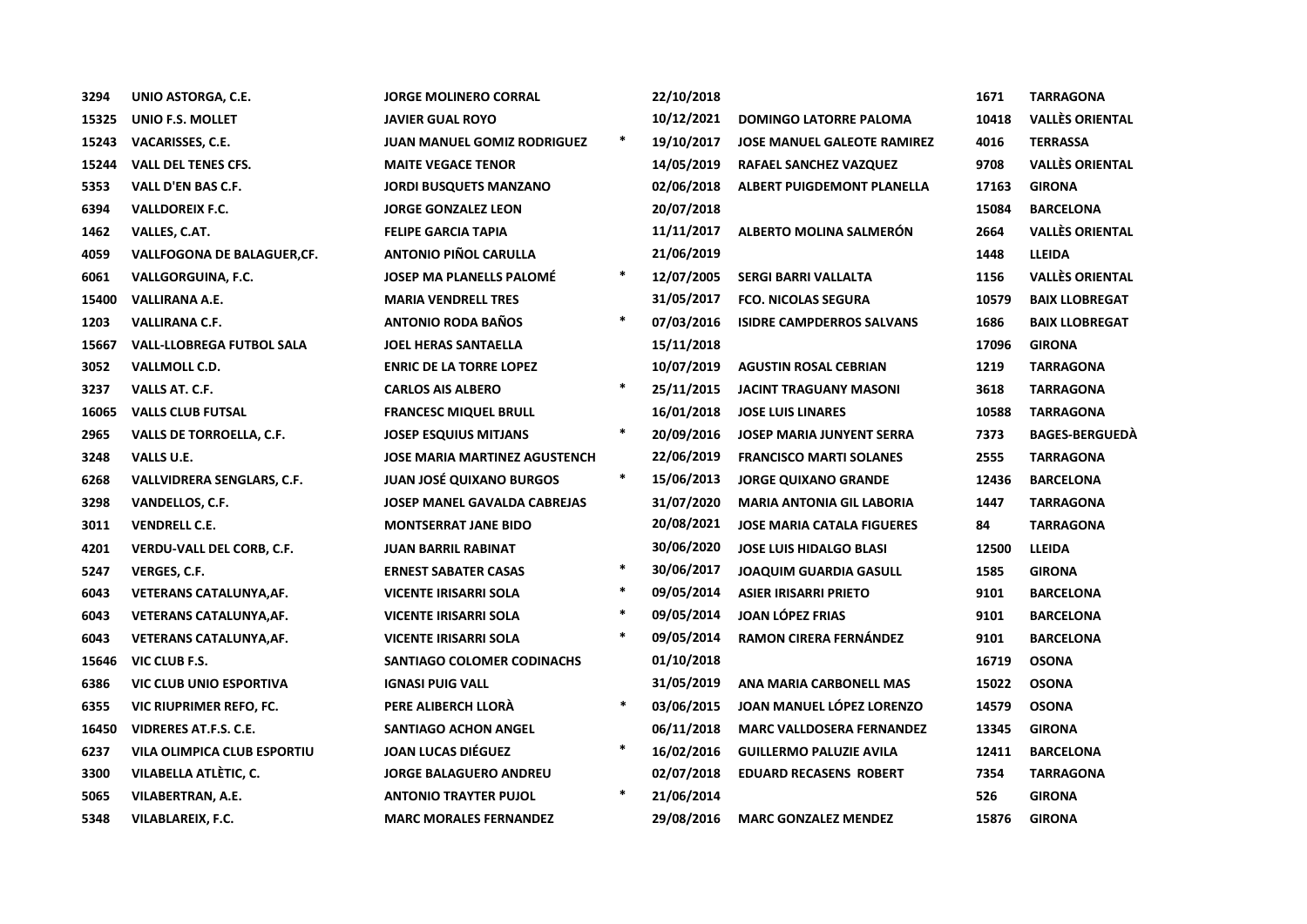| 1191  | <b>VILADA, CE</b>                  | <b>JOAN PICAS COLLADO</b>             | $\ast$ | 09/02/2013 |                                  | 7840  | <b>BAGES-BERGUEDA</b>   |
|-------|------------------------------------|---------------------------------------|--------|------------|----------------------------------|-------|-------------------------|
| 5202  | <b>VILADAMAT C.F.</b>              | JOSEP M. ROCAS PAGES                  | $\ast$ | 21/07/2012 | JOSEP M. GASULL PERPIÑA          | 5260  | <b>GIRONA</b>           |
| 1336  | <b>VILADECANS U.D.</b>             | <b>VICTORIANO HERNANDEZ HERNANDEZ</b> |        | 09/06/2017 |                                  | 1978  | <b>BAIX LLOBREGAT</b>   |
| 1851  | <b>VILADECAVALLS C.F.</b>          | <b>ANTONIO BERCERO GORINA</b>         | $\ast$ | 03/11/2017 | <b>MIGUEL ANGEL MORENO FELIX</b> | 295   | <b>TERRASSA</b>         |
| 1851  | <b>VILADECAVALLS C.F.</b>          | <b>ANTONIO BERCERO GORINA</b>         | $\ast$ | 03/11/2017 | <b>CARLOS MOTA ESTRADA</b>       | 295   | <b>TERRASSA</b>         |
| 5084  | <b>VILADRAU F.C.</b>               | <b>ALBERT BOSCH PUIG</b>              |        | 08/12/2018 | ABDELKARIM ZIALI ITAHRIOUAN      | 2166  | <b>OSONA</b>            |
| 5079  | <b>VILAFANT F.C.</b>               | SANTIAGO MASÓ ORIOL                   |        | 15/12/2019 | <b>OSCAR GARCIA SIERRA</b>       | 2219  | <b>GIRONA</b>           |
| 15971 | <b>VILAFANT FC.SALA</b>            | <b>ALAIN ARTHUR JACOBS</b>            | $\ast$ | 01/09/2016 |                                  | 18135 | <b>GIRONA</b>           |
| 1005  | VILAFRANCA, F.C.                   | <b>JUAN SOLER FERRER</b>              |        | 08/06/2017 | <b>JORGE HILL RIBAS</b>          | 1121  | PENEDÈS-GARRAF          |
| 1005  | VILAFRANCA, F.C.                   | <b>JUAN SOLER FERRER</b>              |        | 08/06/2017 | <b>JOSEP M. ESTEVE MESTRE</b>    | 1121  | PENEDÈS-GARRAF          |
| 5334  | VILAJUÏGA, C.F.                    | <b>FRANCISCO GOMEZ MENDEZ</b>         |        | 07/07/2018 | <b>TEODORO JORDÀ SURROCA</b>     | 14646 | <b>GIRONA</b>           |
| 3215  | <b>VILALBA, FC.</b>                | <b>ISMAEL FRANCISCO ESTUPIÑA PEIG</b> | $\ast$ | 22/08/2013 | <b>JORDI ALBA PEIG</b>           | 1179  | <b>TERRES DE L'EBRE</b> |
| 1096  | VILAMAJOR, C.F.                    | <b>MIGUEL ANGEL NOTARIO BRANNAN</b>   |        | 11/07/2019 | <b>ALBERT CHAVARRI REDONDO</b>   | 1110  | <b>VALLÈS ORIENTAL</b>  |
| 15407 | VILAMAJOR, C.F.S.                  | <b>FRANCESC PUXEU I JAURÉS</b>        | $\ast$ | 16/06/2000 | <b>JORDI BATLLES I BALANYÀ</b>   | 10848 | <b>VALLÈS ORIENTAL</b>  |
| 5208  | VILAMALLA, F.C.                    | <b>ANGEL FERNANDEZ TERRON</b>         |        | 08/09/2018 | <b>ERNESTO MORERA PUIGNOU</b>    | 4926  | <b>GIRONA</b>           |
| 4188  | VILANOVA DE LA BARCA, C.F.         | <b>JUAN RAMON PUJOL MAYORAL</b>       |        | 30/05/2016 | <b>JORDI TERES ARRIA</b>         | 1123  | <b>LLEIDA</b>           |
| 4099  | VILANOVA DE L'AGUDA U.E.           | PERE ARGELICH LLAVALL                 | $\ast$ | 26/03/2007 | <b>RAMON BERNAUS ARGELICH</b>    | 1173  | <b>LLEIDA</b>           |
| 1401  | VILANOVA DEL CAMI, CF.             | <b>CARLOS FERNANDEZ ROMERO</b>        | $\ast$ | 06/06/2017 |                                  | 2666  | <b>ANOIA</b>            |
| 1126  | <b>VILANOVA GELTRU C.F.</b>        | <b>FCO. JAVIER LAFFITTE</b>           |        | 30/06/2017 |                                  | 1152  | PENEDÈS-GARRAF          |
| 16915 | <b>VILANOVA SEGRIA CARAGOLINES</b> | <b>TANIA SOLA RUIZ</b>                | $\ast$ | 14/06/2017 |                                  | 12592 | <b>LLEIDA</b>           |
| 2604  | VILANOVA VALLES, C.F.              | SANTIAGO BUFÍ MAYMÓ                   | $\ast$ | 10/03/2017 |                                  | 674   | <b>VALLÈS ORIENTAL</b>  |
| 4155  | VILANOVENCA, U.E.                  | <b>RAMON CARULLA VIDAL</b>            |        | 21/07/2016 | <b>JAUME TORRES MINGUELL</b>     | 1685  | <b>LLEIDA</b>           |
| 4056  | VILANOVETA DE LLEIDA, C.F.         | <b>RAMON RIBERA PARIS</b>             | $\ast$ | 16/06/2016 | <b>DANIEL TORRIJOS IBARZ</b>     | 17721 | <b>LLEIDA</b>           |
| 15680 | VILA-RODONA C.F.S.                 | <b>JORDI VALERO GARCIA</b>            |        | 01/08/2020 |                                  | 15728 | <b>TARRAGONA</b>        |
| 5257  | VILA-SACRA, U.E.                   | <b>FRANCISCO MANUEL MORENO HERN</b>   | $\ast$ | 10/06/2014 | ANA CARBÓ GUIXERAS               | 8952  | <b>GIRONA</b>           |
| 16967 | VILA-SANA C.F. SALA                | <b>JORDI GASET VILARO</b>             |        | 27/06/2019 |                                  | 18782 | <b>LLEIDA</b>           |
| 3047  | <b>VILASECA C.F.</b>               | <b>JOSE MONTESINOS LOPEZ</b>          |        | 14/05/2021 | <b>JOSÉ PALAU REIG</b>           | 376   | <b>TARRAGONA</b>        |
| 16056 | <b>VILA-SECA FUTBOL SALA</b>       | DANIEL SANCHO NUÑEZ                   |        | 24/08/2019 | <b>MARIO TELLEZ MOLINA</b>       | 10228 | <b>TARRAGONA</b>        |
| 1047  | VILASSAR DALT, C.E.                | <b>JAVIER BOLDU SELLES</b>            | $\ast$ | 10/04/2012 | <b>JOSEP CARBONELL FERRAN</b>    | 1165  | <b>MARESME</b>          |
| 1071  | <b>VILASSAR MAR, U.E.</b>          | <b>FRANCISCO JAVIER RAMON MALTAS</b>  |        | 18/08/2020 | <b>ALEX CABOT GARCIA</b>         | 331   | <b>MARESME</b>          |
| 5309  | <b>VILOBI FUTBOL CLUB</b>          | <b>JOSEP CASTEYÓ TORRES</b>           | $\ast$ | 20/05/2016 | <b>VICENS VILA SERRA</b>         | 13681 | <b>GIRONA</b>           |
| 1076  | VILOMARA, C.F.                     | <b>JAVIER LOPEZ GOMEZ</b>             | $\ast$ | 17/07/2017 | <b>MIGUEL MARCUELLO SAEZ</b>     | 3018  | <b>BAGES-BERGUEDA</b>   |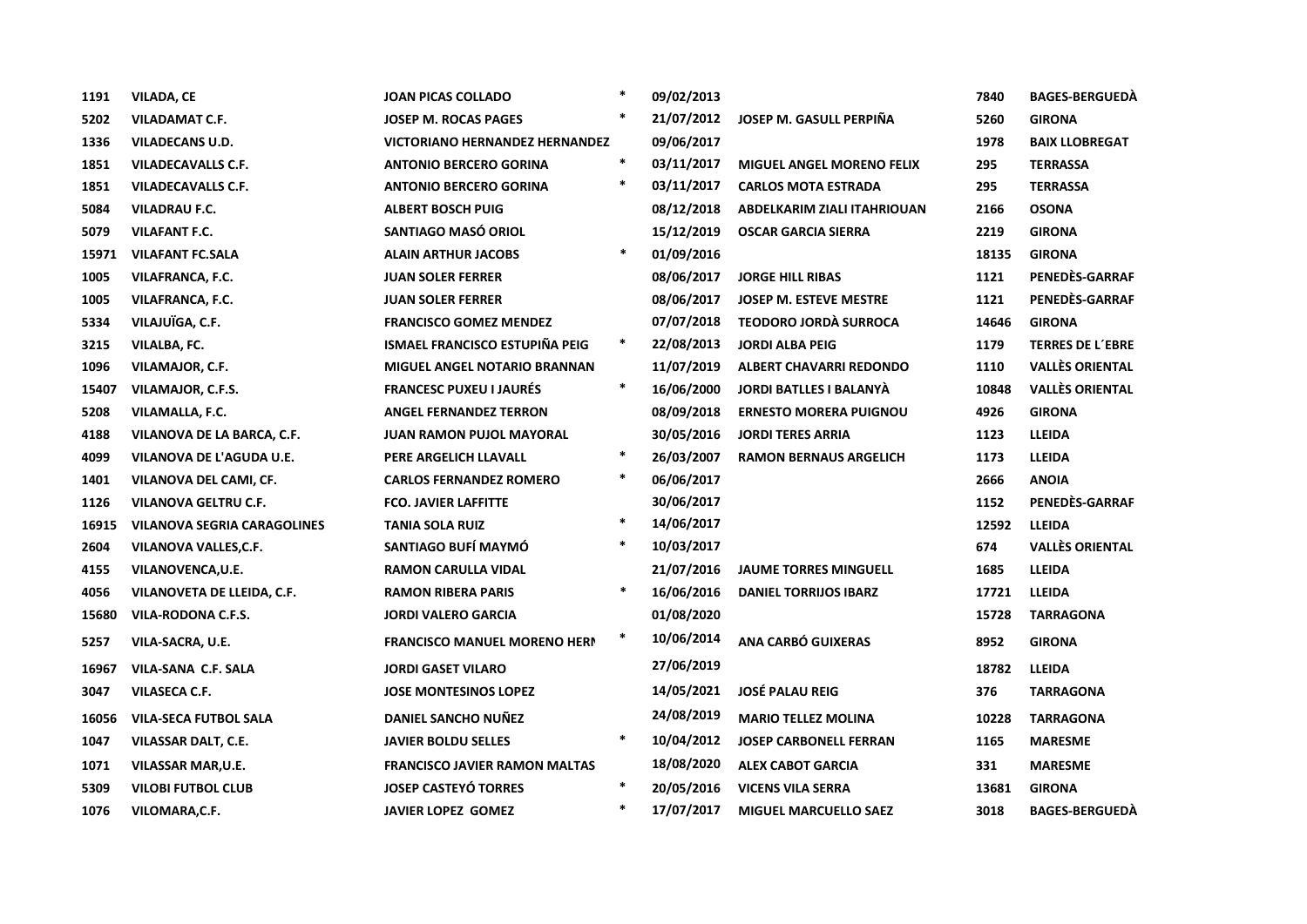| 15662 | VINCIT-PROVENCALENC C.E.          | <b>ENRIC GIL LOPEZ</b>         |        | 29/11/2016 |                               | 14996 | <b>BARCELONA</b>        |
|-------|-----------------------------------|--------------------------------|--------|------------|-------------------------------|-------|-------------------------|
| 2925  | VINYETS MOLI-VELL, C.F.           | <b>FRANCISCO CERVERA LEIVA</b> |        | 14/04/2019 | <b>EMILIO TIMONEDA CUYAS</b>  | 8128  | <b>BAIX LLOBREGAT</b>   |
| 1465  | VINYOLES C.F.                     | <b>RAFAEL ESTRELLA JIMENEZ</b> |        | 30/08/2016 |                               | 288   | <b>OSONA</b>            |
| 16055 | VINYOLS CLUB DEP. FUTBOL SALA     | <b>JUAN SABATE FOLCH</b>       |        | 05/08/2019 | <b>JORGE MARTORELL PAMIES</b> | 10233 | TARRAGONA               |
| 1543  | VISTA ALEGRE, U.D.                | <b>FERNANDO PINTADO GARCIA</b> |        | 22/03/2019 | <b>ISIDORO SERRANO TORRES</b> | 3016  | <b>BAIX LLOBREGAT</b>   |
| 1186  | <b>VOLTREGA,C.F.</b>              | <b>ANTONIO GARRIDO LA ROSA</b> |        | 06/03/2020 | <b>AGUSTI MAS COMELLAS</b>    | 666   | <b>OSONA</b>            |
| 6529  | <b>WOMEN'S SPORTS SCHOOL</b>      | SORAYA CHAOUI LÓPEZ            | $\ast$ | 03/05/2017 |                               | 18767 | <b>BARCELONA</b>        |
| 15340 | XARXA HORTA, A.E.                 | AXEL ZARAGOZA EGUIZABAL        |        | 13/06/2019 | <b>ROGER BONET AGUT</b>       | 10240 | <b>BARCELONA</b>        |
| 3286  | XERTA, F.C.                       | JAUME LAFARGA FALCÓ            |        | 03/02/2020 | <b>AMALIO PEREZ GIL</b>       | 567   | <b>TERRES DE L'EBRE</b> |
| 6512  | YOUNG TALENT BADALONA SUD AS.ESP. | <b>RUBEN CASTILLO HOLGADO</b>  | ∗      | 26/05/2016 | <b>DIEGO JUSTICIA OGALLAS</b> | 18011 | <b>BARCELONA</b>        |
| 2853  | <b>ZONA FRANCA FC.</b>            | <b>EMILIO FERNANDEZ PEREZ</b>  | $\ast$ | 30/11/2015 | <b>EMILIO FERNÁNDEZ PINTO</b> | 6272  | <b>BARCELONA</b>        |

TOTAL 1.157 CLUBS

#### B) SECCIONS ESPORTIVES ADSCRITES AL REGISTRE D'ENTITATS ESPORTIVES DE LA GENERALITAT DE CATALUNYA

| DI DE CL | <b>NOM DE CLUB</b>                         | <b>PRESIDENT/A</b>               |              | <b>DATA ELECCIC</b> | <b>VICEPRESIDENTS/ES</b>        | Nº RG | <b>DELEGACIÓ</b>       |
|----------|--------------------------------------------|----------------------------------|--------------|---------------------|---------------------------------|-------|------------------------|
| 15552    | <b>ACCIÓ SANT MARTI</b>                    | <b>CARLES ROURAS MARZÀ</b>       |              | 20/04/2019          |                                 |       | A01331 BARCELONA       |
| 6513     | ALBIRROJITA ASSOC. CLUB SOCIAL             | <b>SARA GONZALEZ MARTINEZ</b>    |              | 12/01/2015          |                                 |       | A01983 BARCELONA       |
| 2777     | BASE VILANOVA GELTRÚ, F.P. U.E.            | OLGA ARNAU SANABRA               | *            | 06/04/2010          | <b>FEDERICO RAFAEL MORICHE</b>  |       | A01006 PENEDES-GARRAF  |
| 5349     | <b>BLANC BLAVA LLORET ASSOC.ESP</b>        |                                  |              |                     |                                 |       | A02043 GIRONA          |
| 15342    | CERDANYOLA 2006, C.F.S.                    | <b>ALFRED MORALES I GONZALEZ</b> | ∗            |                     | <b>EMILI VALLVÉ I PEDROL</b>    |       | A00378 TERRASSA        |
| 6504     | COL·LEGI SAGRAT COR SARRIA A.M.P.A.        |                                  | 水            |                     |                                 |       | A01038 BARCELONA       |
| 15642    | COL·LEGI SAGRADA FAMÍLIA HORTA, AMPA.      |                                  | $\mathbf{r}$ |                     |                                 |       | A01012 BARCELONA       |
| 3348     | <b>COL·LEGI SANT PAU APOSTOL TARRAGONA</b> |                                  | $\ast$       |                     |                                 |       | A00710 TARRAGONA       |
| 6549     | D'ARAN CLUB ASSOCIACIÓ CULT.               | <b>MIQUEL ESTANY GALOFRE</b>     |              | 05/06/2018          |                                 |       | A02008 TERRASSA        |
| 15365    | EPSA, C.                                   | <b>EDUARDO MAZA I GRAU</b>       |              | 20/02/2019          |                                 |       | A01324 BARCELONA       |
| 1224     | <b>ESCOLA E.BRAFA</b>                      | <b>IGNACIO TALO VALLS</b>        |              | 20/10/2020          |                                 |       | A01041 BARCELONA       |
| 2789     | <b>ESCOLA PIA GRANOLLERS,</b>              | <b>FRANCESC ROMA I MASANA</b>    | $\ast$       |                     | <b>JOSEP MARTORELL I SASTRE</b> |       | A00351 VALLÈS ORIENTAL |
| 5240     | <b>ESCOLA PIA OLOT ESPORTS</b>             |                                  | $\ast$       |                     |                                 |       | A01193 GIRONA          |
| 6437     | ESCOLA PIA SARRIÀ, S,E,                    | <b>JOSE A. MARTÍN AGUILERA</b>   |              | 16/07/2018          |                                 |       | A01794 BARCELONA       |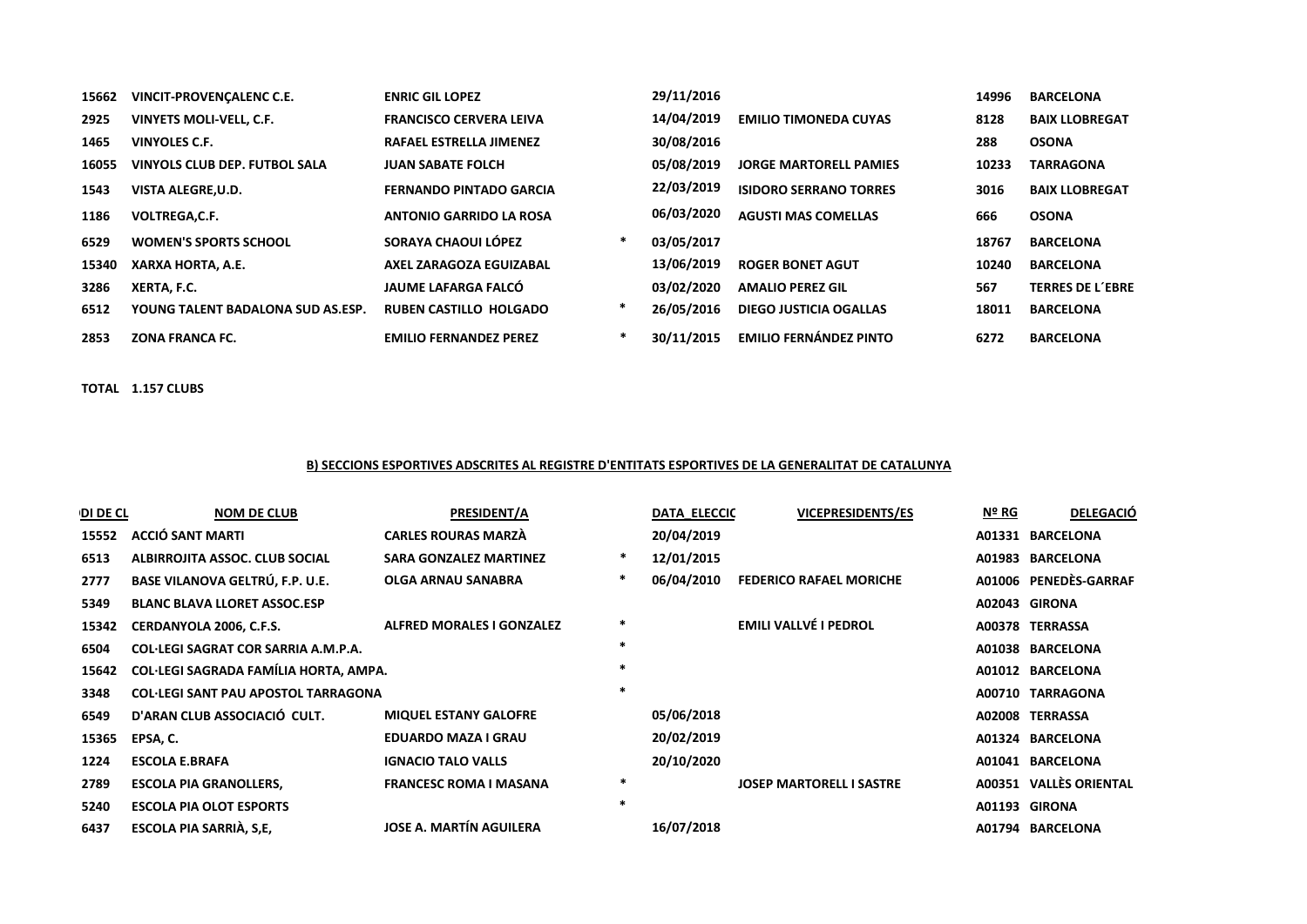| 6546  | <b>ESCOLA PIA TERRASSA</b>                               | <b>CARLES SIXTE CERECEDA FERR.</b>    |        | 05/03/2018 |                                 |                      | A01995 TERRASSA        |
|-------|----------------------------------------------------------|---------------------------------------|--------|------------|---------------------------------|----------------------|------------------------|
| 5362  | <b>FEC VALL DEL TER</b>                                  | <b>JOAN BUSQUETS TENAS</b>            |        | 19/04/2016 |                                 | <b>A01945 GIRONA</b> |                        |
| 5306  | <b>FUND.PRIVADA CAT.ESP. BEGUR</b>                       | <b>JORDI CARRERAS</b>                 | $\ast$ | 16/07/2019 |                                 |                      | A01258 GIRONA          |
| 6516  | <b>FUNDACIO PRIVADA UE. CORNELLA</b>                     | <b>ALEJANDRO TALAVERA NOS</b>         |        | 23/02/2021 |                                 |                      | A01957 BAIX LLOBREGAT  |
| 1377  | <b>FUNDACIÓ ESP. AT. VILAFRANCA</b>                      | <b>JAIME DE CASTRO CASTRO</b>         |        | 05/06/2019 | <b>CRISTINA MARTI ALERT</b>     |                      | A01251 PENEDÈS-GARRAF  |
| 6467  | <b>FUNDACIÓ ESPORTIVA GRAMA</b>                          | <b>ANTONIO MORALES GARCIA</b>         | $\ast$ | 26/01/2017 | <b>GENIS VERA BUYE</b>          |                      | A01906 BARCELONA       |
| 6215  | <b>FUNDACIÓ ESPORTIVA HOSPITALET AT</b>                  | <b>IGNACIO PONS MARQUEZ</b>           |        | 27/01/2020 |                                 |                      | A01135 BARCELONA       |
| 6460  | <b>FUNDACIÓ ESPORTIVA MONTGAT</b>                        |                                       | $\ast$ |            |                                 |                      | A01891 BARCELONA       |
| 6479  | <b>FUNDACIÓ ESPORTIVA OLOT</b>                           | <b>JOAN BARTOMEU AGUSTI ALFARA</b>    | $\ast$ |            |                                 |                      | A01917 GIRONA          |
| 5281  | <b>FUNDACIÓ ESPORTIVA PALAMOS</b>                        | <b>JORDI NOGUER GÓMEZ</b>             | $\ast$ | 20/03/2012 | JOAN PAU PÉREZ DEL PINO         |                      | A01034 GIRONA          |
| 5281  | <b>FUNDACIÓ ESPORTIVA PALAMOS</b>                        | <b>JORDI NOGUER GÓMEZ</b>             | $\ast$ | 20/03/2012 | PERE COLLELL RIERA              |                      | A01034 GIRONA          |
| 5281  | <b>FUNDACIÓ ESPORTIVA PALAMOS</b>                        | <b>JORDI NOGUER GÓMEZ</b>             | $\ast$ | 20/03/2012 | <b>FERRAN VILANOVA FRANCO</b>   |                      | A01034 GIRONA          |
| 6178  | <b>FUNDACIÓ P. CE. JUPITER</b>                           | <b>JOAN RION PIJUAN</b>               | $\ast$ | 15/03/2018 |                                 |                      | A01277 BARCELONA       |
| 6230  | <b>FUNDACIÓ P.E. EUROPA</b>                              | <b>VICTOR MARTINEZ IZQUIERDO</b>      | $\ast$ | 04/06/2018 |                                 |                      | A01148 BARCELONA       |
| 6500  | FUNDACIÓ UNIÓ ESPORTIVA VIC CLUB                         | <b>IGNASI PUIG I VALL</b>             | $\ast$ | 22/06/2015 | <b>ANNA MARIA CARBONELL</b>     |                      | A01993 OSONA           |
| 3422  | <b>FUNDACIÓ P.F. BASE REUS</b>                           | <b>XAVIER CASTRO BORREGO</b>          |        | 10/06/2020 |                                 |                      | A02037 TARRAGONA       |
| 6569  | <b>FUNDACIÓ TERRASSA 1906</b>                            |                                       | $\ast$ | 19/06/2019 |                                 |                      | A02069 TERRASSA        |
| 1680  | <b>GRAN PENYA ESPANYOLISTA MANIGUA</b>                   | <b>JOSEP M. PERELLÓ ALONSO</b>        | $\ast$ | 07/09/2015 | <b>MARTIN CAÑADAS RAMIREZ</b>   | A0943                | <b>BARCELONA</b>       |
| 4223  | <b>GUISSONA ACLE</b>                                     | <b>RAMON CAMATS BRAVO</b>             | $\ast$ | 21/12/2015 |                                 | A00886 LLEIDA        |                        |
| 15579 | <b>INTERESTELAR AI ASSOC. C.E.</b>                       | <b>JOSEP M. ARGENTE SICRA</b>         | $\ast$ | 20/01/2011 |                                 |                      | A01338 BARCELONA       |
| 6490  | <b>ONG DIAPO</b>                                         | <b>MOCTAR THERA</b>                   |        | 27/10/2018 |                                 |                      | A01924 BAGES-BERGUEDÀ  |
| 16883 | Pª BARC. SOLSONA                                         | <b>JORDI ESTANY CLOSA</b>             | $\ast$ | 12/07/2010 | <b>JOSEP VIDAL DE LA FUENTE</b> | A00917 LLEIDA        |                        |
| 6417  | PENYA BLAU-GRANA DE CASTELLBISBAL                        | <b>SEBASTIA MARGARIT I MERCADER</b>   | $\ast$ | 11/01/2016 |                                 |                      | A01942 TERRASSA        |
| 6293  | PENYA BLAUGRANA DE GUALBA                                |                                       | $\ast$ | 02/10/2006 | <b>JOSEP MA BASÍ OLIVERAS</b>   |                      | A01134 VALLÈS ORIENTAL |
| 6435  | PENYA BLAUGRANA DE LA ROCA DEL VALLÈ JOSE LUIS CAO PEREZ |                                       | $\ast$ | 23/12/2011 |                                 |                      | A01827 VALLÈS ORIENTAL |
| 15174 | PLA DE LLOBREGAT A.J.                                    | <b>FRANCISCO JAVIER IBARRA CASTRO</b> |        | 22/07/2018 |                                 |                      | A00794 BARCELONA       |
| 15413 | SALESIANS BOSCO ROCAFORT CE.                             | <b>ORIOL GUELL TORNER</b>             |        | 03/09/2014 | <b>ELISEO SALGADO MORAIS</b>    |                      | A00250 BARCELONA       |
| 9807  | <b>SICORIS CLUB</b>                                      | <b>EDUARDO ABELLA MAURICI</b>         |        | 20/01/2019 |                                 | A00108 LLEIDA        |                        |
| 15749 | THOTSALA/THOTESPLAI F.S.                                 | <b>PATRICIA GIRET PASSERA</b>         |        | 10/07/2018 |                                 |                      | A02006 BARCELONA       |
| 5337  | UNIÓ GIRONA A.C.E.                                       |                                       | $\ast$ |            |                                 |                      | A01626 GIRONA          |
| 6218  | UNIÓ B. JABAC I TERRASSA                                 | <b>CARLOS MOTA ESTRADA</b>            | $\ast$ | 21/02/2017 |                                 |                      | A01108 TERRASSA        |